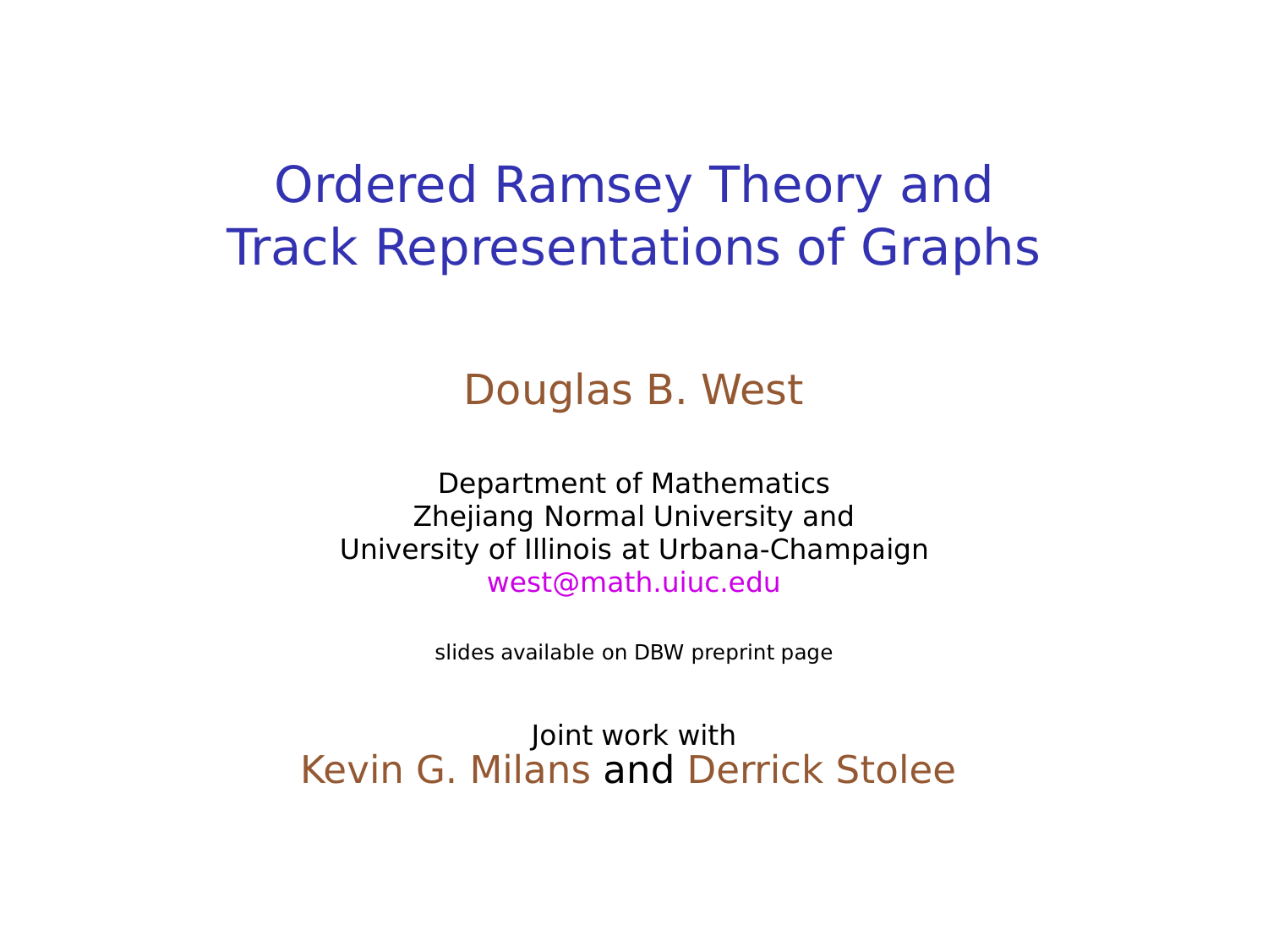## Our Motivation

**Def.** interval number  $i(G)$  - the least t such that G is the intersection graph of unions of  $t$  real intervals. interval graph - a graph G with  $i(G) = 1$ .

**Ex.**  $i(C_4) = 2$ .

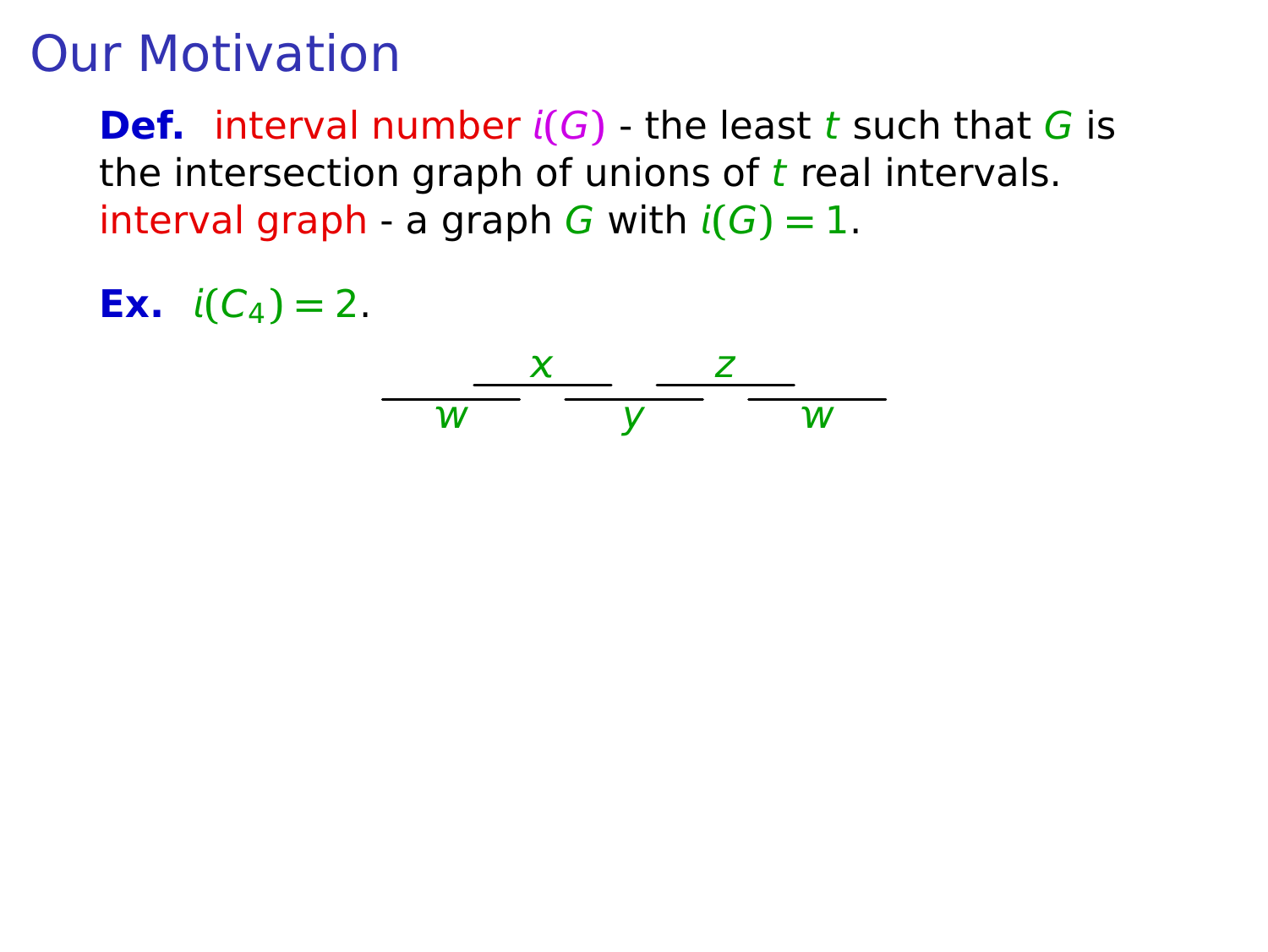#### Our Motivation

**Def.** interval number  $i(G)$  - the least t such that G is the intersection graph of unions of  $t$  real intervals. interval graph - a graph G with  $i(G) = 1$ .

**Ex.**  $i(C_4) = 2$ .



**Def.** track number  $\tau(G)$  - the least t such that G is the union of  $t$  interval graphs (on separate "tracks").

**Ex.**  $\tau(C_4) = 2$ .  $\overline{w}$   $\overline{y}$   $\overline{w}$  $\frac{X}{Z}$   $\frac{Z}{Z}$   $\frac{Z}{Z}$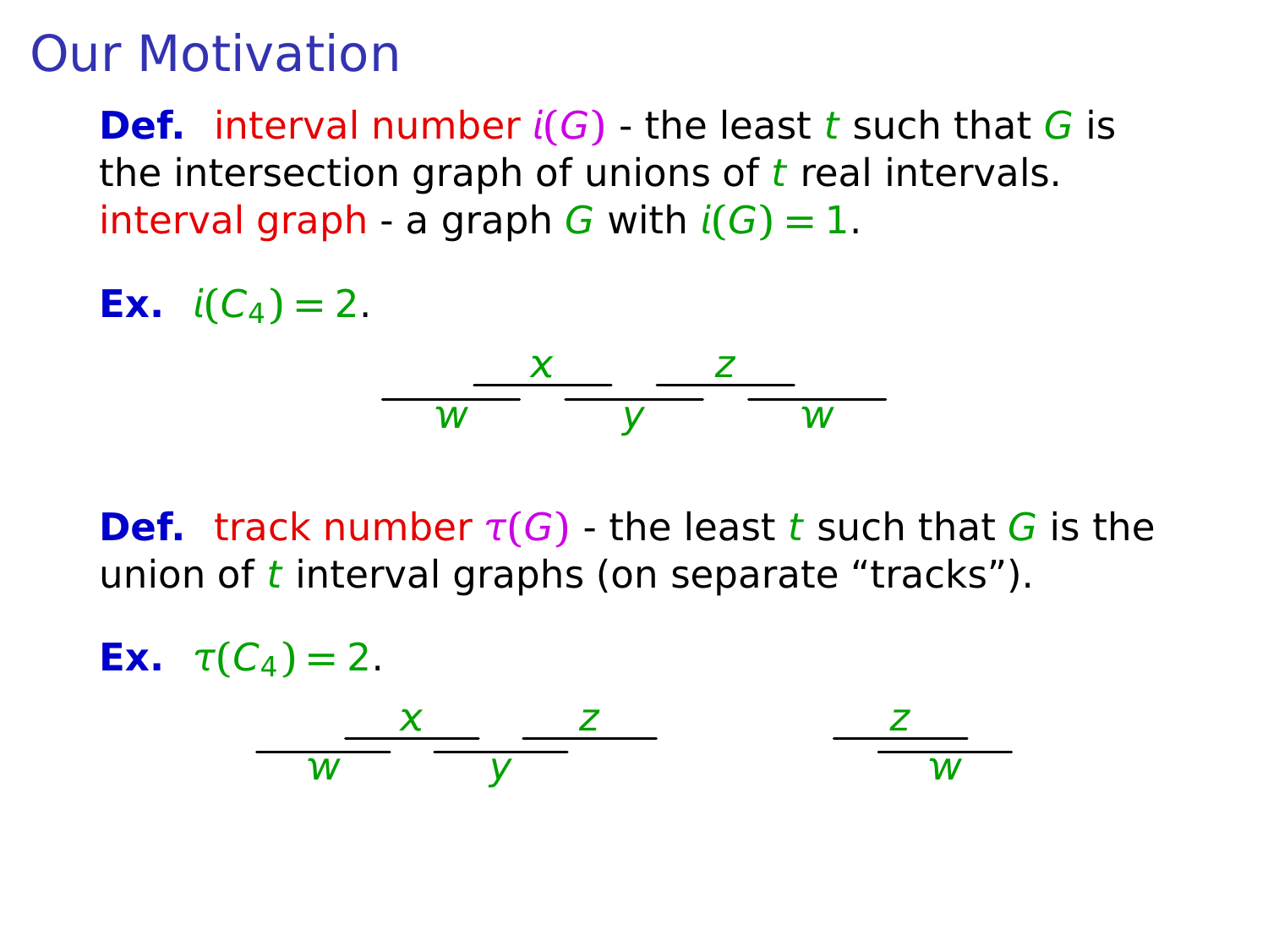#### Our Motivation

**Def.** interval number  $i(G)$  - the least t such that G is the intersection graph of unions of  $t$  real intervals. interval graph - a graph G with  $i(G) = 1$ .

**Ex.**  $i(C_4) = 2$ .



**Def.** track number  $\tau(G)$  - the least t such that G is the union of  $t$  interval graphs (on separate "tracks").

**Ex.**  $\tau(C_4) = 2$ .  $\overline{w}$   $\overline{y}$   $\overline{w}$  $\frac{X}{Z}$   $\frac{Z}{Z}$   $\frac{Z}{Z}$ 

 $\bullet$  Always *i*(*G*) ≤ *τ*(*G*), but *i*(*K*<sub>5,3</sub>) = 2 < 3 = *τ*(*K*<sub>5,3</sub>).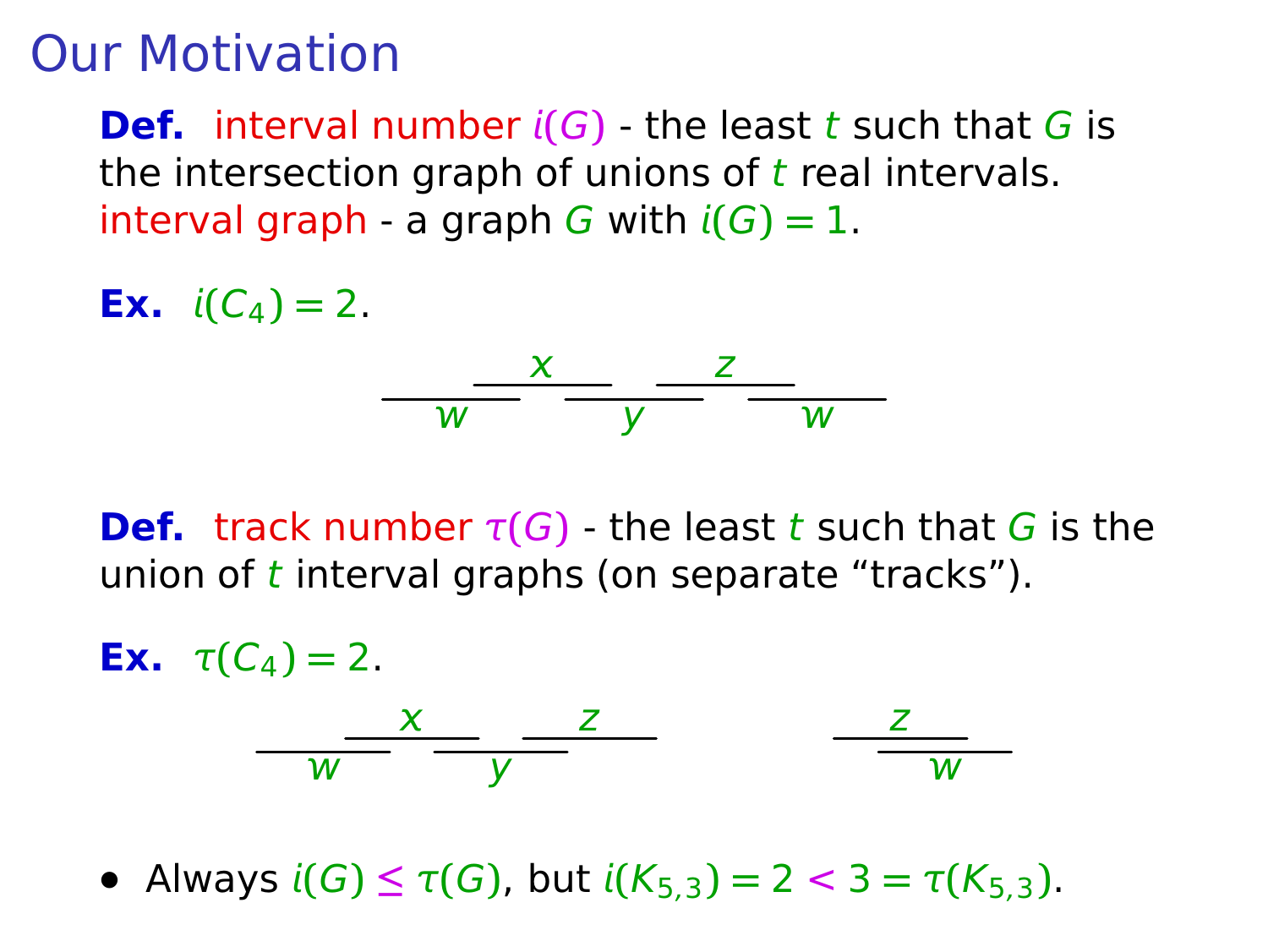#### **Conj.** (Heldt–Knauer–Ueckerdt [2011])  $\tau(G)$  is not bounded by any function of **(**G**)**, even for line graphs.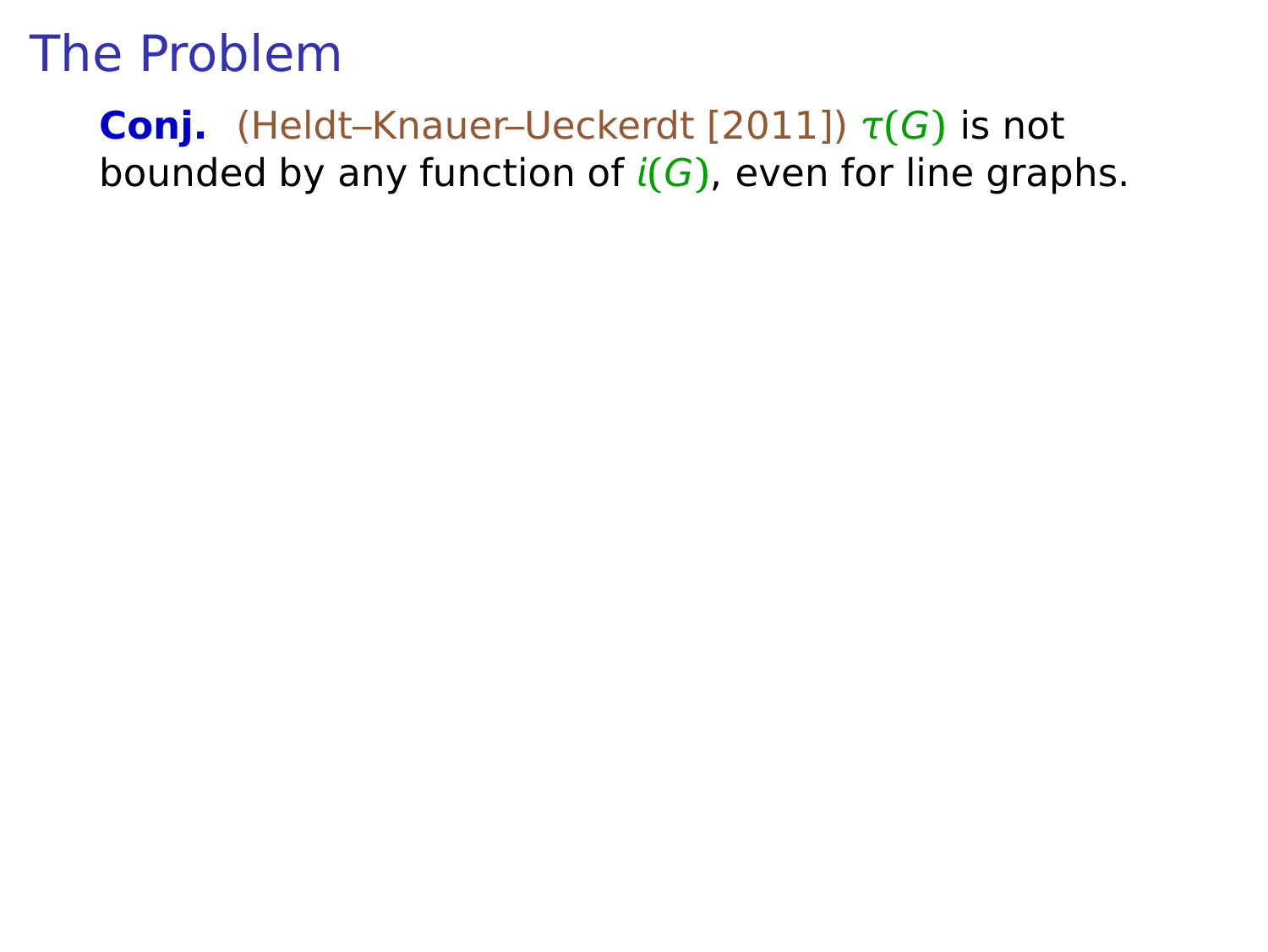**Conj.** (Heldt–Knauer–Ueckerdt [2011]) τ**(**G**)** is not bounded by any function of **(**G**)**, even for line graphs.

For a line graph  $L(G)$ , always  $i(L(G)) \leq 2$ .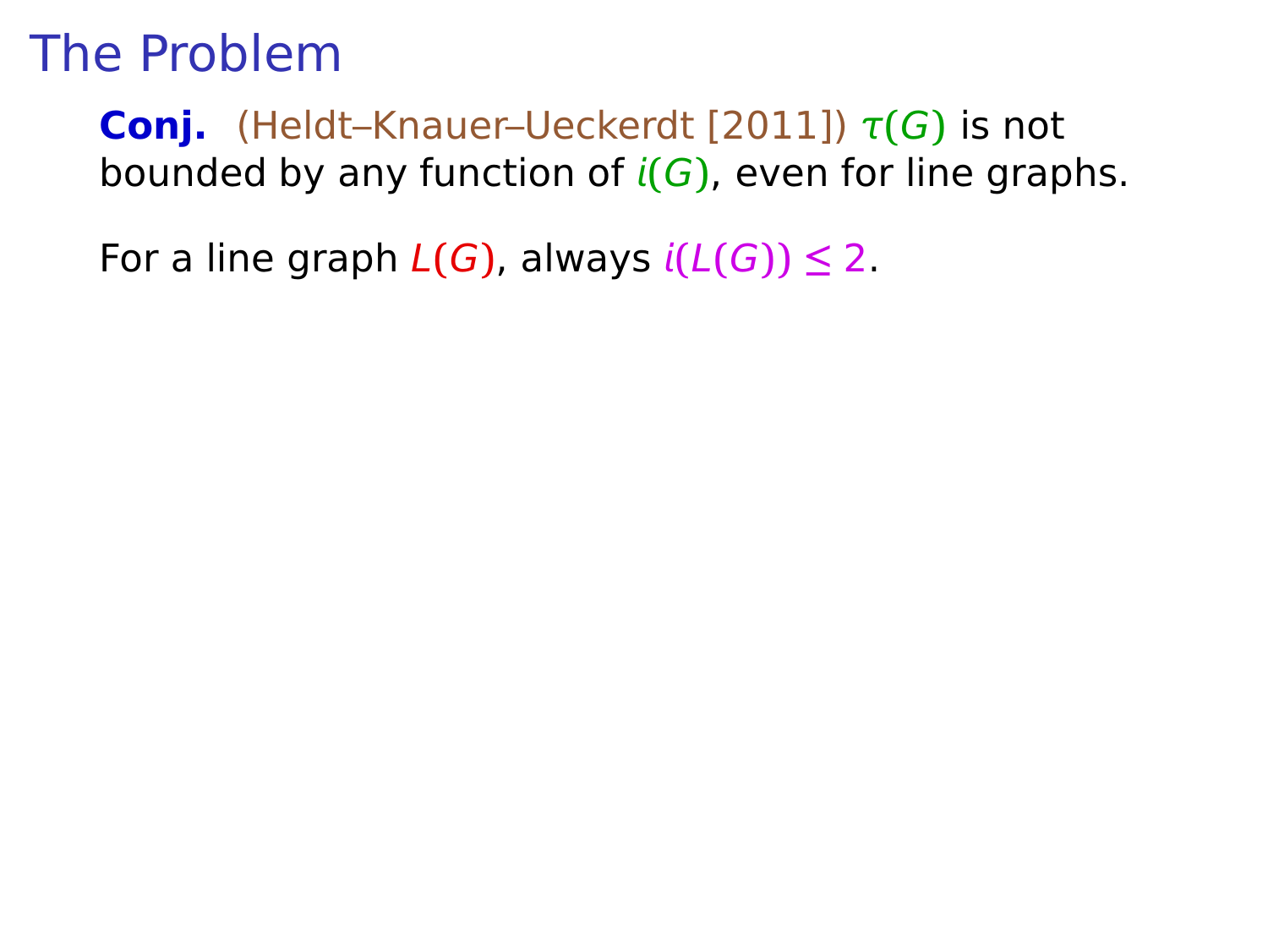**Conj.** (Heldt–Knauer–Ueckerdt [2011]) τ**(**G**)** is not bounded by any function of **(**G**)**, even for line graphs.

For a line graph  $L(G)$ , always  $i(L(G)) \leq 2$ . Give the edges at a vertex of  $G$  a common interval; each edge of  $G$  is thus given two intervals.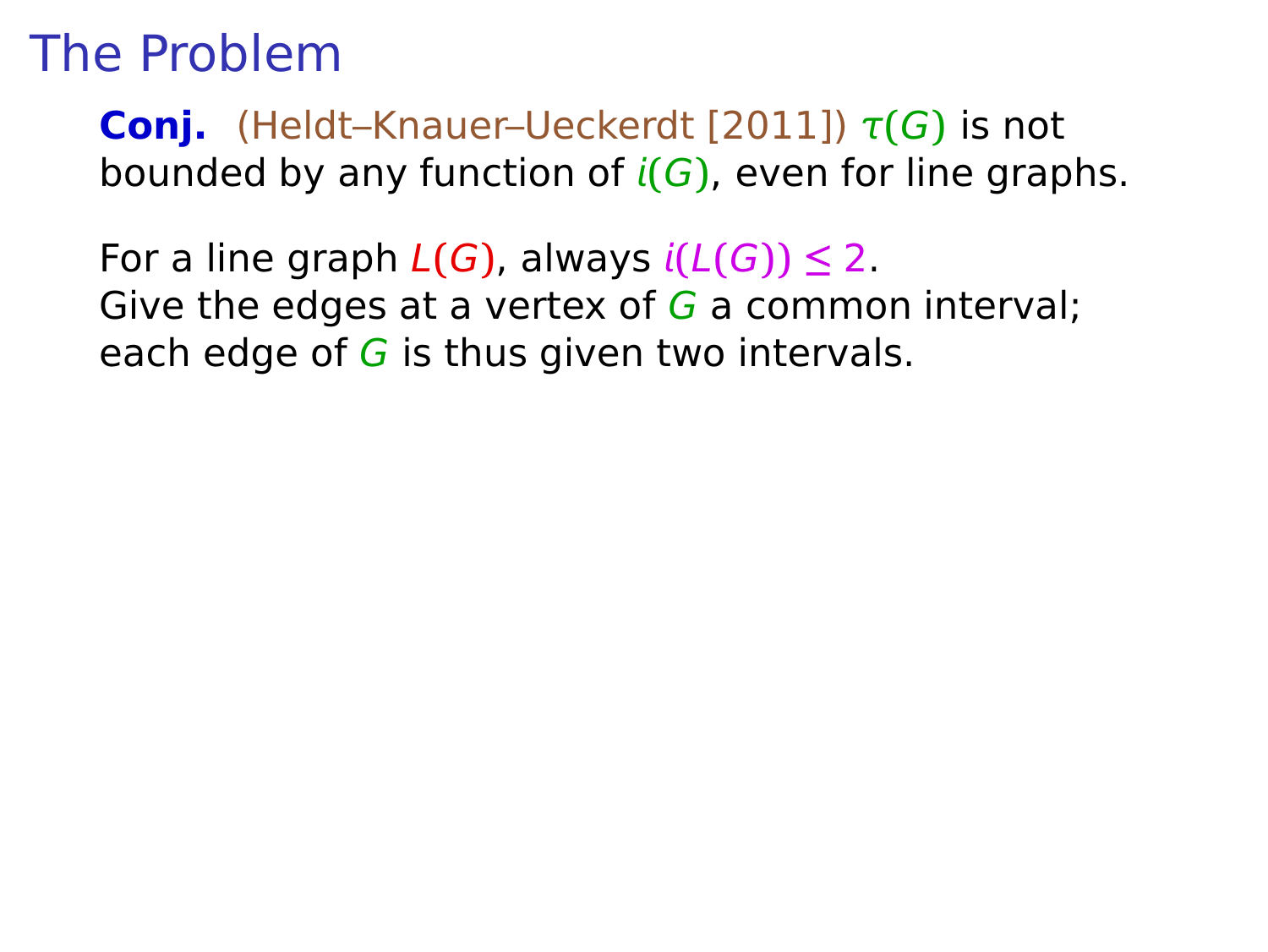**Conj.** (Heldt–Knauer–Ueckerdt [2011]) τ**(**G**)** is not bounded by any function of **(**G**)**, even for line graphs.

For a line graph  $L(G)$ , always  $i(L(G)) \leq 2$ . Give the edges at a vertex of  $G$  a common interval; each edge of  $G$  is thus given two intervals.

Line graphs form hereditary family **⇒** Track number is unbounded for line graphs iff unbounded for  $L(K_n)$ .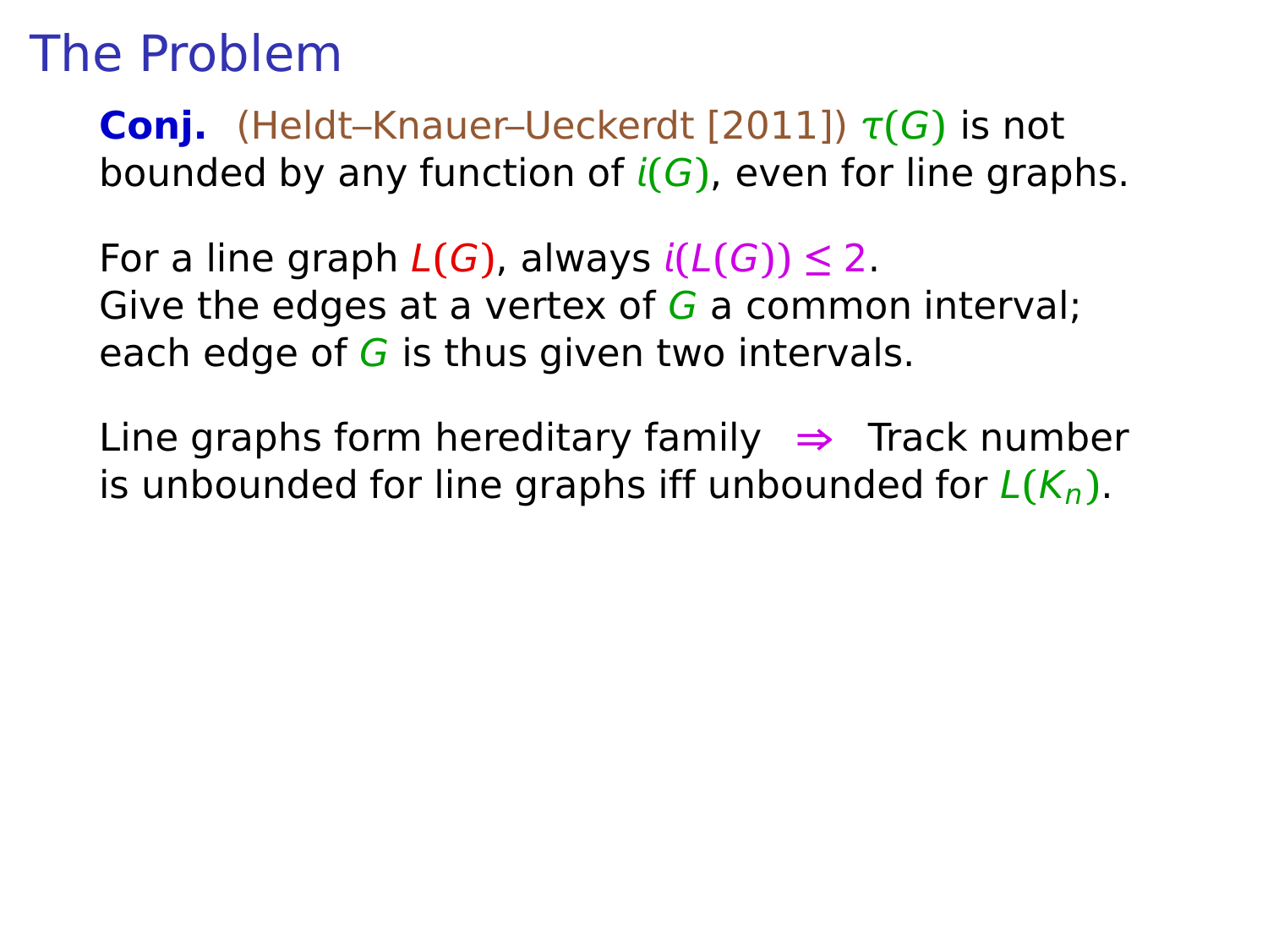**Conj.** (Heldt–Knauer–Ueckerdt [2011]) τ**(**G**)** is not bounded by any function of **(**G**)**, even for line graphs.

For a line graph  $L(G)$ , always  $i(L(G)) \leq 2$ . Give the edges at a vertex of  $G$  a common interval; each edge of  $G$  is thus given two intervals.

Line graphs form hereditary family **⇒** Track number is unbounded for line graphs iff unbounded for  $L(K_n)$ .

To study τ**(**L**(**Kn**))**, we use multicolor ordered Ramsey numbers of particular 3-uniform ordered hypergraphs.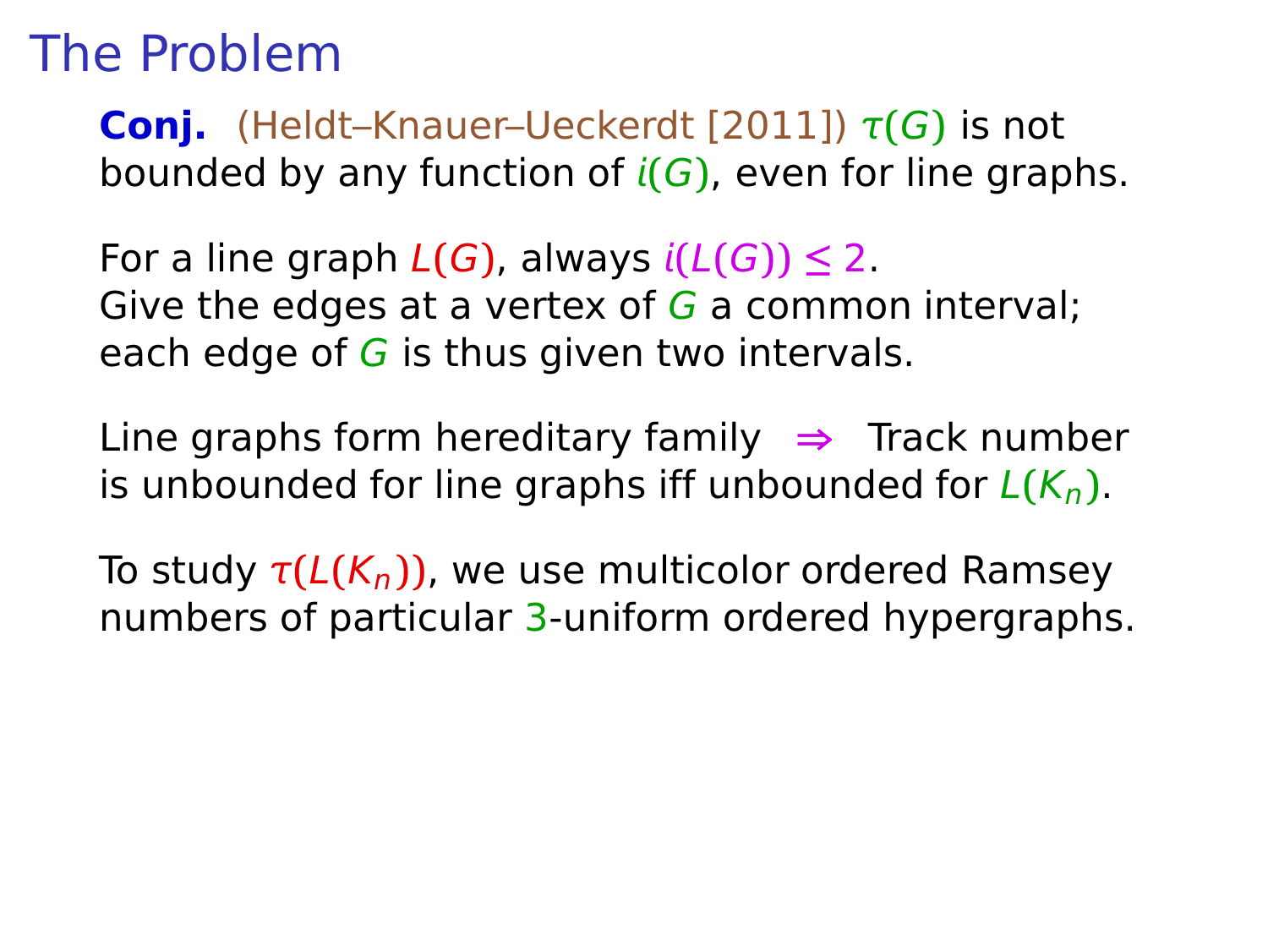**Conj.** (Heldt–Knauer–Ueckerdt [2011]) τ**(**G**)** is not bounded by any function of **(**G**)**, even for line graphs.

For a line graph  $L(G)$ , always  $i(L(G)) \leq 2$ . Give the edges at a vertex of  $G$  a common interval; each edge of  $G$  is thus given two intervals.

Line graphs form hereditary family **⇒** Track number is unbounded for line graphs iff unbounded for  $L(K_n)$ .

To study τ**(**L**(**Kn**))**, we use multicolor ordered Ramsey numbers of particular 3-uniform ordered hypergraphs.

**Thm.** (Milans–Stolee–West [2015])

$$
\Omega\left(\frac{\lg\lg n}{\lg\lg\lg n}\right)\leq \tau(L(K_n))\leq O(\lg\lg n).
$$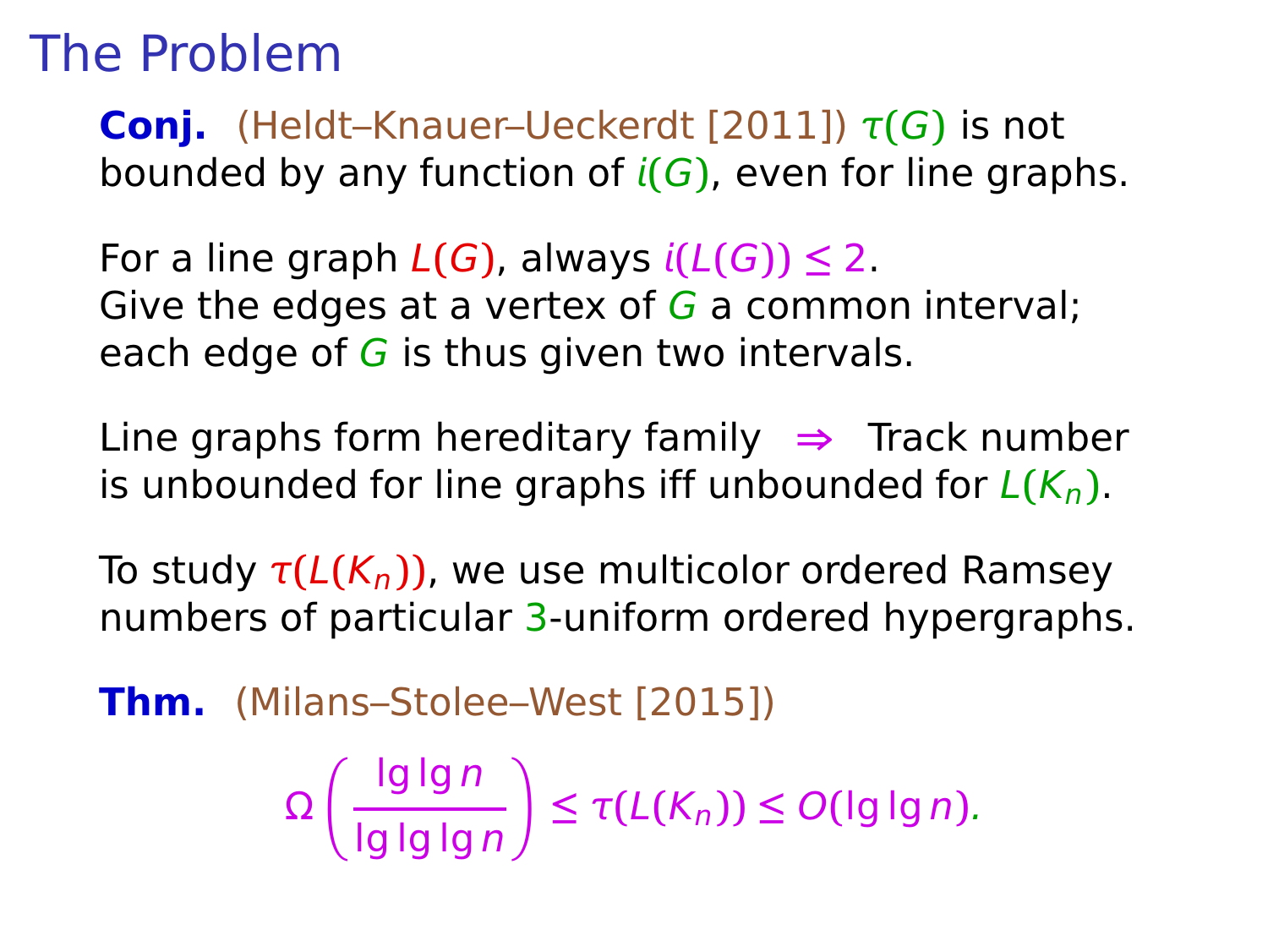**Def.** ordered hypergraph - H plus linear order on  $V(H)$ .  $k$ -uniform - all edges have size  $k$ .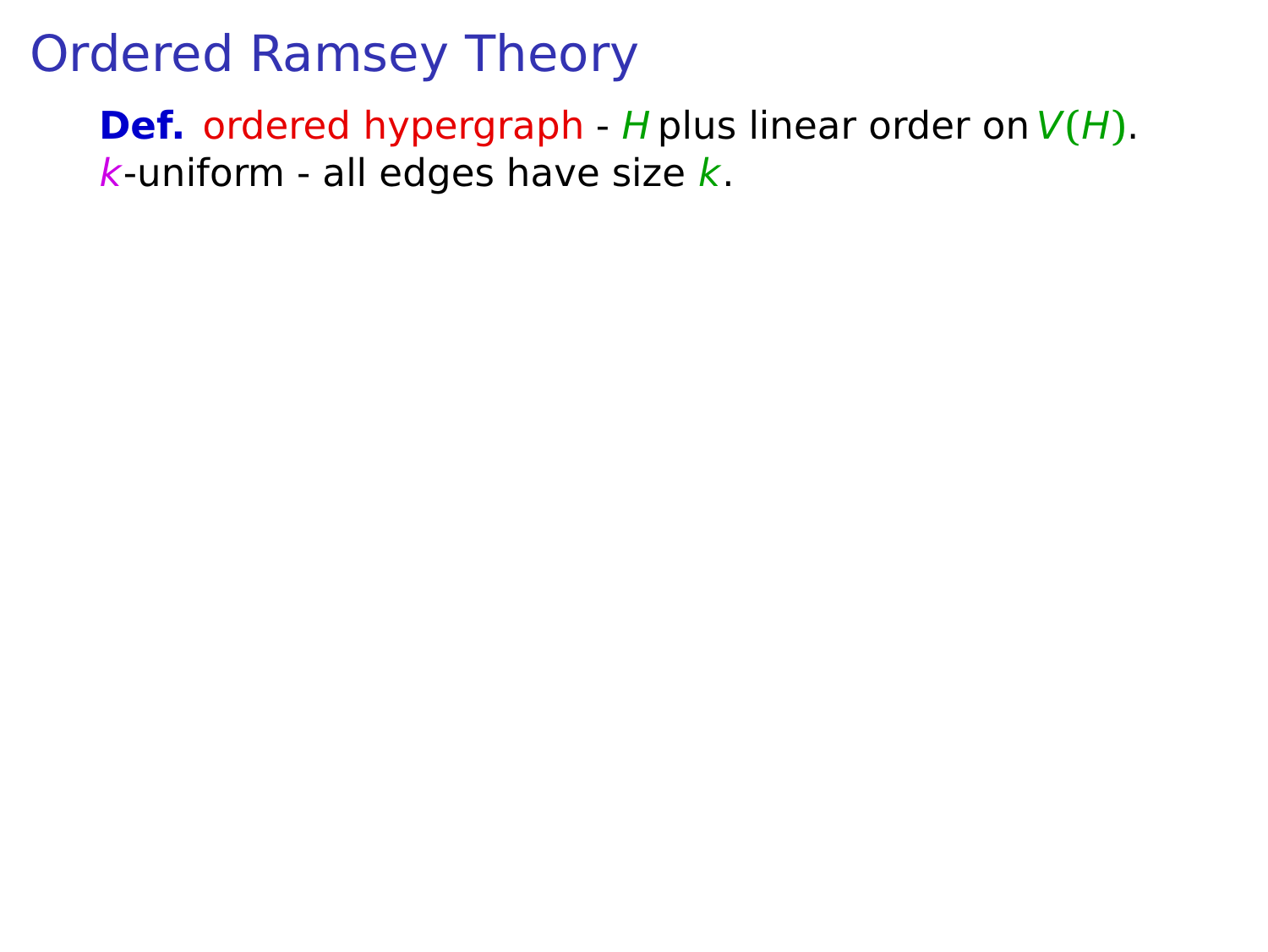**Def.** ordered hypergraph - H plus linear order on  $V(H)$ .  $k$ -uniform - all edges have size  $k$ .

H**′** contains H if ∃ order-preserving injection from V**(**H**)** to V**(**H**′ )** that also preserves edges.

$$
\underbrace{1 \quad 2 \quad 3 \quad 4 \quad 5}
$$
 contains 
$$
\underbrace{1 \quad 2 \quad 3}
$$
 but not 
$$
\underbrace{1 \quad 2 \quad 3}
$$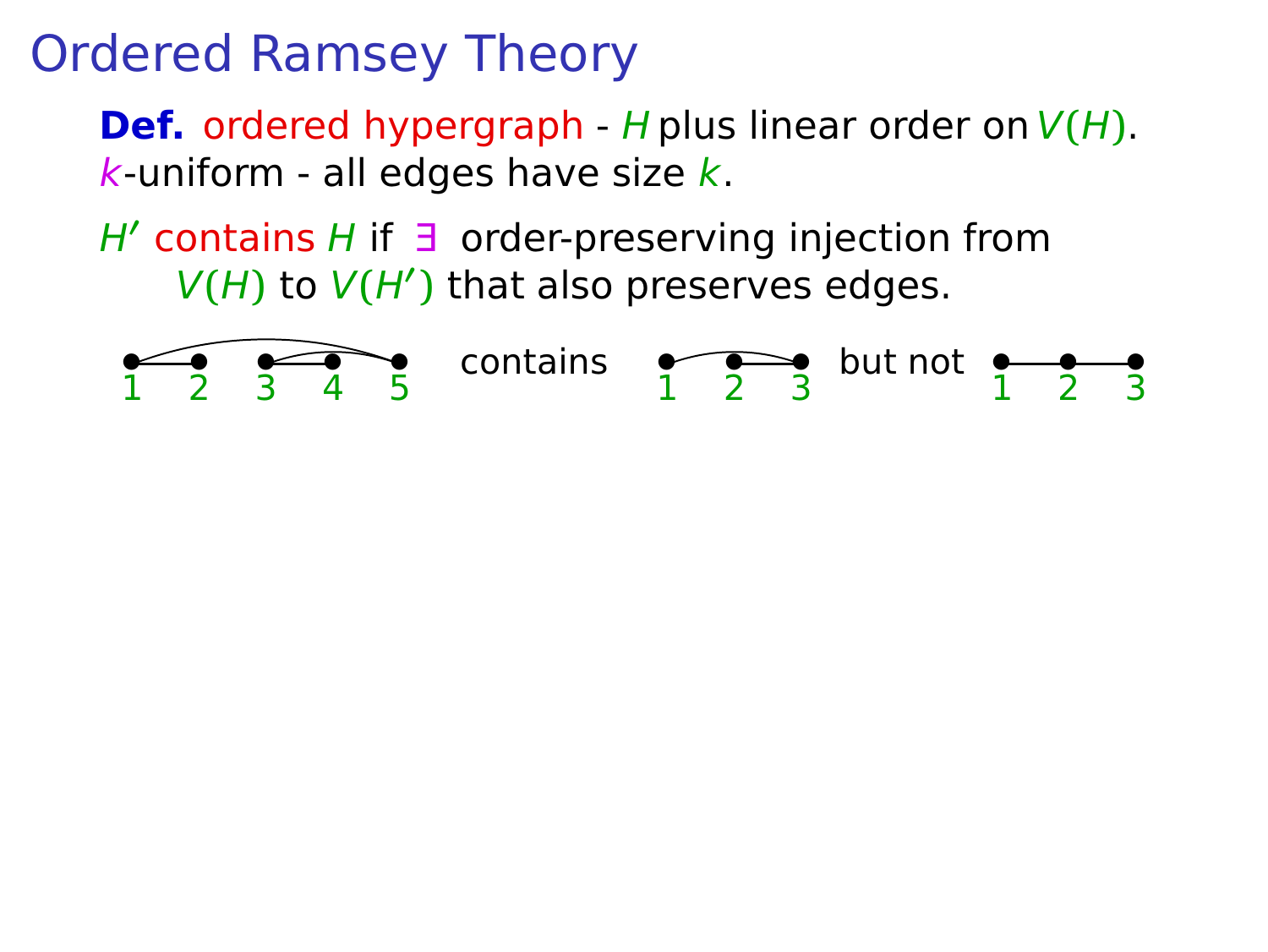**Def.** ordered hypergraph - H plus linear order on  $V(H)$ .  $k$ -uniform - all edges have size  $k$ .

H**′** contains H if ∃ order-preserving injection from V**(**H**)** to V**(**H**′ )** that also preserves edges.

$$
\begin{array}{|c|c|c|c|c|}\n\hline\n1 & 2 & 3 & 4 & 5\n\end{array}\n\text{ contains } \begin{array}{|c|c|c|c|c|}\n\hline\n1 & 2 & 3\n\end{array}\n\text{ but not } \begin{array}{|c|c|c|c|}\n\hline\n2 & 3 & 4\n\end{array}
$$

 $\mathsf{K}^{\mathsf{k}}_{\mathsf{r}}$  $\frac{\kappa}{r}$  - the complete  $k$ -uniform  $r$ -vertex hypergraph.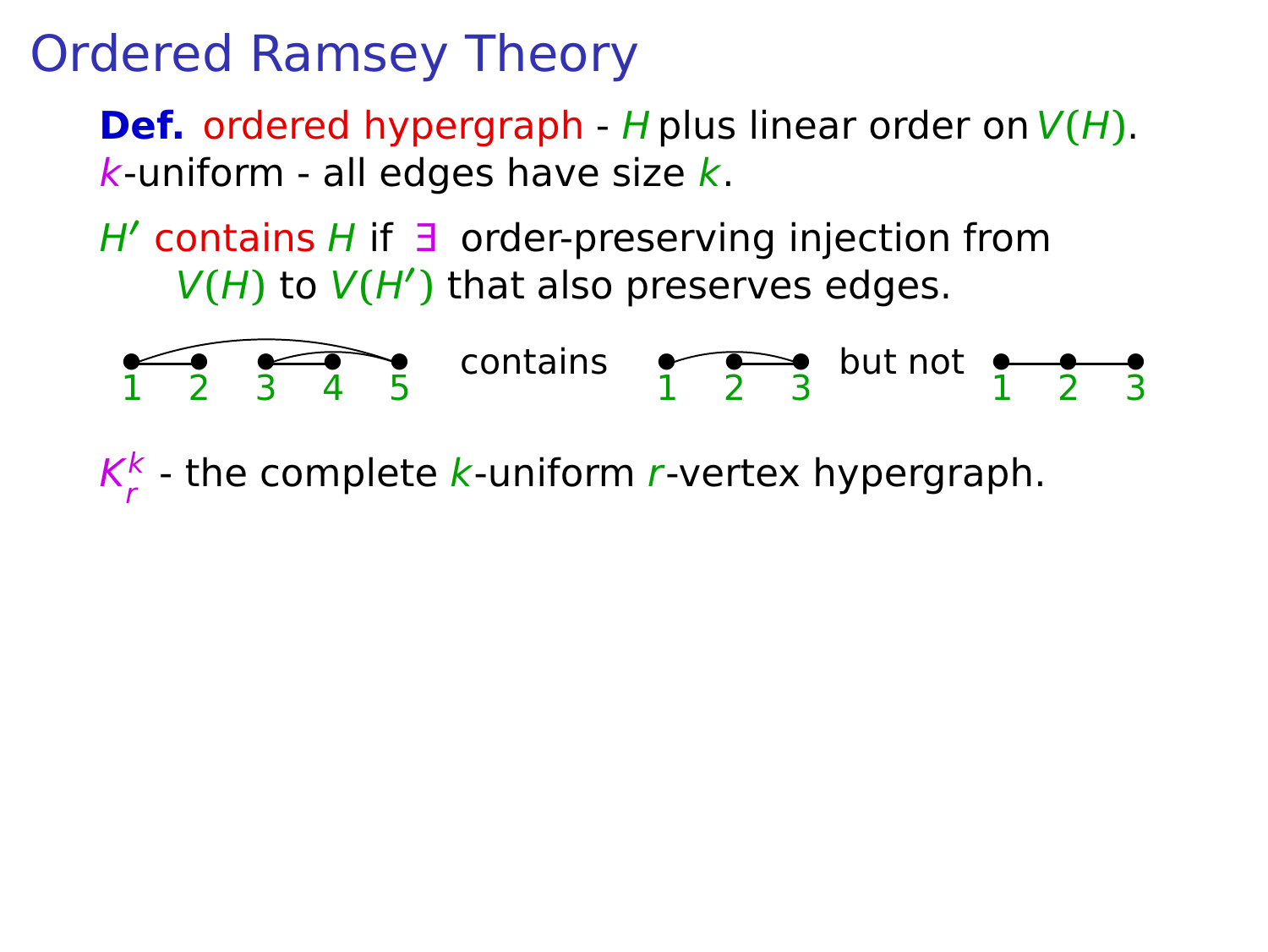**Def.** ordered hypergraph - H plus linear order on  $V(H)$ .  $k$ -uniform - all edges have size  $k$ .

H**′** contains H if ∃ order-preserving injection from V**(**H**)** to V**(**H**′ )** that also preserves edges.

$$
\begin{array}{|c|c|c|c|c|}\n\hline\n1 & 2 & 3 & 4 & 5\n\end{array}\n\text{ contains } \begin{array}{|c|c|c|c|c|}\n\hline\n1 & 2 & 3\n\end{array}\n\text{ but not } \begin{array}{|c|c|c|c|}\n\hline\n2 & 3 & 4\n\end{array}
$$

 $\mathsf{K}^{\mathsf{k}}_{\mathsf{r}}$  $\frac{\kappa}{r}$  - the complete  $k$ -uniform  $r$ -vertex hypergraph.

**Ramsey's Thm:** Given r, t, when n is sufficiently large every *t*-coloring of  $E(K_n^k)$  $\frac{k}{n}$ ) has a copy of  $K_r^k$  $\frac{k}{r}$  in one color.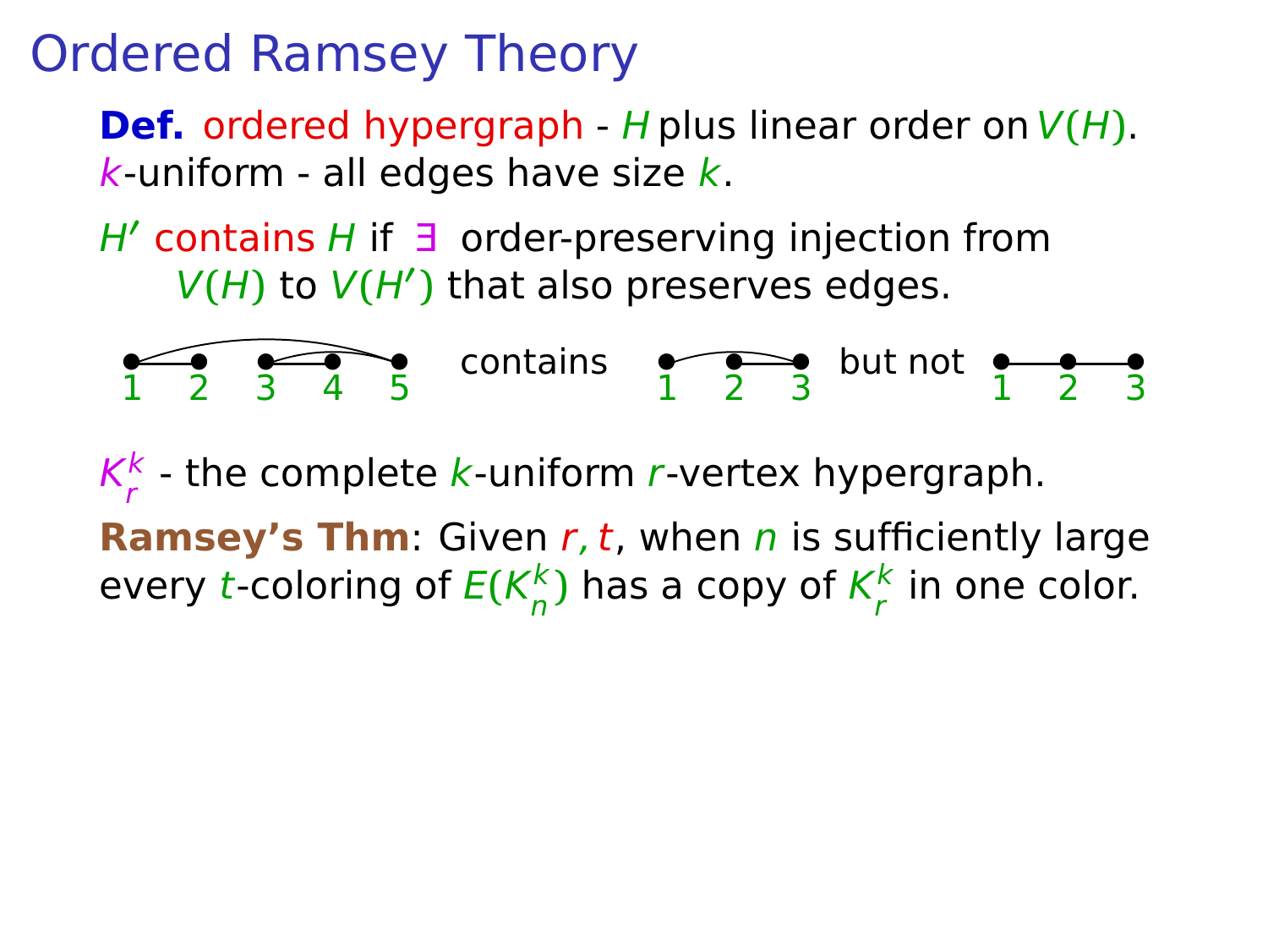**Def.** ordered hypergraph - H plus linear order on  $V(H)$ .  $k$ -uniform - all edges have size  $k$ .

H**′** contains H if ∃ order-preserving injection from V**(**H**)** to V**(**H**′ )** that also preserves edges.

$$
\begin{array}{|c|c|c|c|c|}\n\hline\n1 & 2 & 3 & 4 & 5\n\end{array}\n\text{ contains } \begin{array}{|c|c|c|c|c|}\n\hline\n1 & 2 & 3\n\end{array}\n\text{ but not }\begin{array}{|c|c|c|}\n\hline\n2 & 3 & 4\n\end{array}
$$

 $\mathsf{K}^{\mathsf{k}}_{\mathsf{r}}$  $\frac{\kappa}{r}$  - the complete  $k$ -uniform  $r$ -vertex hypergraph.

**Ramsey's Thm:** Given r, t, when n is sufficiently large every *t*-coloring of  $E(K_n^k)$  $\frac{k}{n}$ ) has a copy of  $K_r^k$  $\frac{k}{r}$  in one color.

 $\mathsf{K}^{\mathsf{k}}_{\mathsf{r}}$  $\frac{k}{r}$  contains every ordered  $k$ -uniform H on  $r$  vertices.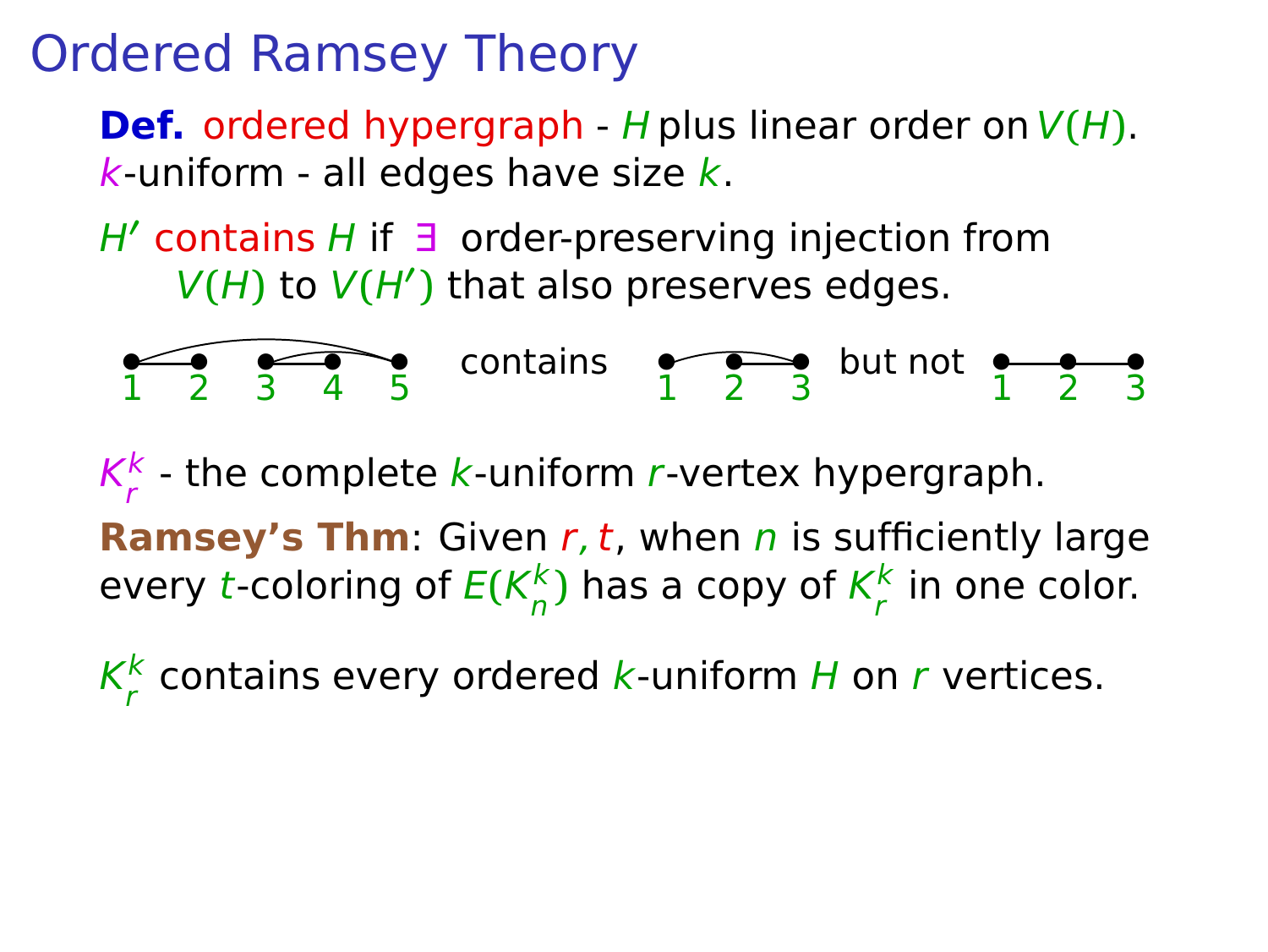**Def.** ordered hypergraph - H plus linear order on  $V(H)$ .  $k$ -uniform - all edges have size  $k$ .

H**′** contains H if ∃ order-preserving injection from V**(**H**)** to V**(**H**′ )** that also preserves edges.

$$
\begin{array}{|c|c|c|c|c|}\n\hline\n1 & 2 & 3 & 4 & 5\n\end{array}\n\text{ contains } \begin{array}{|c|c|c|c|c|}\n\hline\n1 & 2 & 3\n\end{array}\n\text{ but not }\begin{array}{|c|c|c|}\n\hline\n2 & 3 & 4\n\end{array}
$$

 $\mathsf{K}^{\mathsf{k}}_{\mathsf{r}}$  $\frac{\kappa}{r}$  - the complete  $k$ -uniform  $r$ -vertex hypergraph.

**Ramsey's Thm:** Given r, t, when n is sufficiently large every *t*-coloring of  $E(K_n^k)$  $\frac{k}{n}$ ) has a copy of  $K_r^k$  $\frac{k}{r}$  in one color.

 $\mathsf{K}^{\mathsf{k}}_{\mathsf{r}}$  $\frac{k}{r}$  contains every ordered  $k$ -uniform H on  $r$  vertices.

**Def.** For k-uniform ordered H, the t-color ordered Ramsey number  $OR_t(H)$  is the least n such that every t-coloring of an ordered  $K_n^k$  $\frac{\kappa}{n}$  contains H in one color.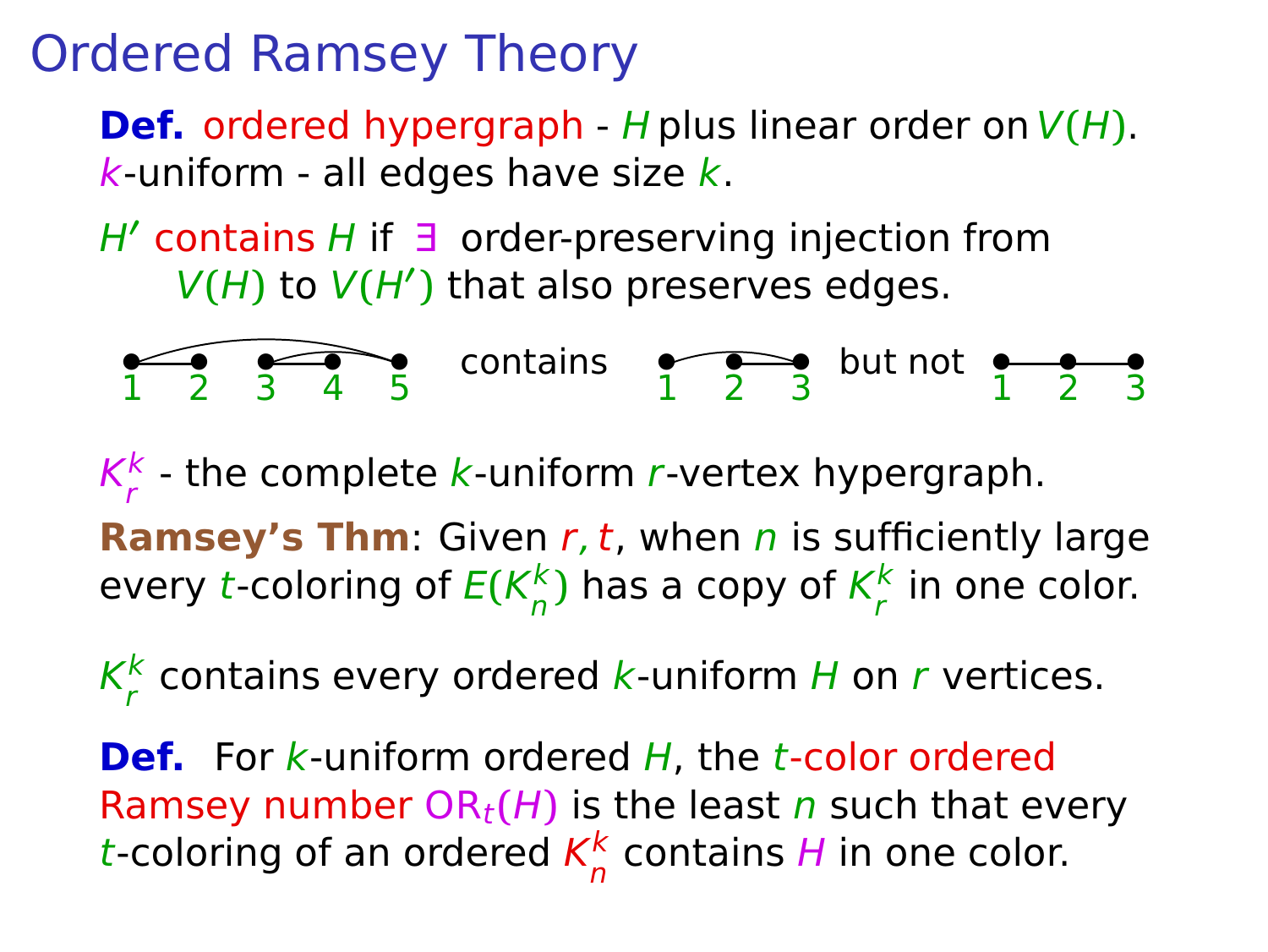**Def.** ordered hypergraph - H plus linear order on  $V(H)$ .  $k$ -uniform - all edges have size  $k$ .

H**′** contains H if ∃ order-preserving injection from V**(**H**)** to V**(**H**′ )** that also preserves edges.

$$
\begin{array}{|c|c|c|c|c|}\n\hline\n1 & 2 & 3 & 4 & 5\n\end{array}\n\text{ contains } \begin{array}{|c|c|c|c|c|}\n\hline\n1 & 2 & 3\n\end{array}\n\text{ but not } \begin{array}{|c|c|c|c|}\n\hline\n2 & 3 & 4\n\end{array}
$$

 $\mathsf{K}^{\mathsf{k}}_{\mathsf{r}}$  $\frac{\kappa}{r}$  - the complete  $k$ -uniform  $r$ -vertex hypergraph.

**Ramsey's Thm:** Given r, t, when n is sufficiently large every *t*-coloring of  $E(K_n^k)$  $\frac{k}{n}$ ) has a copy of  $K_r^k$  $\frac{k}{r}$  in one color.

 $\mathsf{K}^{\mathsf{k}}_{\mathsf{r}}$  $\frac{k}{r}$  contains every ordered  $k$ -uniform H on  $r$  vertices.

**Def.** For k-uniform ordered H, the t-color ordered Ramsey number  $OR_t(H)$  is the least n such that every t-coloring of an ordered  $K_n^k$  $\frac{\kappa}{n}$  contains H in one color. (General:  $n = OR(H_1, ..., H_t)$  forces  $H_i$  in color *i* for some *i*.)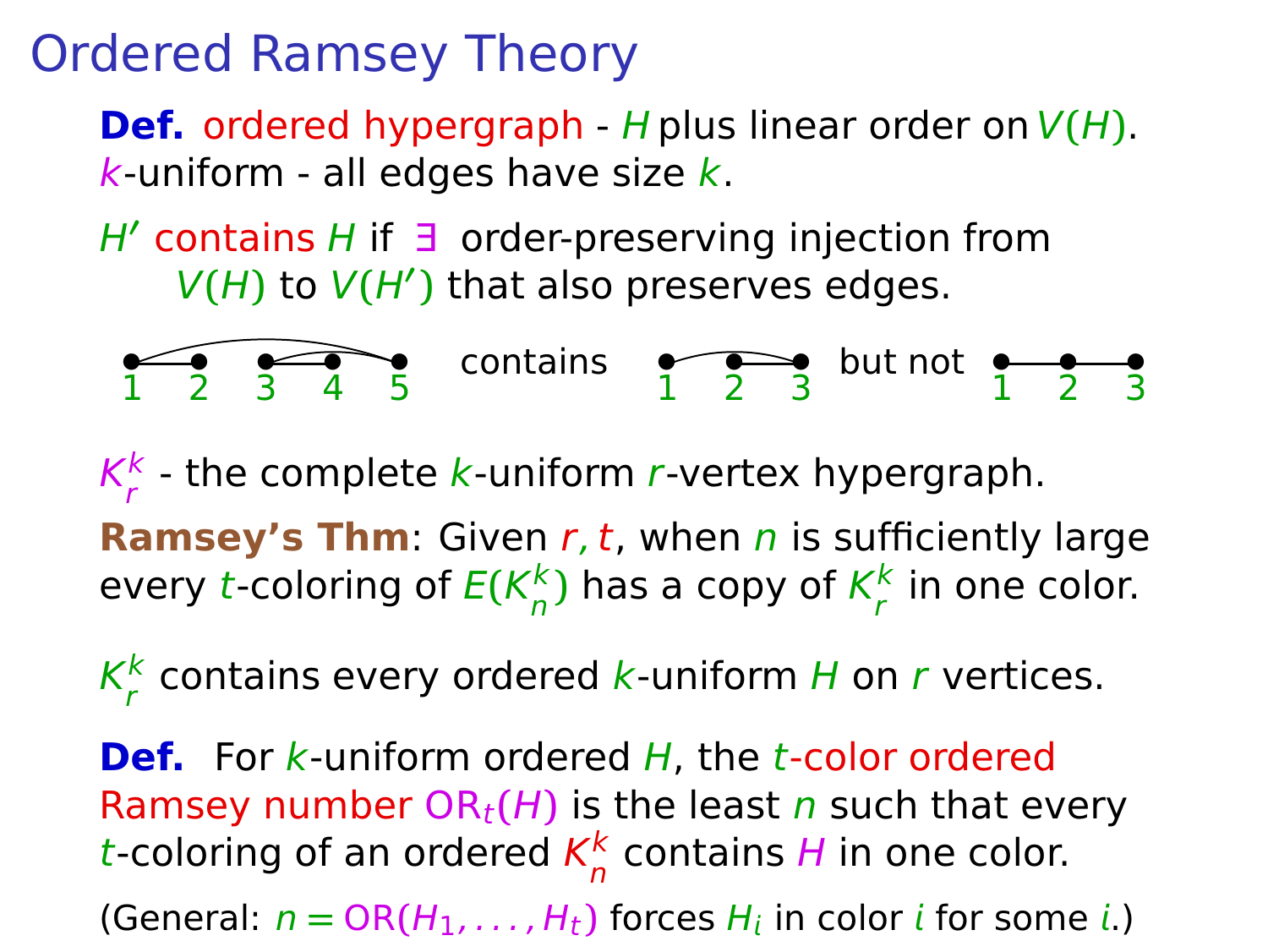The k-uniform ordered path  $P_r^k$  $\frac{k}{r}$  has vertices  $1, \ldots, r;$ the edges are the sets of  $\bm{k}$  consecutive vertices.

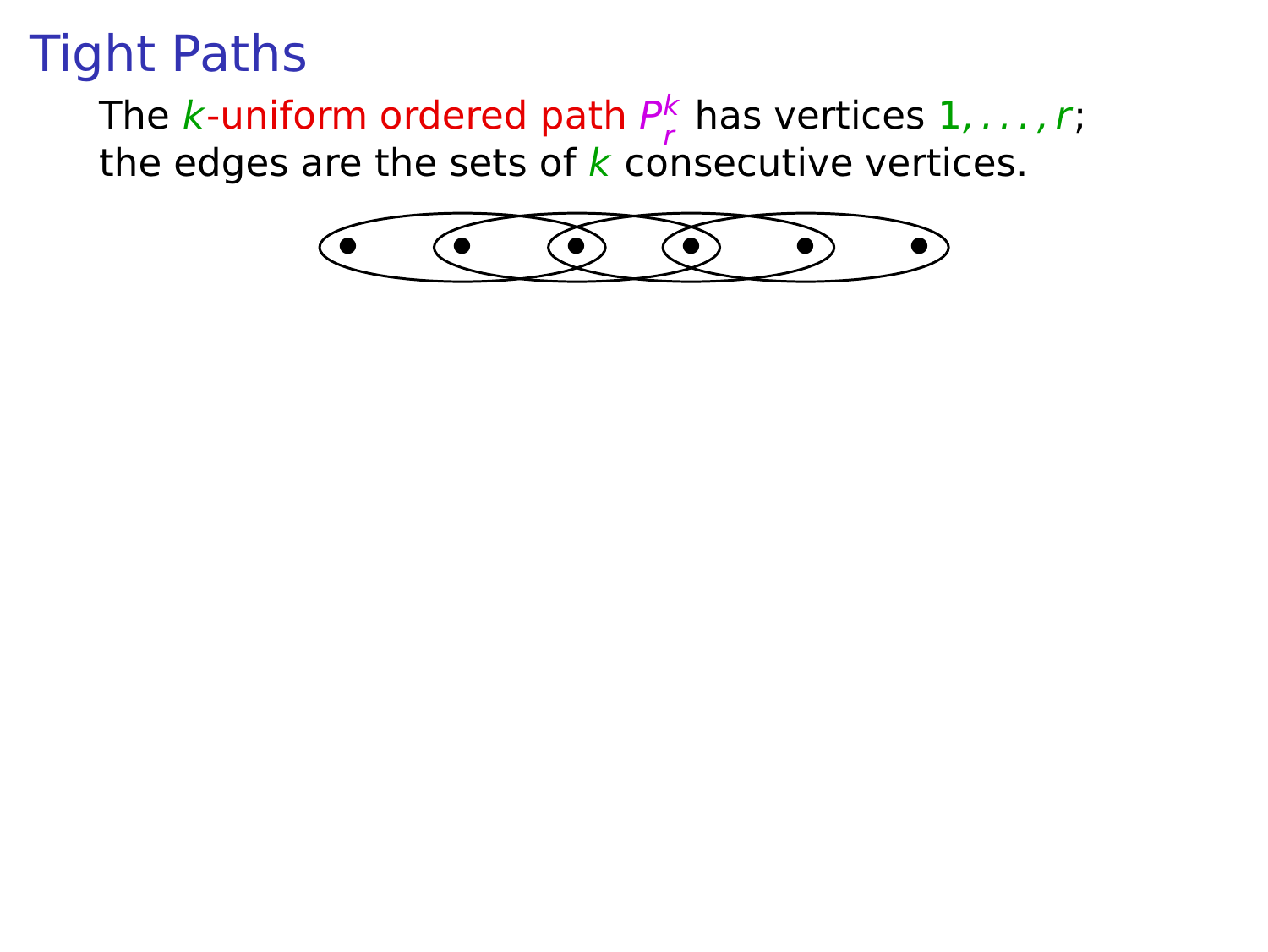The k-uniform ordered path  $P_r^k$  $\frac{k}{r}$  has vertices  $1, \ldots, r;$ the edges are the sets of  $k$  consecutive vertices.



**Ex.**  $R_t(P_3^2)$  $\binom{2}{3}$  = t + 2.

To avoid unordered monochr.  $P_3$  in  $E(K_n)$ , each color is a matching. With  $|E(K_n)| = {n \choose 2}$  edges, needs  $t \ge n - 1$ .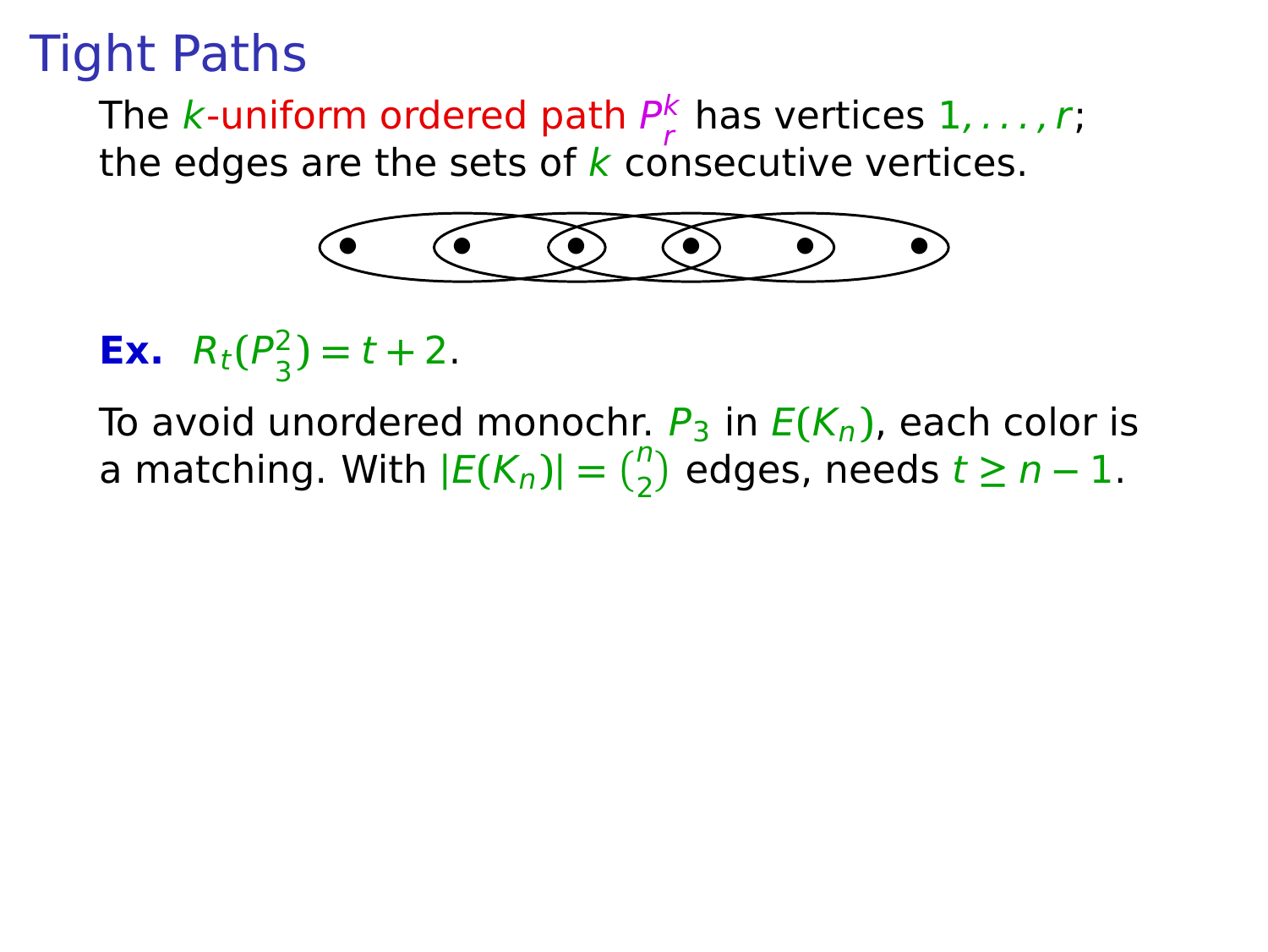The k-uniform ordered path  $P_r^k$  $\frac{k}{r}$  has vertices  $1, \ldots, r;$ the edges are the sets of  $\bm{k}$  consecutive vertices.



**Ex.**  $R_t(P_3^2)$  $\binom{2}{3}$  = t + 2, but OR<sub>t</sub>( $P_3^2$ )  $\binom{2}{3}$  = 2<sup>t</sup> + 1.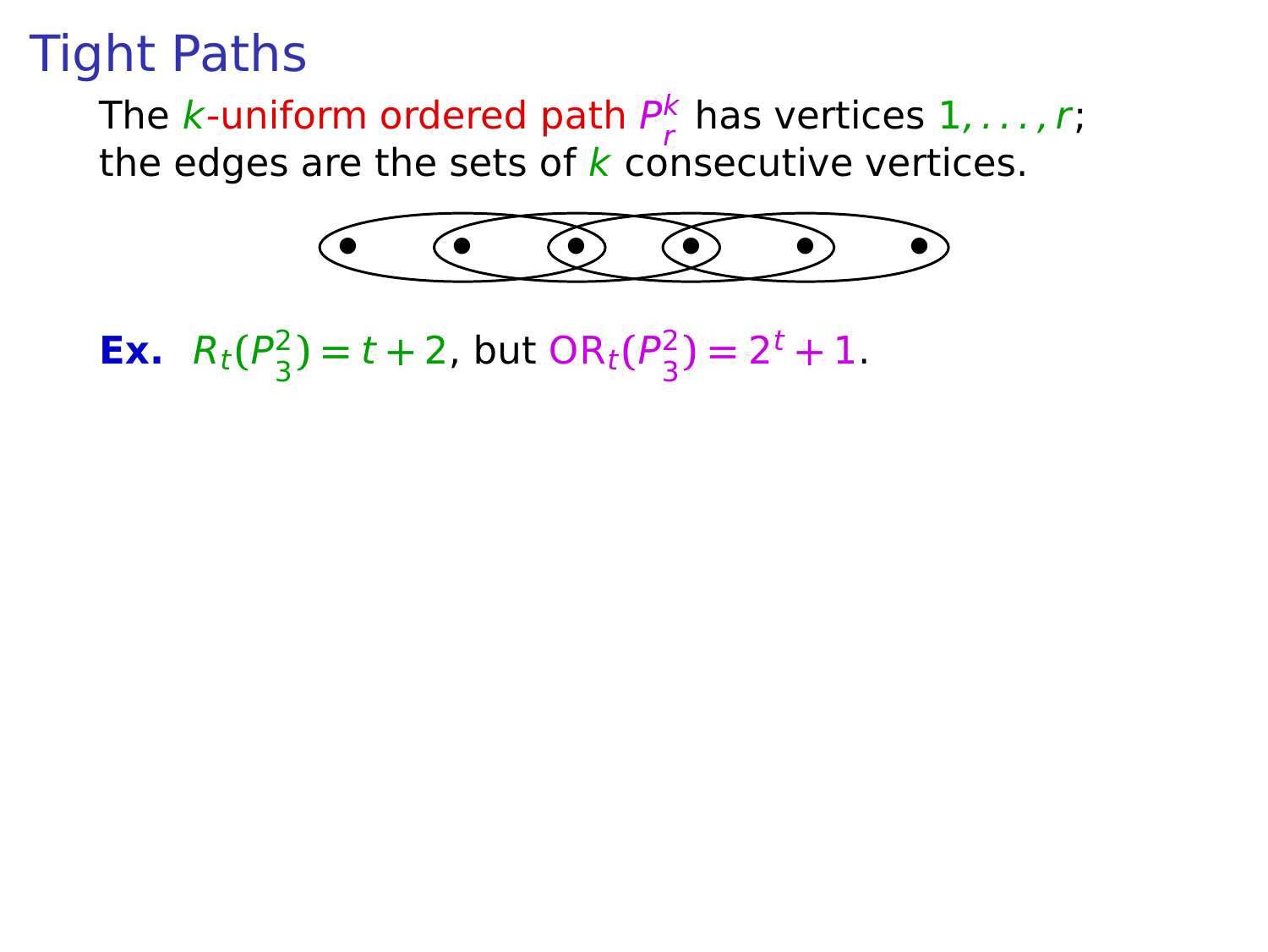The  $k$ -uniform ordered path  $P_{r}^{k}$  has vertices  $1,\ldots$  , r; the edges are the sets of  $k$  consecutive vertices.



**Ex.**  $R_t(P_3^2)$  $\binom{2}{3}$  = t + 2, but OR<sub>t</sub>( $P_3^2$ )  $\binom{2}{3}$  = 2<sup>t</sup> + 1.

**Thm.** (Choudum-Ponnusamy [2002], etc.)  $OR_t(P^2_{r^2})$  $P_{r_1}^2, \ldots, P_{r_t}^2$  = 1 +  $\prod_{i=1}^t (r_i - 1)$ .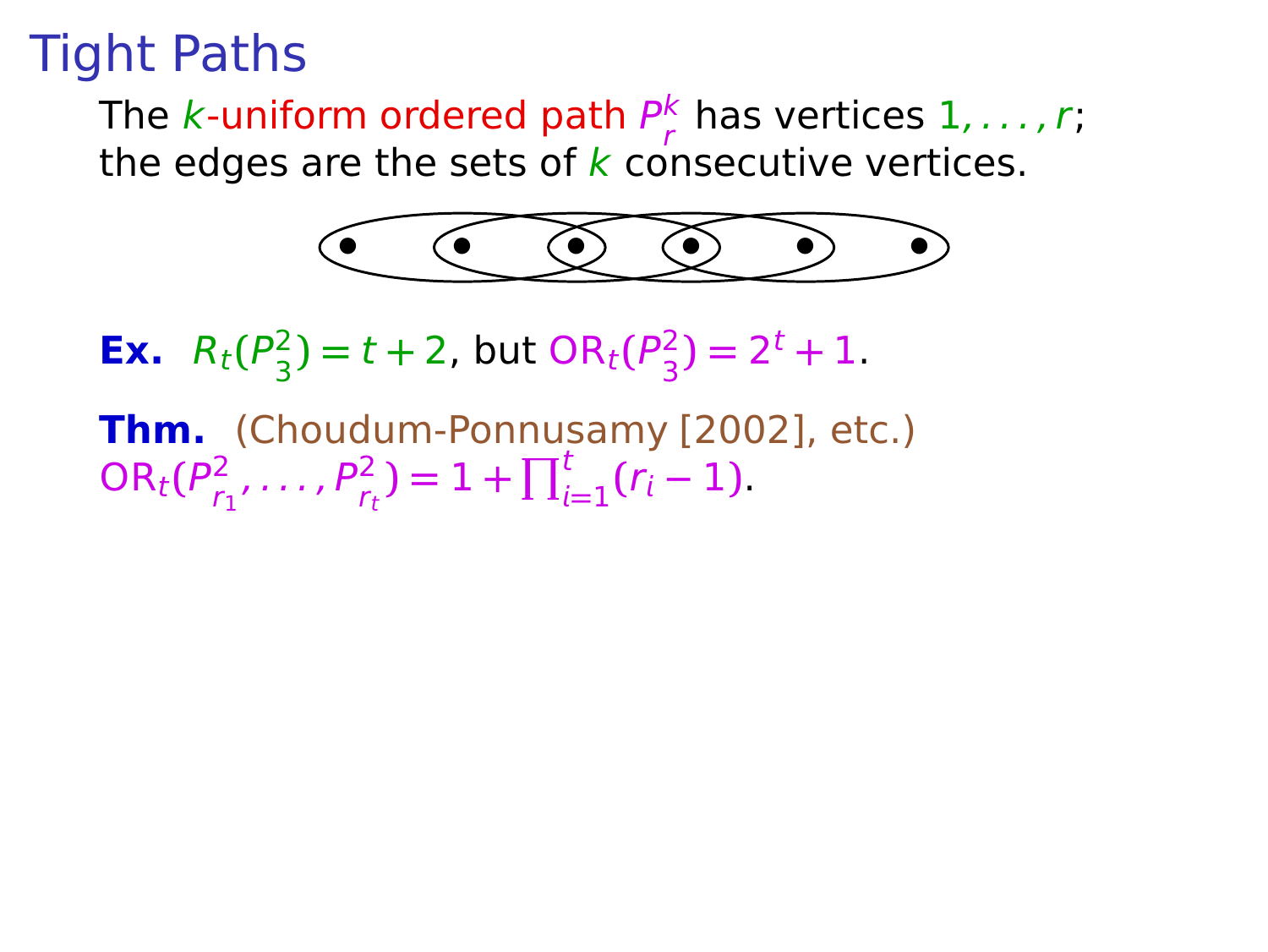The  $k$ -uniform ordered path  $P_{r}^{k}$  has vertices  $1,\ldots$  , r; the edges are the sets of  $k$  consecutive vertices.



**Ex.**  $R_t(P_3^2)$  $\binom{2}{3}$  = t + 2, but OR<sub>t</sub>( $P_3^2$ )  $\binom{2}{3}$  = 2<sup>t</sup> + 1.

**Thm.** (Choudum-Ponnusamy [2002], etc.)  $OR_t(P^2_{r^2})$  $P_{r_1}^2, \ldots, P_{r_t}^2$  = 1 +  $\prod_{i=1}^t (r_i - 1)$ .

**Pf.** (Like Erdős–Szekeres) Fix a *t*-coloring *c* of  $E(K_n)$ . For  $x \in V(K_n)$  and  $i \in [t]$ , let  $x_i = \max \#$  vertices in an ordered path with color *i* ending at x. Always  $x_i \geq 1$ .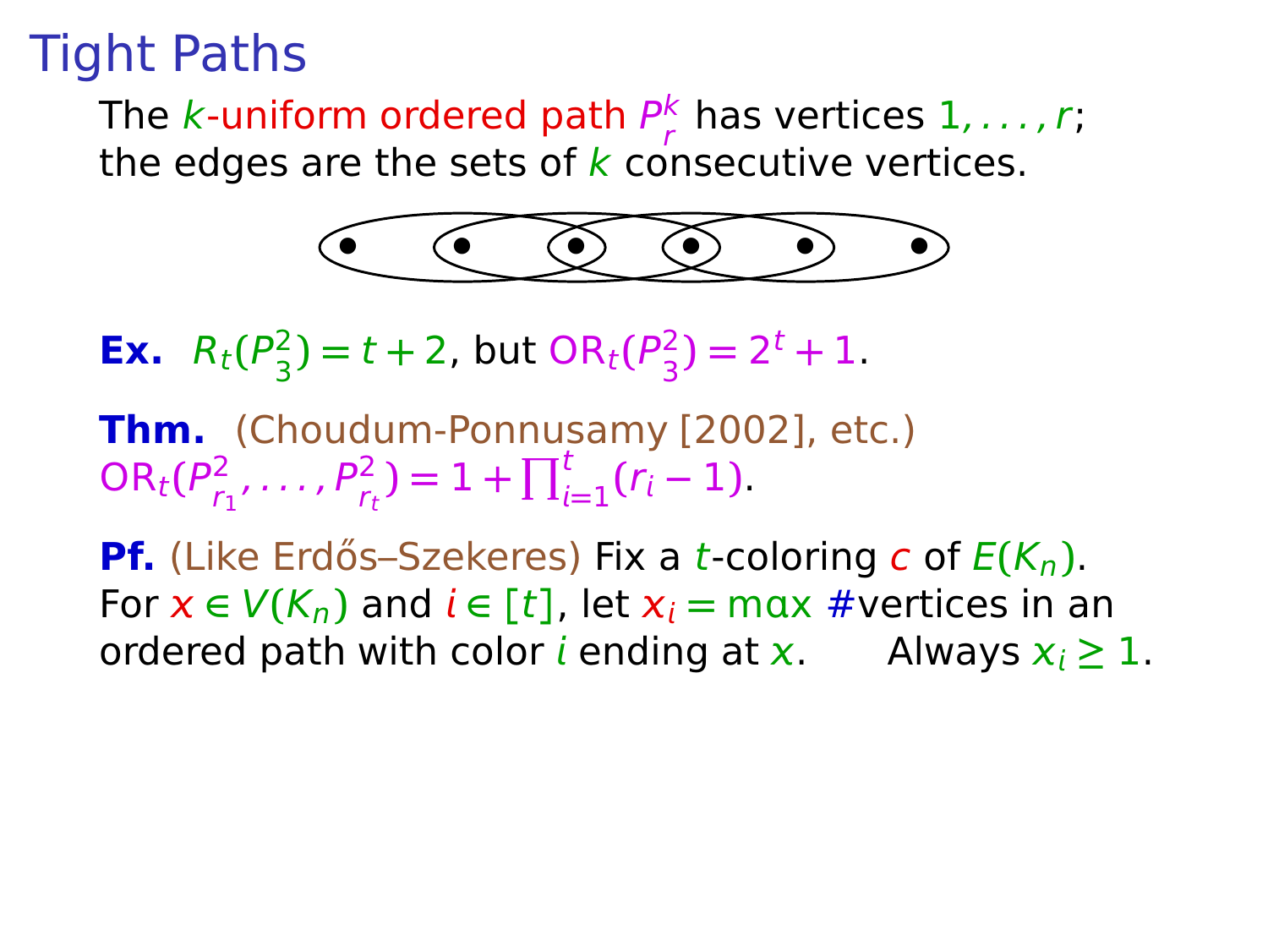The  $k$ -uniform ordered path  $P_{r}^{k}$  has vertices  $1,\ldots$  , r; the edges are the sets of  $k$  consecutive vertices.



**Ex.**  $R_t(P_3^2)$  $\binom{2}{3}$  = t + 2, but OR<sub>t</sub>( $P_3^2$ )  $\binom{2}{3}$  = 2<sup>t</sup> + 1.

**Thm.** (Choudum-Ponnusamy [2002], etc.)  $OR_t(P^2_{r^2})$  $P_{r_1}^2, \ldots, P_{r_t}^2$  = 1 +  $\prod_{i=1}^t (r_i - 1)$ .

**Pf.** (Like Erdős–Szekeres) Fix a *t*-coloring *c* of  $E(K_n)$ . For  $x \in V(K_n)$  and  $i \in [t]$ , let  $x_i = \max \#$ vertices in an ordered path with color *i* ending at x, Always  $x_i \ge 1$ . ordered path with color  $i$  ending at  $x$ . With  $n > \prod_{i=1}^t (r_i-1)$  and no long path,  $\exists y, z$  having the same *t*-tuple. But  $z_i > y_i$  when  $y < z$  and  $i = c(yz)$ .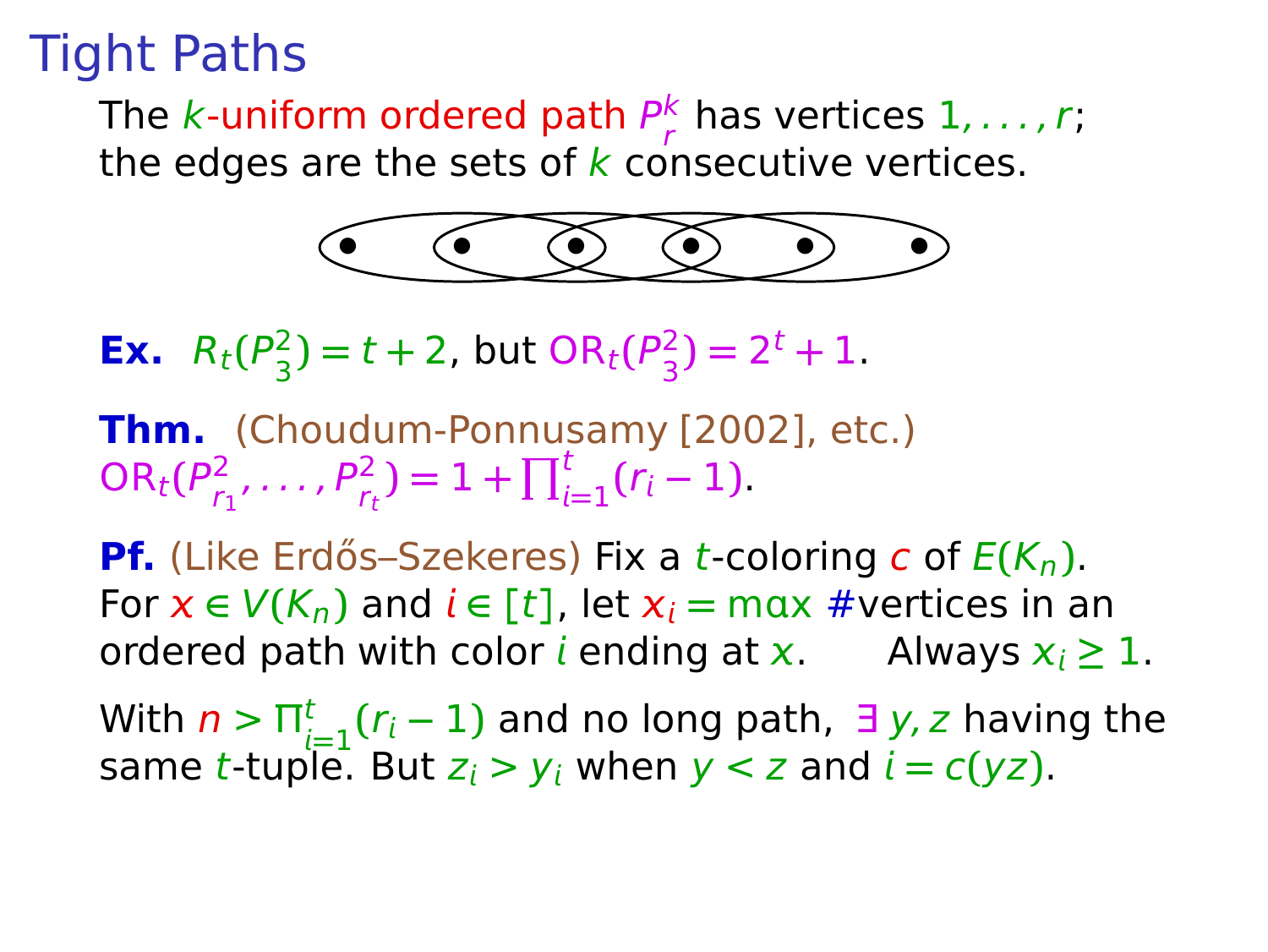The  $k$ -uniform ordered path  $P_{r}^{k}$  has vertices  $1,\ldots$  , r; the edges are the sets of  $k$  consecutive vertices.



**Ex.**  $R_t(P_3^2)$  $\binom{2}{3}$  = t + 2, but OR<sub>t</sub>( $P_3^2$ )  $\binom{2}{3}$  = 2<sup>t</sup> + 1.

**Thm.** (Choudum-Ponnusamy [2002], etc.)  $OR_t(P^2_{r^2})$  $P_{r_1}^2, \ldots, P_{r_t}^2$  = 1 +  $\prod_{i=1}^t (r_i - 1)$ .

**Pf.** (Like Erdős–Szekeres) Fix a *t*-coloring *c* of  $E(K_n)$ . For  $x \in V(K_n)$  and  $i \in [t]$ , let  $x_i = \max \#$ vertices in an ordered path with color *i* ending at x. Always  $x_i \ge 1$ . ordered path with color *i* ending at x.

With  $n > \prod_{i=1}^t (r_i - 1)$  and no long path,  $\exists y, z$  having the same *t*-tuple. But  $z_i > y_i$  when  $y < z$  and  $i = c(yz)$ .

With  $\Pi_{i=1}^{t} (r_i-1)$  vertices as t-tuples, c can be constructed to avoid the threshold in each color.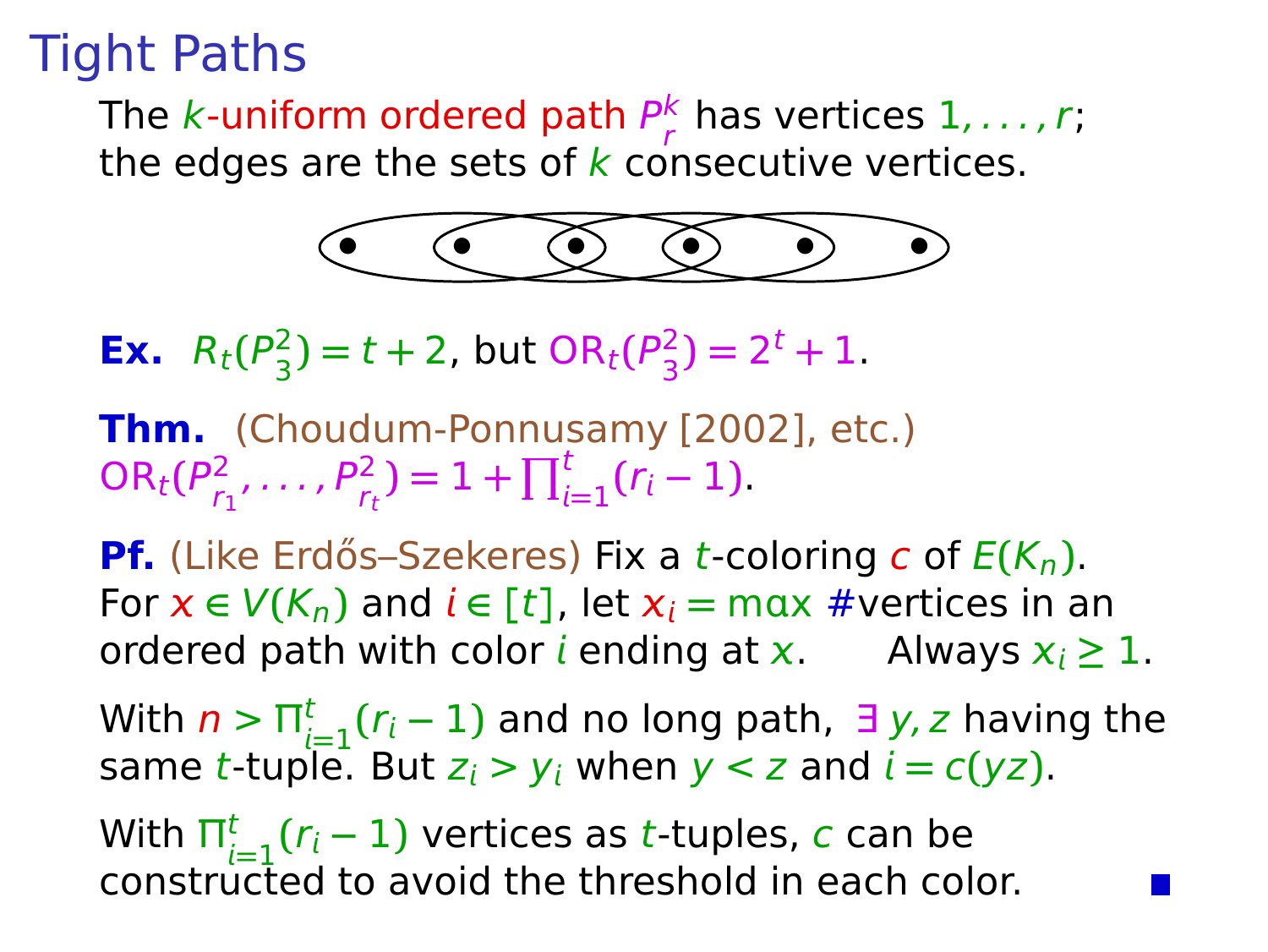Duffus–Lefmannn–Rödl [1995] proved a lower bound on  $OR_t(P_r^k)$ r **)** (in the language of "shift graphs") in order to give a lower bound on the ordinary Ramsey numbers.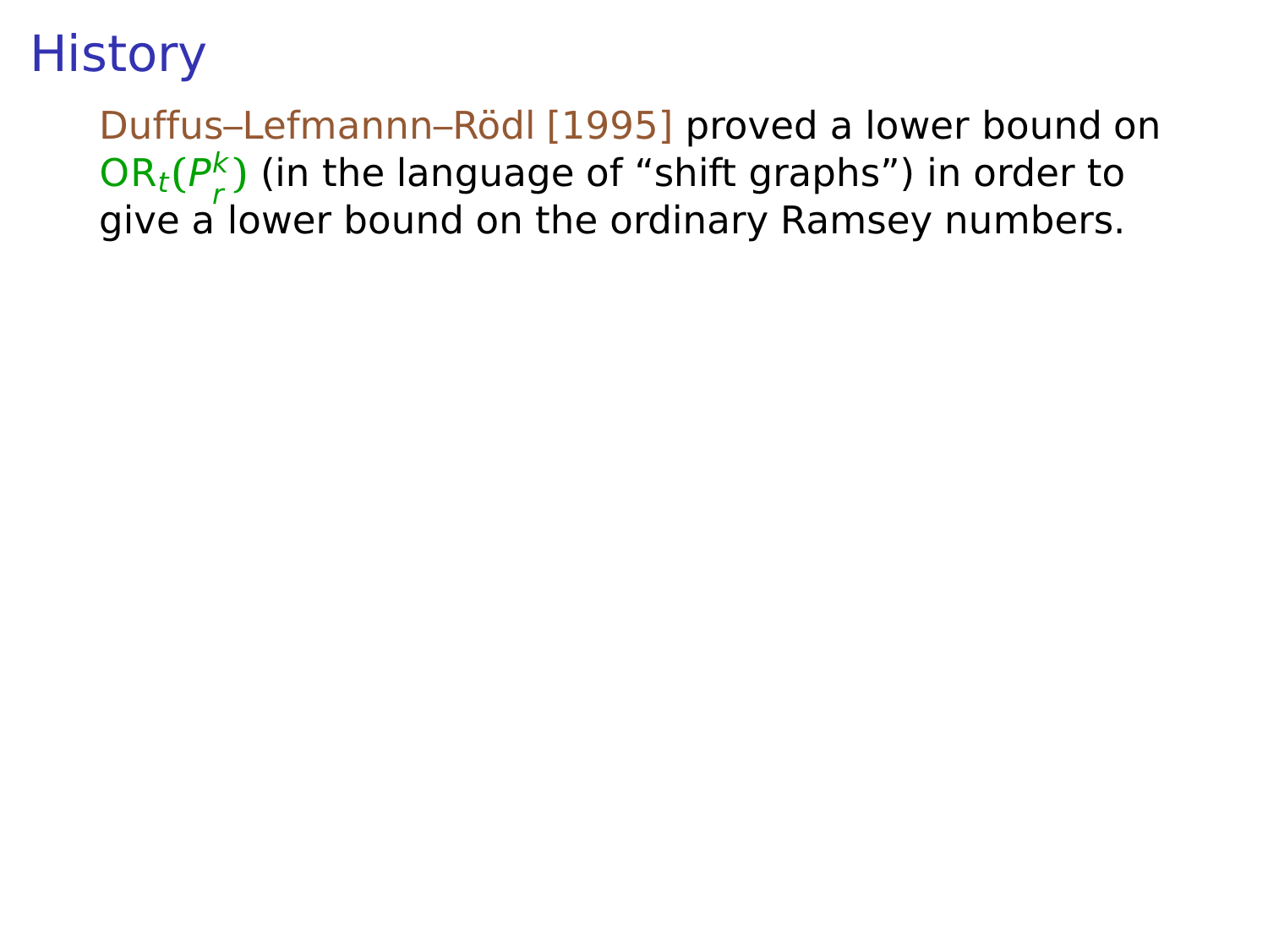Duffus–Lefmannn–Rödl [1995] proved a lower bound on  $OR_t(P_r^k)$ r **)** (in the language of "shift graphs") in order to give a lower bound on the ordinary Ramsey numbers.

For  $m = |E(P_r^k)$ r **)| =** r**−**k**+**1, Fox-Pach-Sudakov-Suk [2012]  $\mathsf{proved} \ 2^{(m/t)^{t-1}} \leq \mathsf{OR}_t(P_r^3)$  $\binom{3}{r}$  ≤ 2<sup>*m*t−1</sup>lg*m*.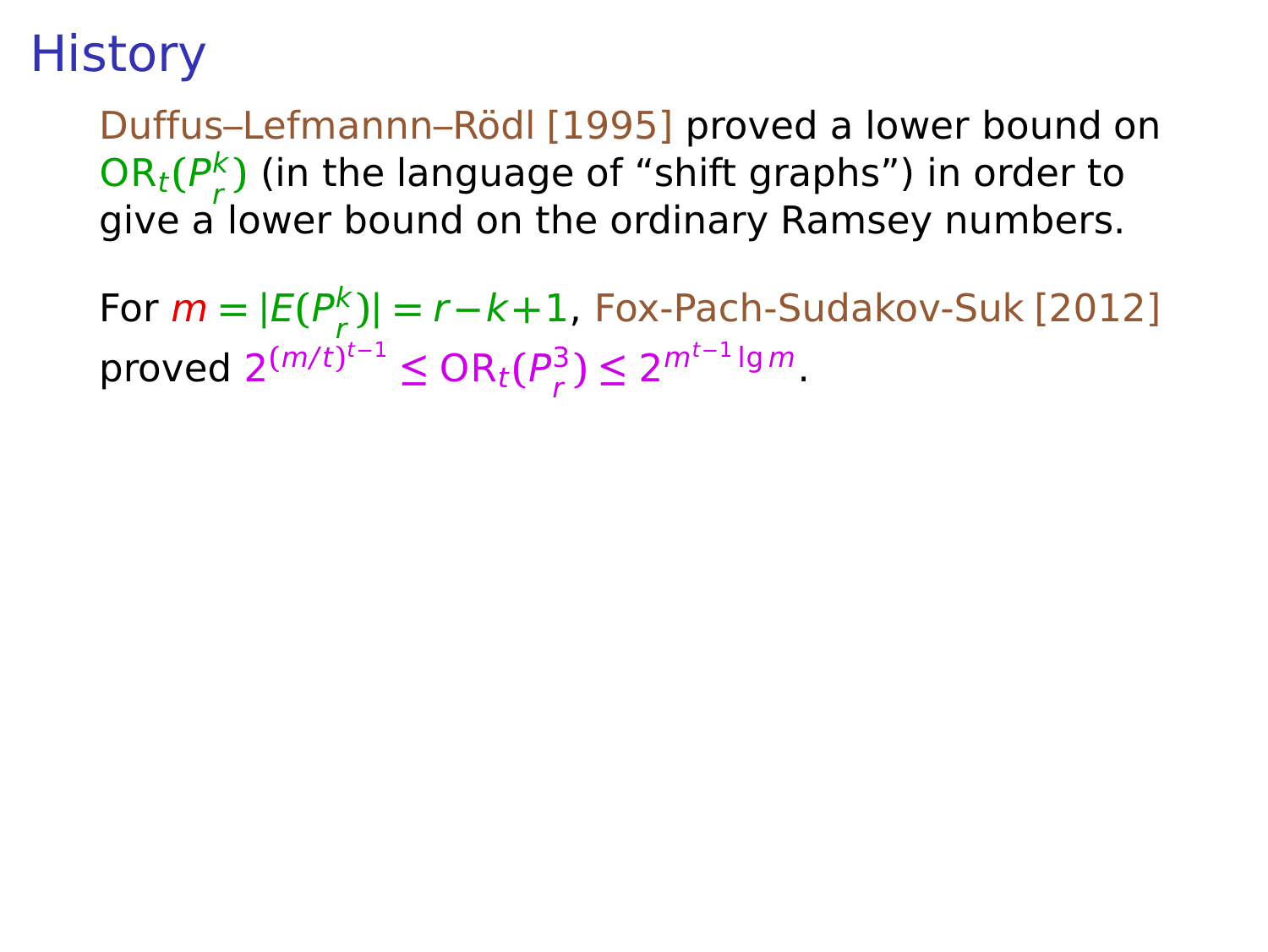Duffus–Lefmannn–Rödl [1995] proved a lower bound on  $OR_t(P_r^k)$ r **)** (in the language of "shift graphs") in order to give a lower bound on the ordinary Ramsey numbers.

For  $m = |E(P_r^k)$ r **)| =** r**−**k**+**1, Fox-Pach-Sudakov-Suk [2012]  $\mathsf{proved} \ 2^{(m/t)^{t-1}} \leq \mathsf{OR}_t(P_r^3)$  $\binom{3}{r}$  ≤ 2<sup>*m*t−1</sup>lg*m*.

Their bounds on  $\mathrm{OR}_t(P_r^k)$  $\frac{k}{r}$ ) for general  $k$  were improved. Let tow<sub>h</sub> $(x)$  =  $\int x$   $h = 0$ 2<sup>tow<sub>h−1</sub>(*x*)  $h \ge 1$ </sup>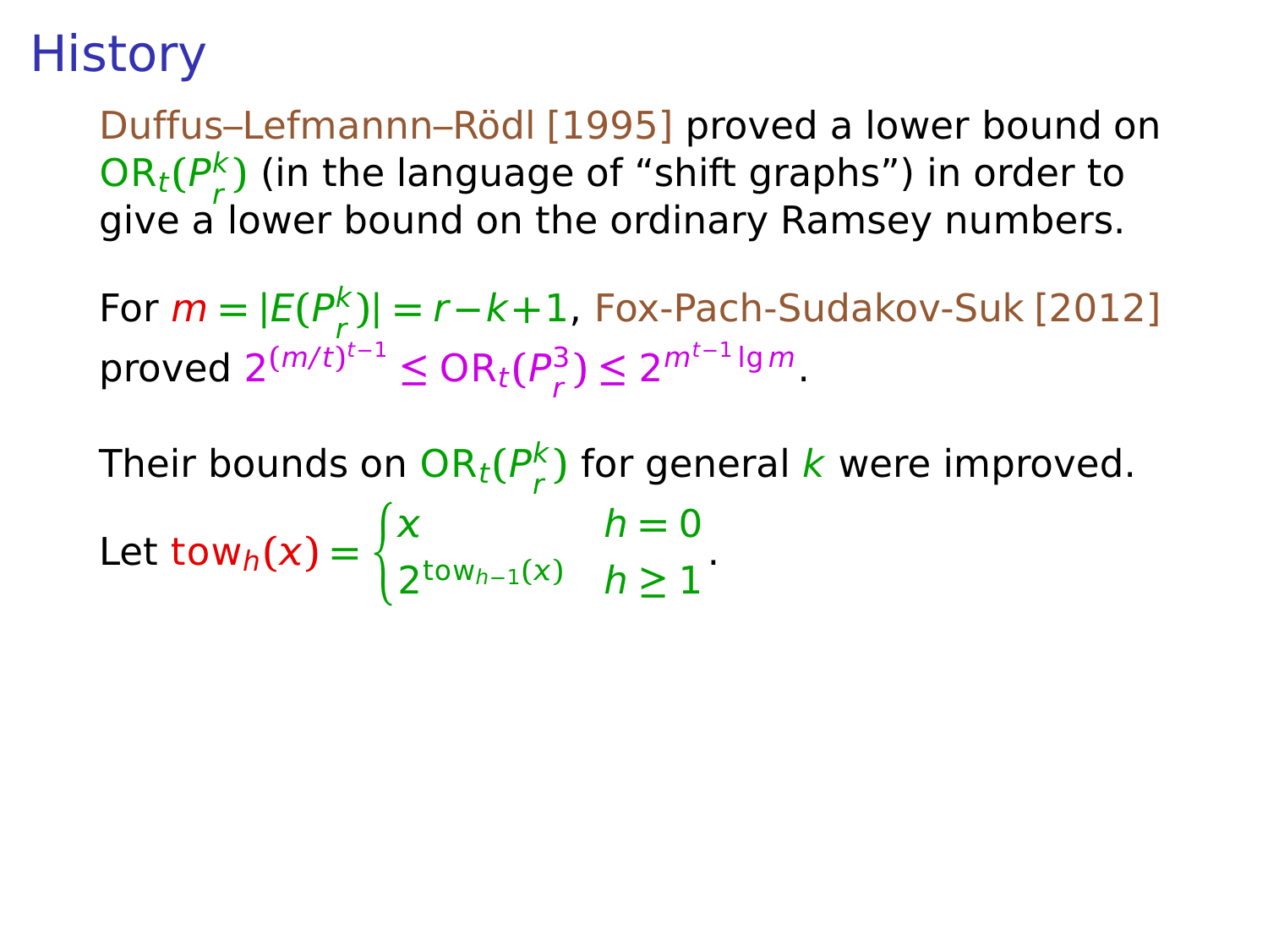Duffus–Lefmannn–Rödl [1995] proved a lower bound on  $OR_t(P_r^k)$ r **)** (in the language of "shift graphs") in order to give a lower bound on the ordinary Ramsey numbers.

 $\textsf{For } m = |E(P_r^k)| = r - k + 1$ , Fox-Pach-Sudakov-Suk [2012] r  $\mathsf{proved} \ 2^{(m/t)^{t-1}} \leq \mathsf{OR}_t(P_r^3)$  $\binom{3}{r}$  ≤ 2<sup>*m*t−1</sup>lg*m*.

Their bounds on  $\mathrm{OR}_t(P_r^k)$  $\frac{k}{r}$ ) for general  $k$  were improved. Let tow<sub>h</sub> $(x)$  =  $\int x$   $h = 0$ 2<sup>tow<sub>h−1</sub>(*x*)  $h \ge 1$ </sup>

**Thm.** (Moshkovitz–Shapira [2014]) For  $t \ge 2$ ,  $k \ge 3$ , and  $m = r - k + 1 \geq 2$ .

 $\tanctan(2\pi t)$  **c**  $\ln(t)$  **c**  $\ln(t)$  **c**  $\ln(t)$  **c**  $\ln(t)$  **c**  $\ln(t)$  **c**  $\ln(t)$  **c**  $\ln(t)$  **c**  $\ln(t)$  **c**  $\ln(t)$  **c**  $\ln(t)$  **c**  $\ln(t)$  **c**  $\ln(t)$  **c**  $\ln(t)$  **c**  $\ln(t)$  **c**  $\ln(t)$  **c**  $\ln(t)$  **c**  $\ln(t)$  **c**  $\ln(t)$  **c**  $\ln(t)$  $\binom{k}{r}$  ≤ tow<sub>k−2</sub>(2m<sup>t−1</sup>).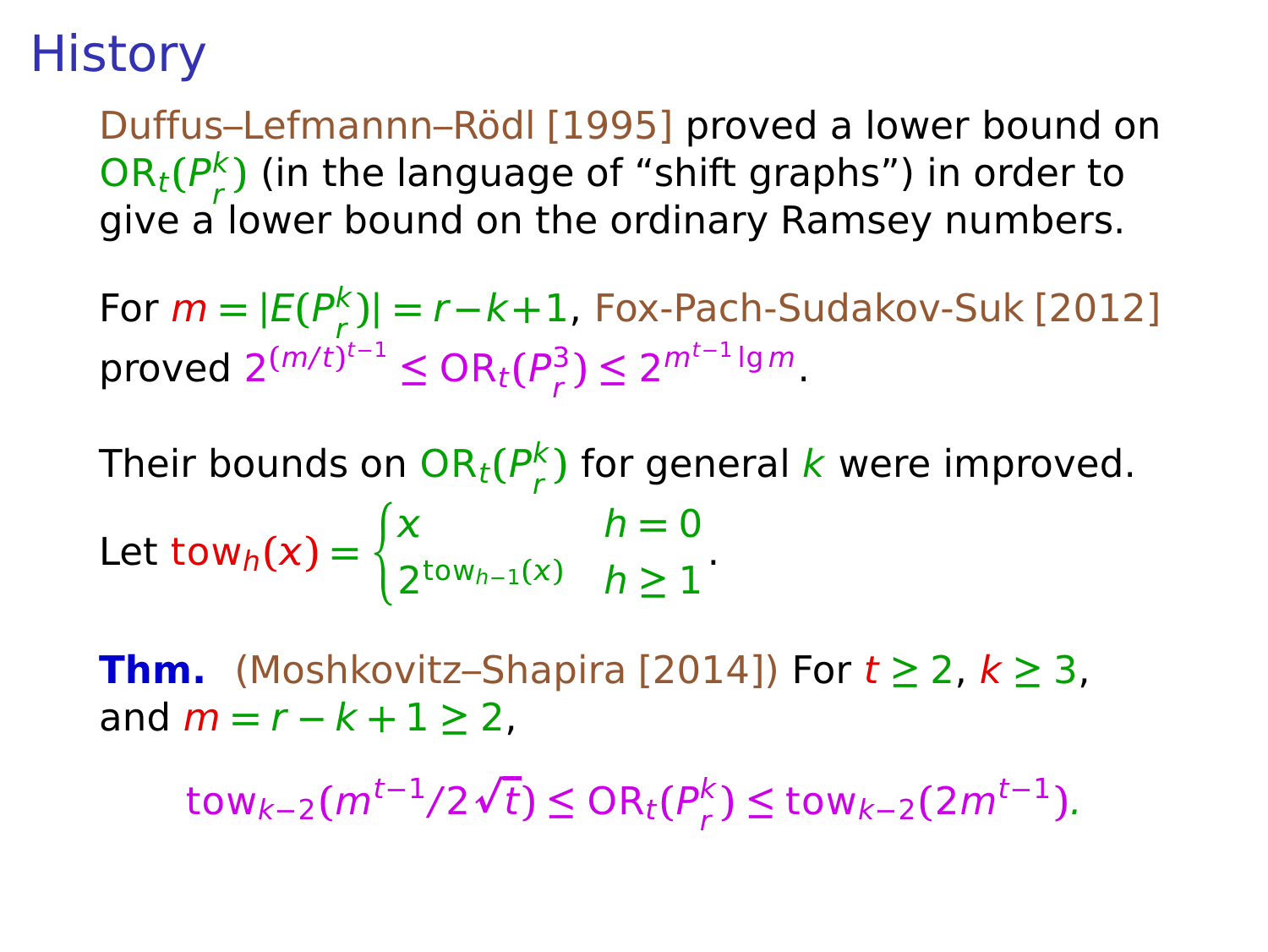**Def.** For any poset Q, the poset J**(**Q**)** is the set of all down-sets in  $Q$ , ordered by inclusion.

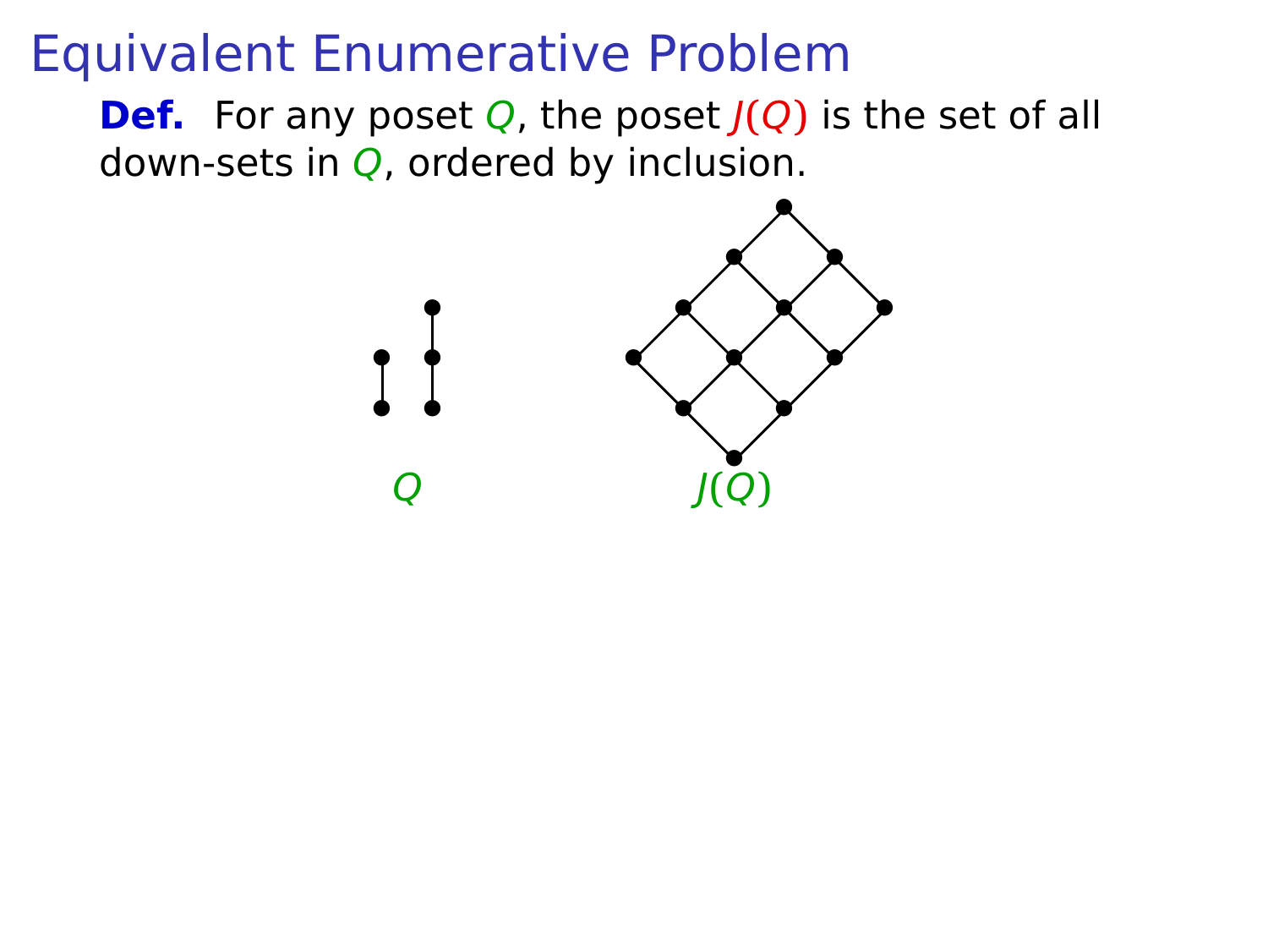**Def.** For any poset Q, the poset J**(**Q**)** is the set of all down-sets in  $Q$ , ordered by inclusion.



Let  $J^0(Q) = Q$  and  $J^i(Q) = J(J^{i-1}(Q))$  for  $i > 0$ .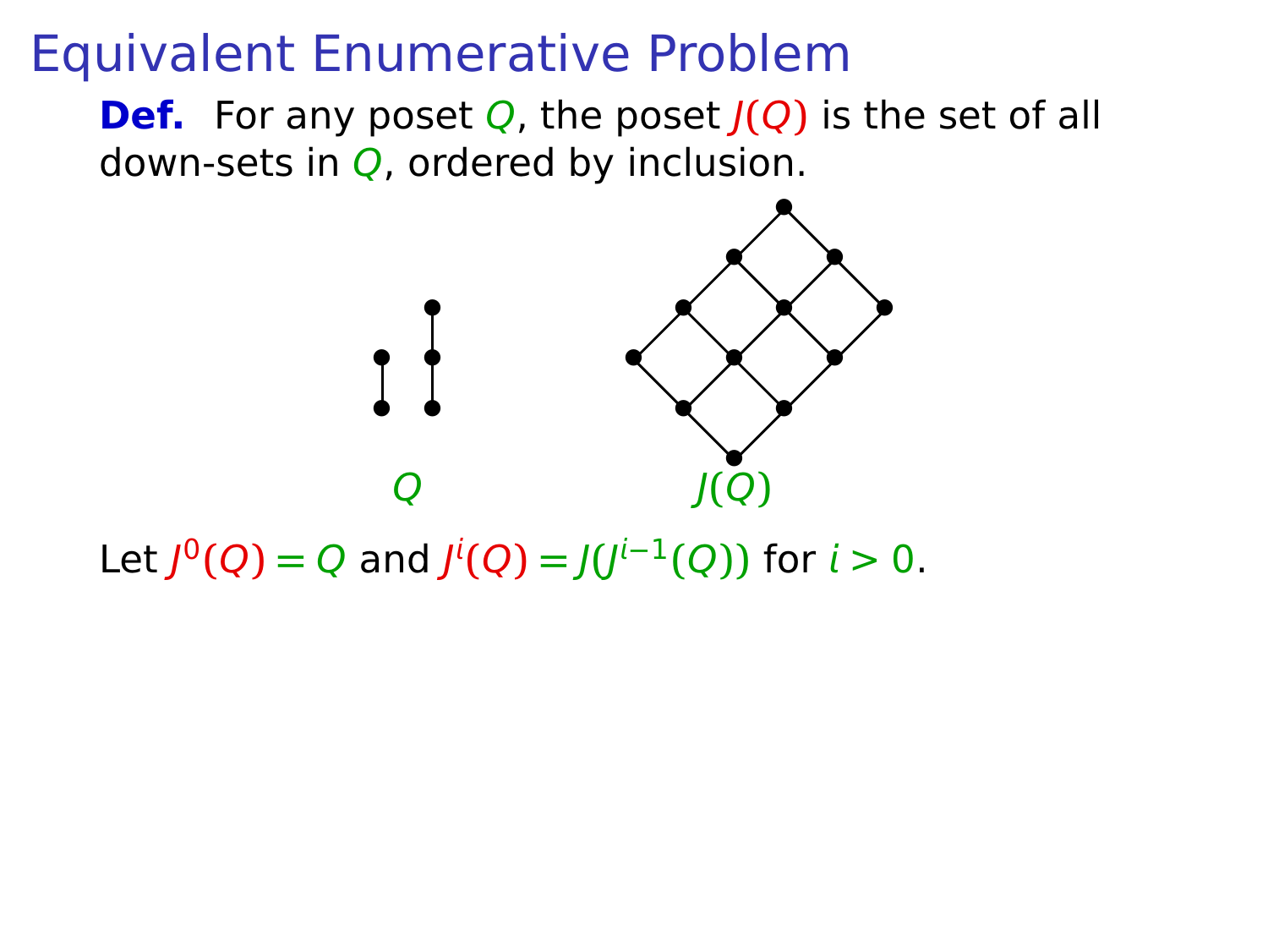**Def.** For any poset Q, the poset J**(**Q**)** is the set of all down-sets in  $Q$ , ordered by inclusion.



Let  $J^0(Q) = Q$  and  $J^i(Q) = J(J^{i-1}(Q))$  for  $i > 0$ .

**Thm.** Fix  $r_1, \ldots, r_t > k$ . If Q consists of disjoint chains with sizes  $r_1 - k, \ldots, r_t - k$ , then

> $\mathsf{OR}_t(P^k_{r_i})$  $P_{r_1}^k, \ldots, P_{r_t}^k$  =  $|J^{k-1}(Q)| + 1$ .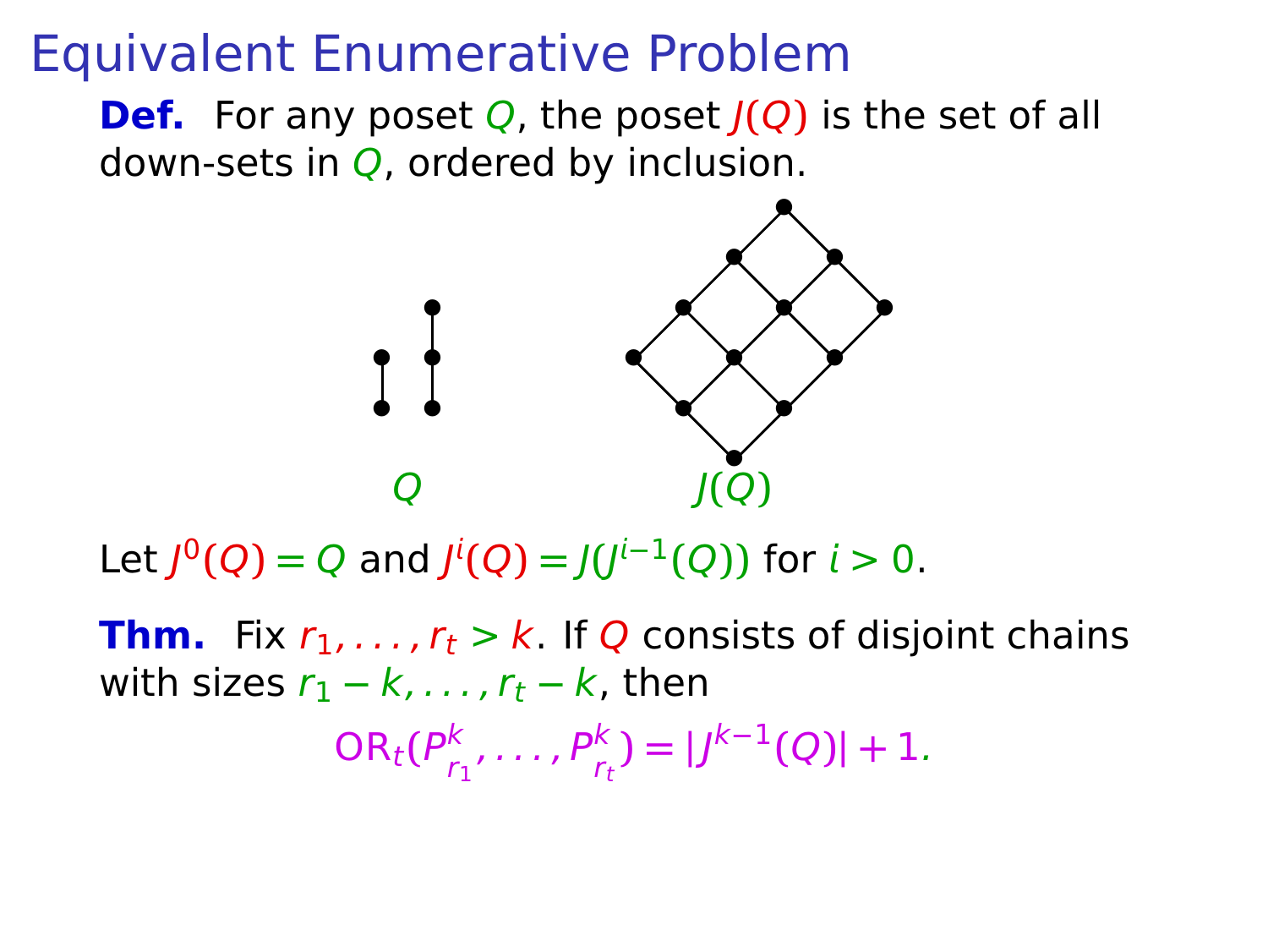**Def.** For any poset Q, the poset J**(**Q**)** is the set of all down-sets in  $Q$ , ordered by inclusion.



Let  $J^0(Q) = Q$  and  $J^i(Q) = J(J^{i-1}(Q))$  for  $i > 0$ .

**Thm.** Fix  $r_1, \ldots, r_t > k$ . If Q consists of disjoint chains with sizes  $r_1 - k, \ldots, r_t - k$ , then  $\mathsf{OR}_t(P^k_{r_i})$  $P_{r_1}^k, \ldots, P_{r_t}^k$  =  $|J^{k-1}(Q)| + 1$ .

**•** This iteration leads to the upper and lower bounds.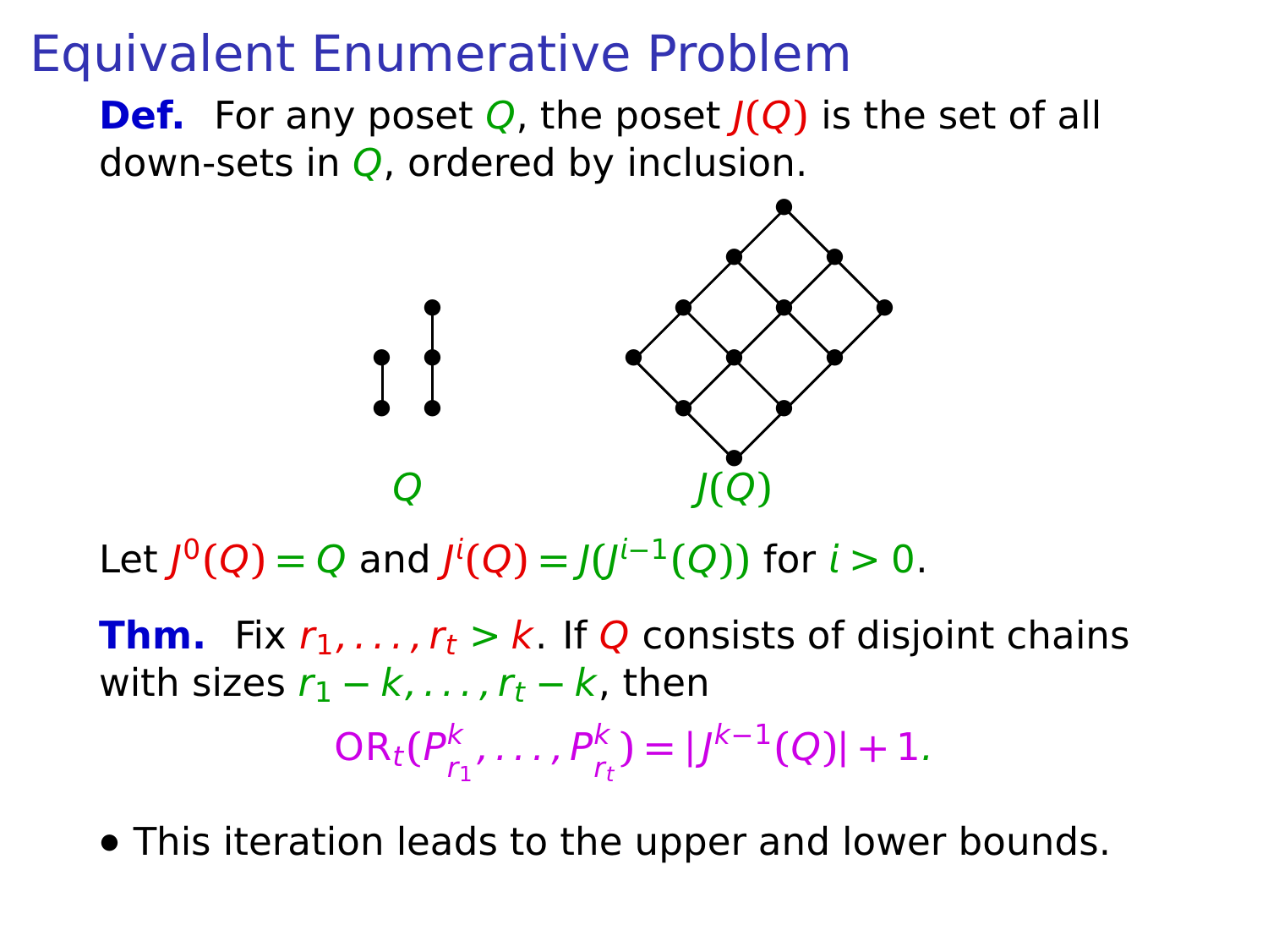**Def.** For any poset Q, the poset J**(**Q**)** is the set of all down-sets in  $Q$ , ordered by inclusion.



Let  $J^0(Q) = Q$  and  $J^i(Q) = J(J^{i-1}(Q))$  for  $i > 0$ .

**Thm.** Fix  $r_1, \ldots, r_t > k$ . If Q consists of disjoint chains with sizes  $r_1 - k, \ldots, r_t - k$ , then  $\mathsf{OR}_t(P^k_{r_i})$  $P_{r_1}^k, \ldots, P_{r_t}^k$  =  $|J^{k-1}(Q)| + 1$ .

- **•** This iteration leads to the upper and lower bounds.
- Proof already given for  $k = 2$ . Full proof one page.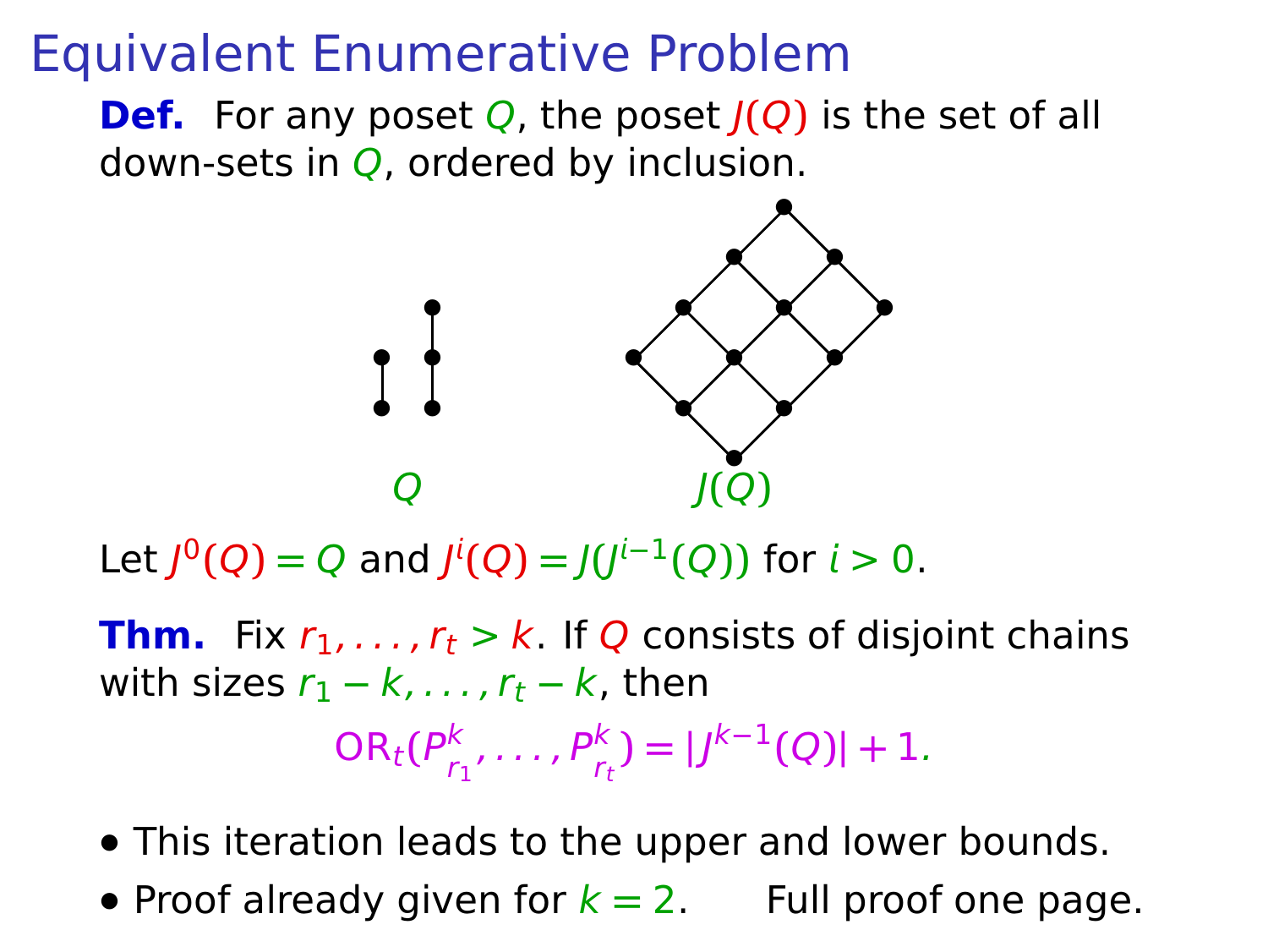#### Track Number - Lower Bound

**Thm.** Obtain P' from the ordered P<sub>6</sub>  $\frac{3}{6}$  by adding edges **(1,2,5)** and {2,5,6}. If  $n \ge OR_t(P')$ , then  $\tau(L(K_n)) > t$ .

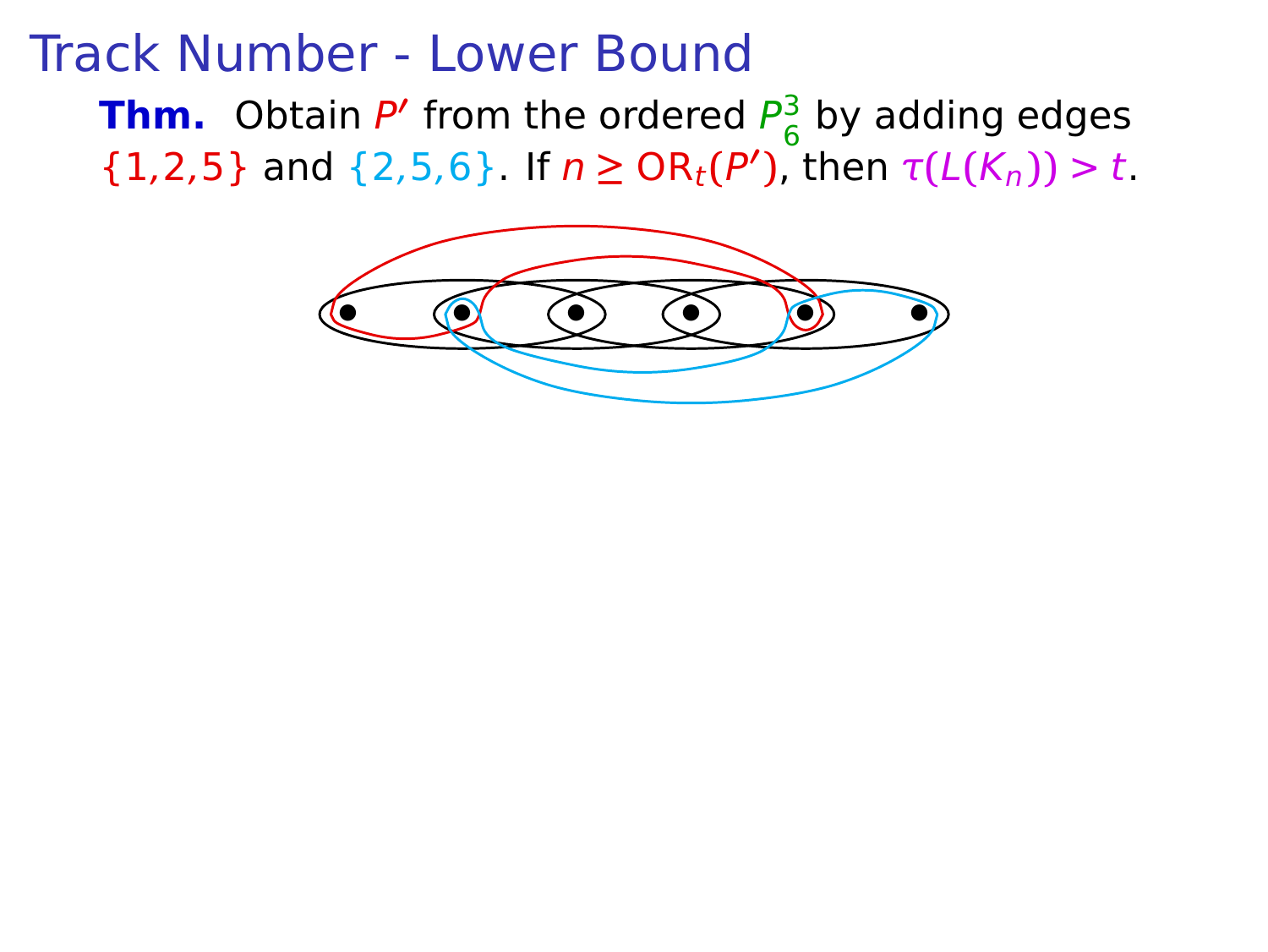#### Track Number - Lower Bound

**Thm.** Obtain P' from the ordered P<sub>6</sub> by adding edges  ${1,2,5}$  and {2,5,6}. If *n* ≥ OR<sub>*t*</sub>(*P*'), then  $τ(L(K_n)) > t$ .



**Pf.** Given a *t*-track rep'n of  $L(K_n)$ , and  $x < y < z$  in [n], let  $\phi(x, y, z)$  be the index of a track where intervals for xy and yz intersect. (Note  $\phi$  is a t-coloring of  $E(K^3_n)$ n **)**.)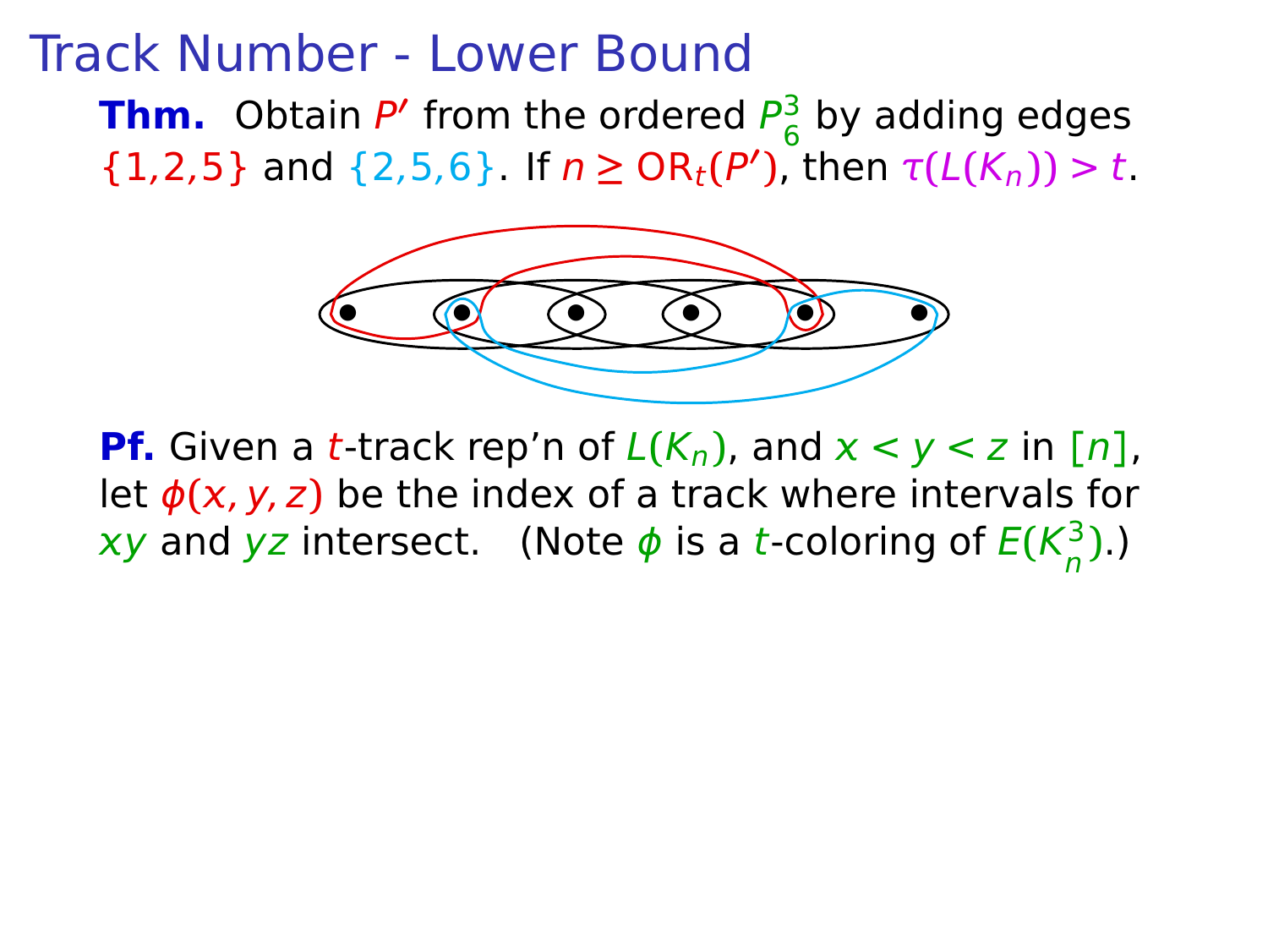#### Track Number - Lower Bound

**Thm.** Obtain P' from the ordered P<sub>6</sub>  $\frac{3}{6}$  by adding edges **(1,2,5)** and {2,5,6}. If  $n \ge OR_t(P')$ , then  $\tau(L(K_n)) > t$ .



**Pf.** Given a *t*-track rep'n of  $L(K_n)$ , and  $x < y < z$  in [n], let  $\phi(x, y, z)$  be the index of a track where intervals for xy and yz intersect. (Note  $\phi$  is a t-coloring of  $E(K^3_n)$ n **)**.)

Since  $n \geq OR_t(P')$ , ∃ ordered P' in some color s under *φ*, using vertices { $x_1, ..., x_6$ }. Intervals for  $x_{i-1}x_i$  and  $x_i x_{i+1}$  overlap in track s, but for disjoint pairs do not.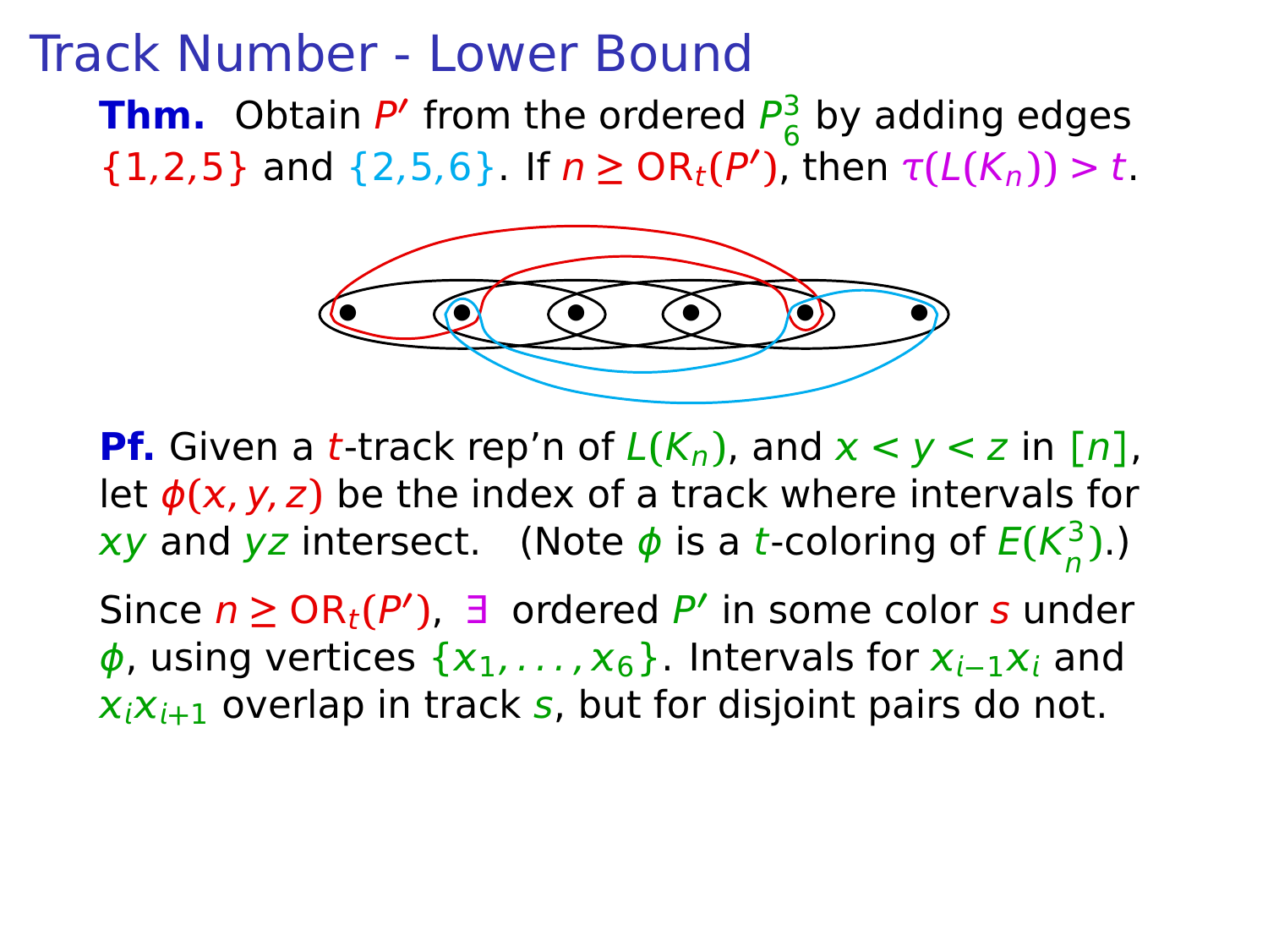#### Track Number - Lower Bound

**Thm.** Obtain P' from the ordered P<sub>6</sub>  $\frac{3}{6}$  by adding edges **(1,2,5)** and {2,5,6}. If  $n \ge OR_t(P')$ , then  $\tau(L(K_n)) > t$ .



**Pf.** Given a *t*-track rep'n of  $L(K_n)$ , and  $x < y < z$  in [n], let  $\phi(x, y, z)$  be the index of a track where intervals for xy and yz intersect. (Note  $\phi$  is a t-coloring of  $E(K^3_n)$ n **)**.)

Since  $n \geq OR_t(P')$ , ∃ ordered P' in some color s under *φ*, using vertices { $x_1, ..., x_6$ }. Intervals for  $x_{i-1}x_i$  and  $x_i x_{i+1}$  overlap in track s, but for disjoint pairs do not.

In track s, interval for  $x_2x_5$  must meet those for  $x_1x_2$ and  $x_5x_6$  but not for  $x_3x_4$ , which lies between them.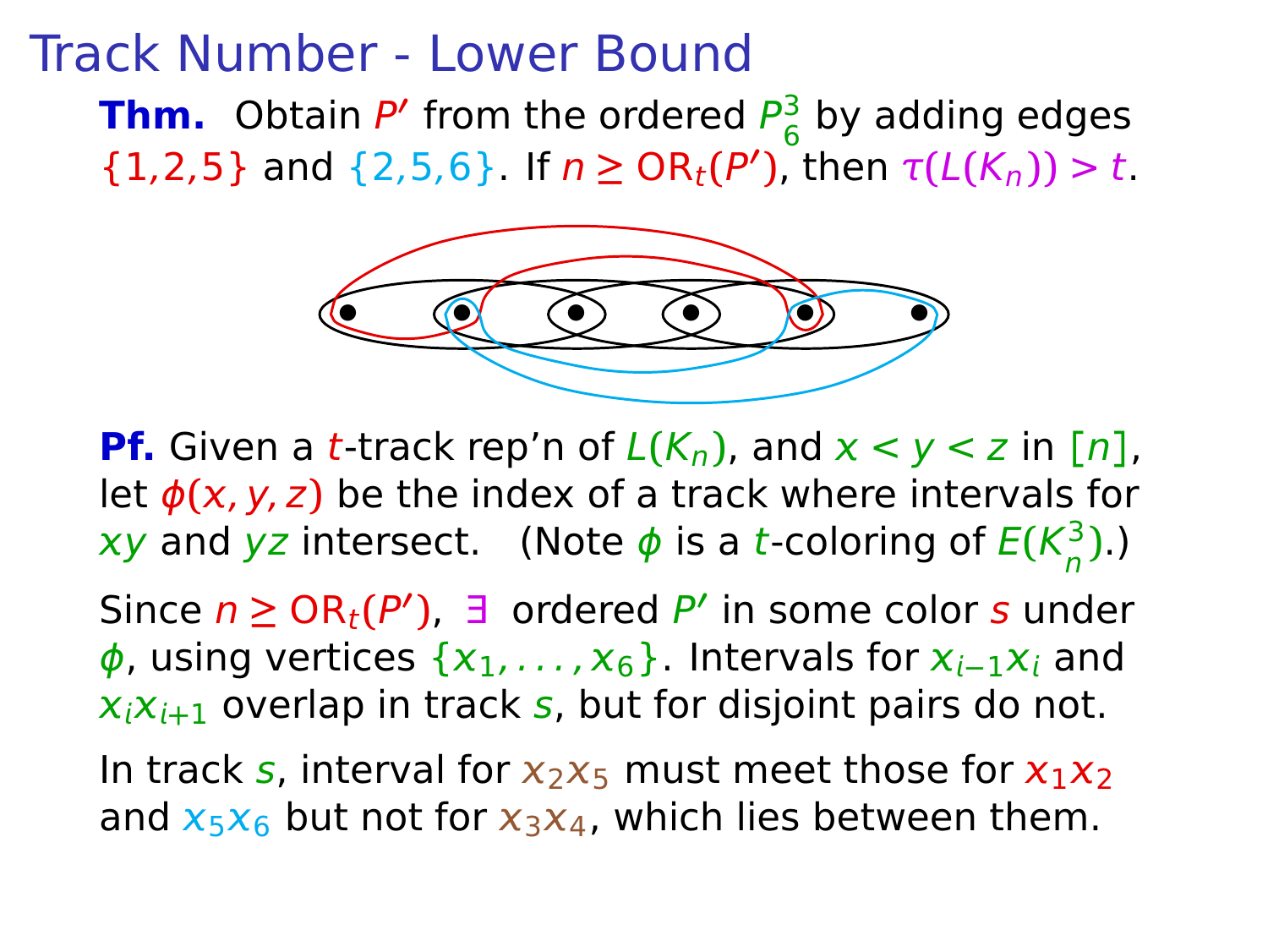#### Track Number - Lower Bound

**Thm.** Obtain P' from the ordered P<sub>6</sub> by adding edges  ${1,2,5}$  and {2,5,6}. If *n* ≥ OR<sub>*t*</sub>(*P*'), then  $τ(L(K_n)) > t$ .



**Pf.** Given a *t*-track rep'n of  $L(K_n)$ , and  $x < y < z$  in [n], let  $\phi(x, y, z)$  be the index of a track where intervals for xy and yz intersect. (Note  $\phi$  is a t-coloring of  $E(K^3_n)$ n **)**.)

Since  $n \geq OR_t(P')$ , ∃ ordered P' in some color s under *φ*, using vertices { $x_1, ..., x_6$ }. Intervals for  $x_{i-1}x_i$  and  $x_i x_{i+1}$  overlap in track s, but for disjoint pairs do not.

In track s, interval for  $x_2x_5$  must meet those for  $x_1x_2$ and  $x_5x_6$  but not for  $x_3x_4$ , which lies between them. Thus  $L(K_n)$  has no t-track representation.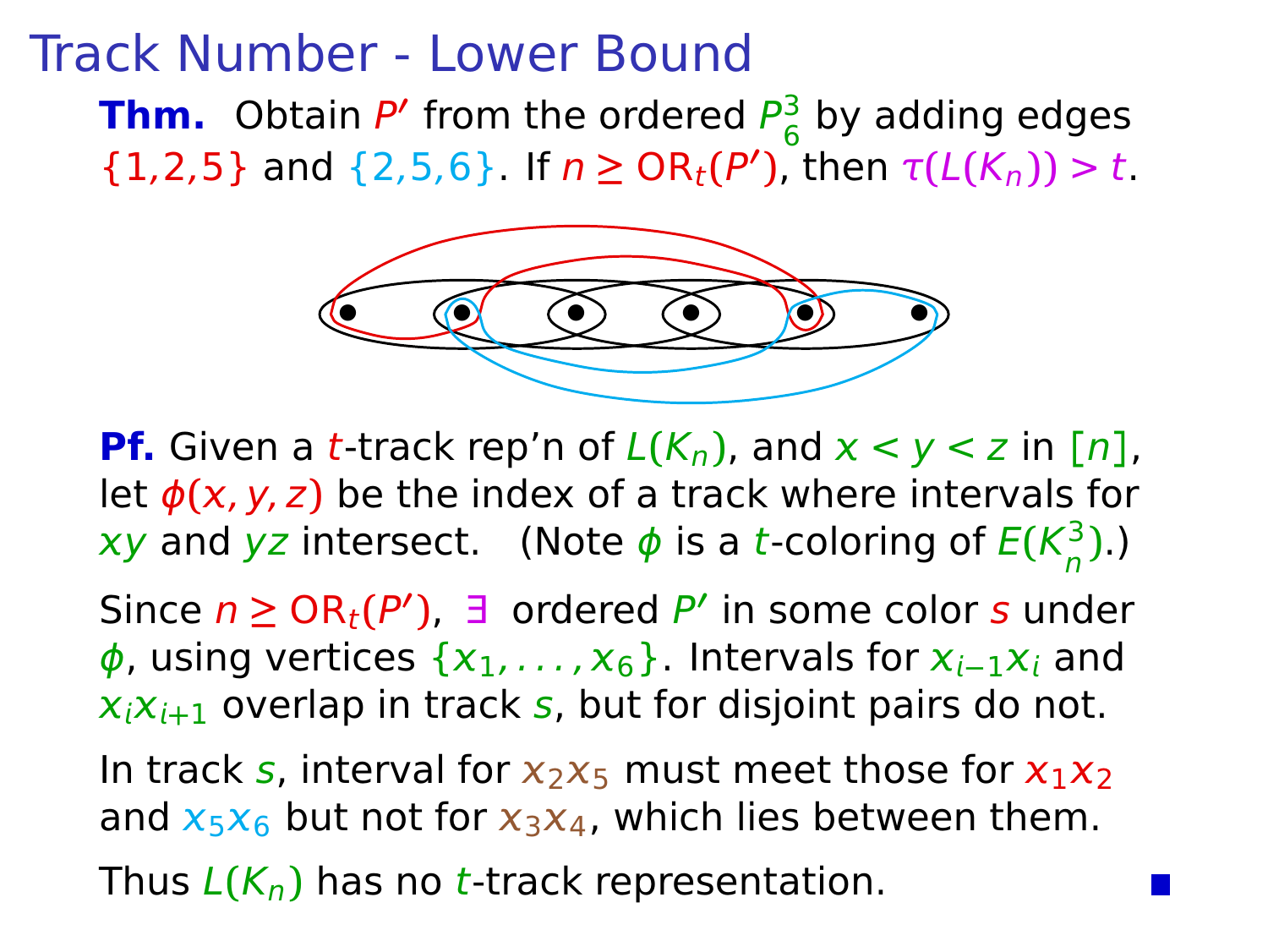#### Track Number - Upper Bound **Thm.** If  $n <$  OR $_t$ ( $P_4^3$  $\frac{3}{4}$ ), then  $\tau(L(K_n))$  ≤ t + 2.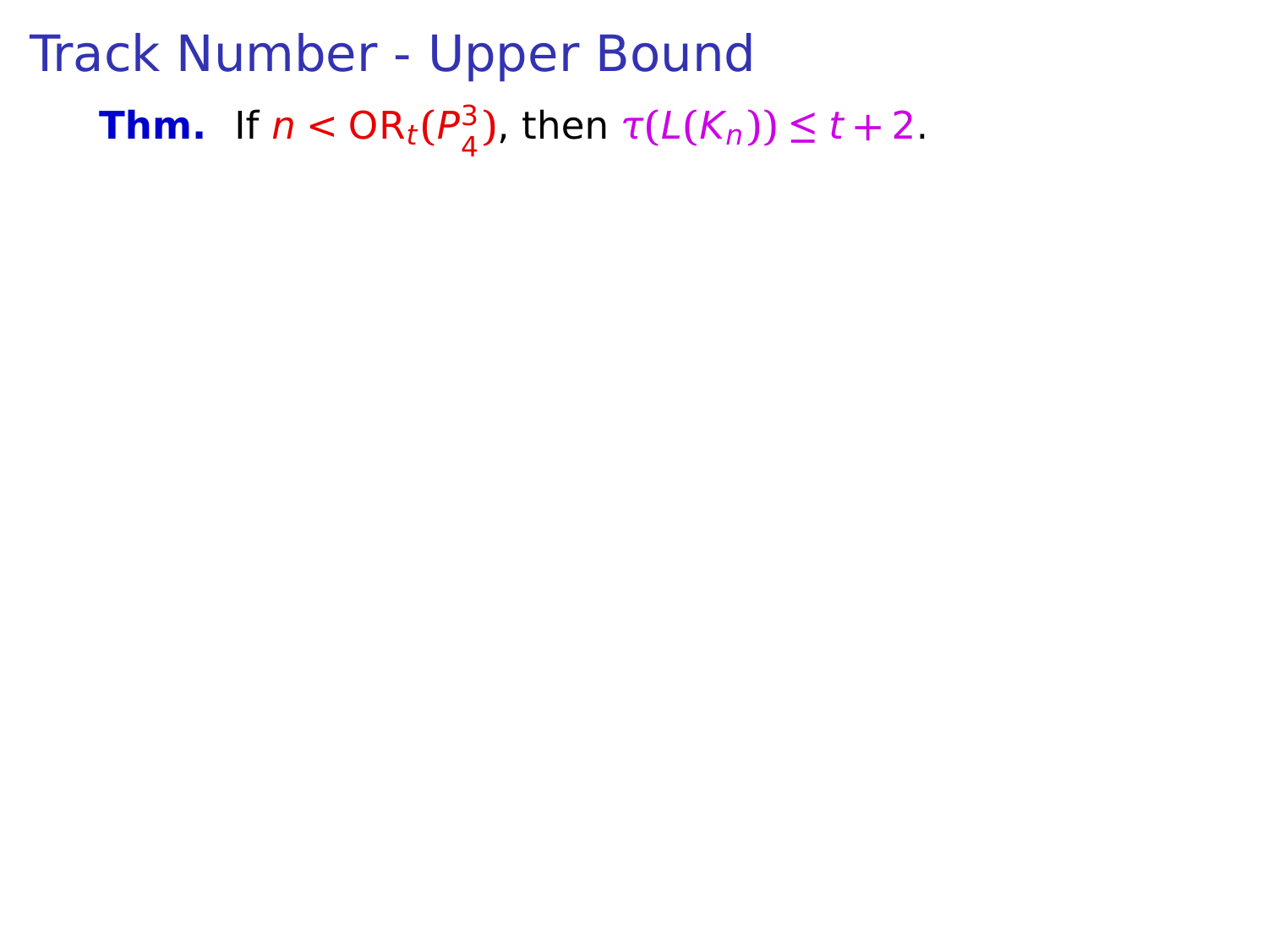**Thm.** If  $n <$  OR $_t$ ( $P_4^3$  $\frac{3}{4}$ ), then  $\tau(L(K_n))$  ≤ t + 2.

**Pf.** ∃ ϕ: E**(**K 3  $\binom{3}{n}$   $\rightarrow$  [t] with no monochr. ordered  $P_4^3$ 4 .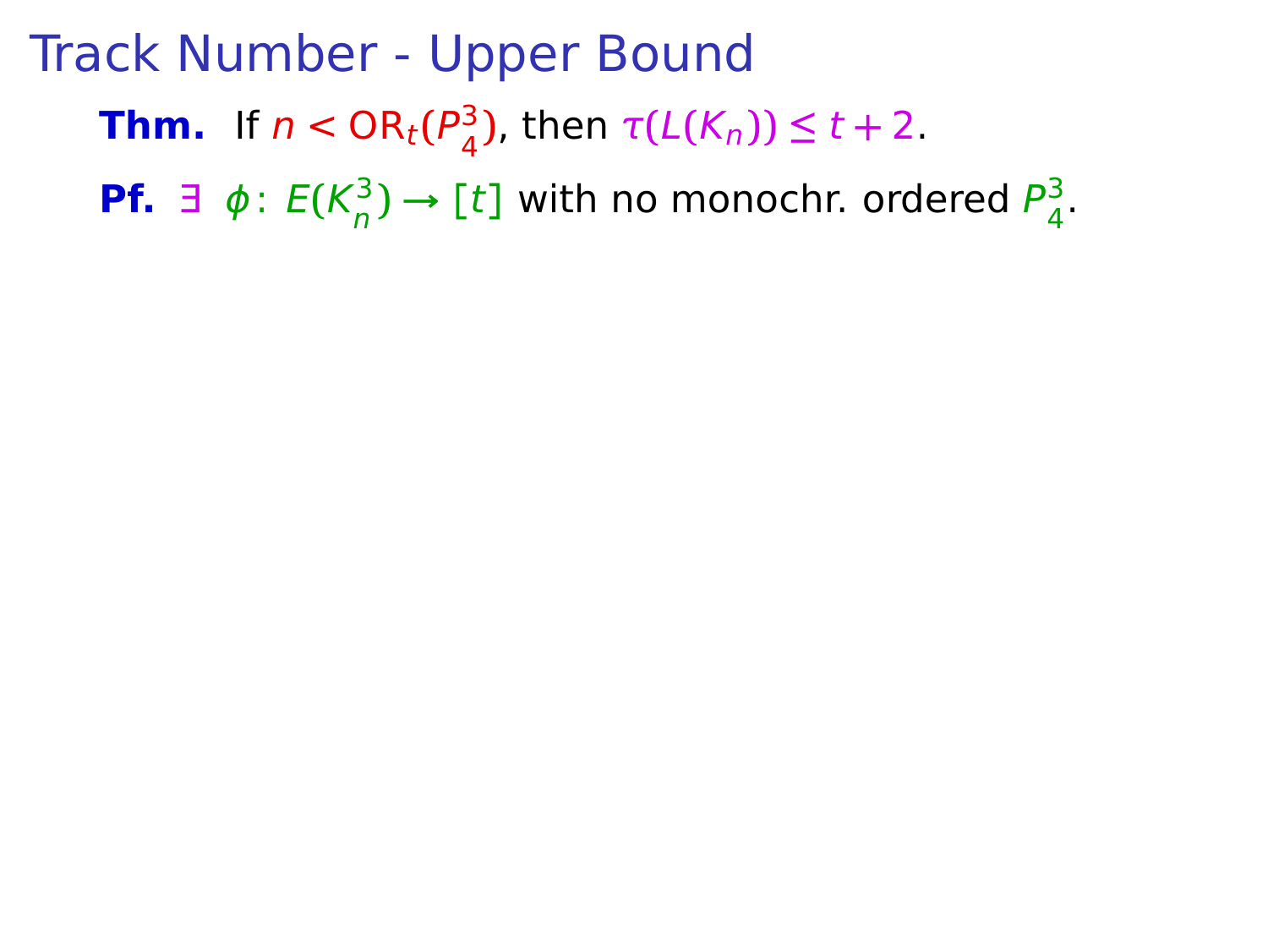**Thm.** If  $n <$  OR $_t$ ( $P_4^3$  $\frac{3}{4}$ ), then  $\tau(L(K_n))$  ≤ t + 2.

**Pf.** ∃ ϕ: E**(**K 3  $\binom{3}{n}$   $\rightarrow$  [t] with no monochr. ordered  $P_4^3$ 4 .

When  $\phi({x, y, z}) = i$ , with  $x < y < z$ , call  $xy$  a left pair and  $yz$  a right pair for color  $i$ .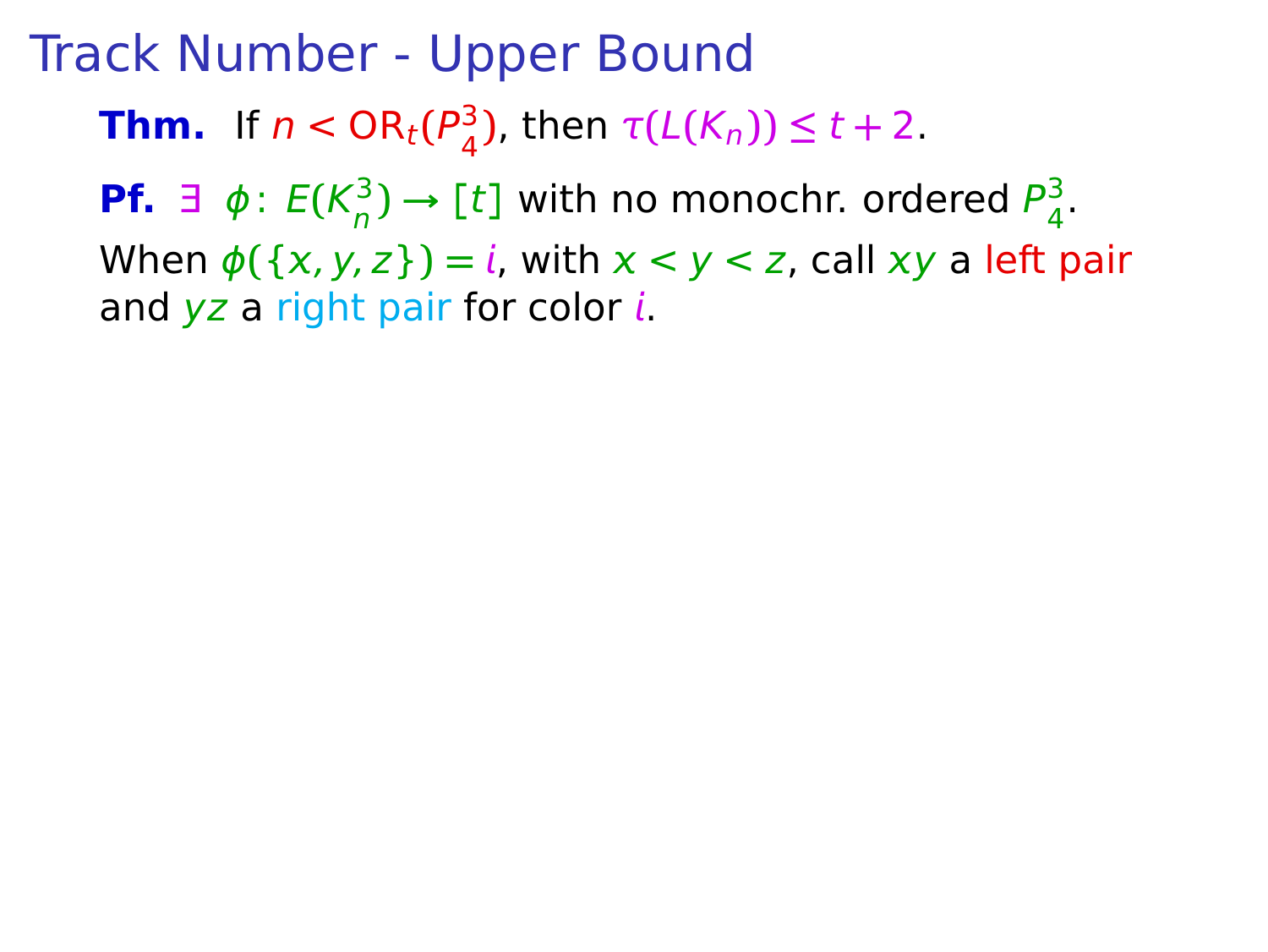**Thm.** If  $n <$  OR $_t$ ( $P_4^3$  $\frac{3}{4}$ ), then  $\tau(L(K_n))$  ≤ t + 2.

**Pf.** ∃ ϕ: E**(**K 3  $\binom{3}{n}$   $\rightarrow$  [t] with no monochr. ordered  $P_4^3$ 4 .

When  $\phi({x, y, z}) = i$ , with  $x < y < z$ , call xy a left pair and yz a right pair for color *i*.  $E(P_A^3)$  $_{4}^{3}$ ) = {123, 234}

Since  $\phi$  avoids  $P_A^3$  $\frac{3}{4}$ , no pair xy is both left and right for i.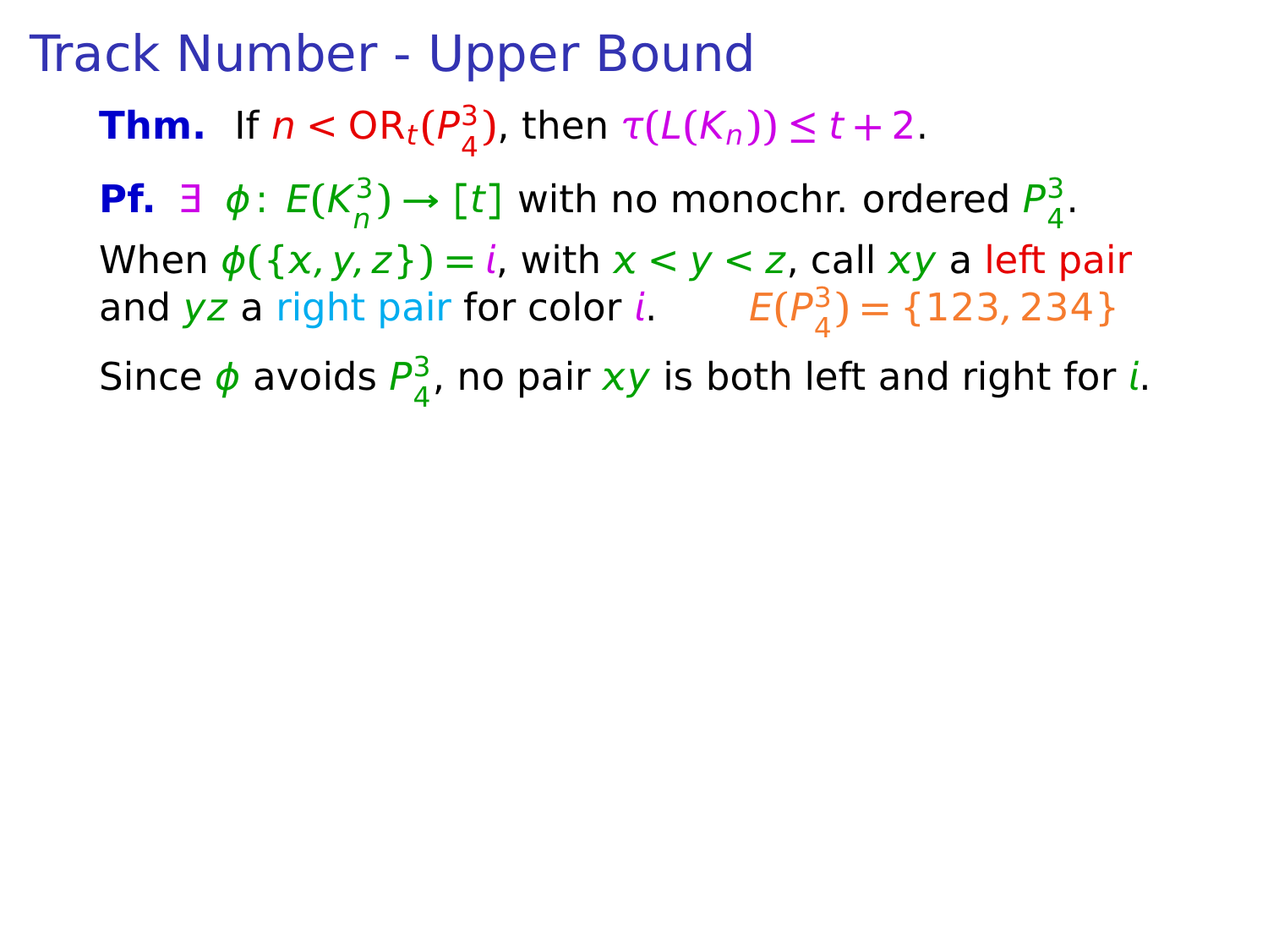**Thm.** If  $n <$  OR $_t$ ( $P_4^3$  $\frac{3}{4}$ ), then  $\tau(L(K_n))$  ≤ t + 2.

**Pf.** ∃ ϕ: E**(**K 3  $\binom{3}{n}$   $\rightarrow$  [t] with no monochr. ordered  $P_4^3$ 4 .

When  $\phi({x, y, z}) = i$ , with  $x < y < z$ , call xy a left pair and yz a right pair for color *i*.  $E(P_A^3)$  $_{4}^{3}$ ) = {123, 234}

Since  $\phi$  avoids  $P_A^3$  $\frac{3}{4}$ , no pair xy is both left and right for i.

In track *i* for  $1 ≤ i ≤ t$ : For  $xy ∈ E(K_n)$ , When  $xy$  is a left pair for *i*, assign it  $[y - \epsilon, y + \epsilon]$ . When  $xy$  is a right pair for *i*, assign it  $[x - \epsilon, x + \epsilon]$ . Else the interval for  $xy$  intersects no other in track i.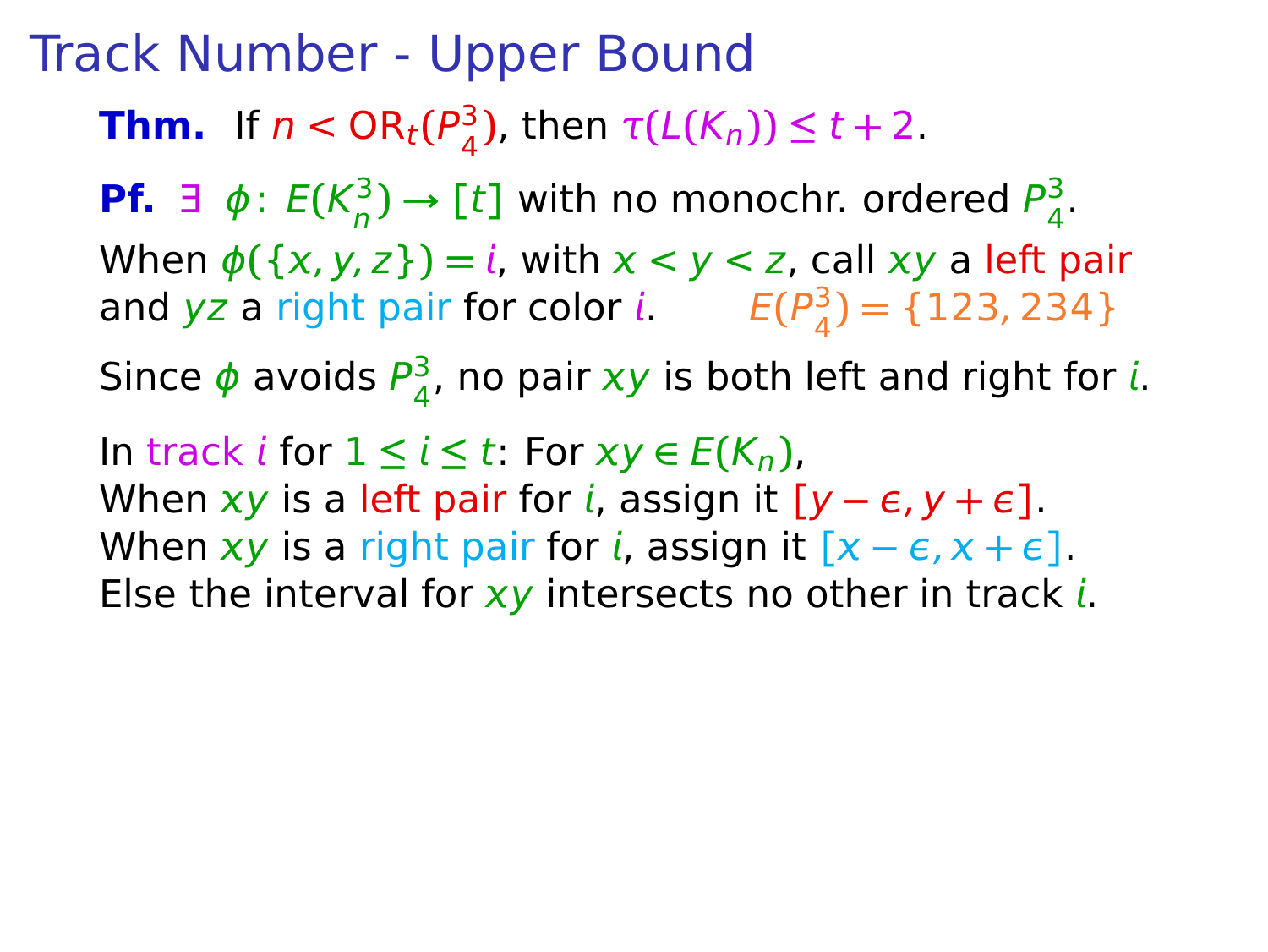**Thm.** If  $n <$  OR $_t$ ( $P_4^3$  $\frac{3}{4}$ ), then  $\tau(L(K_n))$  ≤ t + 2.

**Pf.** ∃ ϕ: E**(**K 3  $\binom{3}{n}$   $\rightarrow$  [t] with no monochr. ordered  $P_4^3$ 4 .

When  $\phi({x, y, z}) = i$ , with  $x < y < z$ , call xy a left pair and yz a right pair for color *i*.  $E(P_A^3)$  $_{4}^{3}$ ) = {123, 234}

Since  $\phi$  avoids  $P_A^3$  $\frac{3}{4}$ , no pair xy is both left and right for i.

 $\ln \text{track } i$  for  $1 ≤ i ≤ t$ : For  $xy ∈ E(K_n)$ , When  $xy$  is a left pair for *i*, assign it  $[y - \epsilon, y + \epsilon]$ . When  $xy$  is a right pair for *i*, assign it  $[x - \epsilon, x + \epsilon]$ . Else the interval for  $xy$  intersects no other in track i.

When  $i = \phi({x, y, z})$ , xy and yz both get  $[y - \epsilon, y + \epsilon]$ .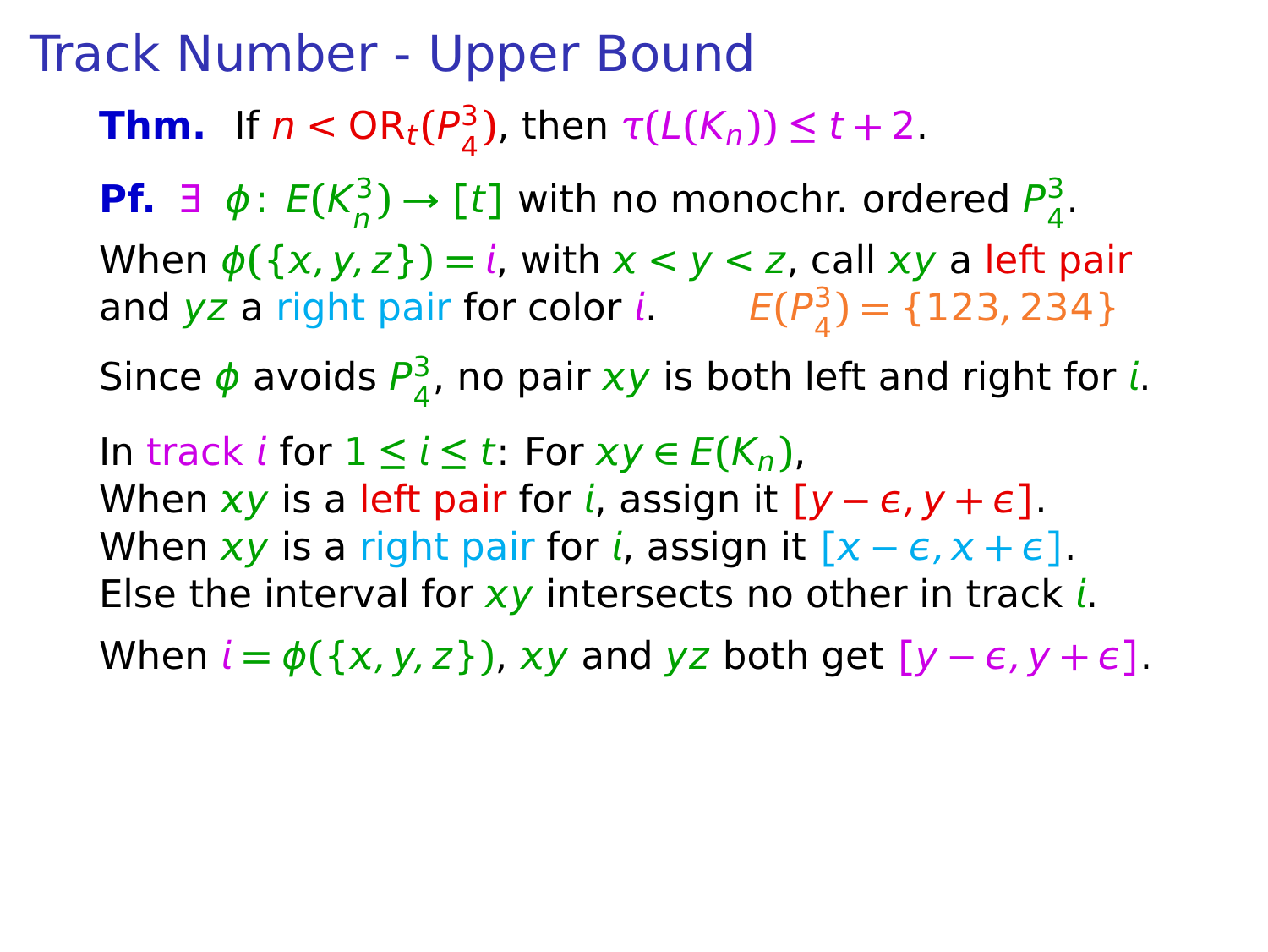**Thm.** If  $n <$  OR $_t$ ( $P_4^3$  $\frac{3}{4}$ ), then  $\tau(L(K_n))$  ≤ t + 2.

**Pf.** ∃ ϕ: E**(**K 3  $\binom{3}{n}$   $\rightarrow$  [t] with no monochr. ordered  $P_4^3$ 4 .

When  $\phi({x, y, z}) = i$ , with  $x < y < z$ , call xy a left pair and yz a right pair for color *i*.  $E(P_A^3)$  $_{4}^{3}$ ) = {123, 234}

Since  $\phi$  avoids  $P_A^3$  $\frac{3}{4}$ , no pair xy is both left and right for i.

In track *i* for  $1 ≤ i ≤ t$ : For  $xy ∈ E(K_n)$ , When  $xy$  is a left pair for *i*, assign it  $[y - \epsilon, y + \epsilon]$ . When  $xy$  is a right pair for *i*, assign it  $[x - \epsilon, x + \epsilon]$ . Else the interval for  $xy$  intersects no other in track i.

When  $i = \phi({x, y, z})$ , xy and yz both get  $[y - \epsilon, y + \epsilon]$ .

For  $xy \in E(K_n)$  with  $x \le y$ , in the left track assign it  $[x - \epsilon, x + \epsilon]$ , and in the right track assign it  $[y - \epsilon, y + \epsilon]$ .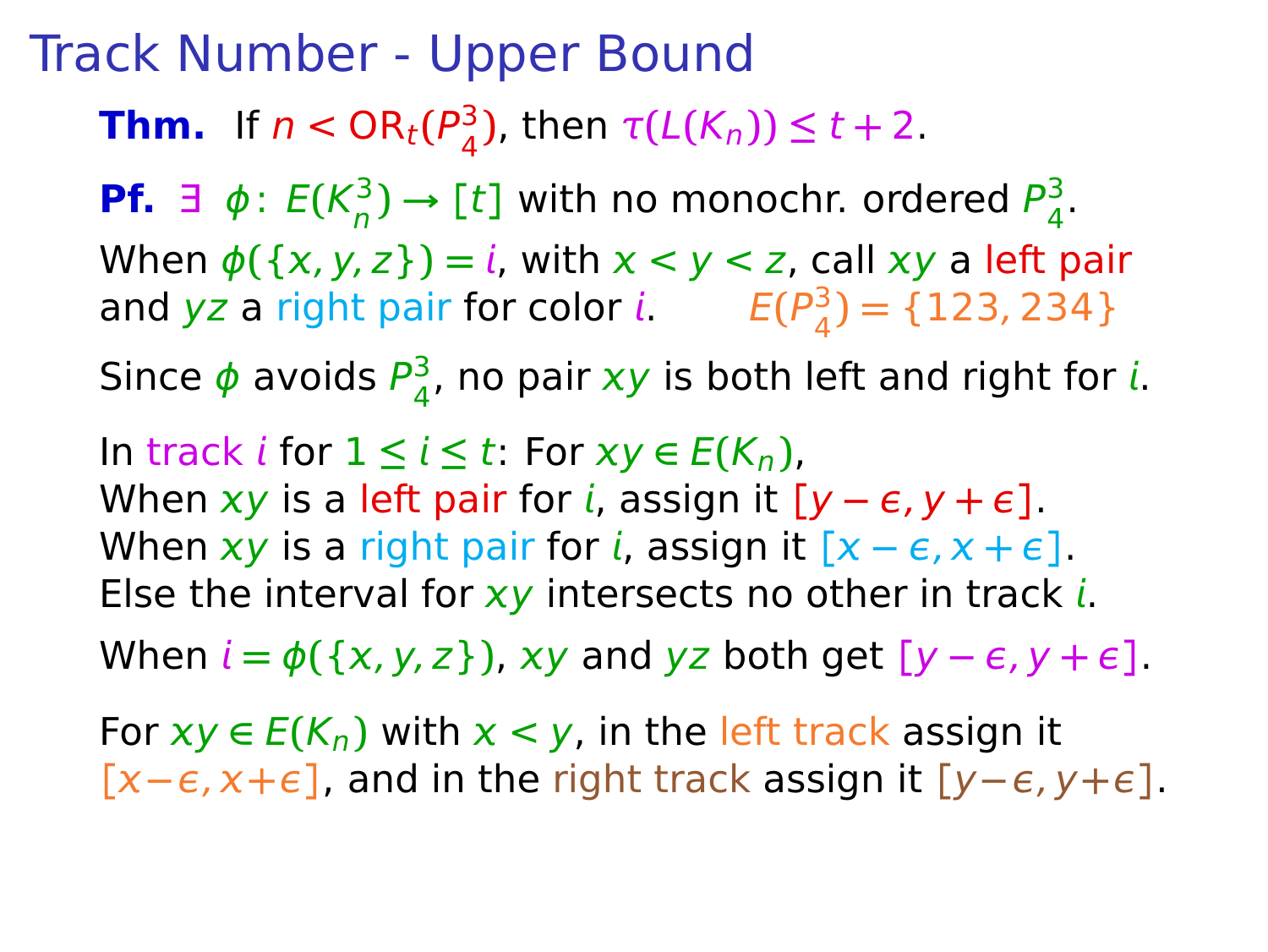**Thm.** If  $n <$  OR $_t$ ( $P_4^3$  $\frac{3}{4}$ ), then  $\tau(L(K_n))$  ≤ t + 2.

**Pf.** ∃ ϕ: E**(**K 3  $\binom{3}{n}$   $\rightarrow$  [t] with no monochr. ordered  $P_4^3$ 4 .

When  $\phi({x, y, z}) = i$ , with  $x < y < z$ , call xy a left pair and yz a right pair for color *i*.  $E(P_A^3)$  $_{4}^{3}$ ) = {123, 234}

Since  $\phi$  avoids  $P_A^3$  $\frac{3}{4}$ , no pair xy is both left and right for i.

In track *i* for  $1 ≤ i ≤ t$ : For  $xy ∈ E(K_n)$ , When  $xy$  is a left pair for *i*, assign it  $[y - \epsilon, y + \epsilon]$ . When  $xy$  is a right pair for *i*, assign it  $[x - \epsilon, x + \epsilon]$ . Else the interval for  $xy$  intersects no other in track i.

When  $i = \phi({x, y, z})$ , xy and yz both get  $[y - \epsilon, y + \epsilon]$ .

For  $xy \in E(K_n)$  with  $x \le y$ , in the left track assign it  $[x - \epsilon, x + \epsilon]$ , and in the right track assign it  $[y - \epsilon, y + \epsilon]$ .

Edge  $\{xy, xz\}$  of  $L(K_n)$  is represented in the left track, and  $\{wy, xy\}$  is represented in the right track.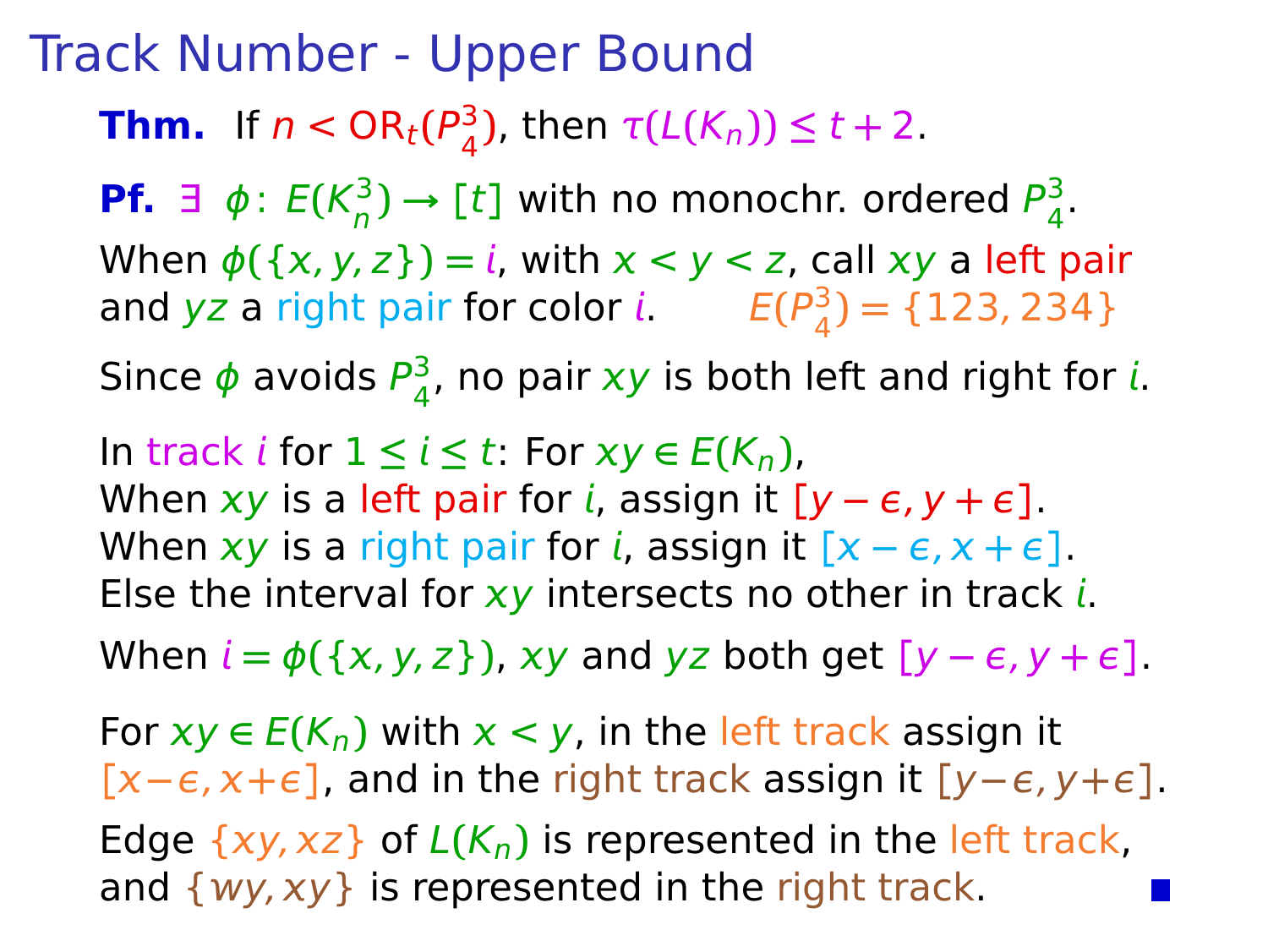Erdős–Rado [1952]:  $R_t$ ( $K_6^3$  $\binom{3}{6}$   $\leq 2^{2^{O(t\lg t)}}$ . Conlon–Fox–Sudakov [2010]:  $R_t(K_6^3)$  $\binom{3}{6}$   $\leq 2^{2(4+o(1))t\lg t}$ .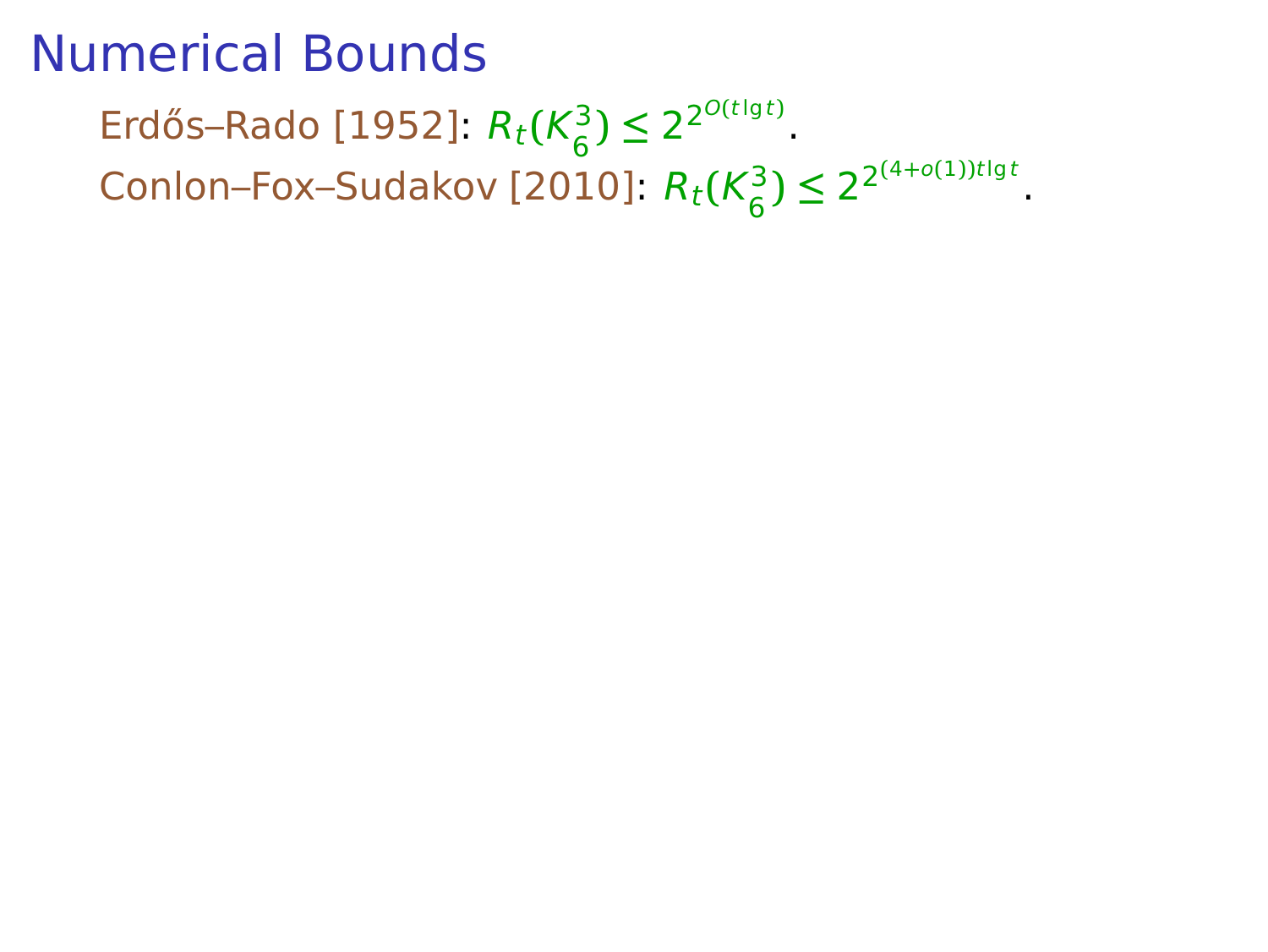Erdős–Rado [1952]:  $R_t$ ( $K_6^3$  $\binom{3}{6}$   $\leq 2^{2^{O(t\lg t)}}$ . Conlon–Fox–Sudakov [2010]:  $R_t(K_6^3)$  $\binom{3}{6}$   $\leq 2^{2(4+o(1))t\lg t}$ .

**Thm.** If  $n \geq OR_t(P')$ , then  $\tau(L(K_n)) > t$ .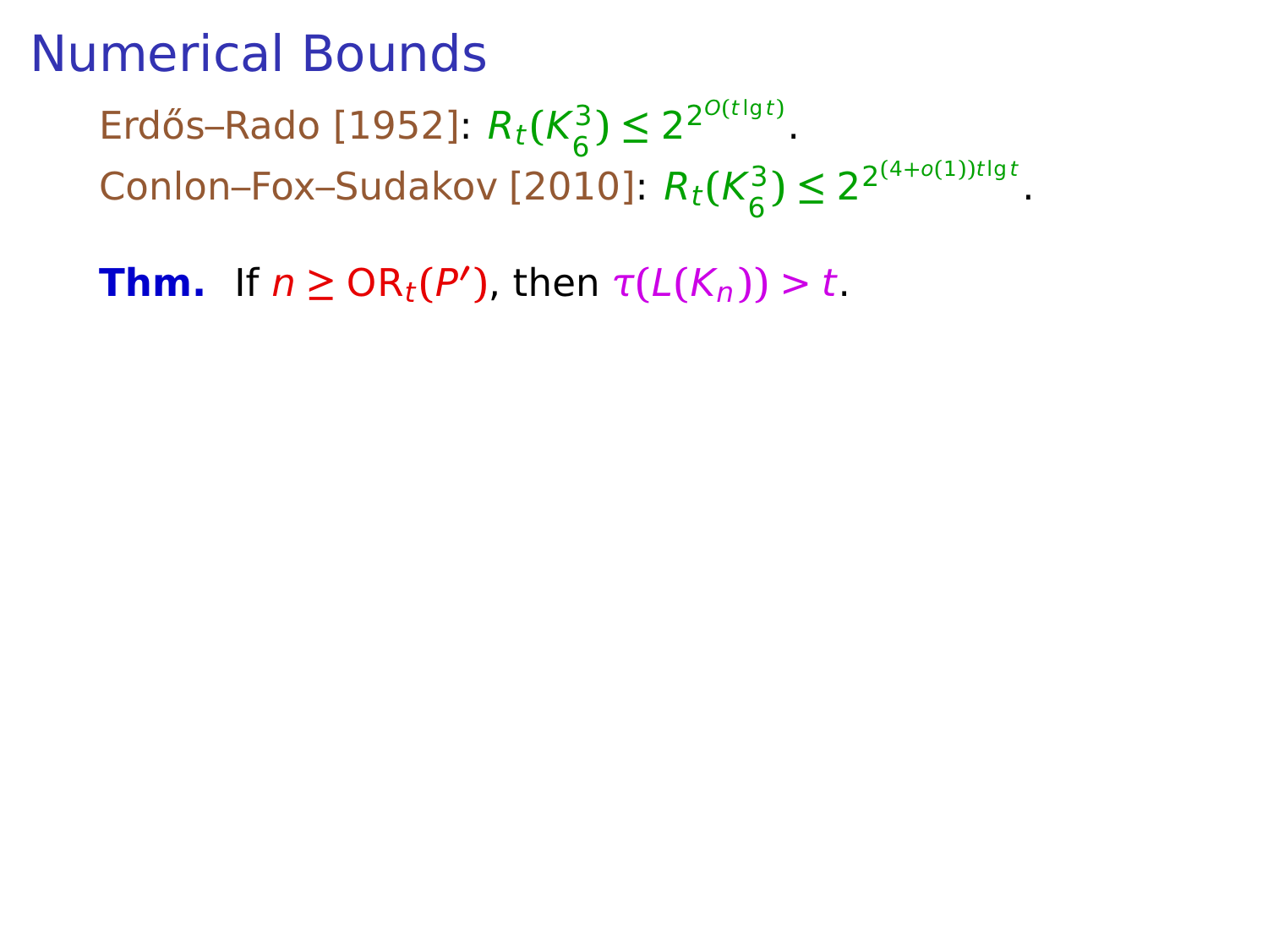Erdős–Rado [1952]:  $R_t$ ( $K_6^3$  $\binom{3}{6}$   $\leq 2^{2^{O(t\lg t)}}$ . Conlon–Fox–Sudakov [2010]:  $R_t(K_6^3)$  $\binom{3}{6}$   $\leq 2^{2(4+o(1))t\lg t}$ .

**Thm.** If  $n \geq OR_t(P')$ , then  $\tau(L(K_n)) > t$ .  $N$ ote  $OR_t(P') \le OR_t(K_6^3)$  $R_t(K_6^3) = R_t(K_6^3)$  $\binom{3}{6}$   $\leq 2^{2(4+o(1))t\lg t}$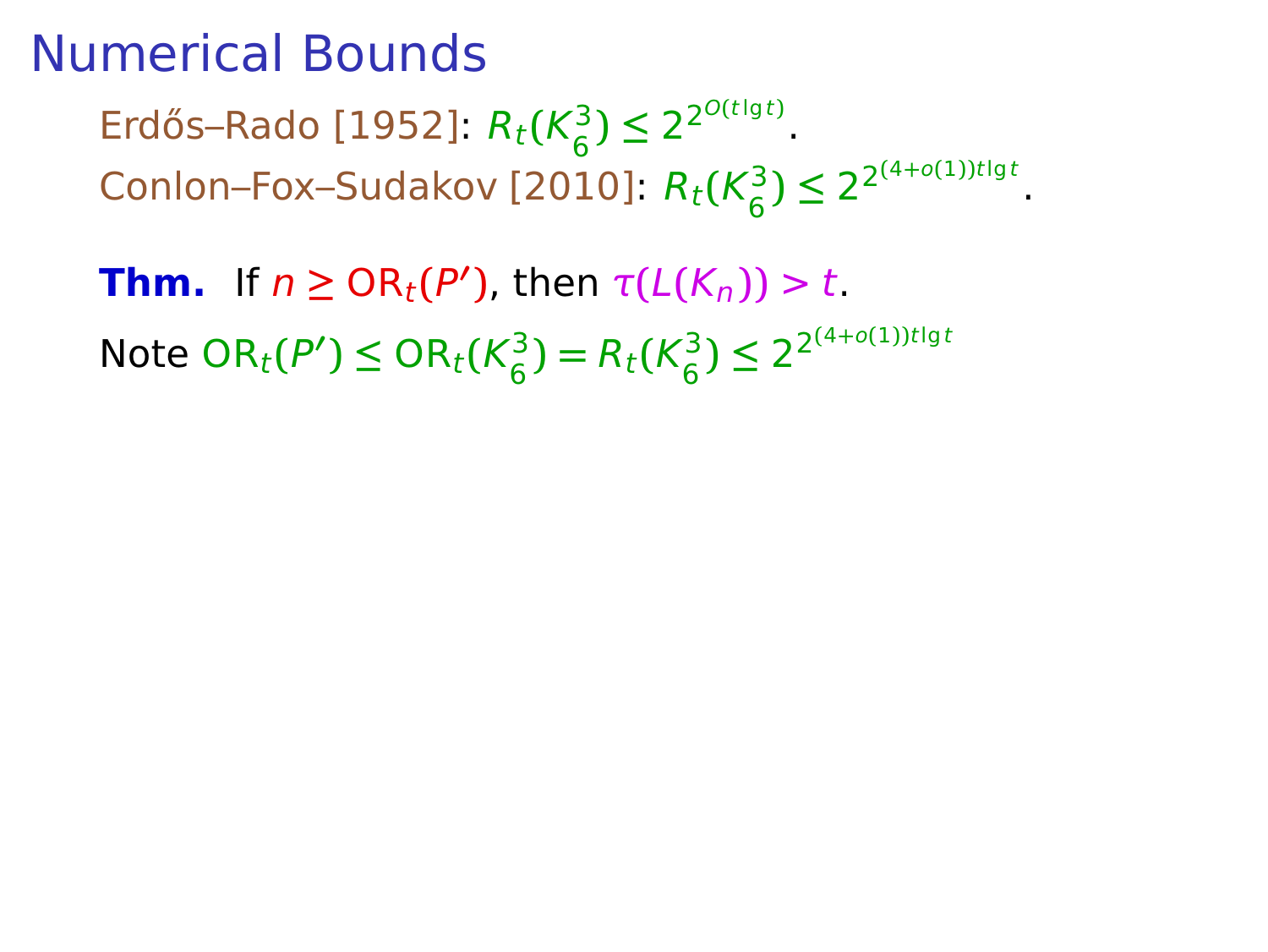Erdős–Rado [1952]:  $R_t$ ( $K_6^3$  $\binom{3}{6}$   $\leq 2^{2^{O(t\lg t)}}$ . Conlon–Fox–Sudakov [2010]:  $R_t(K_6^3)$  $\binom{3}{6}$   $\leq 2^{2(4+o(1))t\lg t}$ .

**Thm.** If  $n \geq OR_t(P')$ , then  $\tau(L(K_n)) > t$ .  $N$ ote  $OR_t(P') \le OR_t(K_6^3)$  $R_t(K_6^3) = R_t(K_6^3)$  $(3) \leq 2^{2^{(4+o(1))t\lg t}} \leq n.$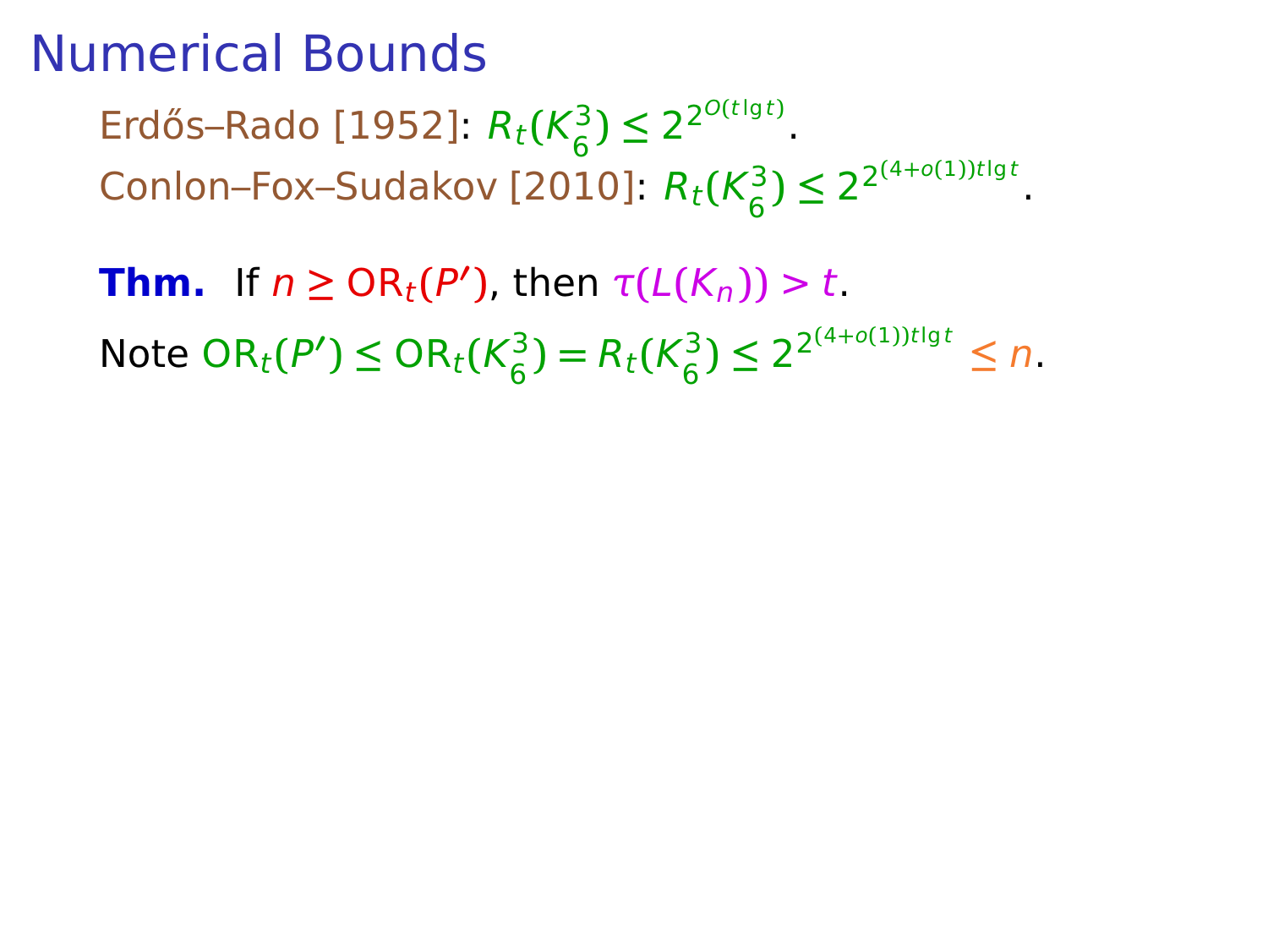Erdős–Rado [1952]:  $R_t$ ( $K_6^3$  $\binom{3}{6}$   $\leq 2^{2^{O(t\lg t)}}$ . Conlon–Fox–Sudakov [2010]:  $R_t(K_6^3)$  $\binom{3}{6}$   $\leq 2^{2(4+o(1))t\lg t}$ .

**Thm.** If  $n \geq OR_t(P')$ , then  $\tau(L(K_n)) > t$ .  $N$ ote  $OR_t(P') \le OR_t(K_6^3)$  $R_t(K_6^3) = R_t(K_6^3)$  $(3) \leq 2^{2^{(4+o(1))t\lg t}} \leq n.$ **Cor.**  $\tau(L(K_n)) > \frac{\lg \lg n}{(4+o(1))\lg n}$ **(**4**+**o**(**1**))** lglg lg n .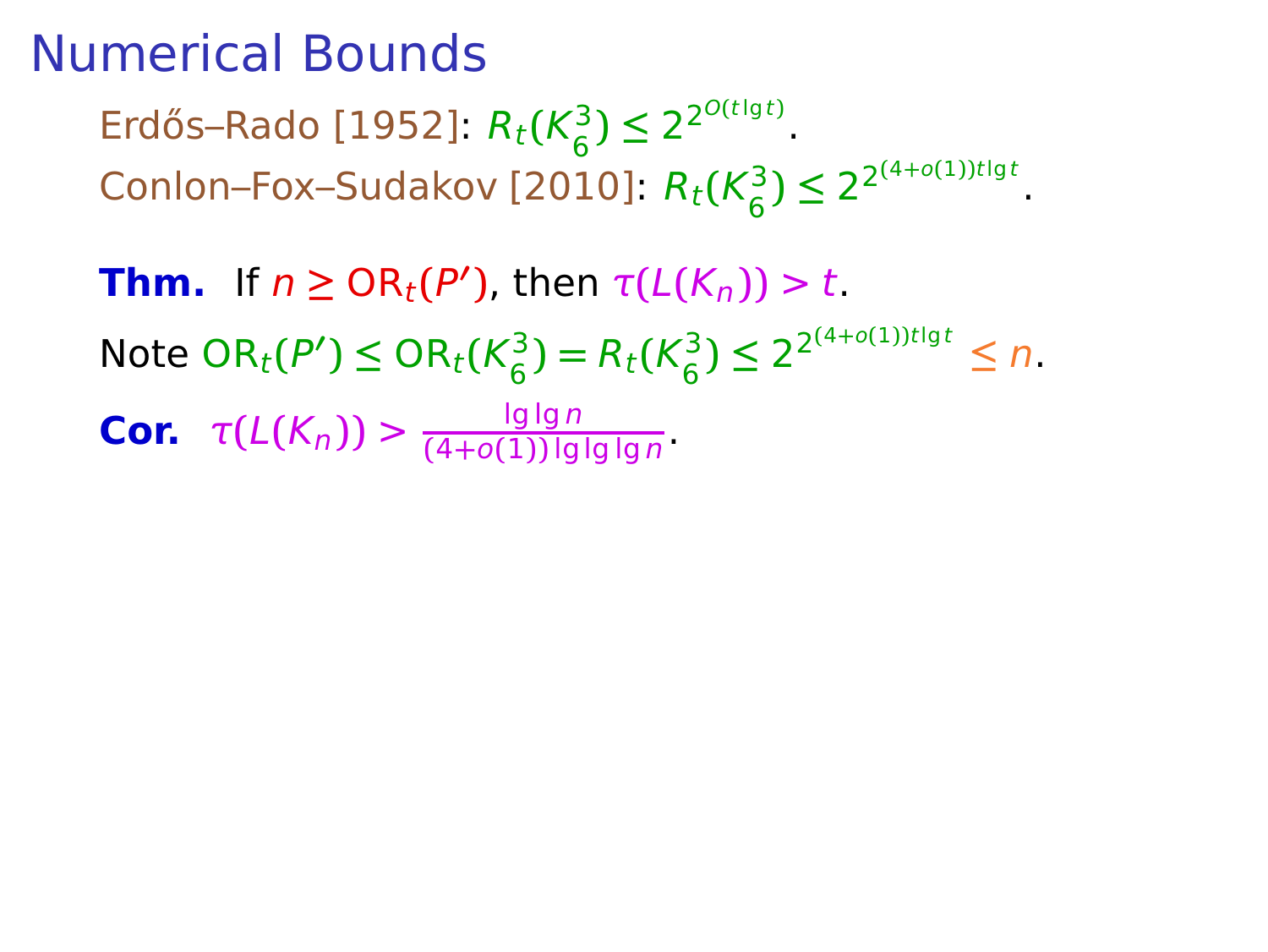Erdős–Rado [1952]:  $R_t$ ( $K_6^3$  $\binom{3}{6}$   $\leq 2^{2^{O(t\lg t)}}$ . Conlon–Fox–Sudakov [2010]:  $R_t(K_6^3)$  $\binom{3}{6}$   $\leq 2^{2(4+o(1))t\lg t}$ .

**Thm.** If  $n \geq OR_t(P')$ , then  $\tau(L(K_n)) > t$ .  $N$ ote  $OR_t(P') \le OR_t(K_6^3)$  $R_t(K_6^3) = R_t(K_6^3)$  $(3) \leq 2^{2^{(4+o(1))t\lg t}} \leq n.$ **Cor.**  $\tau(L(K_n)) > \frac{\lg \lg n}{(4+o(1))\lg n}$ **(**4**+**o**(**1**))** lglg lg n .

**Thm.** If  $n <$  OR<sub>t</sub>( $P_4^3$  $\frac{3}{4}$ ), then  $\tau$ (*L*(*K<sub>n</sub>*)) ≤ *t* + 2.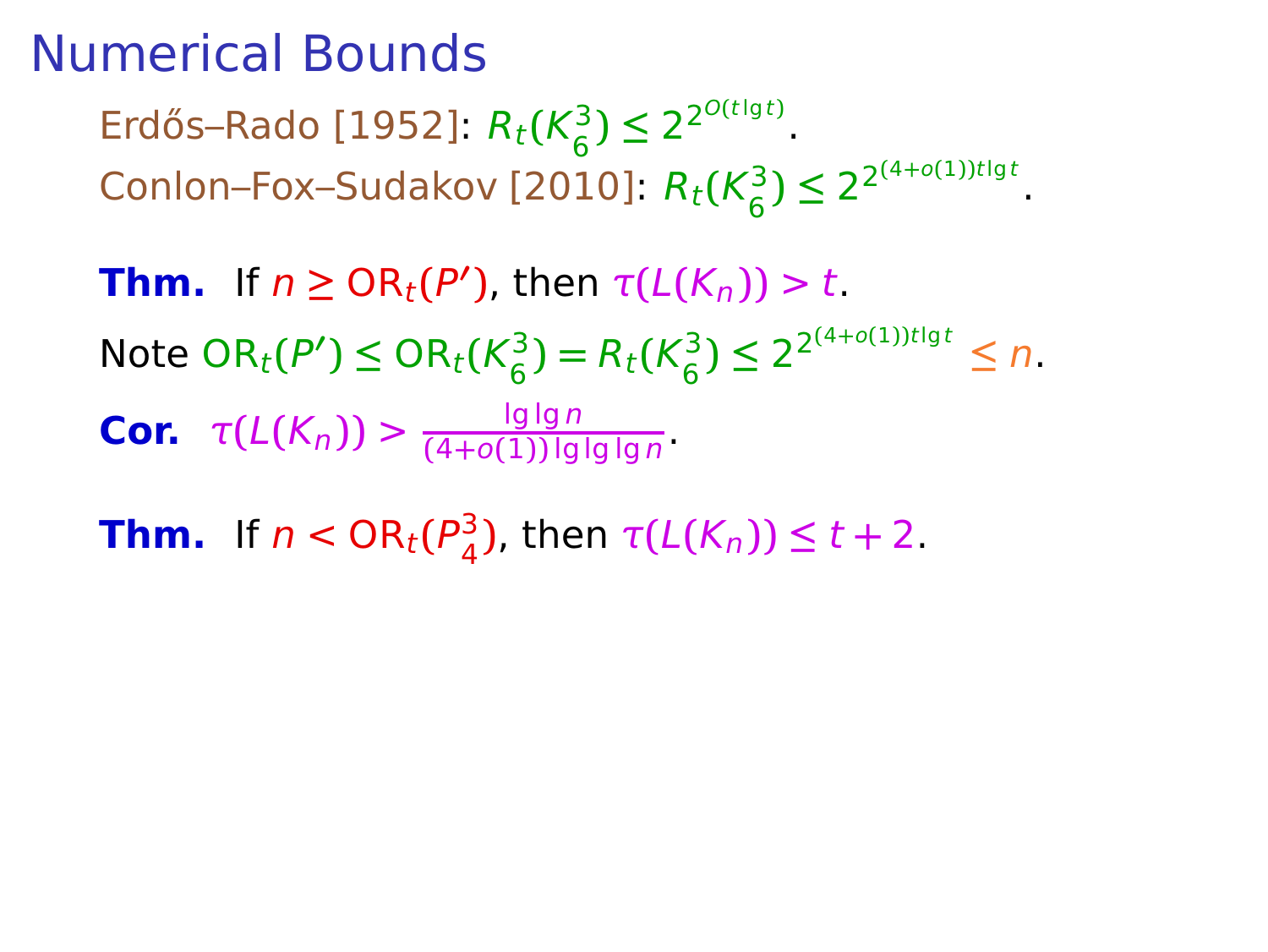Erdős–Rado [1952]:  $R_t$ ( $K_6^3$  $\binom{3}{6}$   $\leq 2^{2^{O(t\lg t)}}$ . Conlon–Fox–Sudakov [2010]:  $R_t(K_6^3)$  $\binom{3}{6}$   $\leq 2^{2(4+o(1))t\lg t}$ .

**Thm.** If  $n \geq OR_t(P')$ , then  $\tau(L(K_n)) > t$ .  $N$ ote  $OR_t(P') \le OR_t(K_6^3)$  $R_t(K_6^3) = R_t(K_6^3)$  $(3) \leq 2^{2^{(4+o(1))t\lg t}} \leq n.$ **Cor.**  $\tau(L(K_n)) > \frac{\lg \lg n}{(4+o(1))\lg n}$ **(**4**+**o**(**1**))** lglg lg n .

**Thm.** If  $n <$  OR<sub>t</sub>( $P_4^3$  $\frac{3}{4}$ ), then  $\tau$ (*L*(*K<sub>n</sub>*)) ≤ *t* + 2.

 $(mith m=r-k+1)$ ,  $OR_t(P_r^k)$  $\binom{k}{r}$  ≥ 2<sup>*m*t−1</sup>/2 $\sqrt{t}$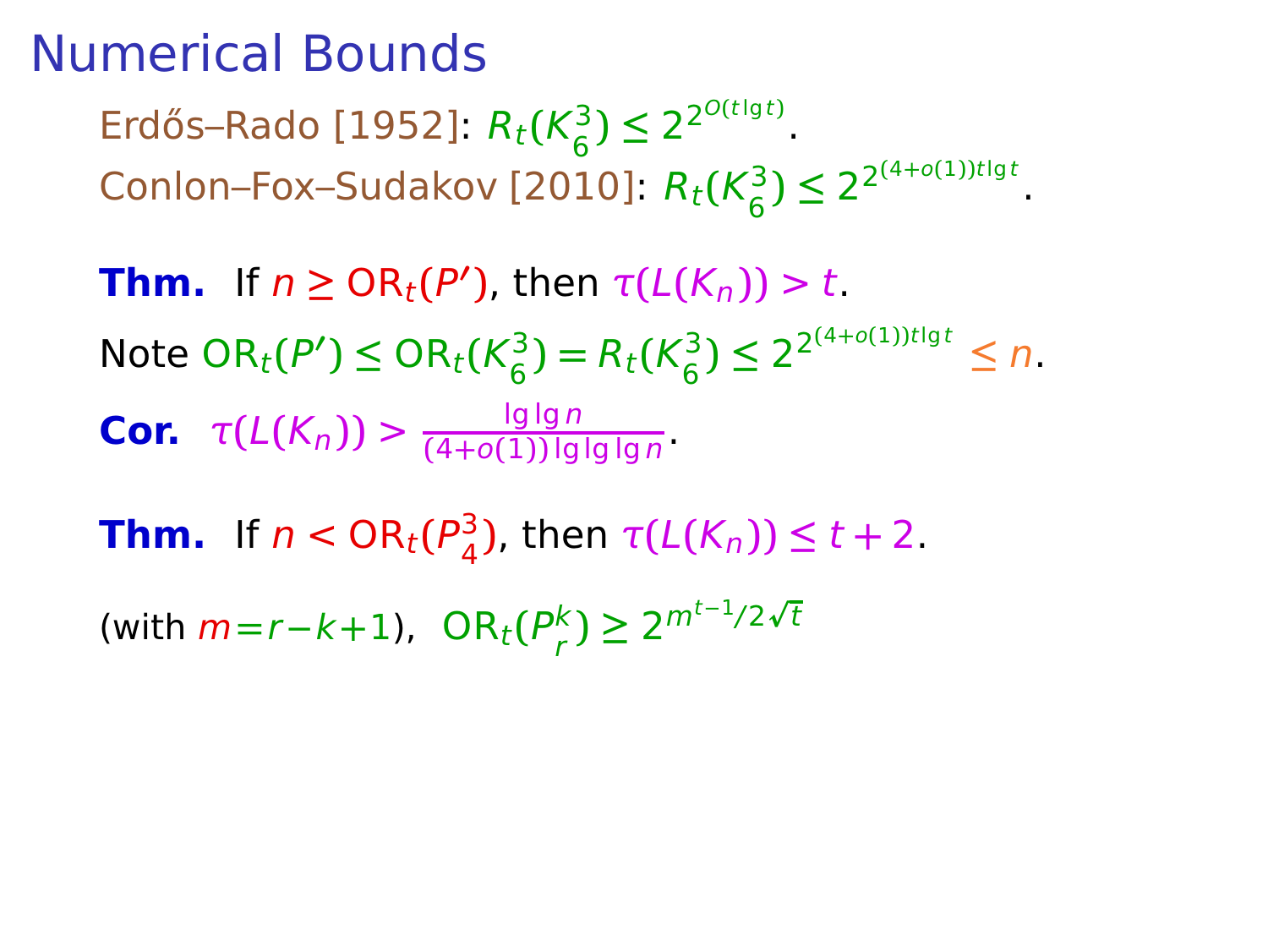Erdős–Rado [1952]:  $R_t$ ( $K_6^3$  $\binom{3}{6}$   $\leq 2^{2^{O(t\lg t)}}$ . Conlon–Fox–Sudakov [2010]:  $R_t(K_6^3)$  $\binom{3}{6}$   $\leq 2^{2(4+o(1))t\lg t}$ .

**Thm.** If  $n \geq OR_t(P')$ , then  $\tau(L(K_n)) > t$ .  $N$ ote  $OR_t(P') \le OR_t(K_6^3)$  $R_t(K_6^3) = R_t(K_6^3)$  $(3) \leq 2^{2^{(4+o(1))t\lg t}} \leq n.$ **Cor.**  $\tau(L(K_n)) > \frac{\lg \lg n}{(4+o(1))\lg n}$ **(**4**+**o**(**1**))** lglg lg n .

**Thm.** If  $n <$  OR<sub>t</sub>( $P_4^3$  $\frac{3}{4}$ ), then  $\tau$ (*L*(*K<sub>n</sub>*)) ≤ *t* + 2.

 $(mith m=r-k+1)$ ,  $OR_t(P_r^k)$  $\binom{k}{r}$  ≥ 2<sup>*m*t−1/2√t</sup> > *n* (use *m* = 2).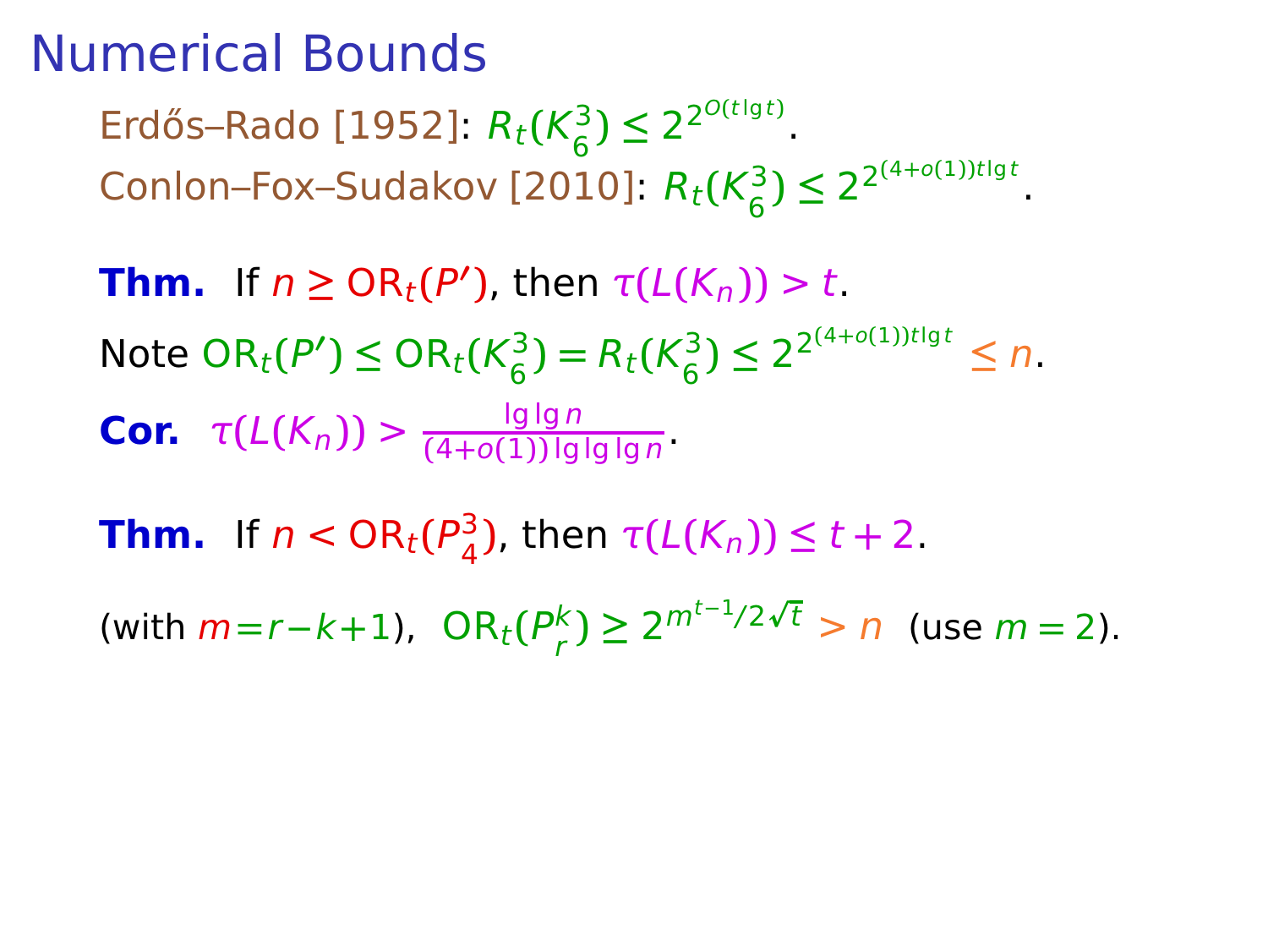Erdős–Rado [1952]:  $R_t$ ( $K_6^3$  $\binom{3}{6}$   $\leq 2^{2^{O(t\lg t)}}$ . Conlon–Fox–Sudakov [2010]:  $R_t(K_6^3)$  $\binom{3}{6}$   $\leq 2^{2(4+o(1))t\lg t}$ .

**Thm.** If  $n \geq OR_t(P')$ , then  $\tau(L(K_n)) > t$ .  $N$ ote  $OR_t(P') \le OR_t(K_6^3)$  $R_t(K_6^3) = R_t(K_6^3)$  $(3) \leq 2^{2^{(4+o(1))t\lg t}} \leq n.$ **Cor.**  $\tau(L(K_n)) > \frac{\lg \lg n}{(4+o(1))\lg n}$ **(**4**+**o**(**1**))** lglg lg n .

**Thm.** If  $n <$  OR<sub>t</sub>( $P_4^3$  $\frac{3}{4}$ ), then  $\tau$ (*L*(*K<sub>n</sub>*)) ≤ *t* + 2.

 $(mith m=r-k+1)$ ,  $OR_t(P_r^k)$  $\binom{k}{r}$  ≥ 2<sup>*m*t−1/2√t</sup> > *n* (use *m* = 2). **Cor.**  $\tau(L(K_n)) \leq \lg \lg n + \frac{1}{2}$  $\frac{1}{2}$  lg lg lg n + O(lg lg lg lg n).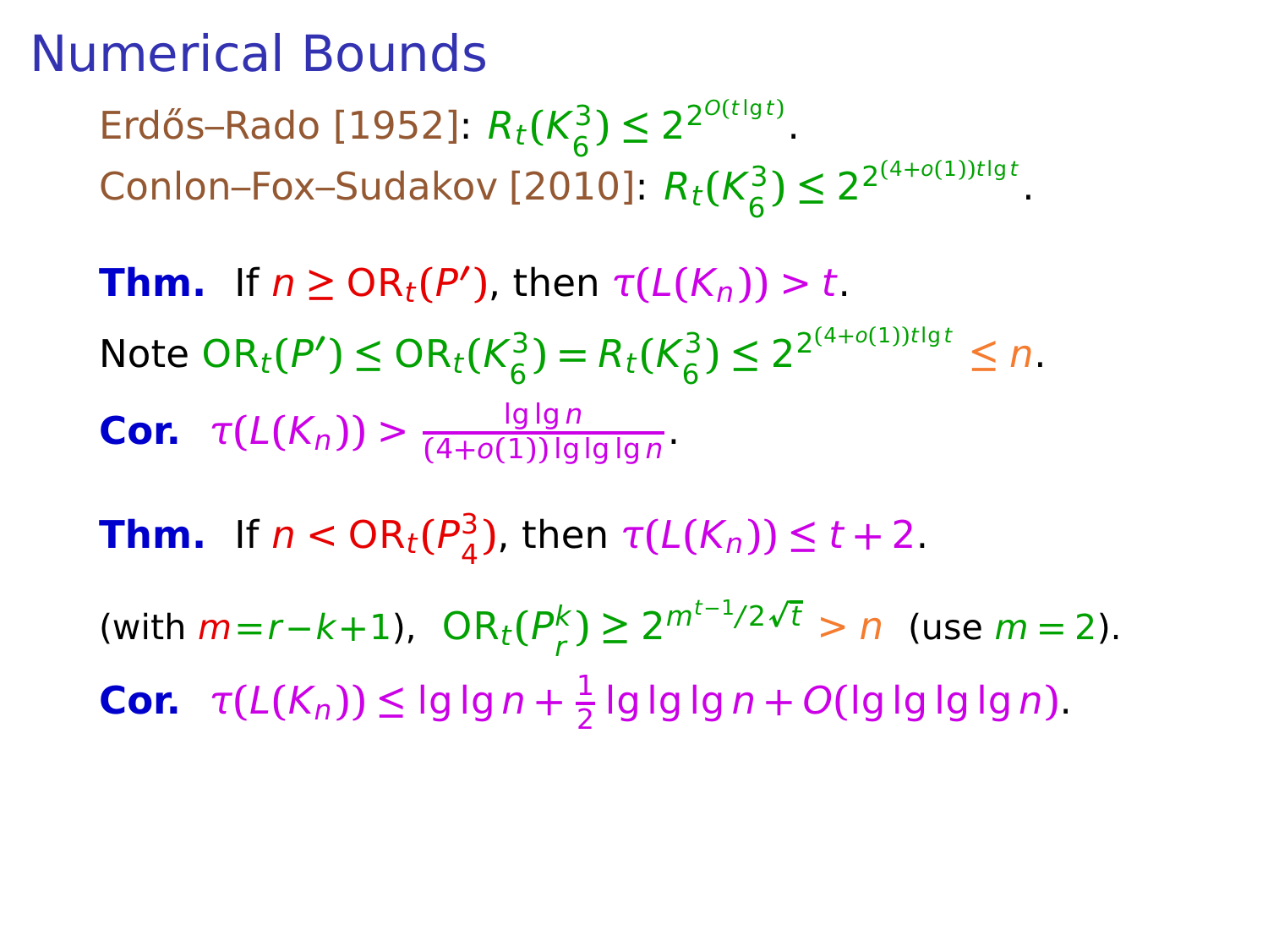Erdős–Rado [1952]:  $R_t$ ( $K_6^3$  $\binom{3}{6}$   $\leq 2^{2^{O(t\lg t)}}$ . Conlon–Fox–Sudakov [2010]:  $R_t(K_6^3)$  $\binom{3}{6}$   $\leq 2^{2(4+o(1))t\lg t}$ .

**Thm.** If  $n \geq OR_t(P')$ , then  $\tau(L(K_n)) > t$ .  $N$ ote  $OR_t(P') \le OR_t(K_6^3)$  $R_t(K_6^3) = R_t(K_6^3)$  $(3) \leq 2^{2^{(4+o(1))t\lg t}} \leq n.$ **Cor.**  $\tau(L(K_n)) > \frac{\lg \lg n}{(4+o(1))\lg n}$ **(**4**+**o**(**1**))** lglg lg n .

**Thm.** If  $n <$  OR<sub>t</sub>( $P_4^3$  $\frac{3}{4}$ ), then  $\tau$ (*L*(*K<sub>n</sub>*)) ≤ *t* + 2.

 $(mith m=r-k+1)$ ,  $OR_t(P_r^k)$  $\binom{k}{r}$  ≥ 2<sup>*m*t−1/2√t</sup> > *n* (use *m* = 2).

**Cor.**  $\tau(L(K_n)) \leq \lg \lg n + \frac{1}{2}$  $\frac{1}{2}$  lg lg lg n + O(lg lg lg lg n).

• Since  $OR_t(P_4^3)$  $\binom{3}{4}$  =  $\binom{1}{2}(Q)$  + 1, finding OR<sub>t</sub>( $\binom{P^3_A}{A}$  $\frac{3}{4}$ ) is the famous Dedekind Problem: counting the antichains in the subset lattice of order  $t$ .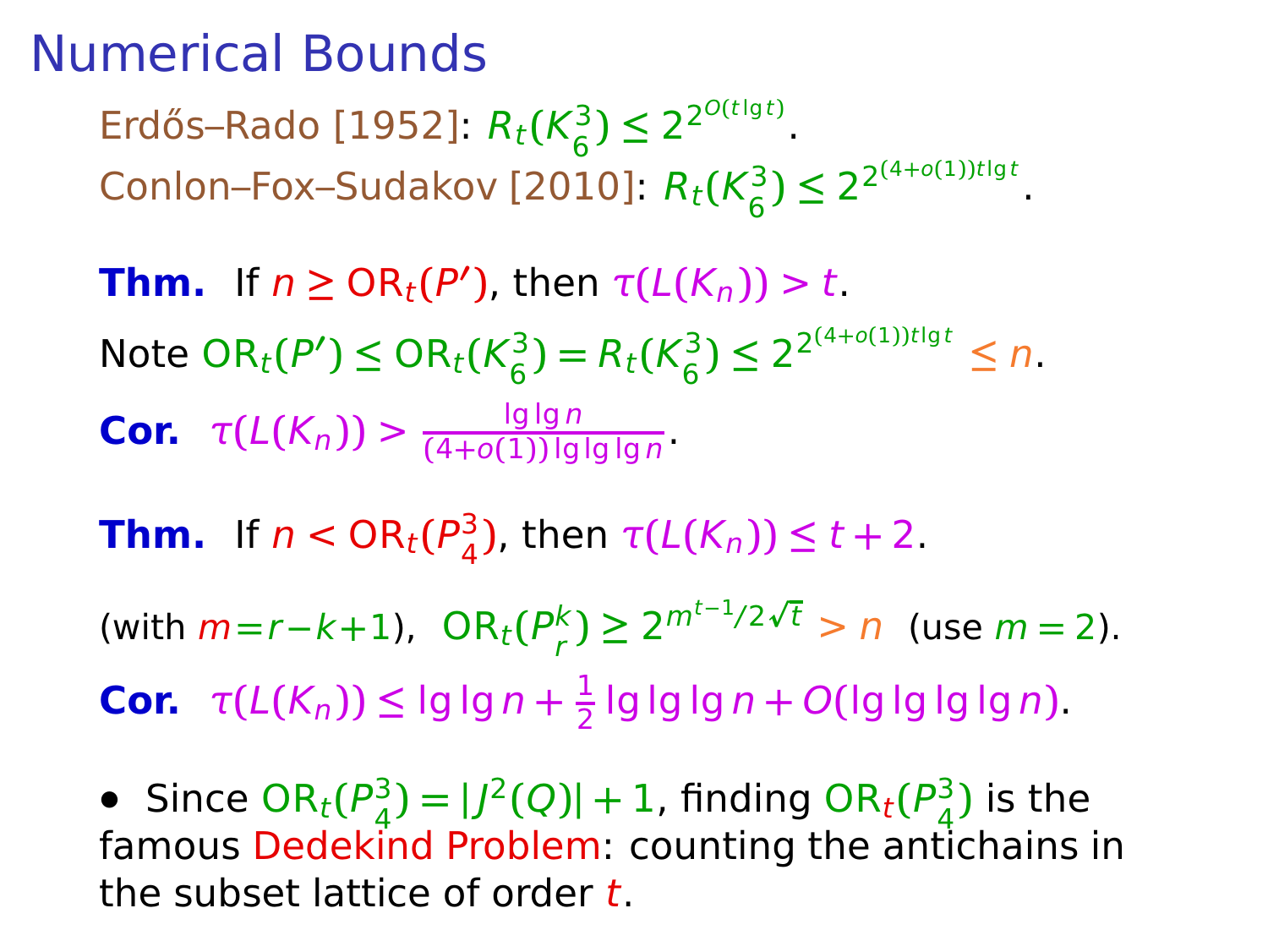**Conj.** For a sequence  $\langle G_n \rangle_{n=1}^{\infty}$  of graphs, if  $\chi(G_n) \to \infty$ , then  $\tau(L(G_n)) \to \infty$ .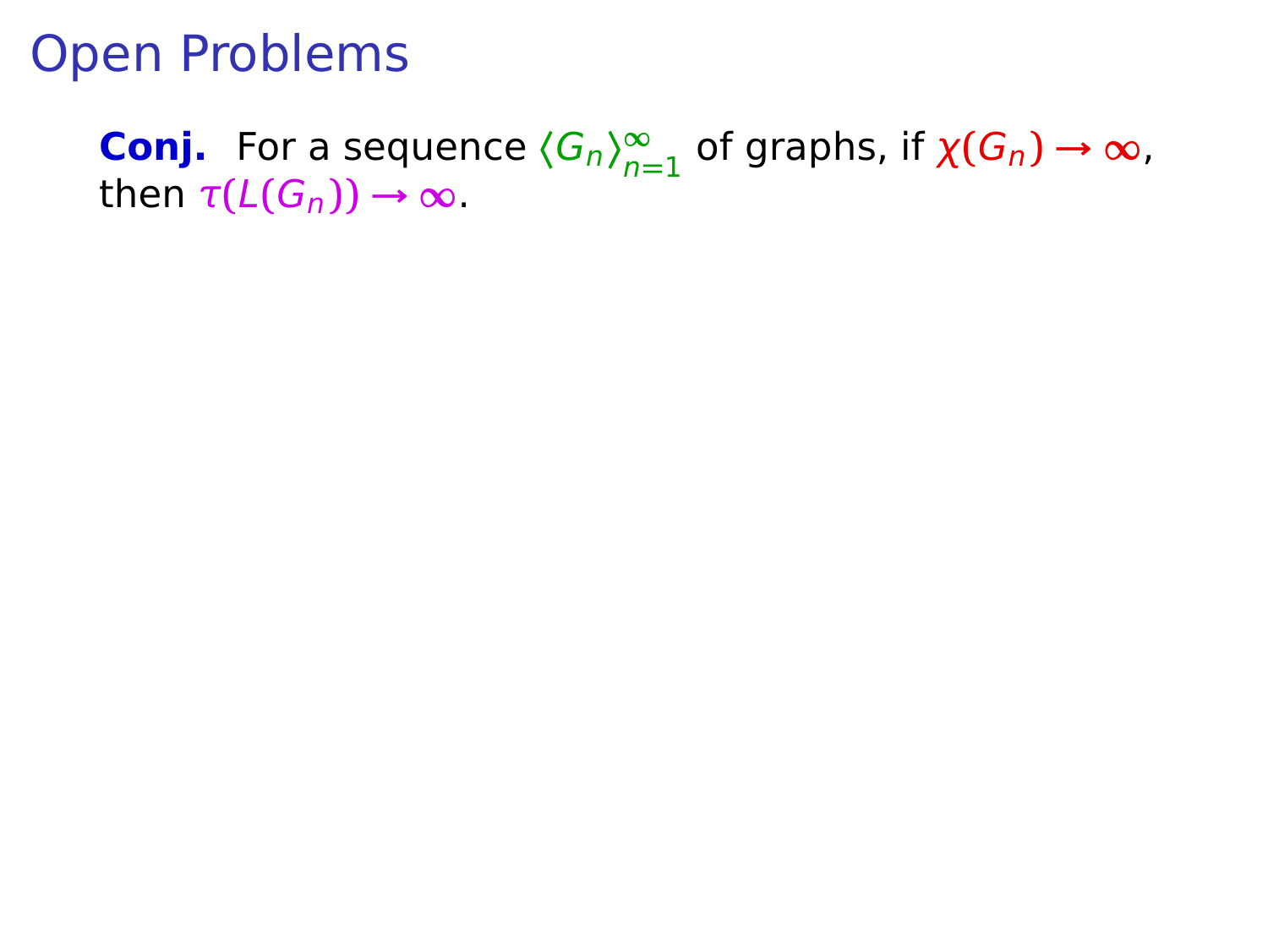**Conj.** For a sequence  $\langle G_n \rangle_{n=1}^{\infty}$  of graphs, if  $\chi(G_n) \to \infty$ , then  $\tau(L(G_n)) \rightarrow \infty$ .

**Ques.** The upper bound on  $OR_t(P')$  is  $OR_t(K^3_6)$ 6 **)**, which is  $2^{2^{O(t\lg t)}}$ . Can  $OR_t(P')$  be reduced to  $2^{2^{O(t)}}$ ? Doing so would yield  $\tau(L(K_n)) \sim \lg \lg n$ .

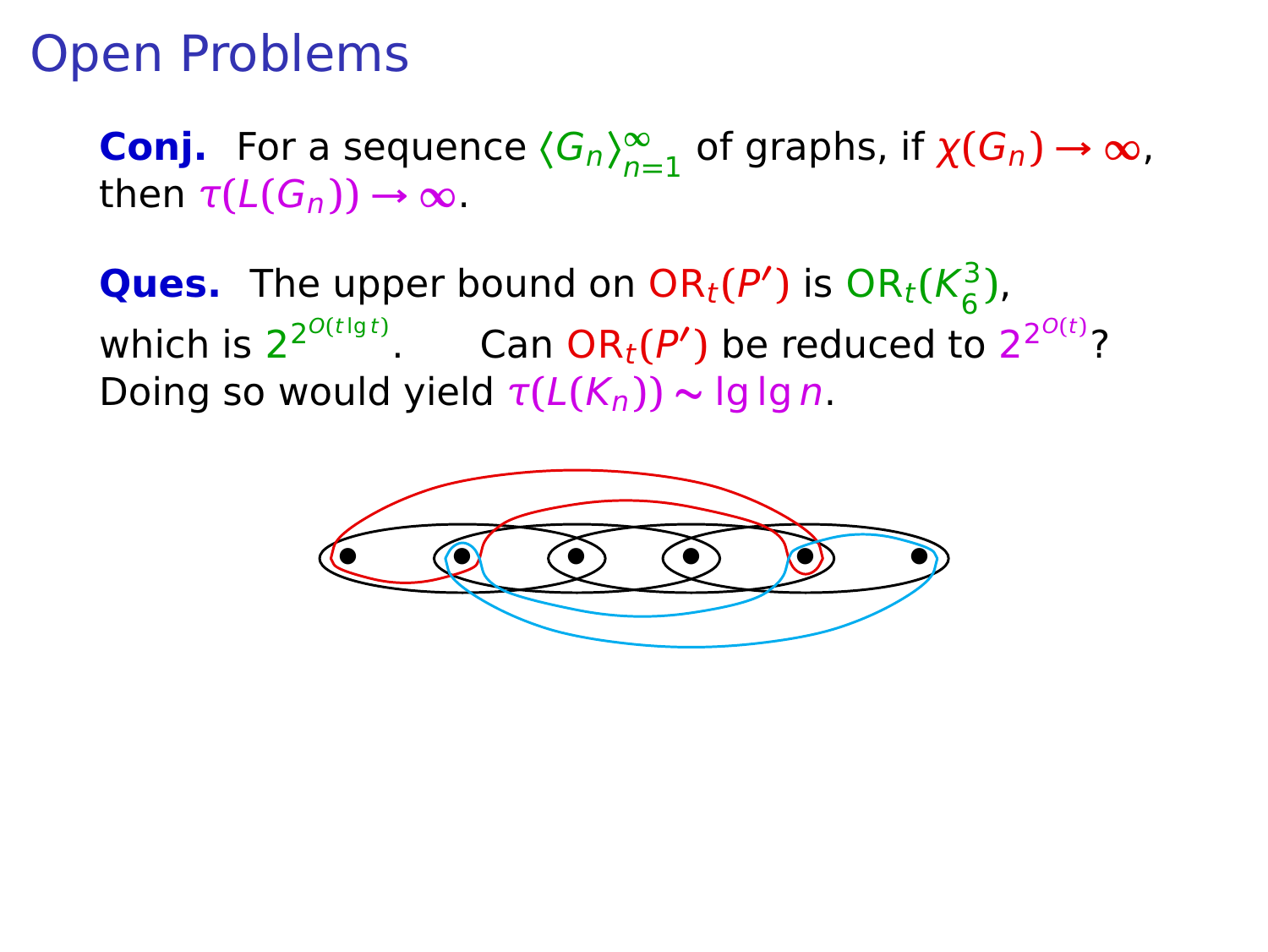**Conj.** For a sequence  $\langle G_n \rangle_{n=1}^{\infty}$  of graphs, if  $\chi(G_n) \to \infty$ , then  $\tau(L(G_n)) \rightarrow \infty$ .

**Ques.** The upper bound on  $OR_t(P')$  is  $OR_t(K^3_6)$ 6 **)**, which is  $2^{2^{O(t\lg t)}}$ . Can  $OR_t(P')$  be reduced to  $2^{2^{O(t)}}$ ? Doing so would yield  $\tau(L(K_n)) \sim \lg \lg n$ .



**Ques.** Given an unordered graph (2-uniform), which vertex orderings lead to the smallest and largest ordered Ramsey numbers?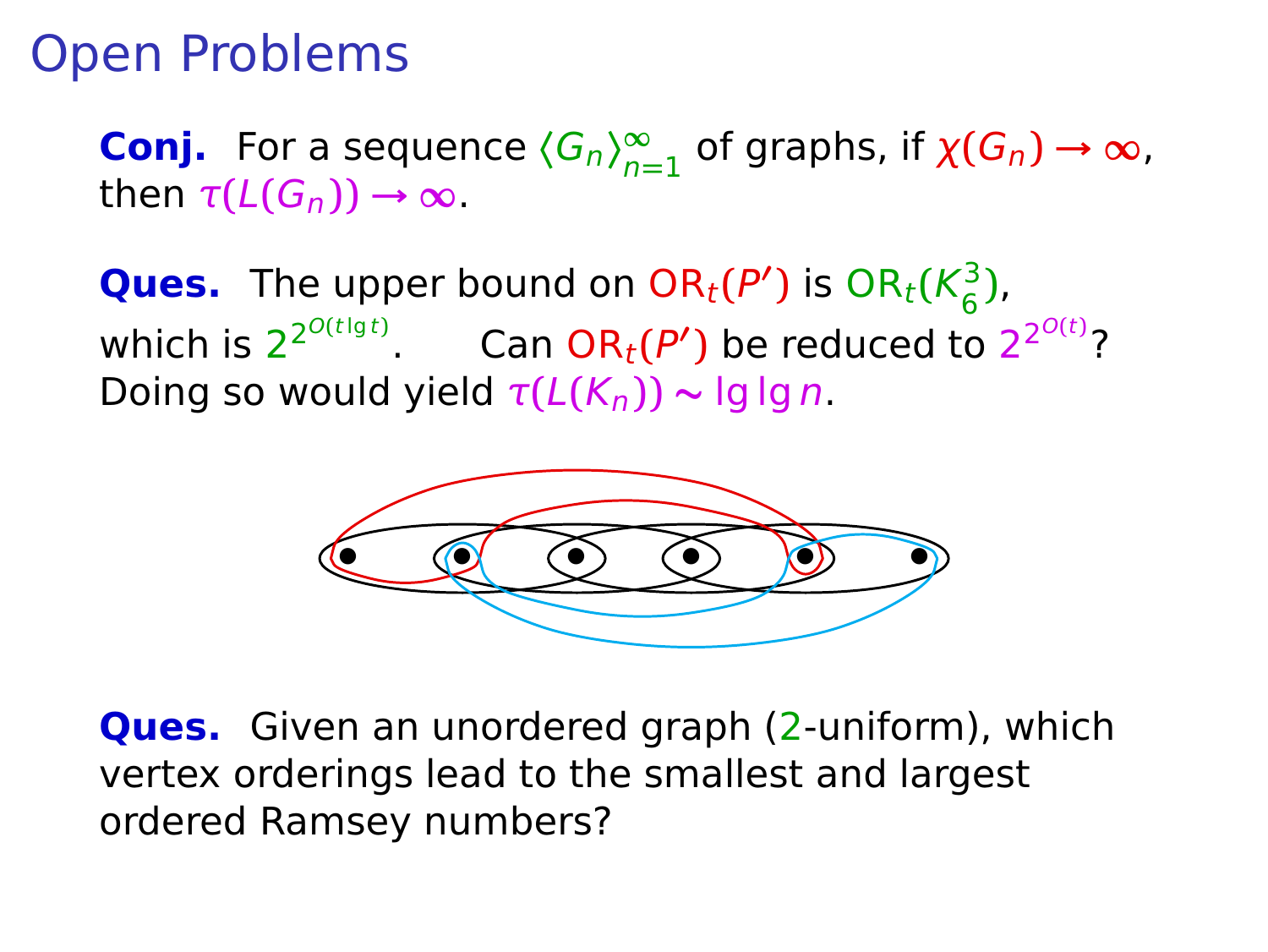**Conj.** For a sequence  $\langle G_n \rangle_{n=1}^{\infty}$  of graphs, if  $\chi(G_n) \to \infty$ , then  $\tau(L(G_n)) \rightarrow \infty$ .

**Ques.** The upper bound on  $OR_t(P')$  is  $OR_t(K^3_6)$ 6 **)**, which is  $2^{2^{O(t\lg t)}}$ . Can  $OR_t(P')$  be reduced to  $2^{2^{O(t)}}$ ? Doing so would yield  $\tau(L(K_n)) \sim \lg \lg n$ .



**Ques.** Given an unordered graph (2-uniform), which vertex orderings lead to the smallest and largest ordered Ramsey numbers? **(Ex.** is the linear ordering worst for the path  $P_n$ ?)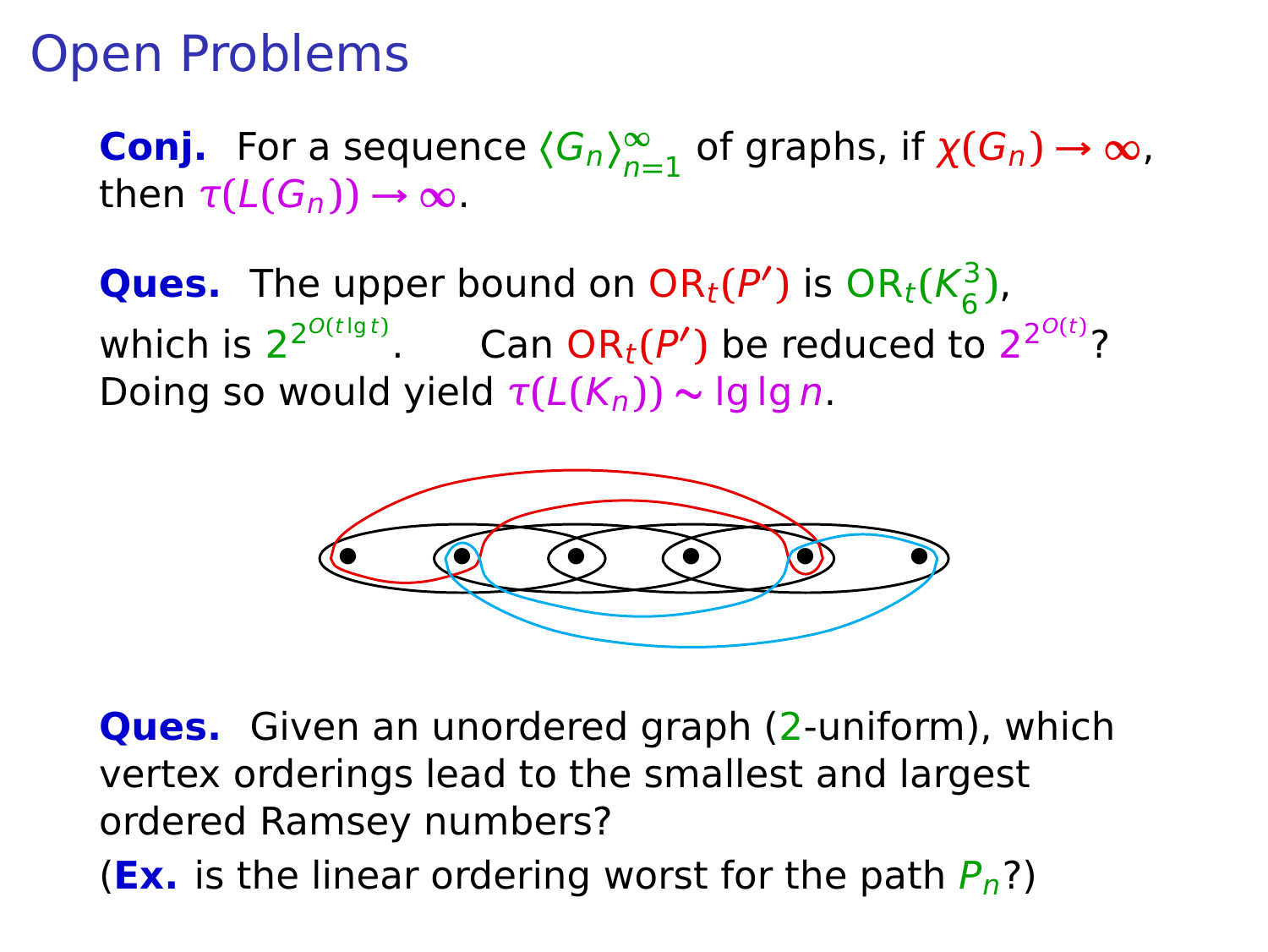**Thm.** (Chvátal–Rödl–Szemerédi–Trotter [1983]) For <sup>d</sup> **<sup>∈</sup>** <sup>N</sup>, there is a constant c such that  $R(G, G) \le c|V(G)|$  if Δ**(**G**) ≤** d. (That is, Ramsey number of bounded-degree graphs grows linearly in the number of vertices.)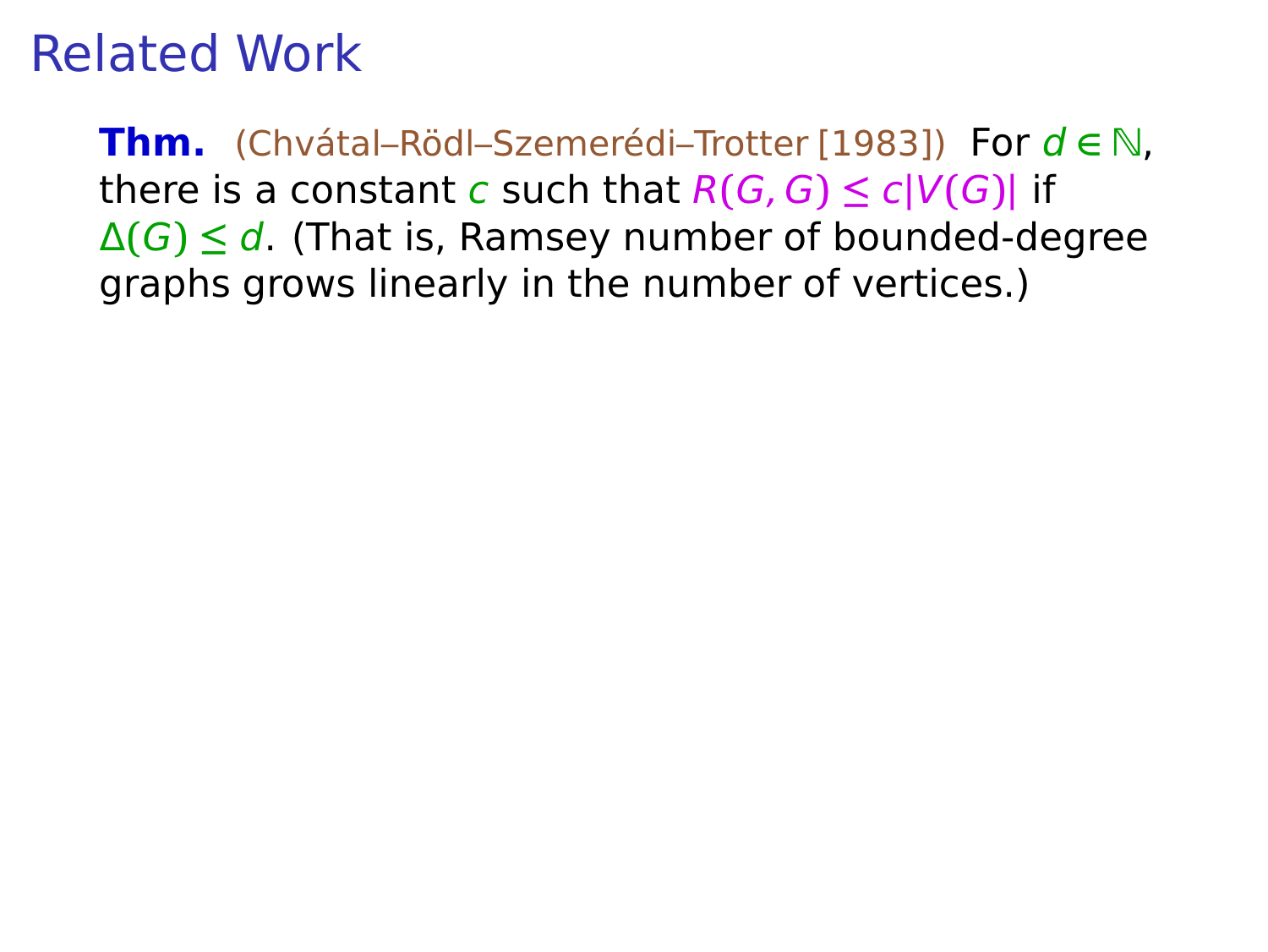**Thm.** (Chvátal–Rödl–Szemerédi–Trotter [1983]) For <sup>d</sup> **<sup>∈</sup>** <sup>N</sup>, there is a constant c such that  $R(G, G) \le c|V(G)|$  if Δ**(**G**) ≤** d. (That is, Ramsey number of bounded-degree graphs grows linearly in the number of vertices.)

**Ques.** (Conlon–Fox–Lee–Sudakov [2015?]) Does a similar result hold for ordered Ramsey numbers?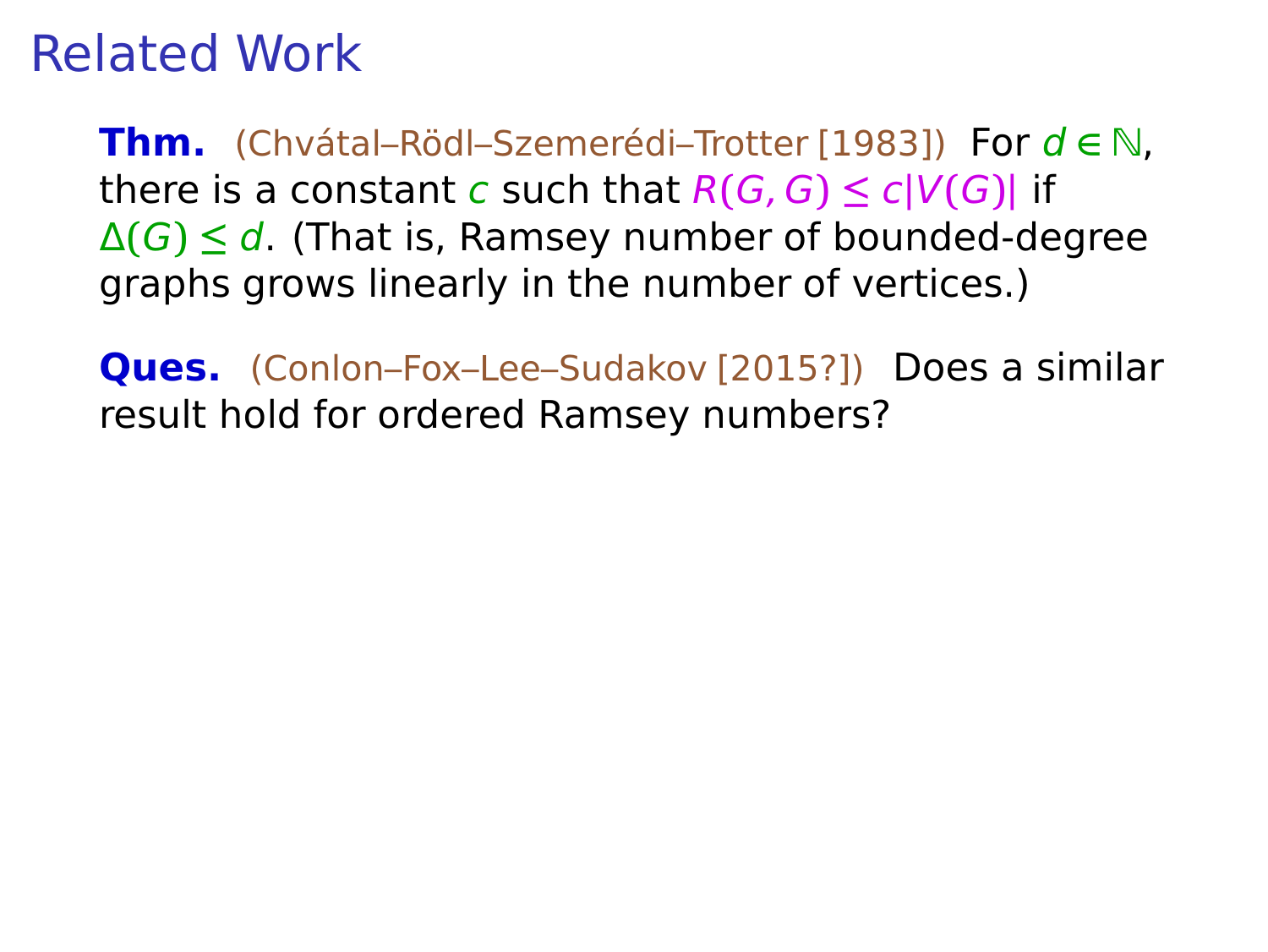**Thm.** (Chvátal–Rödl–Szemerédi–Trotter [1983]) For <sup>d</sup> **<sup>∈</sup>** <sup>N</sup>, there is a constant c such that  $R(G, G) \le c|V(G)|$  if Δ**(**G**) ≤** d. (That is, Ramsey number of bounded-degree graphs grows linearly in the number of vertices.)

**Ques.** (Conlon–Fox–Lee–Sudakov [2015?]) Does a similar result hold for ordered Ramsey numbers?

**Thm.** (Balko–Jelínek–Valtr [2016+]) For  $d > 2$ , almost every d-regular graph G satisfies  $OR(G, G) \geq \frac{n^{3/2 - 1/d}}{4 \log n \log \log n}$  $\frac{n}{4 \log n \log \log n}$  for every ordering of G. (In particular, there are 3-regular graphs for which the ordered Ramsey numbers always grow superlinearly.)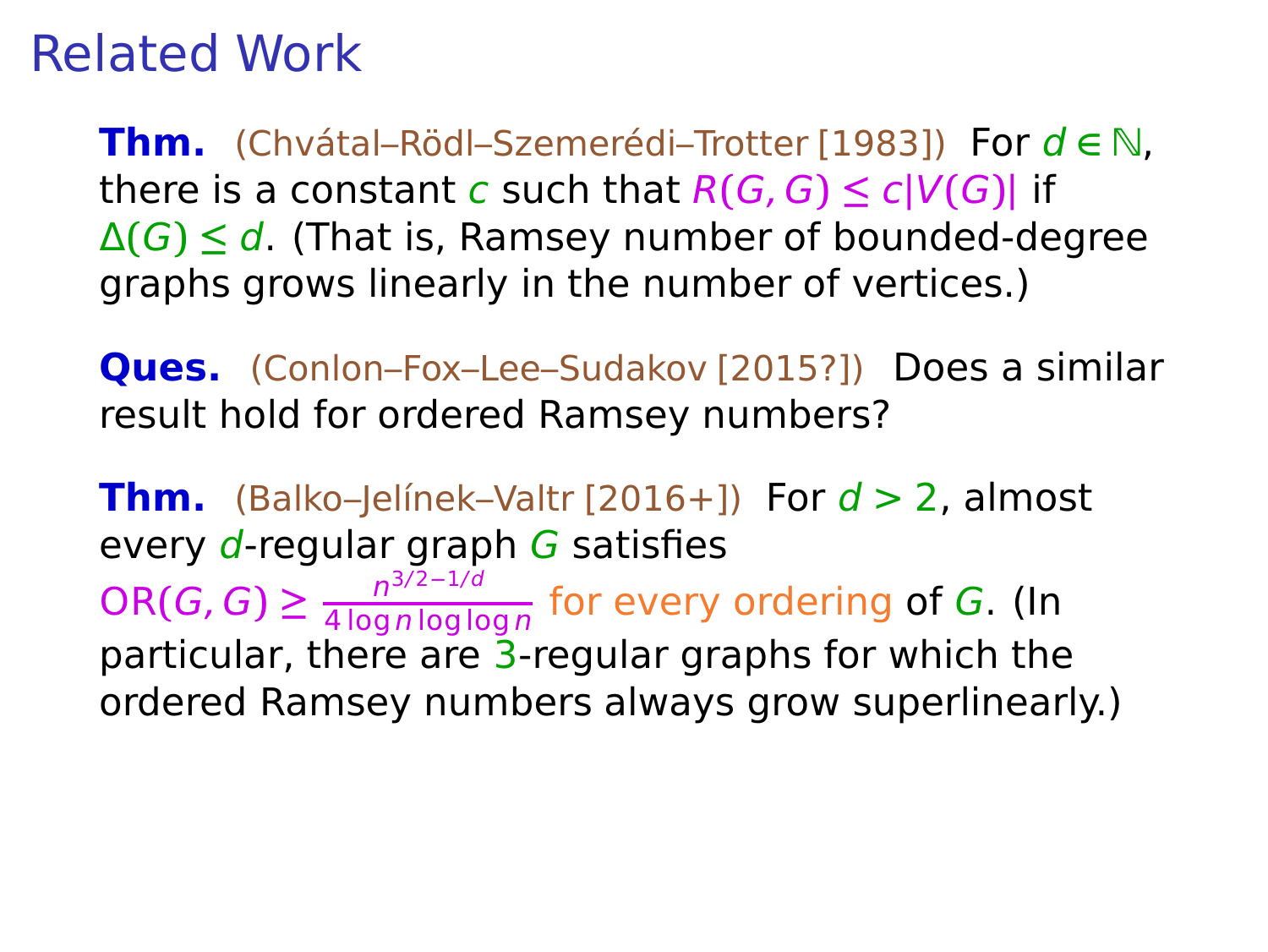**Thm.** (Chvátal–Rödl–Szemerédi–Trotter [1983]) For <sup>d</sup> **<sup>∈</sup>** <sup>N</sup>, there is a constant c such that  $R(G, G) \le c|V(G)|$  if Δ**(**G**) ≤** d. (That is, Ramsey number of bounded-degree graphs grows linearly in the number of vertices.)

**Ques.** (Conlon–Fox–Lee–Sudakov [2015?]) Does a similar result hold for ordered Ramsey numbers?

**Thm.** (Balko–Jelínek–Valtr  $[2016+]$ ) For  $d > 2$ , almost every  $d$ -regular graph  $G$  satisfies  $OR(G, G) \geq \frac{n^{3/2 - 1/d}}{4 \log n \log \log n}$  $\frac{n}{4 \log n \log \log n}$  for every ordering of G. (In particular, there are 3-regular graphs for which the ordered Ramsey numbers always grow superlinearly.)

**Thm.**  $(B-|-V[2016+])$  There is a constant c such that for all graphs  $G$  with maximum degree 2, there is an  $\text{ordering such that } OR(G, G) \leq c|V(G)|$ .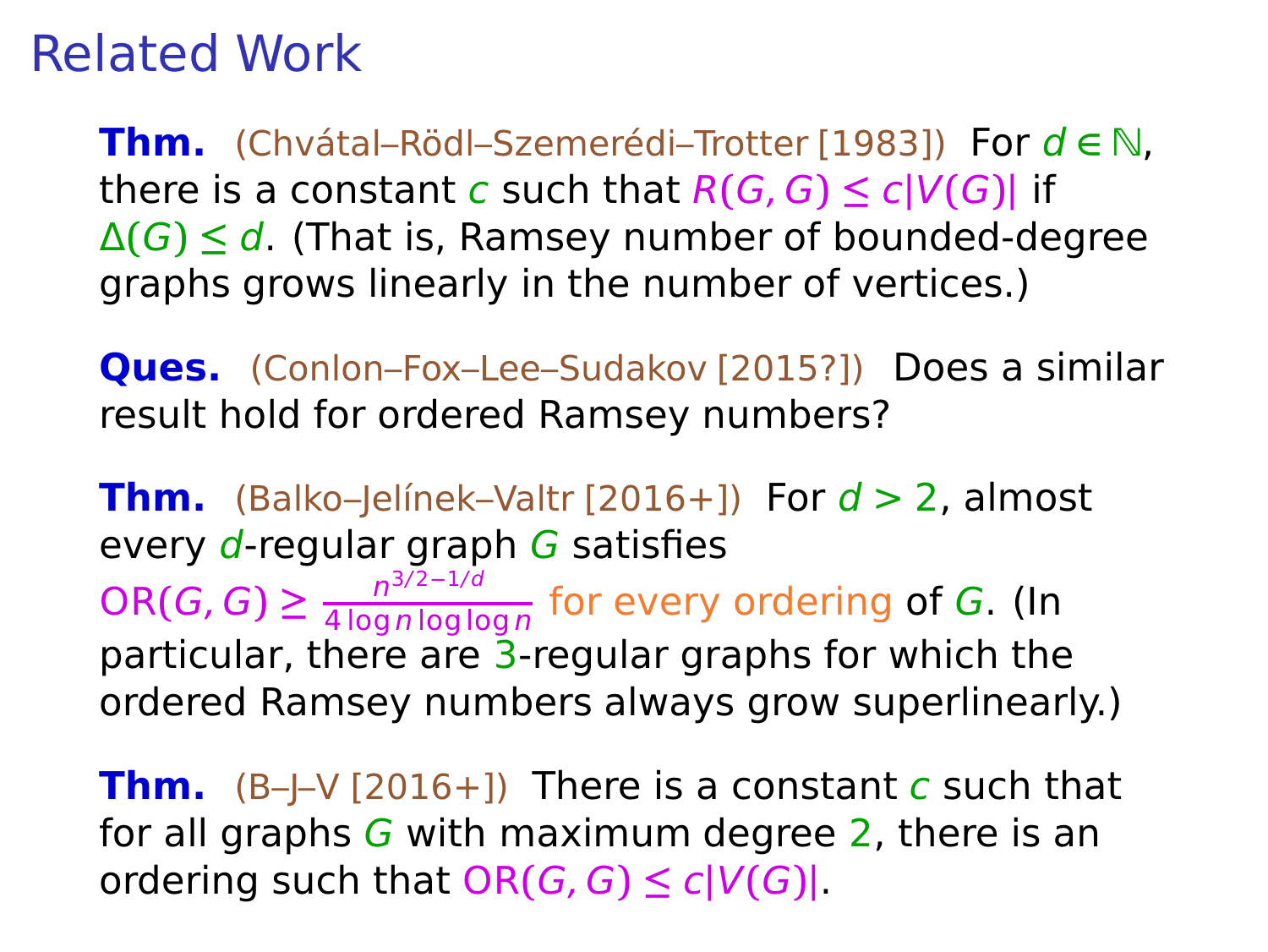**Def.** ex $(n, H) = \max \#$  edges in *n*-vertex *G* with  $H \not\subseteq G$ .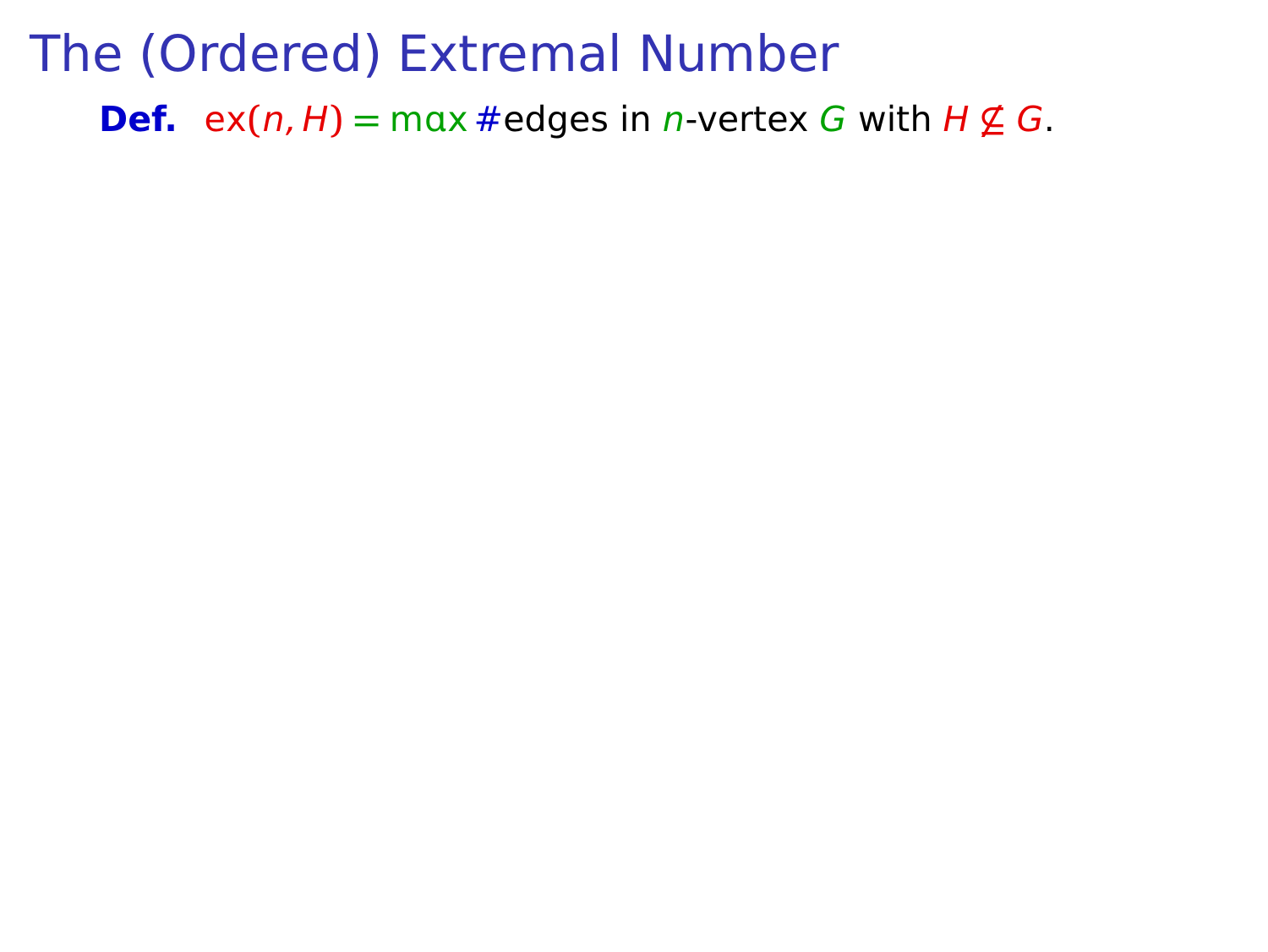**Def.** ex $(n, H) = \max \#$  edges in *n*-vertex G with  $H \not\subseteq G$ .

**Thm.** (Turán [1941]) ex $(n, K_{r+1}) \sim (1 - \frac{1}{r})$  $\frac{1}{r}$ ) $\frac{n^2}{2}$  $rac{1}{2}$ .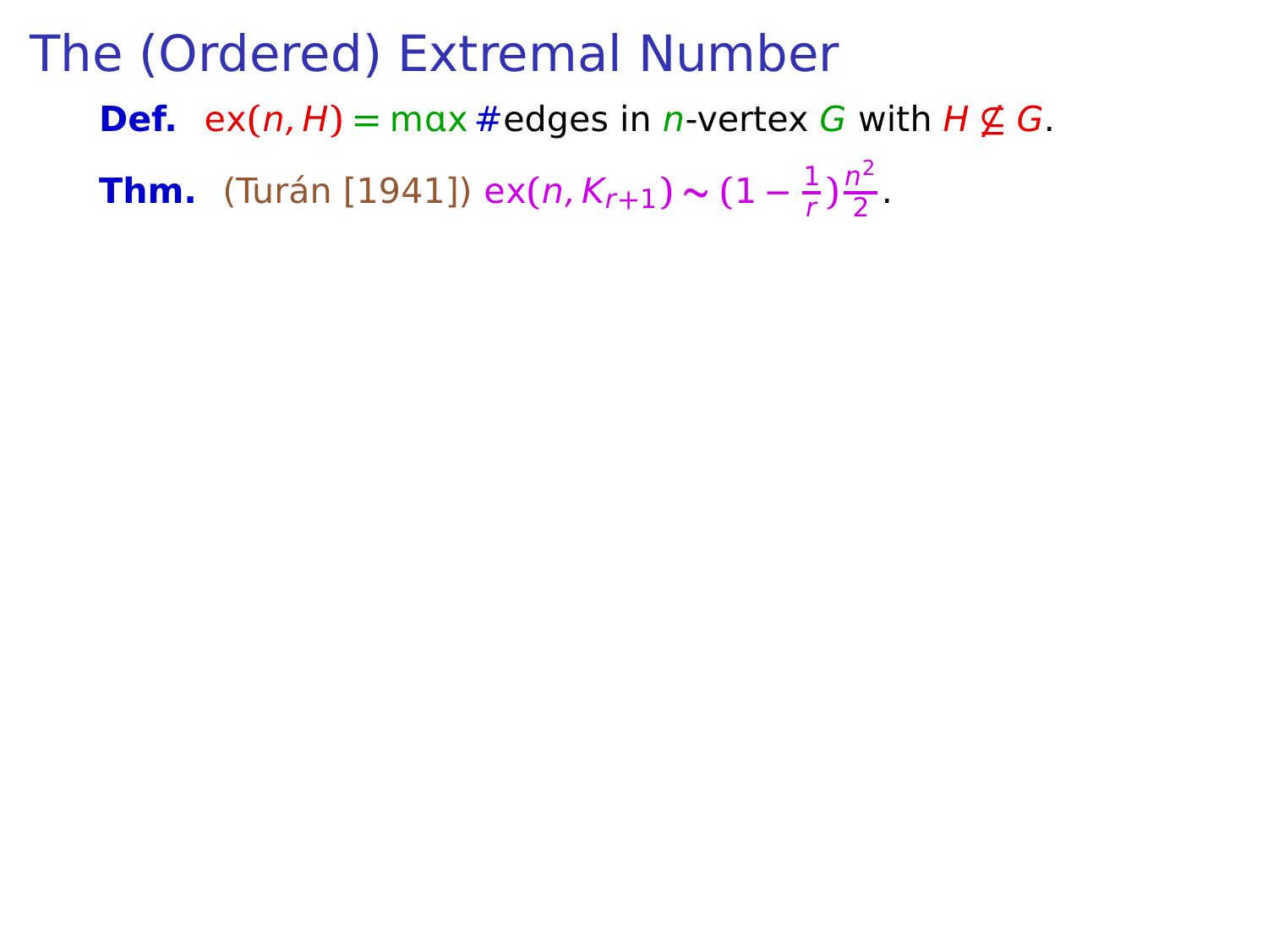**Def.** ex $(n, H) = \max \#$  edges in *n*-vertex G with  $H \not\subseteq G$ .

**Thm.** (Turán [1941]) ex $(n, K_{r+1}) \sim (1 - \frac{1}{r})$  $\frac{1}{r}$ ) $\frac{n^2}{2}$  $rac{1}{2}$ .

 $\frac{1}{\chi(H)}$  (Erdős–Stone['46]) ex $(n, H)$ ~ $(1 - \frac{1}{\chi(H)})$  $\frac{1}{\chi(H)-1}$ ) $\frac{n^2}{2}$ 2 if χ**(**H**)≥**3.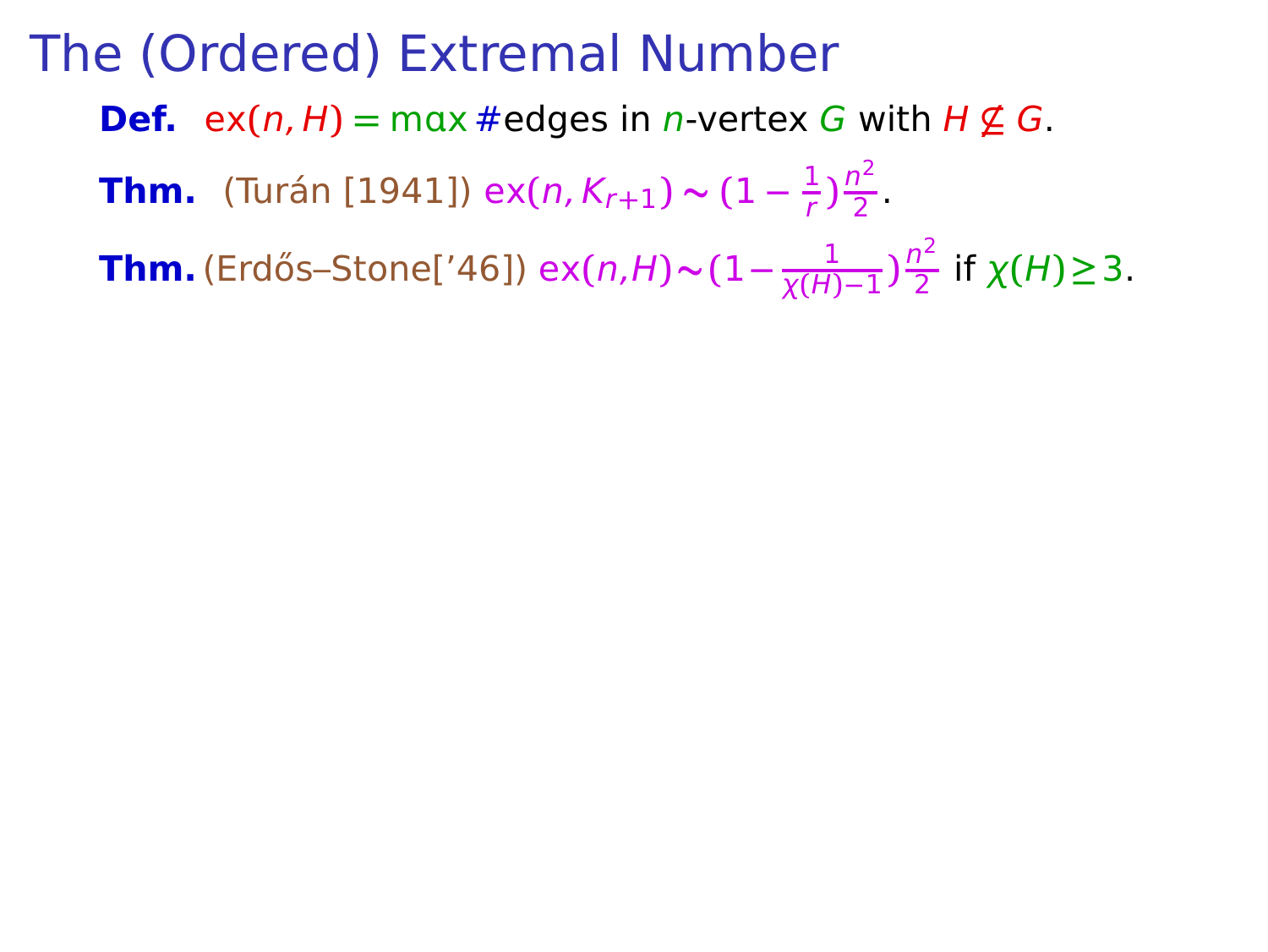- **Def.** ex $(n, H) = \max \#$  edges in *n*-vertex G with  $H \nsubseteq G$ .
- **Thm.** (Turán [1941]) ex $(n, K_{r+1}) \sim (1 \frac{1}{r})$  $\frac{1}{r}$ ) $\frac{n^2}{2}$  $rac{1}{2}$ .
- $\frac{1}{\chi(H)}$  (Erdős–Stone['46]) ex $(n, H)$ ~ $(1 \frac{1}{\chi(H)})$  $\frac{1}{\chi(H)-1}$ ) $\frac{n^2}{2}$ 2 if χ**(**H**)≥**3.

**Def.** For ordered graph G, the interval chromatic number  $\chi_i(G)$  is the least number of segments covering  $V(G)$  (in order) so that no edge joins vertices in the same segment.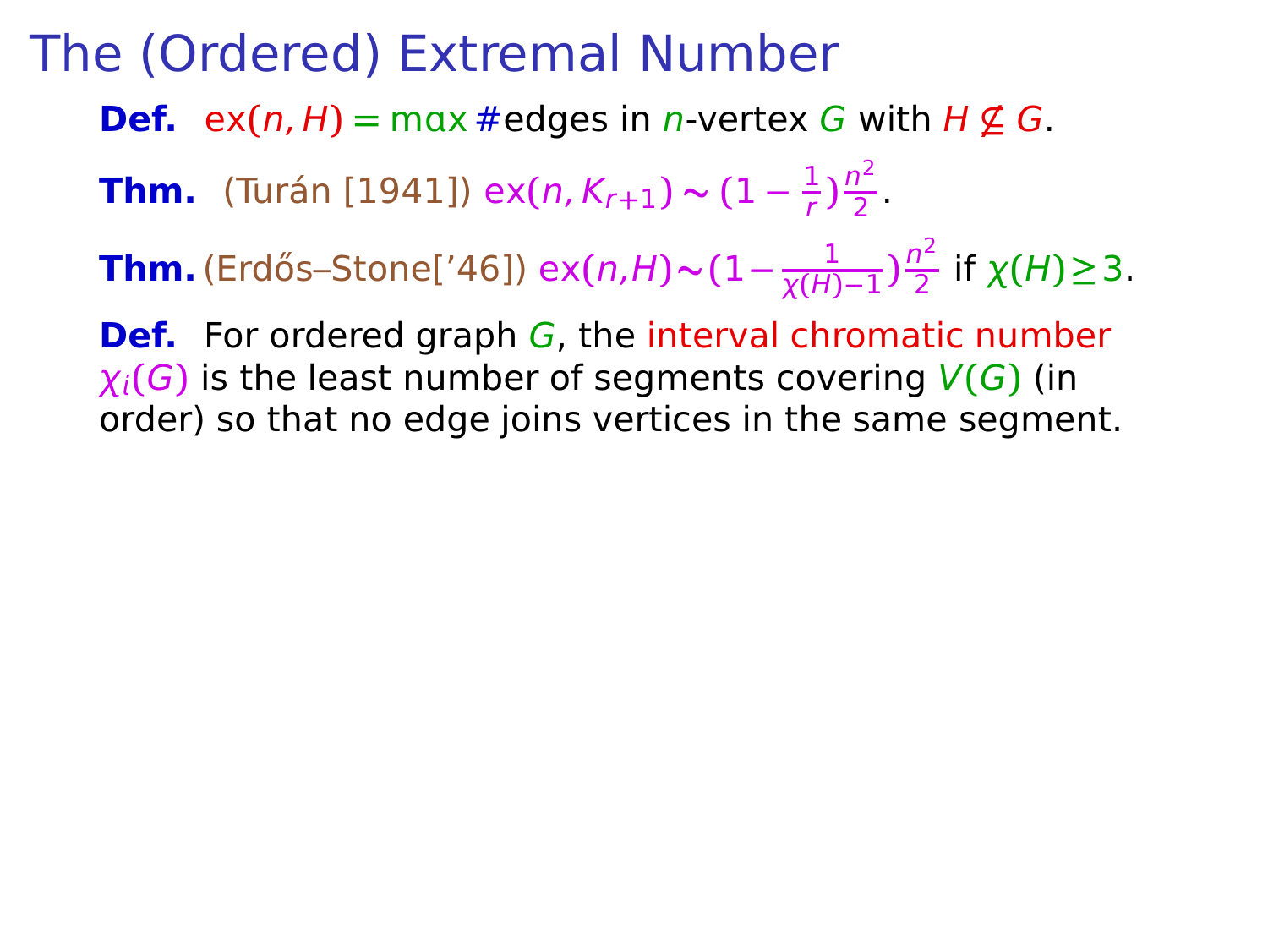**Def.** ex $(n, H) = \max \#$  edges in *n*-vertex G with  $H \nsubseteq G$ .

**Thm.** (Turán [1941]) ex $(n, K_{r+1}) \sim (1 - \frac{1}{r})$  $\frac{1}{r}$ ) $\frac{n^2}{2}$  $rac{1}{2}$ .

 $\frac{1}{\chi(H)}$  (Erdős–Stone['46]) ex $(n, H)$ ~ $(1 - \frac{1}{\chi(H)})$  $\frac{1}{\chi(H)-1}$ ) $\frac{n^2}{2}$ 2 if χ**(**H**)≥**3.

**Def.** For ordered graph G, the interval chromatic number  $\chi_i(G)$  is the least number of segments covering  $V(G)$  (in order) so that no edge joins vertices in the same segment.

**Thm.** (Pach–Tardos [2006]) If  $\chi_i(H) \geq 3$ , then ex**(**n, H**) ∼ (**1 **−** 1  $\frac{1}{\chi_i(H)-1}$ ) $\frac{n^2}{2}$  $\frac{7}{2}$  for the ordered analogue of ex.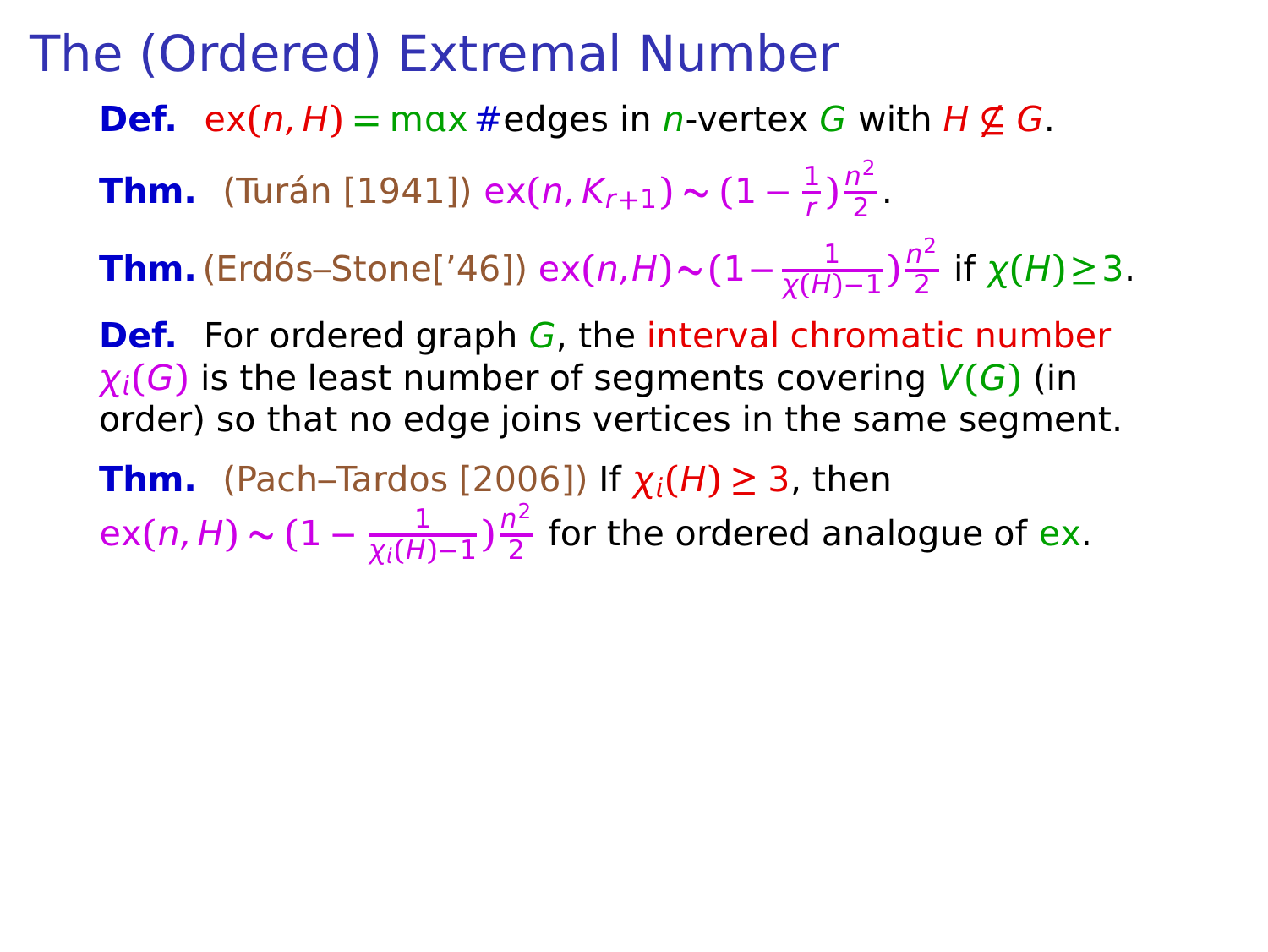**Def.** ex $(n, H) = \max \#$  edges in *n*-vertex G with  $H \nsubseteq G$ .

**Thm.** (Turán [1941]) ex $(n, K_{r+1}) \sim (1 - \frac{1}{r})$  $\frac{1}{r}$ ) $\frac{n^2}{2}$  $rac{1}{2}$ .

 $\frac{1}{\chi(H)}$  (Erdős–Stone['46]) ex $(n, H)$ ~ $(1 - \frac{1}{\chi(H)})$  $\frac{1}{\chi(H)-1}$ ) $\frac{n^2}{2}$ 2 if χ**(**H**)≥**3.

**Def.** For ordered graph G, the interval chromatic number  $\chi_i(G)$  is the least number of segments covering  $V(G)$  (in order) so that no edge joins vertices in the same segment.

**Thm.** (Pach–Tardos [2006]) If  $\chi_i(H) \geq 3$ , then ex**(**n, H**) ∼ (**1 **−** 1  $\frac{1}{\chi_i(H)-1}$ )  $\frac{n^2}{2}$  $\frac{7}{2}$  for the ordered analogue of ex. (Hence the monotone path is the worst ordering of  $P_n$ .)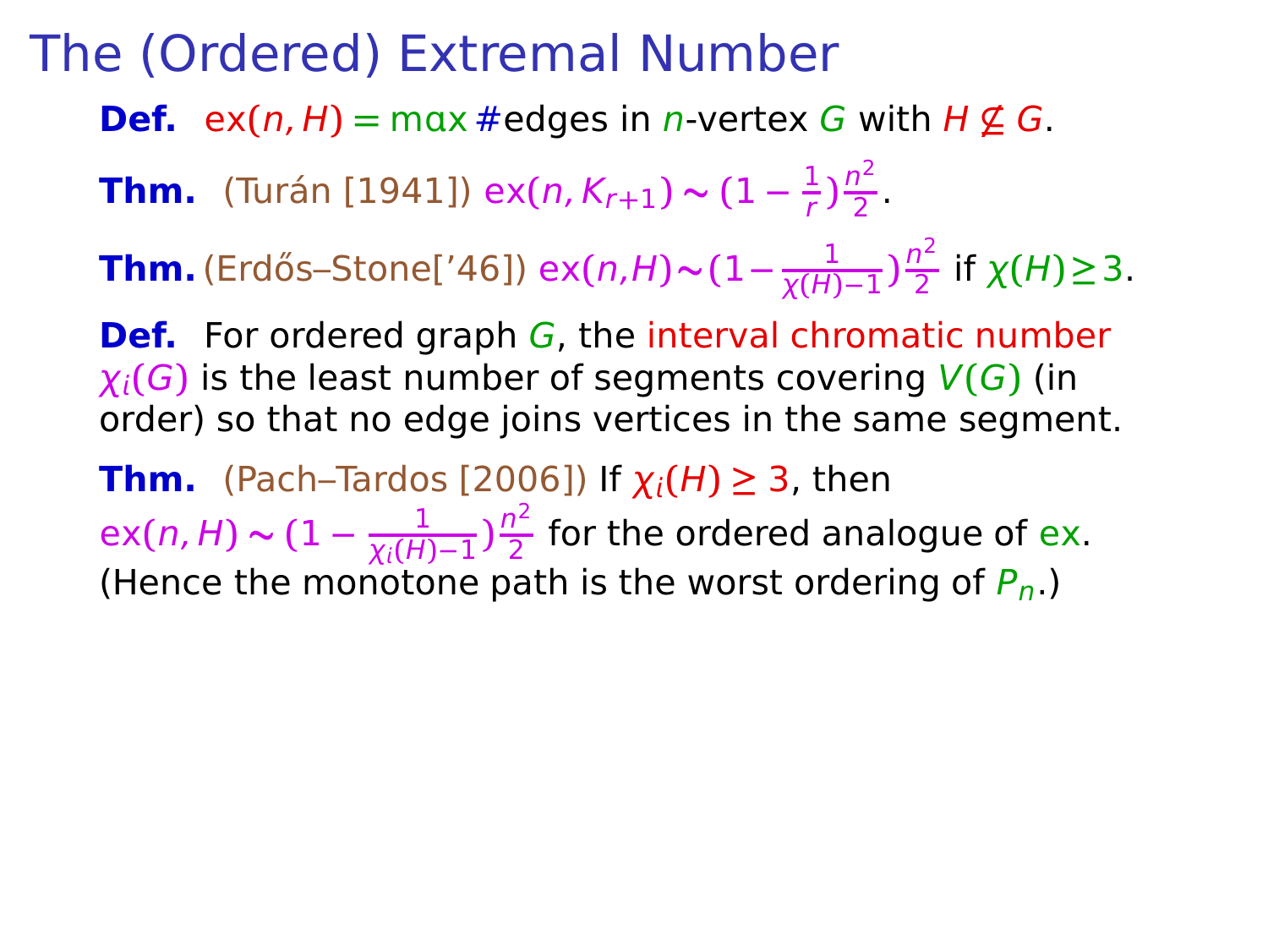**Def.** ex $(n, H) = \max \#$  edges in *n*-vertex G with  $H \nsubseteq G$ .

**Thm.** (Turán [1941]) ex $(n, K_{r+1}) \sim (1 - \frac{1}{r})$  $\frac{1}{r}$ ) $\frac{n^2}{2}$  $rac{1}{2}$ .

 $\frac{1}{\chi(H)}$  (Erdős–Stone['46]) ex $(n, H)$ ~ $(1 - \frac{1}{\chi(H)})$  $\frac{1}{\chi(H)-1}$ ) $\frac{n^2}{2}$ 2 if χ**(**H**)≥**3.

**Def.** For ordered graph G, the interval chromatic number  $\chi_i(G)$  is the least number of segments covering  $V(G)$  (in order) so that no edge joins vertices in the same segment.

**Thm.** (Pach–Tardos [2006]) If  $\chi_i(H) \geq 3$ , then ex**(**n, H**) ∼ (**1 **−** 1  $\frac{1}{\chi_i(H)-1}$ )  $\frac{n^2}{2}$  $\frac{7}{2}$  for the ordered analogue of ex. (Hence the monotone path is the worst ordering of  $P_n$ .)

**Ex.** For the interval-bipartite ordering below of  $P_4$ , the ordered extremal number is  $n \log n + O(n)$ .

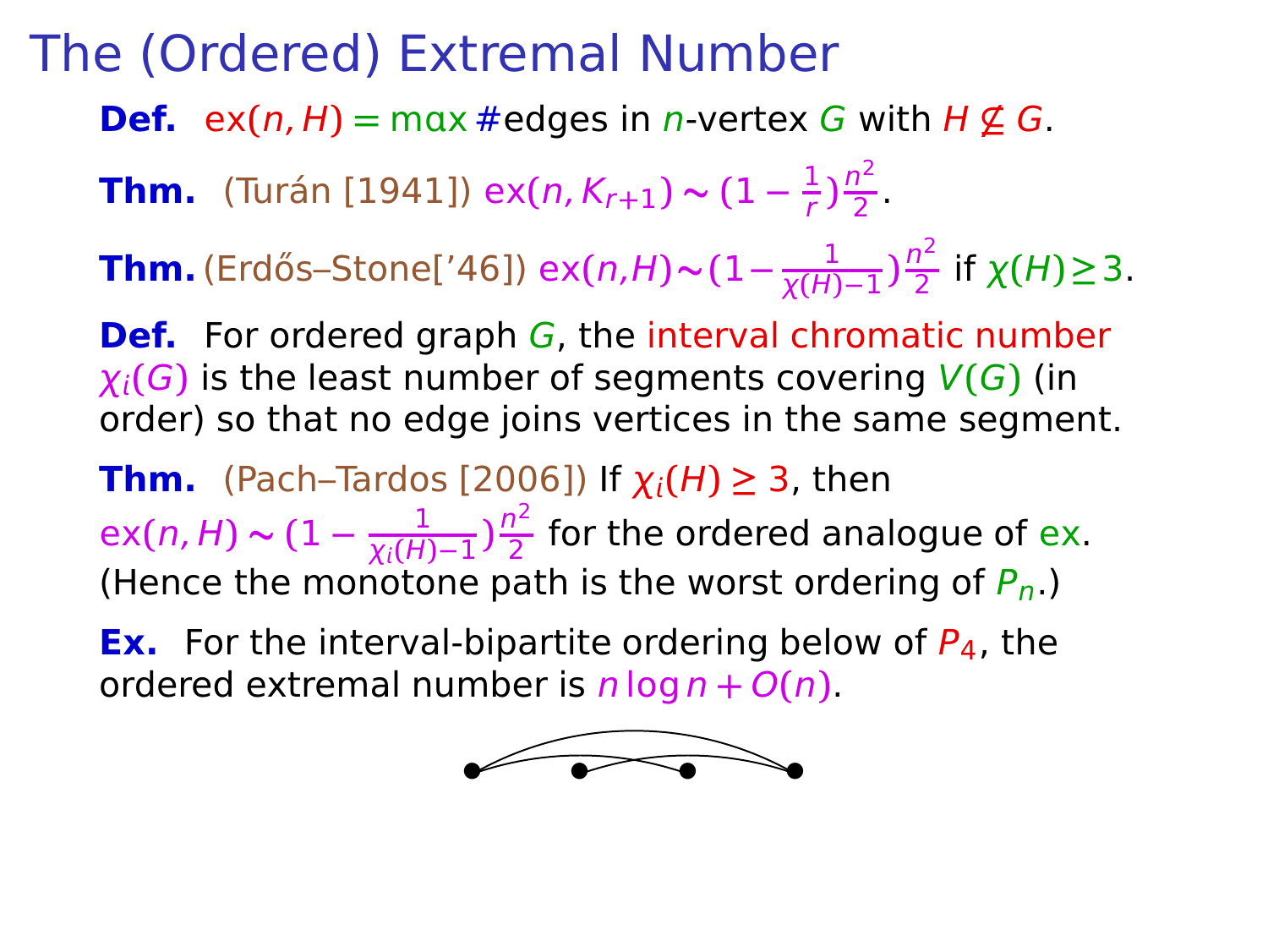**Def.** ex $(n, H) = \max \#$  edges in *n*-vertex G with  $H \nsubseteq G$ .

**Thm.** (Turán [1941]) ex $(n, K_{r+1}) \sim (1 - \frac{1}{r})$  $\frac{1}{r}$ ) $\frac{n^2}{2}$  $rac{1}{2}$ .

 $\frac{1}{\chi(H)}$  (Erdős–Stone['46]) ex $(n, H)$ ~ $(1 - \frac{1}{\chi(H)})$  $\frac{1}{\chi(H)-1}$ ) $\frac{n^2}{2}$ 2 if χ**(**H**)≥**3.

**Def.** For ordered graph G, the interval chromatic number  $\chi_i(G)$  is the least number of segments covering  $V(G)$  (in order) so that no edge joins vertices in the same segment.

**Thm.** (Pach–Tardos [2006]) If  $\chi_i(H) \geq 3$ , then ex**(**n, H**) ∼ (**1 **−** 1  $\frac{1}{\chi_i(H)-1}$ )  $\frac{n^2}{2}$  $\frac{7}{2}$  for the ordered analogue of ex. (Hence the monotone path is the worst ordering of  $P_n$ .)

**Ex.** For the interval-bipartite ordering below of  $P_4$ , the ordered extremal number is  $n \log n + O(n)$ .



Pettie [2011] constructed larger examples adding a log log n factor, Fox et al. added another log log log n factor, etc., but it is not known whether any grows as fast as n**(**log n**)** 2.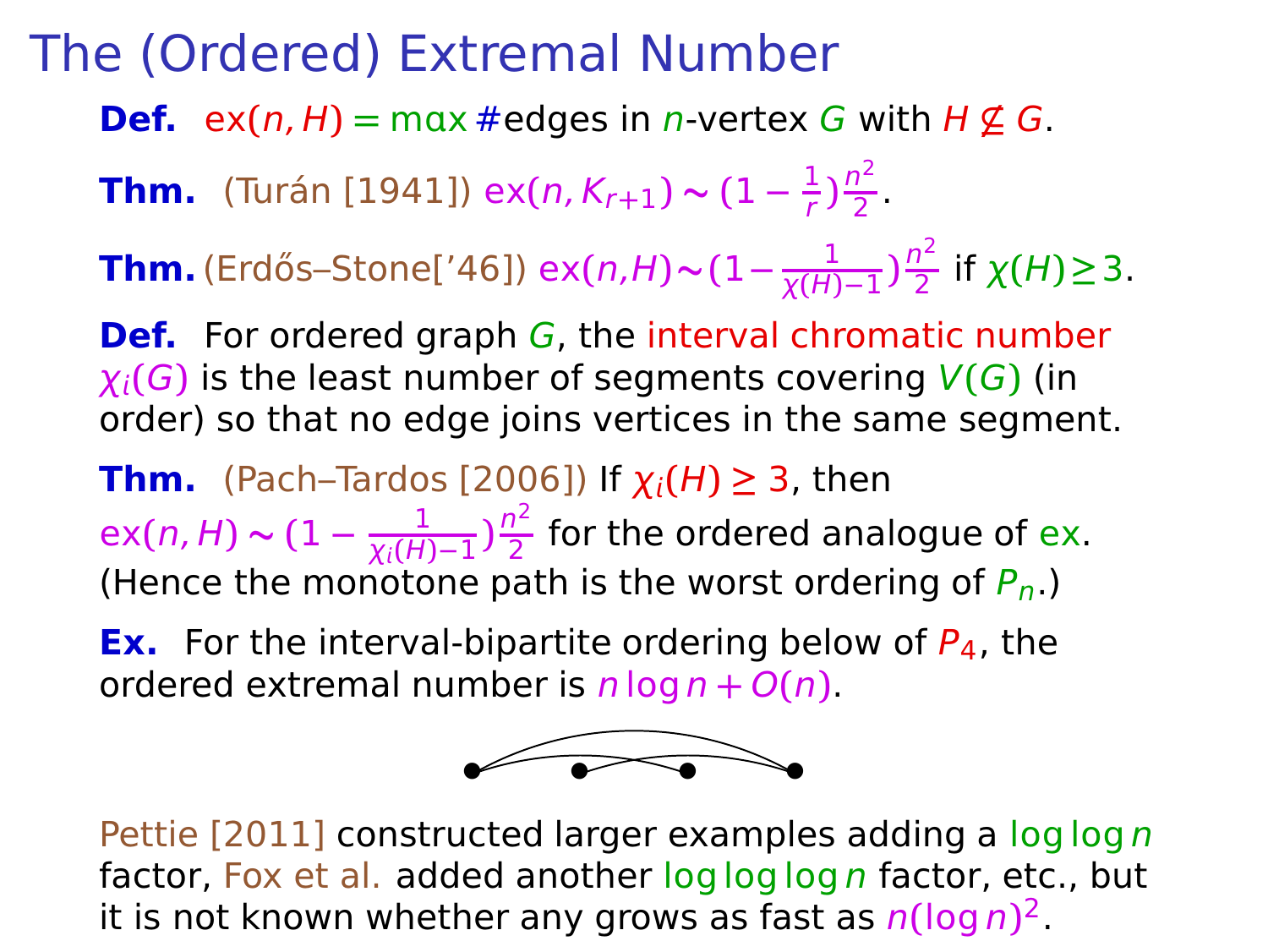**Thm.** Given  $r_1, \ldots, r_t > k$ , let Q consist of disjoint chains with sizes  $r_1 - k$ , ...,  $r_t - k$ . With  $Q_1 = Q$  and  $Q_i = I(Q_{i-1})$  for  $i > 1$ ,

$$
OR_t(P_{r_1}^k, ..., P_{r_t}^k) = |Q_k| + 1.
$$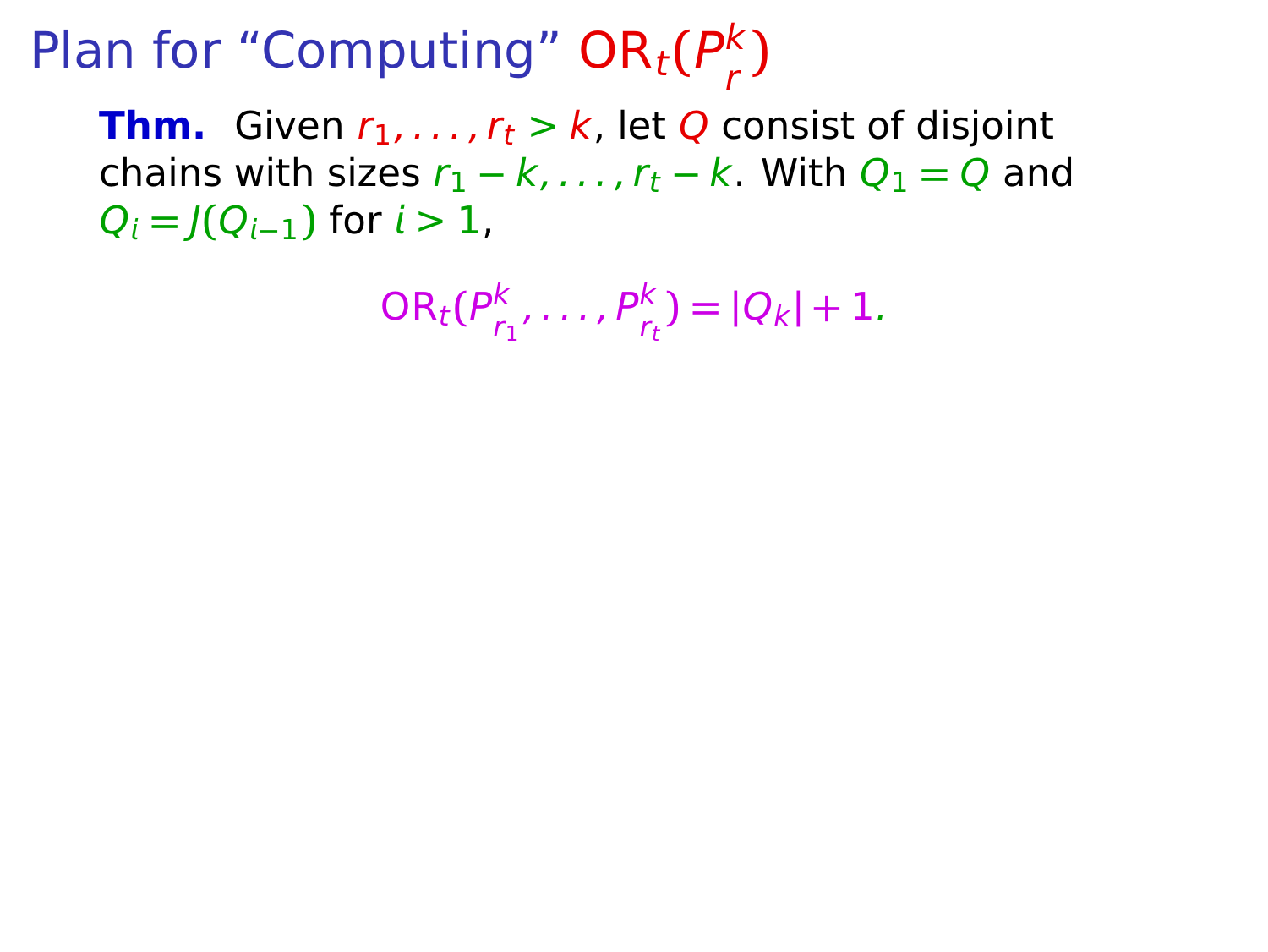**Thm.** Given  $r_1, \ldots, r_t > k$ , let Q consist of disjoint chains with sizes  $r_1 - k$ , ...,  $r_t - k$ . With  $Q_1 = Q$  and  $Q_i = I(Q_{i-1})$  for  $i > 1$ ,

$$
OR_t(P_{r_1}^k, ..., P_{r_t}^k) = |Q_k| + 1.
$$

**Pf.** k **=** 1 is just the pigeonhole principle; any t-coloring of 1-sets from  $1+\sum_{i=1}^{t}(r_i-1)$  vertices has  $r_i$  with color  $t$ for some i, forming an ordered copy of  $P^1_{\varepsilon}$  $\frac{1}{r_i}$  in color *i*.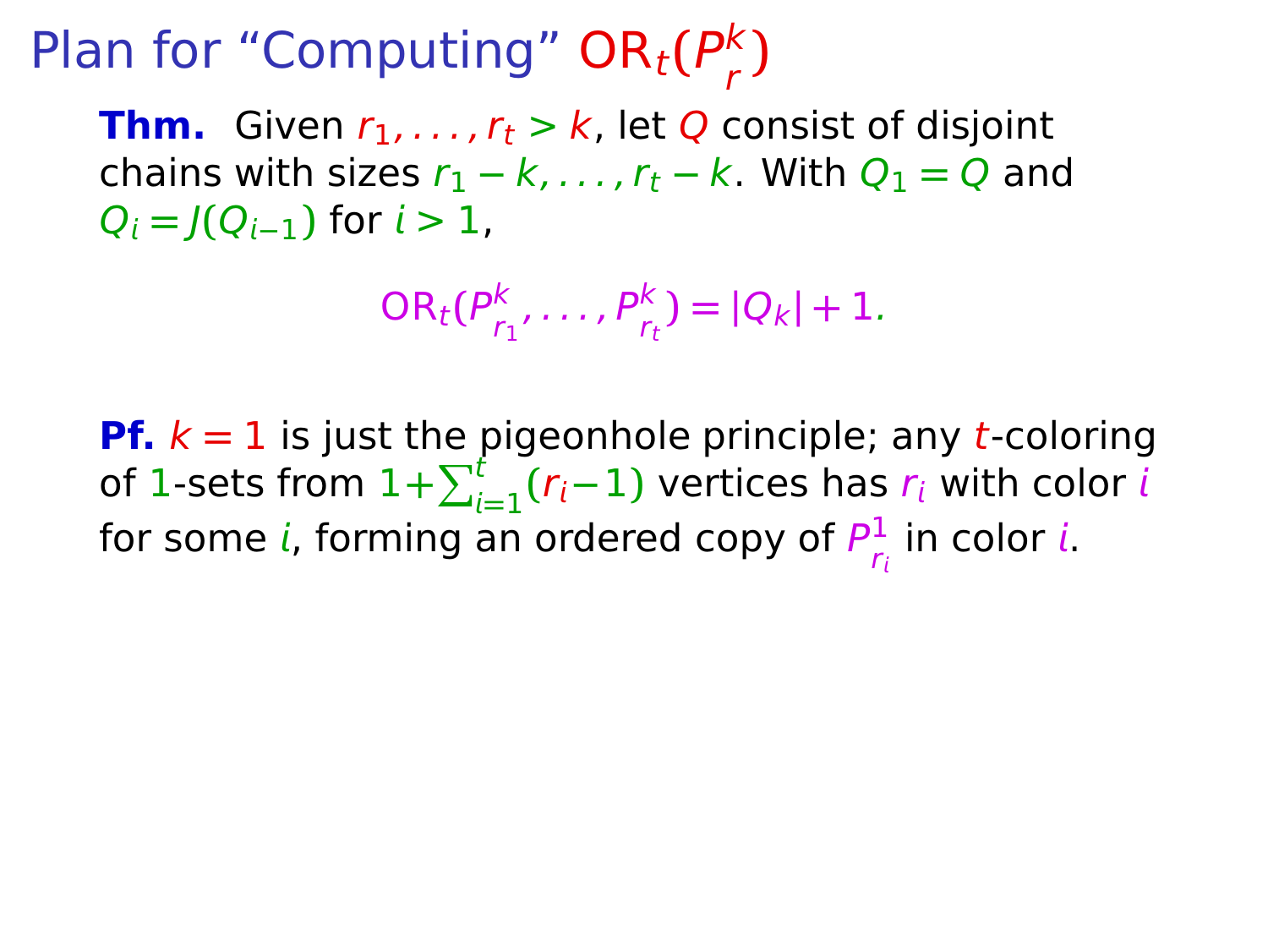**Thm.** Given  $r_1, \ldots, r_t > k$ , let Q consist of disjoint chains with sizes  $r_1 - k$ , ...,  $r_t - k$ . With  $Q_1 = Q$  and  $Q_i = I(Q_{i-1})$  for  $i > 1$ ,

$$
OR_t(P_{r_1}^k, ..., P_{r_t}^k) = |Q_k| + 1.
$$

**Pf.** k **=** 1 is just the pigeonhole principle; any t-coloring of 1-sets from  $1+\sum_{i=1}^{t}(r_i-1)$  vertices has  $r_i$  with color  $t$ for some i, forming an ordered copy of  $P^1_{\varepsilon}$  $\frac{1}{r_i}$  in color *i*.

For  $k \geq 2$ , use the inductive definition of  $Q_k$ .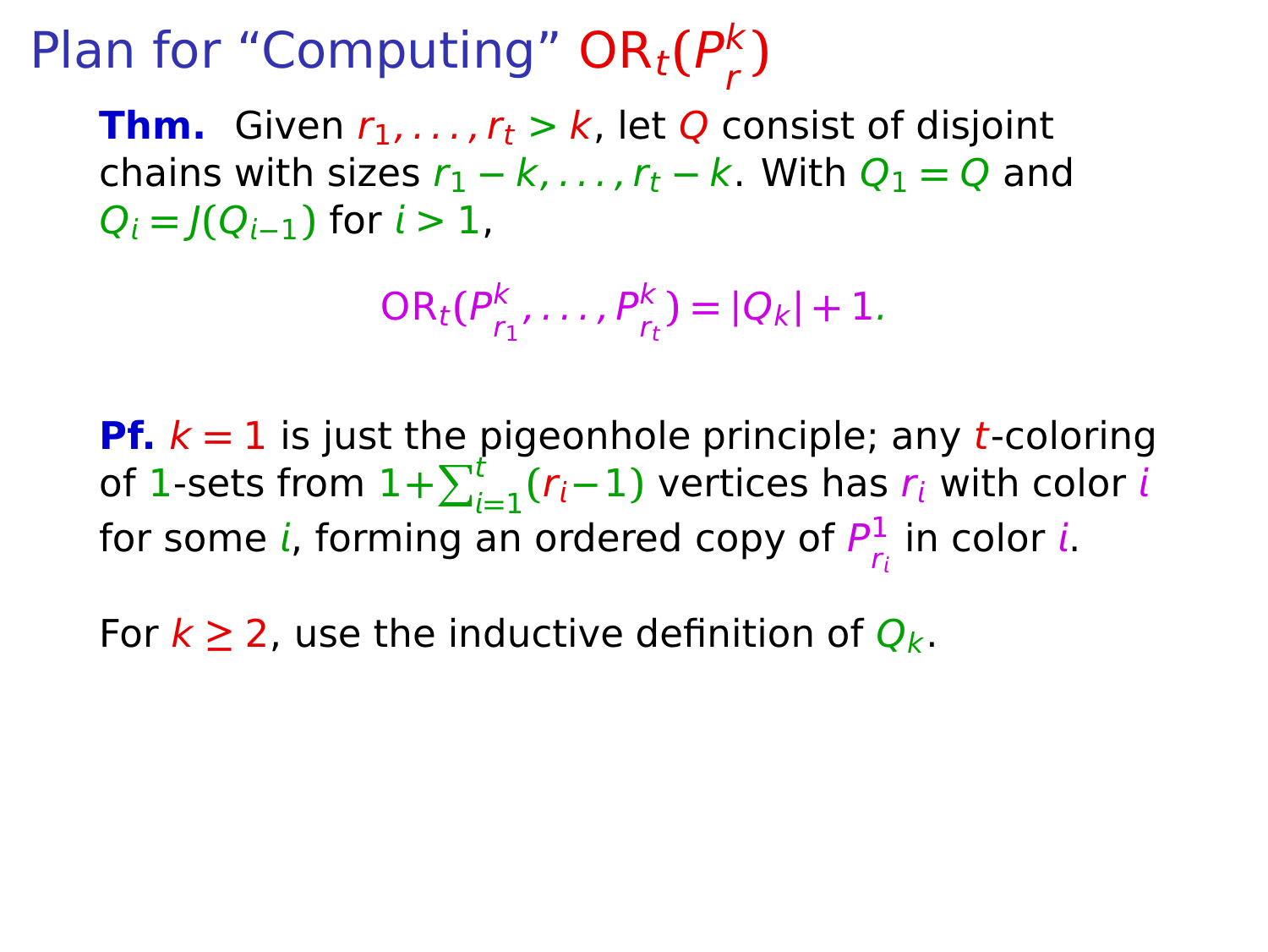**Thm.** Given  $r_1, \ldots, r_t > k$ , let Q consist of disjoint chains with sizes  $r_1 - k$ , ...,  $r_t - k$ . With  $Q_1 = Q$  and  $Q_i = I(Q_{i-1})$  for  $i > 1$ ,

$$
OR_t(P_{r_1}^k, ..., P_{r_t}^k) = |Q_k| + 1.
$$

**Pf.** k **=** 1 is just the pigeonhole principle; any t-coloring of 1-sets from  $1+\sum_{i=1}^{t}(r_i-1)$  vertices has  $r_i$  with color  $t$ for some i, forming an ordered copy of  $P^1_{\varepsilon}$  $\frac{1}{r_i}$  in color *i*.

For  $k \geq 2$ , use the inductive definition of  $Q_k$ .

**Lower Bound:** For  $n = |Q_k|$ , we *t*-color  $E(K_n^k)$  $\binom{k}{n}$  to avoid having  $P^k_{\kappa}$  $\frac{k}{r_i}$  in color  $i$  for any  $i$ .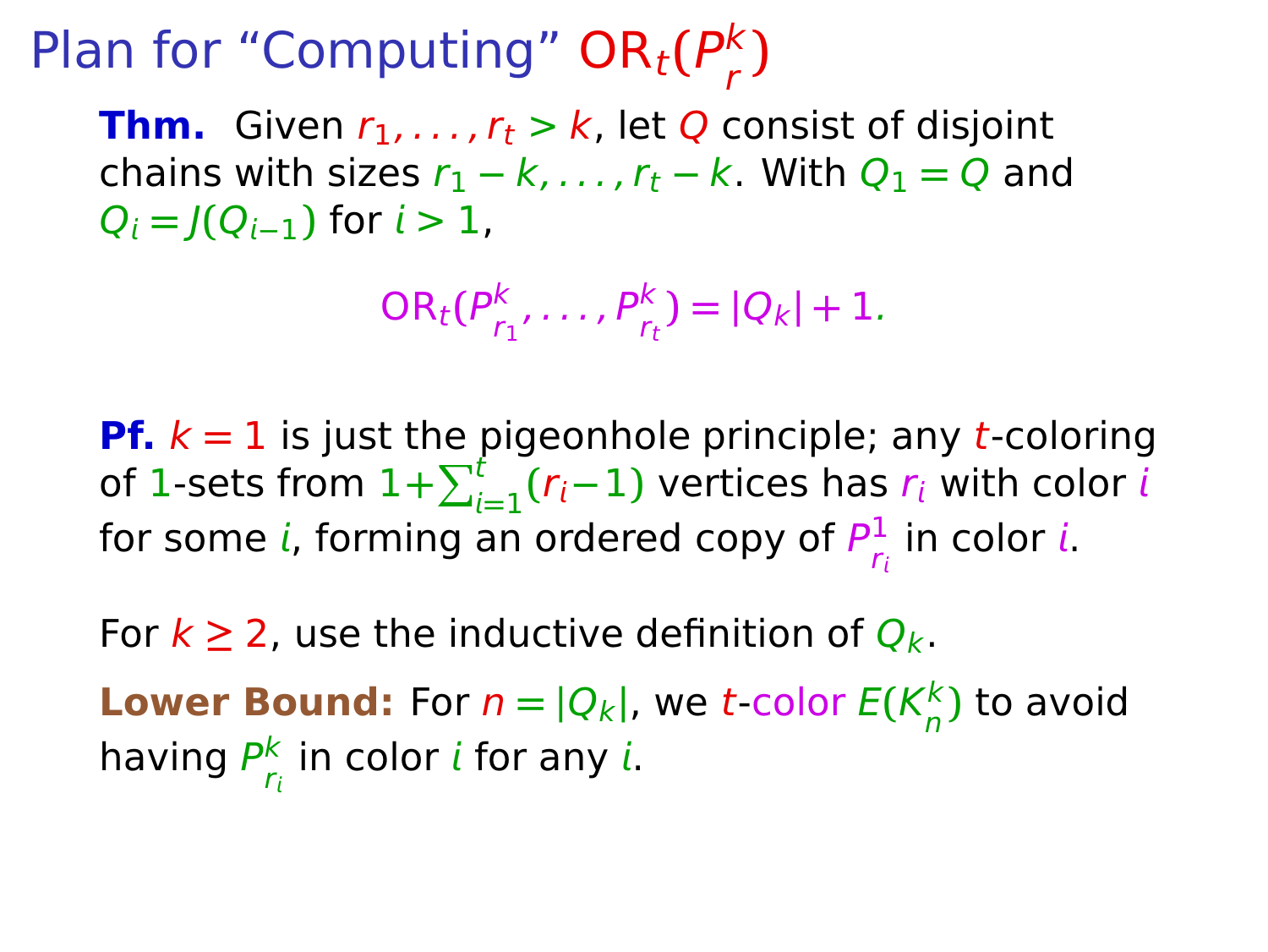**Thm.** Given  $r_1, \ldots, r_t > k$ , let Q consist of disjoint chains with sizes  $r_1 - k$ , ...,  $r_t - k$ . With  $Q_1 = Q$  and  $Q_i = I(Q_{i-1})$  for  $i > 1$ ,

$$
OR_t(P_{r_1}^k, ..., P_{r_t}^k) = |Q_k| + 1.
$$

**Pf.** k **=** 1 is just the pigeonhole principle; any t-coloring of 1-sets from  $1+\sum_{i=1}^{t}(r_i-1)$  vertices has  $r_i$  with color  $t$ for some i, forming an ordered copy of  $P^1_{\varepsilon}$  $\frac{1}{r_i}$  in color *i*.

For  $k \geq 2$ , use the inductive definition of  $Q_k$ .

**Lower Bound:** For  $n = |Q_k|$ , we *t*-color  $E(K_n^k)$  $\binom{k}{n}$  to avoid having  $P^k_{\kappa}$  $\frac{k}{r_i}$  in color  $i$  for any  $i$ .

**Upper Bound:** Given *φ*: *E*(*K*<sup>k</sup><sub>ρ</sub>  $\binom{k}{n}$   $\rightarrow$   $\left[\begin{smallmatrix} t \end{smallmatrix}\right]$  that avoids  $\frac{P^k}{P_n}$  $\frac{\kappa}{r_i}$  in color *i* for each *i*, we define an injection from  $\lceil n \rceil$  to  $Q_k$ .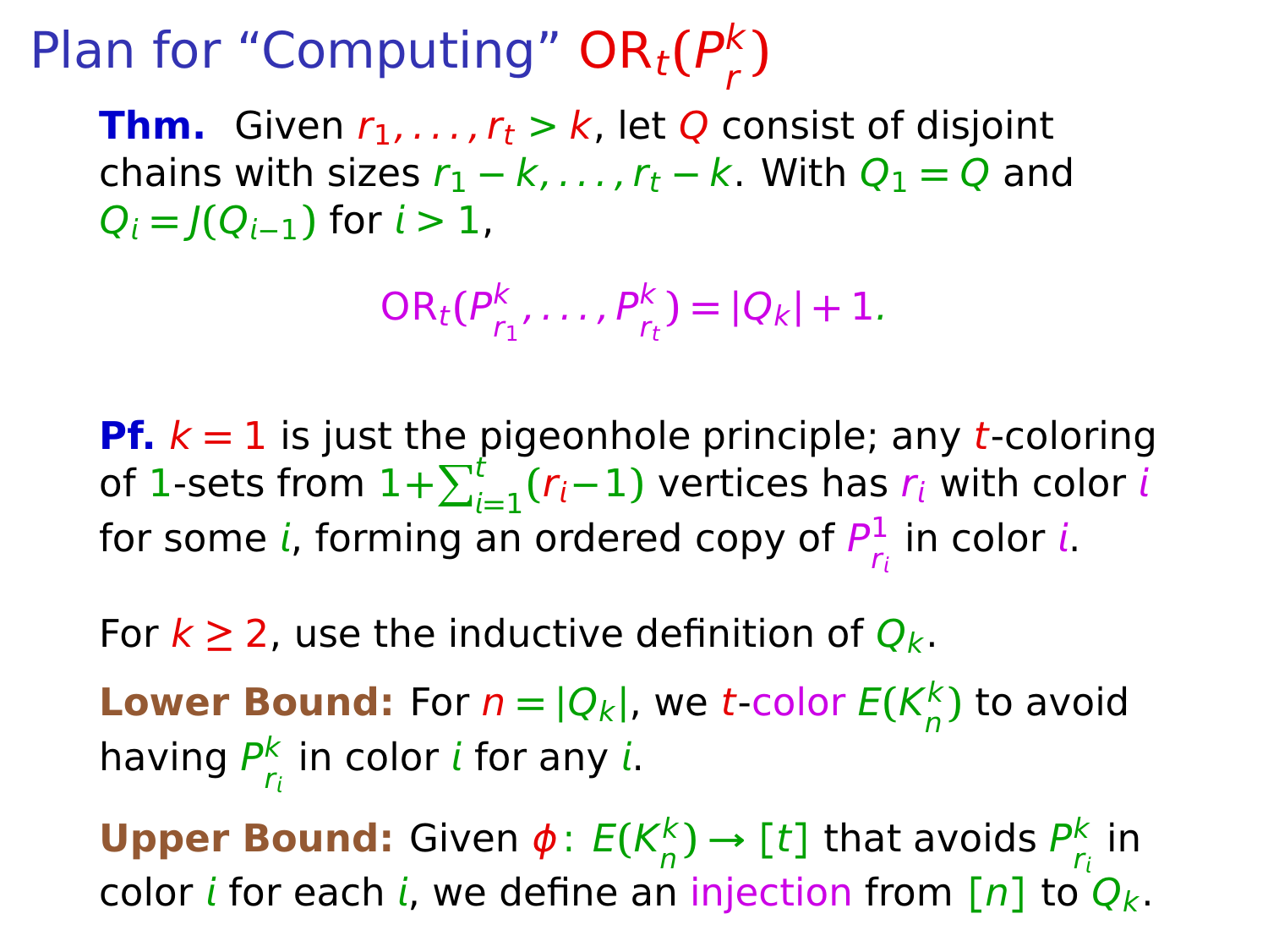Lower Bound:  $\mathsf{OR}_t(P_r^k)$  $r_1^{k}, \ldots, P_{r_t}^{k}$ ) >  $|Q_k|$ 

Let  $n = |Q_k|$ . We will *t*-color  $E(K_n^k)$  $\frac{k}{n}$ ) to avoid having  $P_{r_i}^k$  $\frac{\kappa}{r_i}$  in color  $i$  for any  $i$ .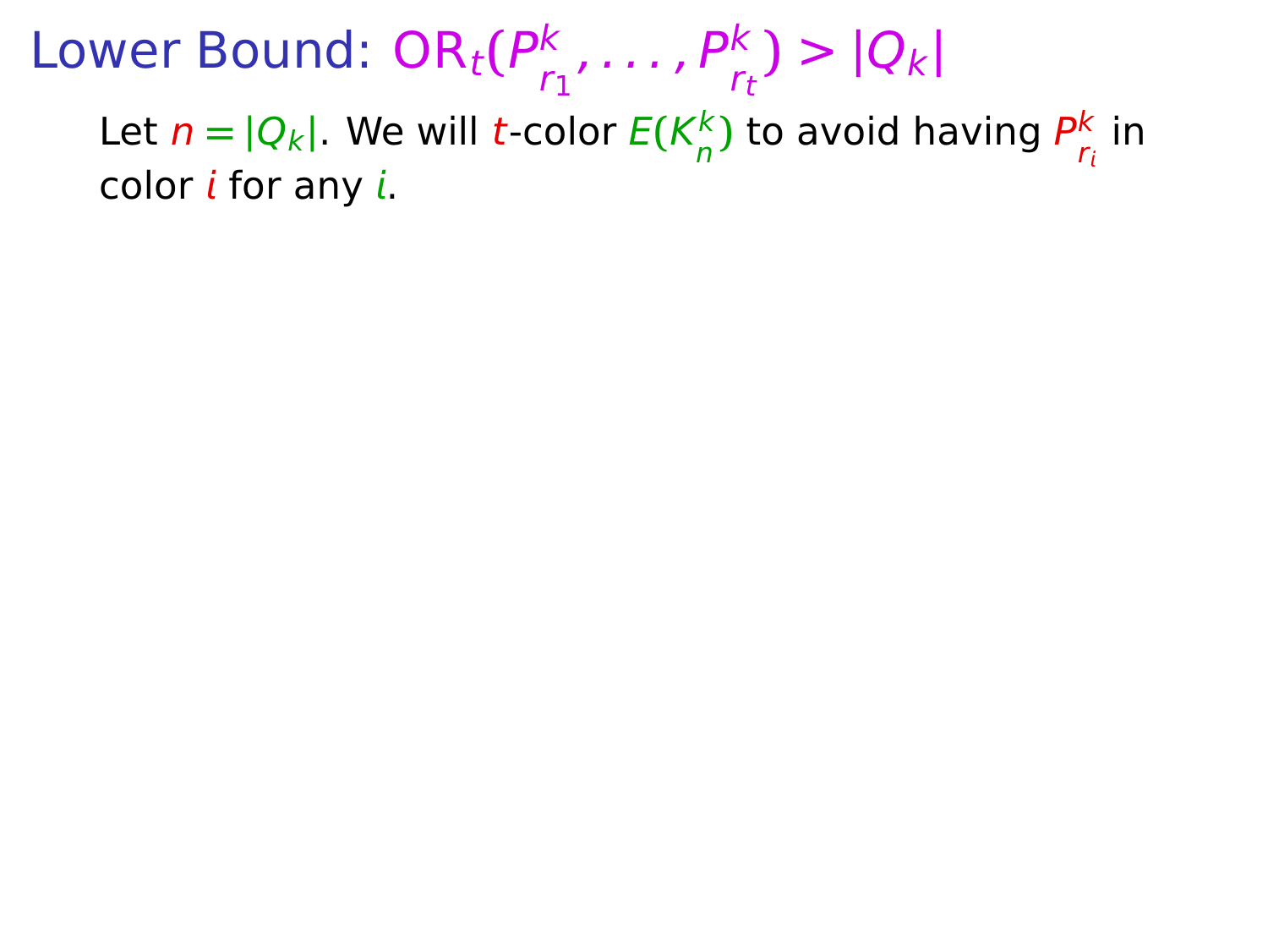Lower Bound:  $\mathsf{OR}_t(P_r^k)$  $r_1^{k}, \ldots, P_{r_t}^{k}$ ) >  $|Q_k|$ 

Let  $n = |Q_k|$ . We will *t*-color  $E(K_n^k)$  $\frac{k}{n}$ ) to avoid having  $P_{r_i}^k$  $\frac{\kappa}{r_i}$  in color  $i$  for any  $i$ .

Consider x, y ∈ Q<sub>i</sub>; each element is a down-set in Q<sub>i−1</sub>.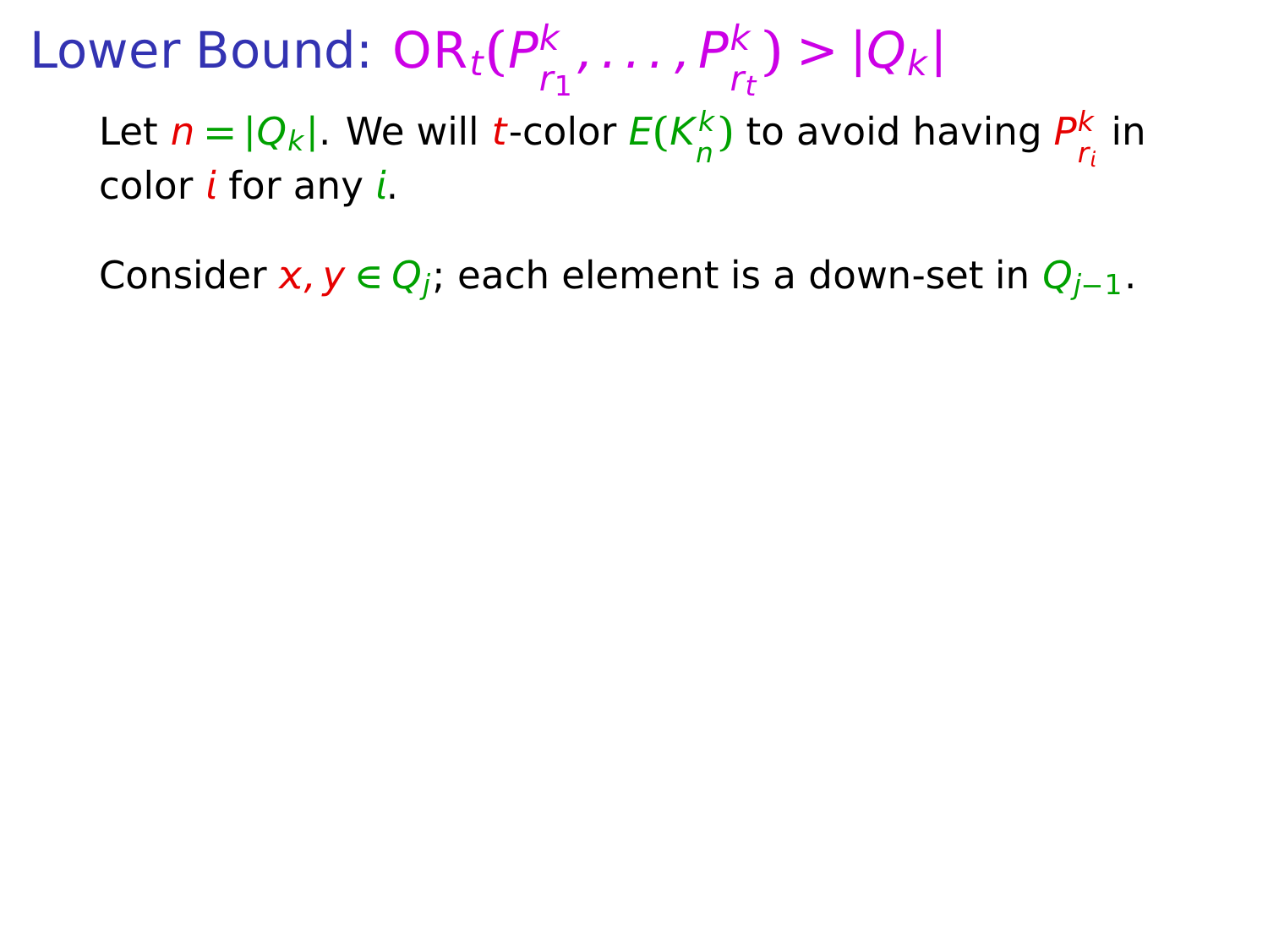Consider x, y ∈ Q<sub>i</sub>; each element is a down-set in Q<sub>i−1</sub>.

If **6≥** y in Qj, then by definition **6⊇** y in Qj**−**1;  $\text{define } f(x, y) \in Q_{i-1}$  by choosing  $f(x, y) \in y - x$ .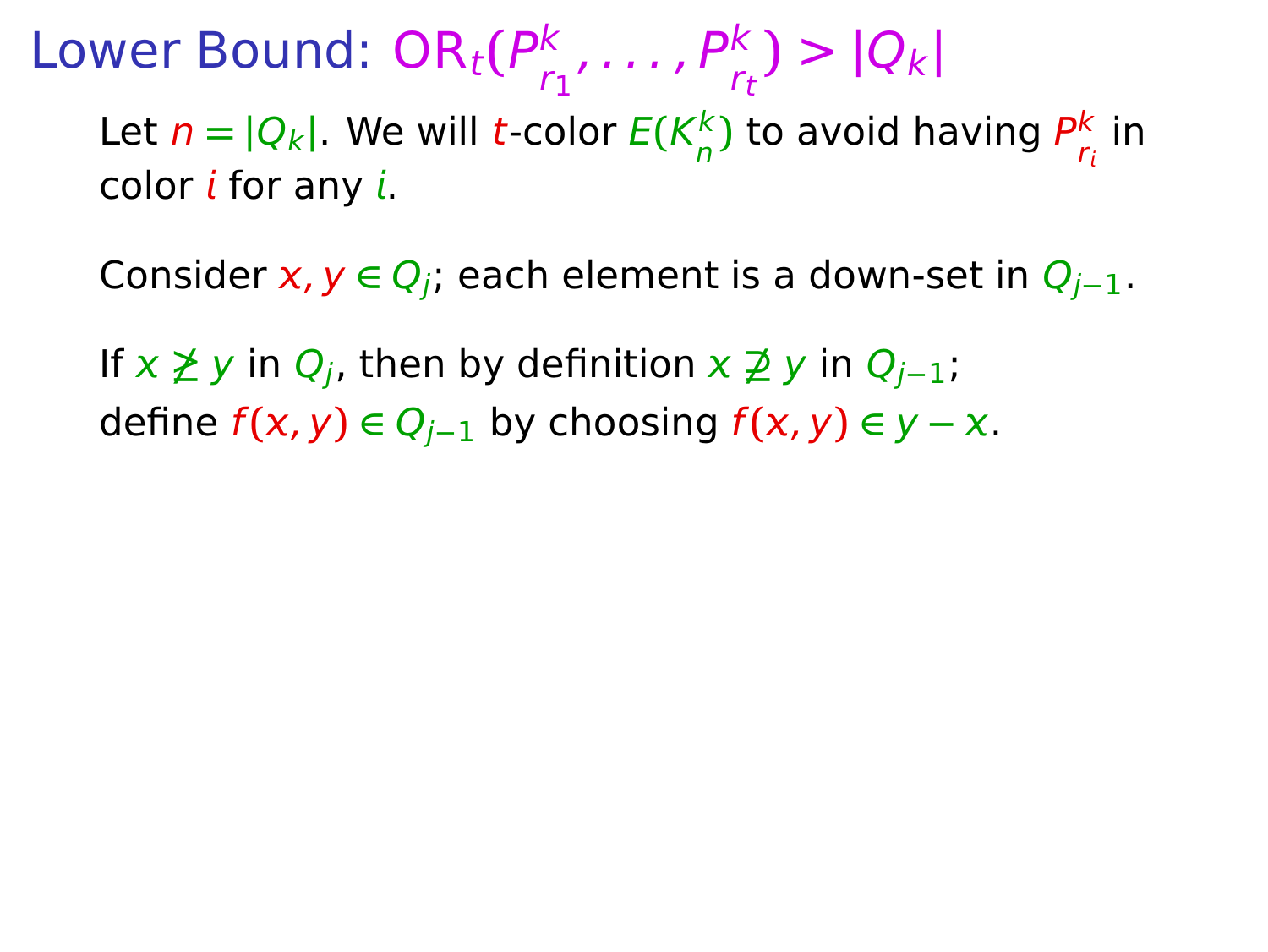Consider x, y ∈ Q<sub>i</sub>; each element is a down-set in Q<sub>i−1</sub>.

If **6≥** y in Qj, then by definition **6⊇** y in Qj**−**1; define  $f(x, y) \in Q_{i-1}$  by choosing  $f(x, y) \in y - x$ .

If  $x \not\geq y$  &  $y \not\geq z$  in  $Q_i$ , then  $f(x,y) \in y$  &  $f(y,z) \notin y$  in  $Q_{i-1}$ .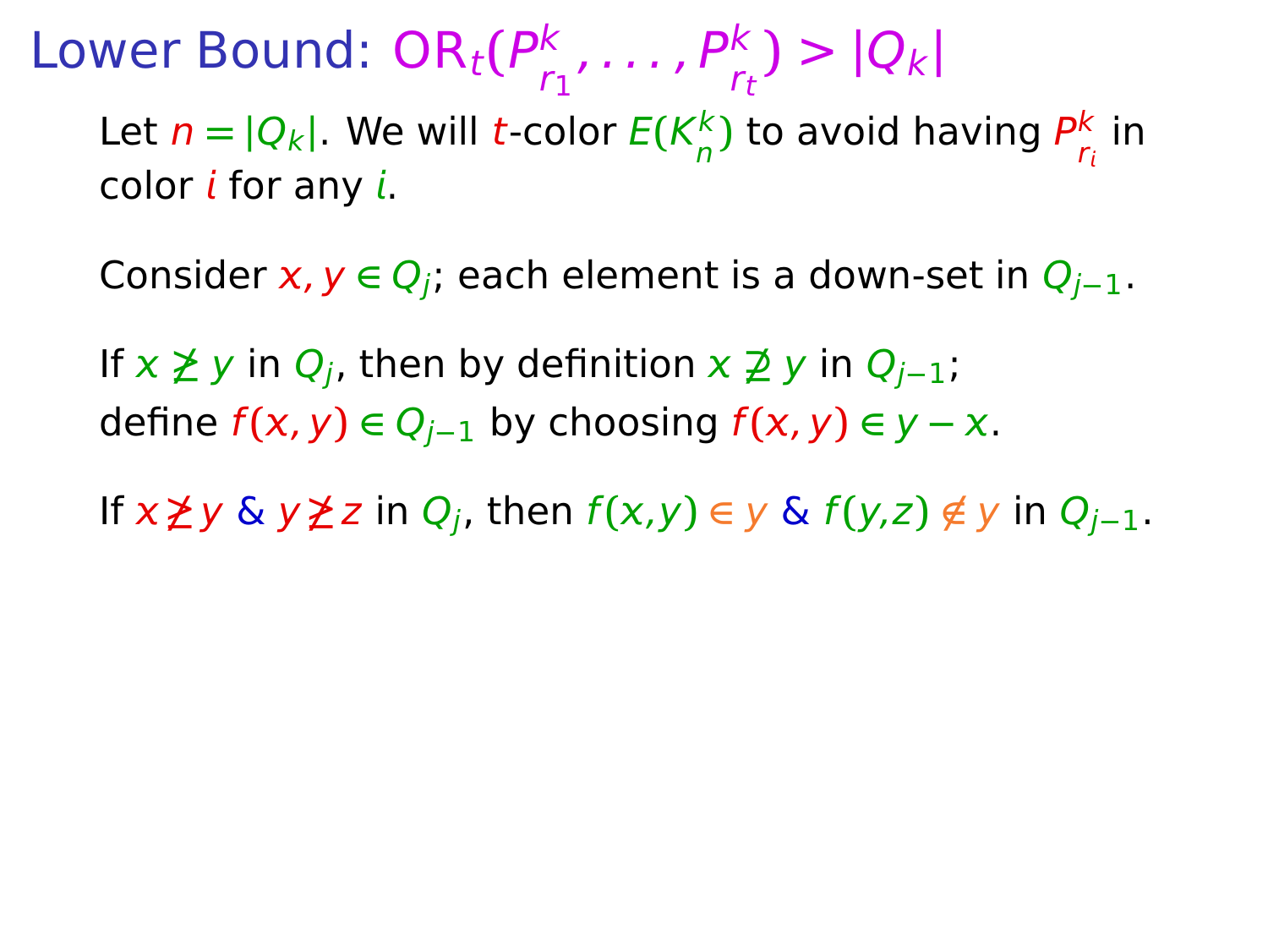Consider x, y ∈ Q<sub>i</sub>; each element is a down-set in Q<sub>i−1</sub>.

If **6≥** y in Qj, then by definition **6⊇** y in Qj**−**1;  $\text{define } f(x, y) \in Q_{i-1}$  by choosing  $f(x, y) \in y - x$ .

If  $x \ngeq y \triangleq y \ngeq z$  in  $Q_i$ , then  $f(x,y) \in y \triangleleft f(y,z) \notin y$  in  $Q_{i-1}$ . Since y is a down-set in  $Q_{i-1}$ , we obtain  $f(x, y) ≥ f(y, z)$ .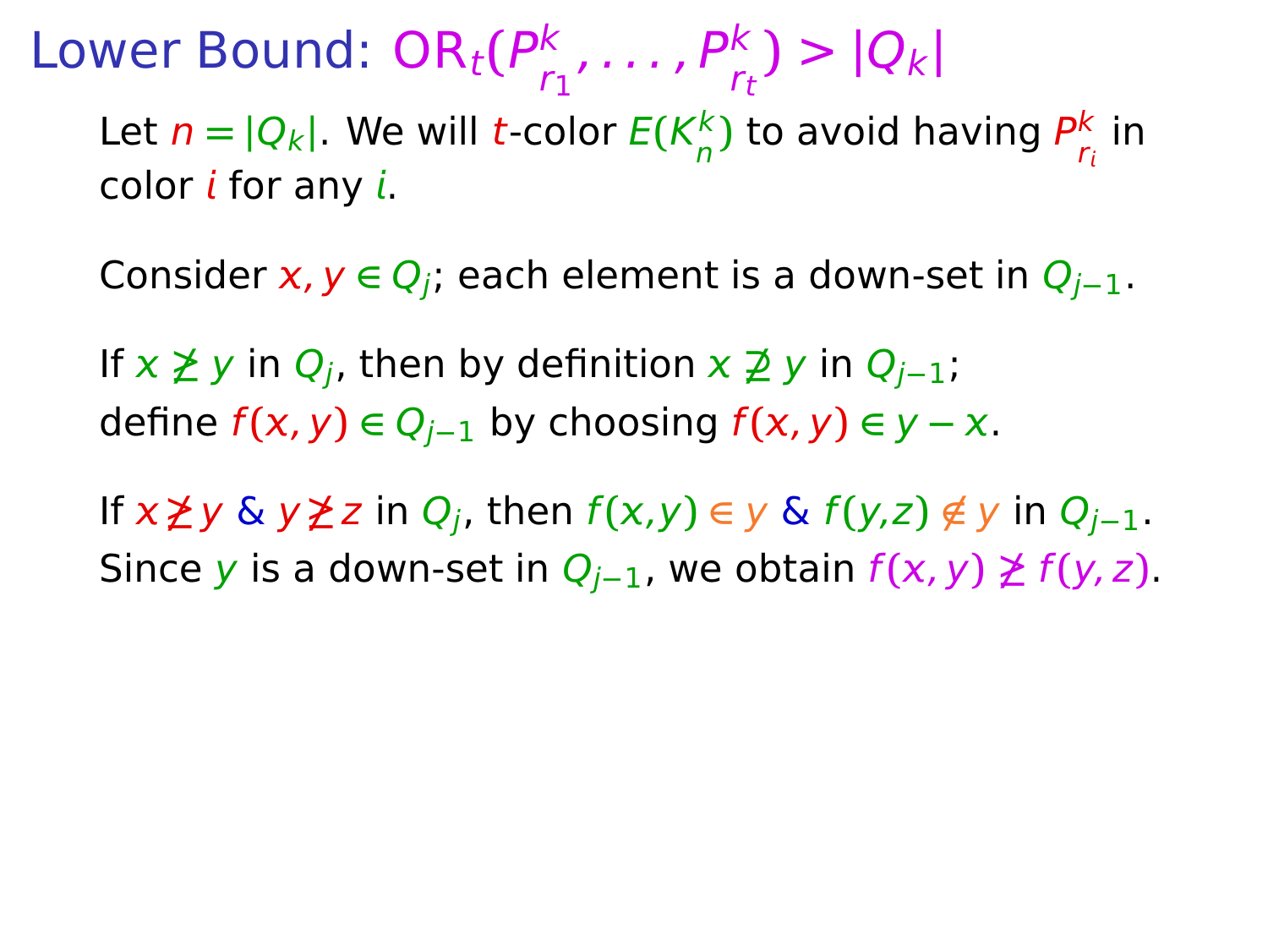Consider x, y ∈ Q<sub>i</sub>; each element is a down-set in Q<sub>i−1</sub>.

If **6≥** y in Qj, then by definition **6⊇** y in Qj**−**1;  $\text{define } f(x, y) \in Q_{i-1}$  by choosing  $f(x, y) \in y - x$ .

If  $x \ngeq y \triangleq y \ngeq z$  in  $Q_i$ , then  $f(x,y) \in y \triangleleft f(y,z) \notin y$  in  $Q_{i-1}$ . Since y is a down-set in  $Q_{i-1}$ , we obtain  $f(x, y) ≥ f(y, z)$ .

Call a list  $x_1, \ldots, x_s$  descent-free if  $x_i \not\geq x_{i+1}$  for all *i*;  $\text{int that case let } f(x_1, \ldots, x_s) = (f(x_1, x_2), \ldots, f(x_{s-1}, x_s)).$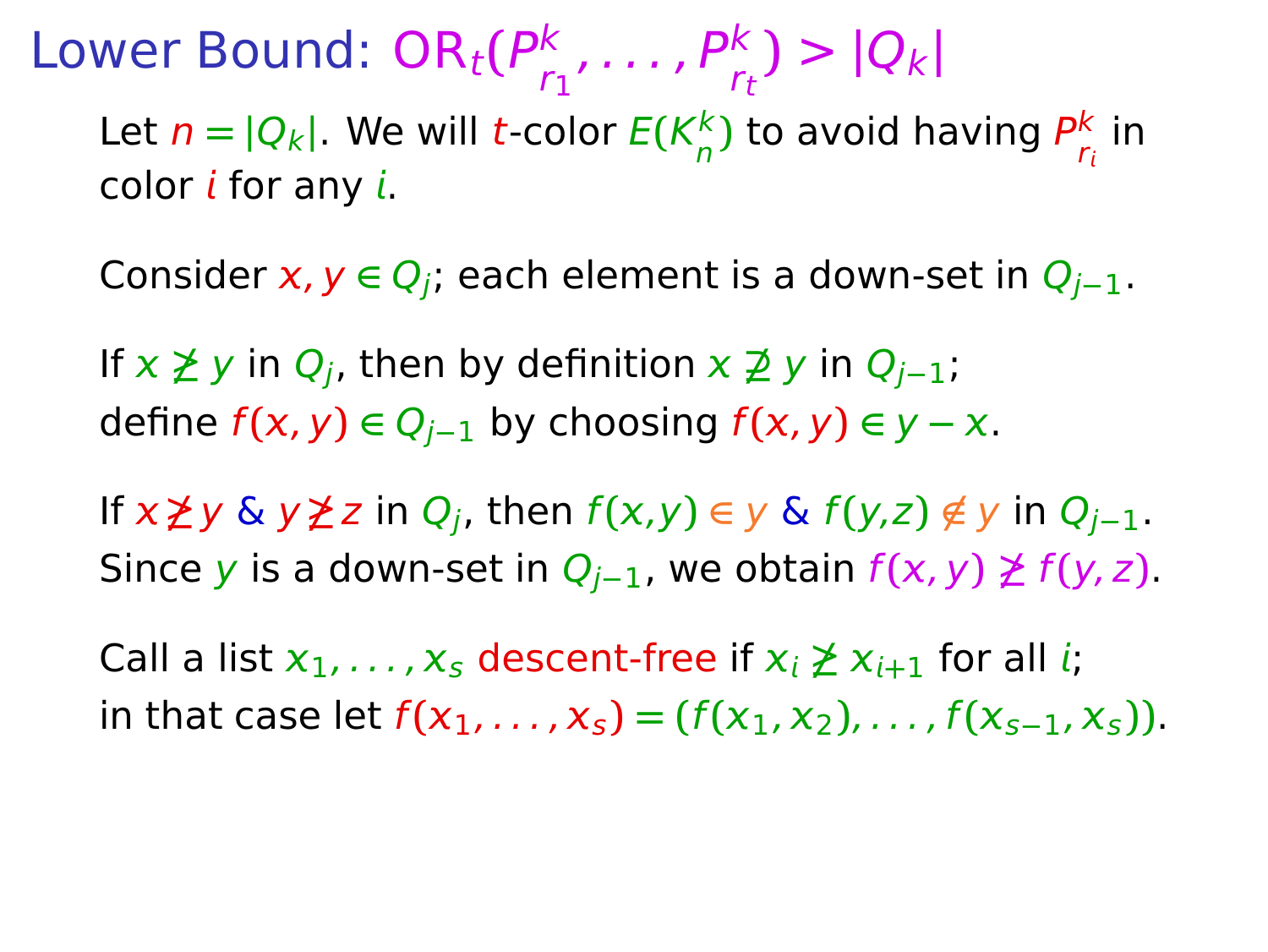Consider x, y ∈ Q<sub>i</sub>; each element is a down-set in Q<sub>i−1</sub>.

If **6≥** y in Qj, then by definition **6⊇** y in Qj**−**1; define  $f(x, y) \in Q_{i-1}$  by choosing  $f(x, y) \in y - x$ .

If  $x \not\geq y$  &  $y \not\geq z$  in  $Q_i$ , then  $f(x,y) \in y$  &  $f(y,z) \notin y$  in  $Q_{i-1}$ . Since y is a down-set in  $Q_{i-1}$ , we obtain  $f(x, y) ≥ f(y, z)$ .

Call a list  $x_1, \ldots, x_s$  descent-free if  $x_i \not\geq x_{i+1}$  for all *i*;  $\text{int that case let } f(x_1, \ldots, x_s) = (f(x_1, x_2), \ldots, f(x_{s-1}, x_s)).$ 

• Under f, the image of a descent-free s-list in  $Q_i$ is a descent-free  $(s − 1)$ -list in  $Q_{i-1}$ .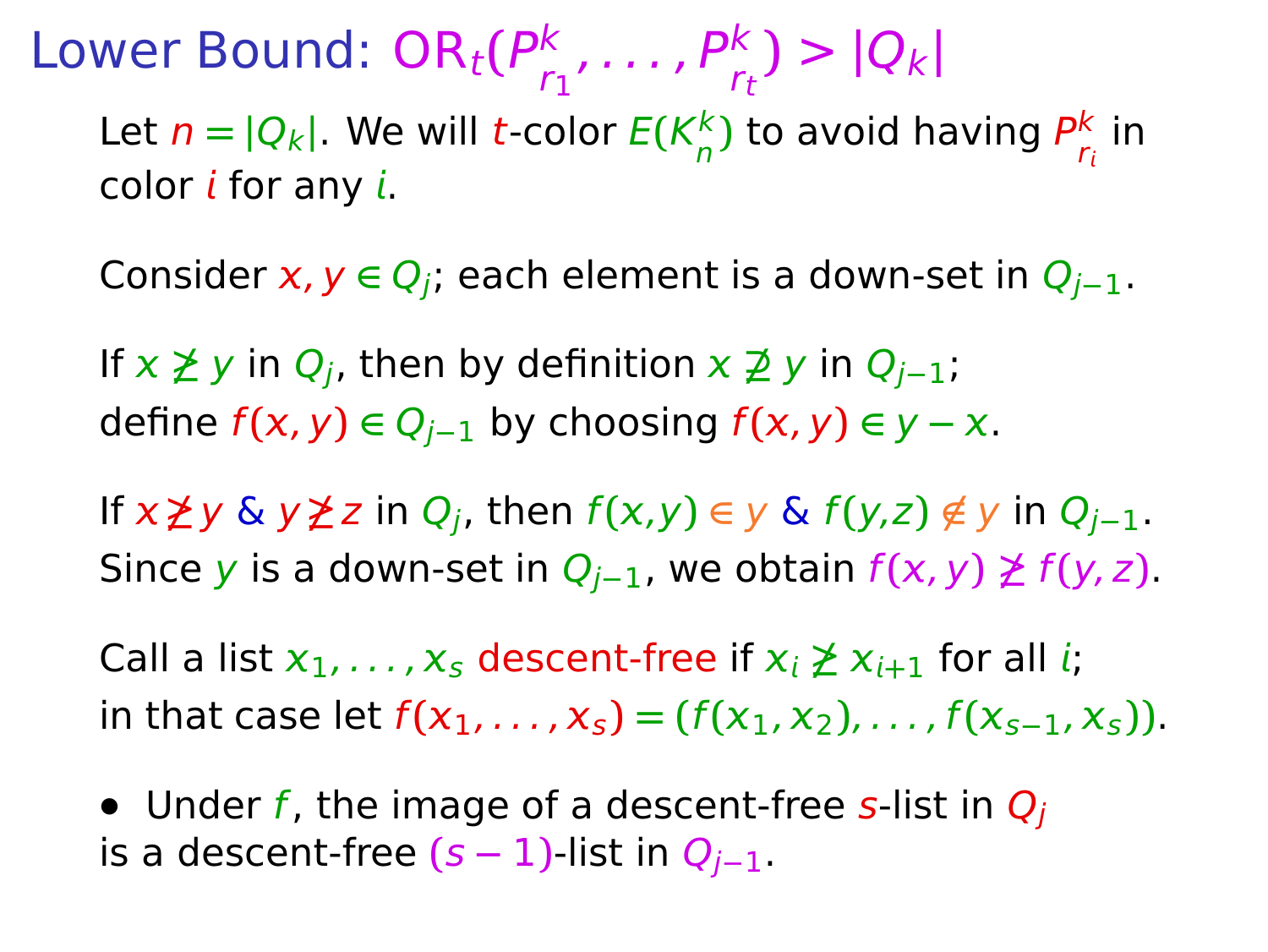Let  $y_1, \ldots, y_n$  be a linear extension of  $Q_k$ . Every sublist of a linear extension is descent-free.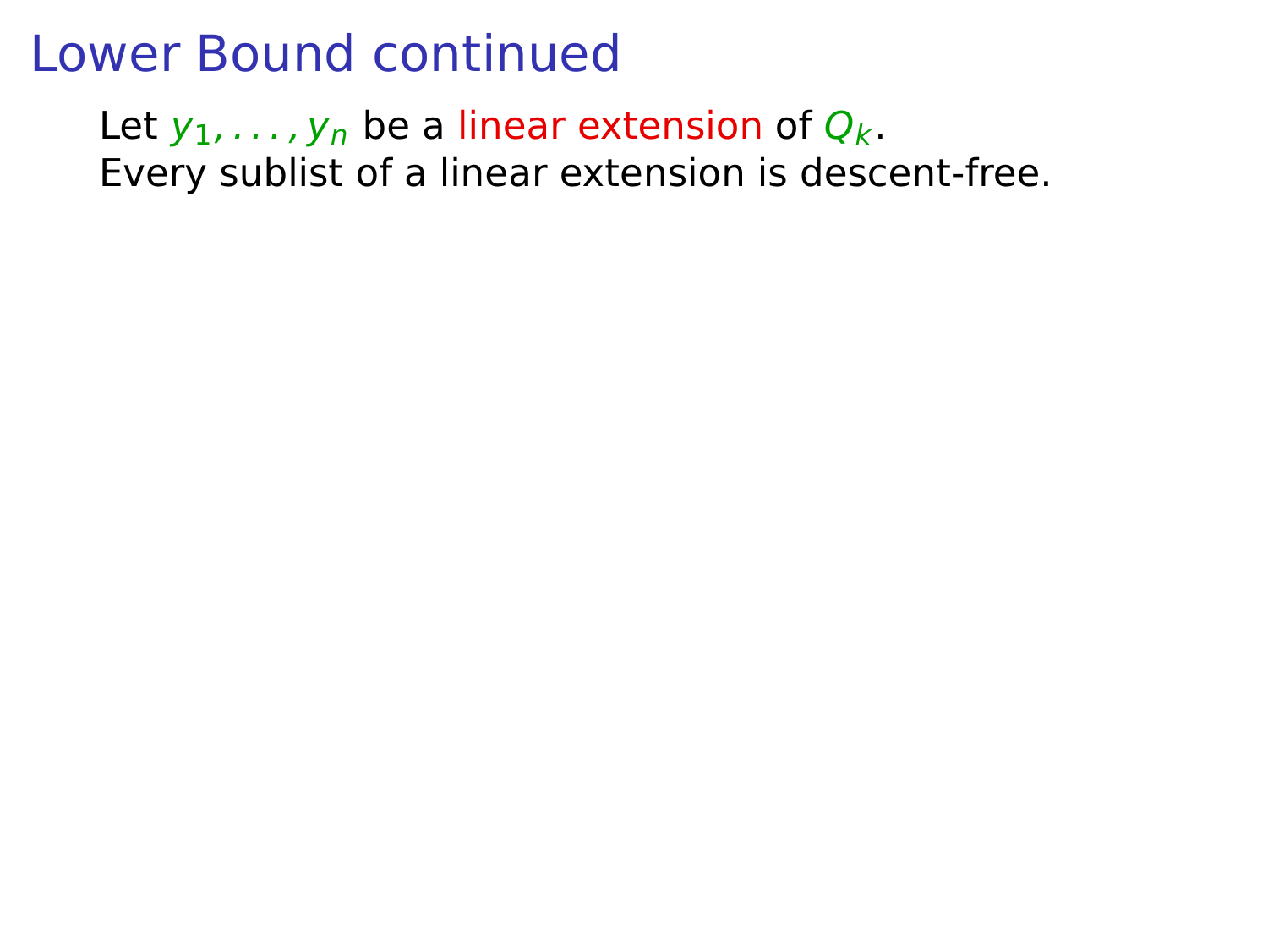Let  $y_1, \ldots, y_n$  be a linear extension of  $Q_k$ . Every sublist of a linear extension is descent-free.

Any sublist  $x_1, \ldots, x_k$  of  $y_1, \ldots, y_n$  is descent-free; iterating f for  $k - 1$  steps yields a 1-element list in  $Q_1$ ; **that is,**  $f^{k-1}(x_1, ..., x_k)$  **∈** Q.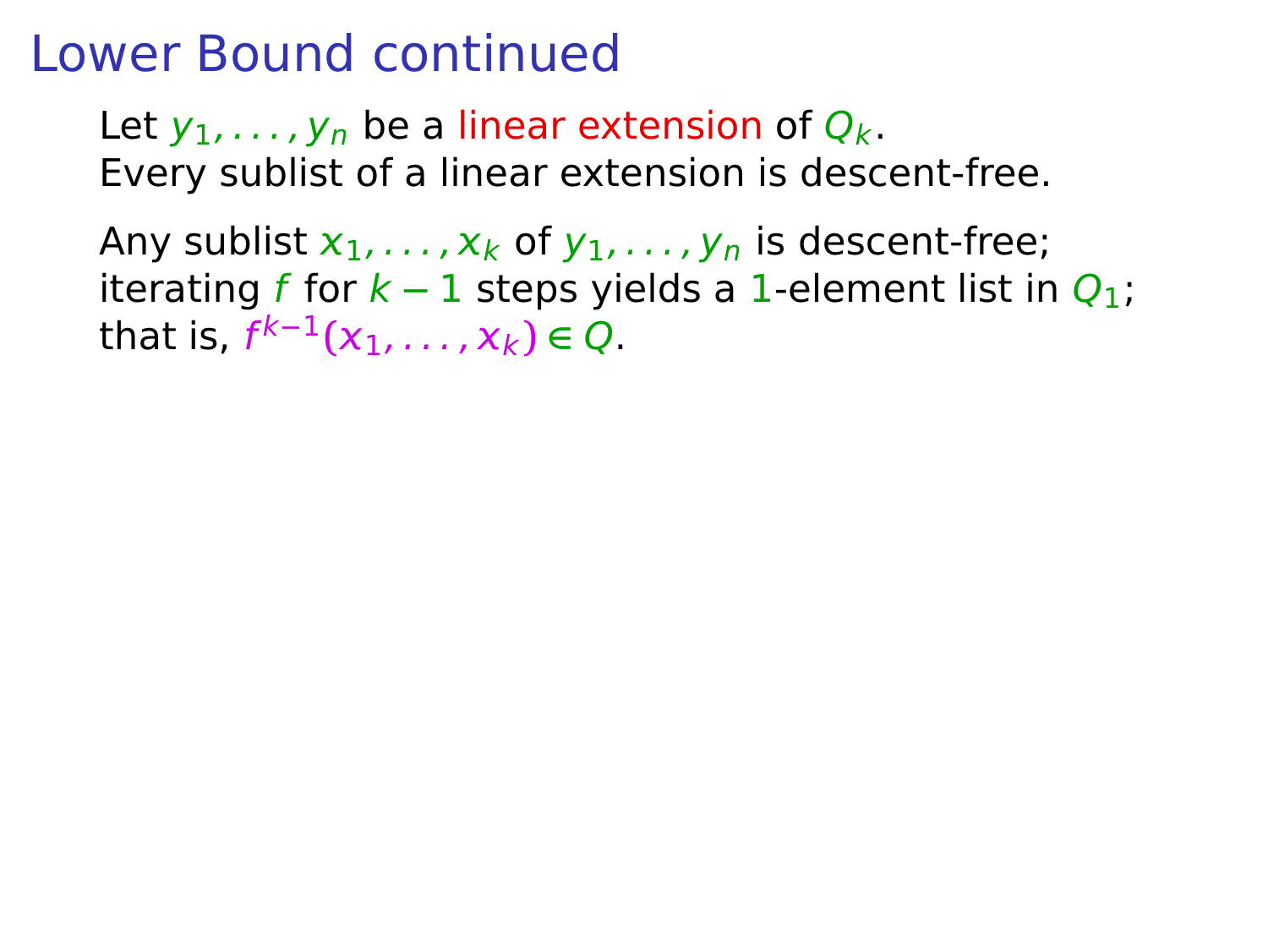Let  $y_1, \ldots, y_n$  be a linear extension of  $Q_k$ . Every sublist of a linear extension is descent-free.

Any sublist  $x_1, \ldots, x_k$  of  $y_1, \ldots, y_n$  is descent-free; iterating f for  $k - 1$  steps yields a 1-element list in  $Q_1$ ; **that is,**  $f^{k-1}(x_1, ..., x_k)$  **∈** Q.

Since  $n = |Q_k|$ , we want to give  $\{x_1, \ldots, x_k\}$  (in  $E(K_n^k)$ ) a color in  $[t]$ . Color it with the index *i* of the chain in Q containing  $f^{k-1}(x_1, \ldots, x_k)$ .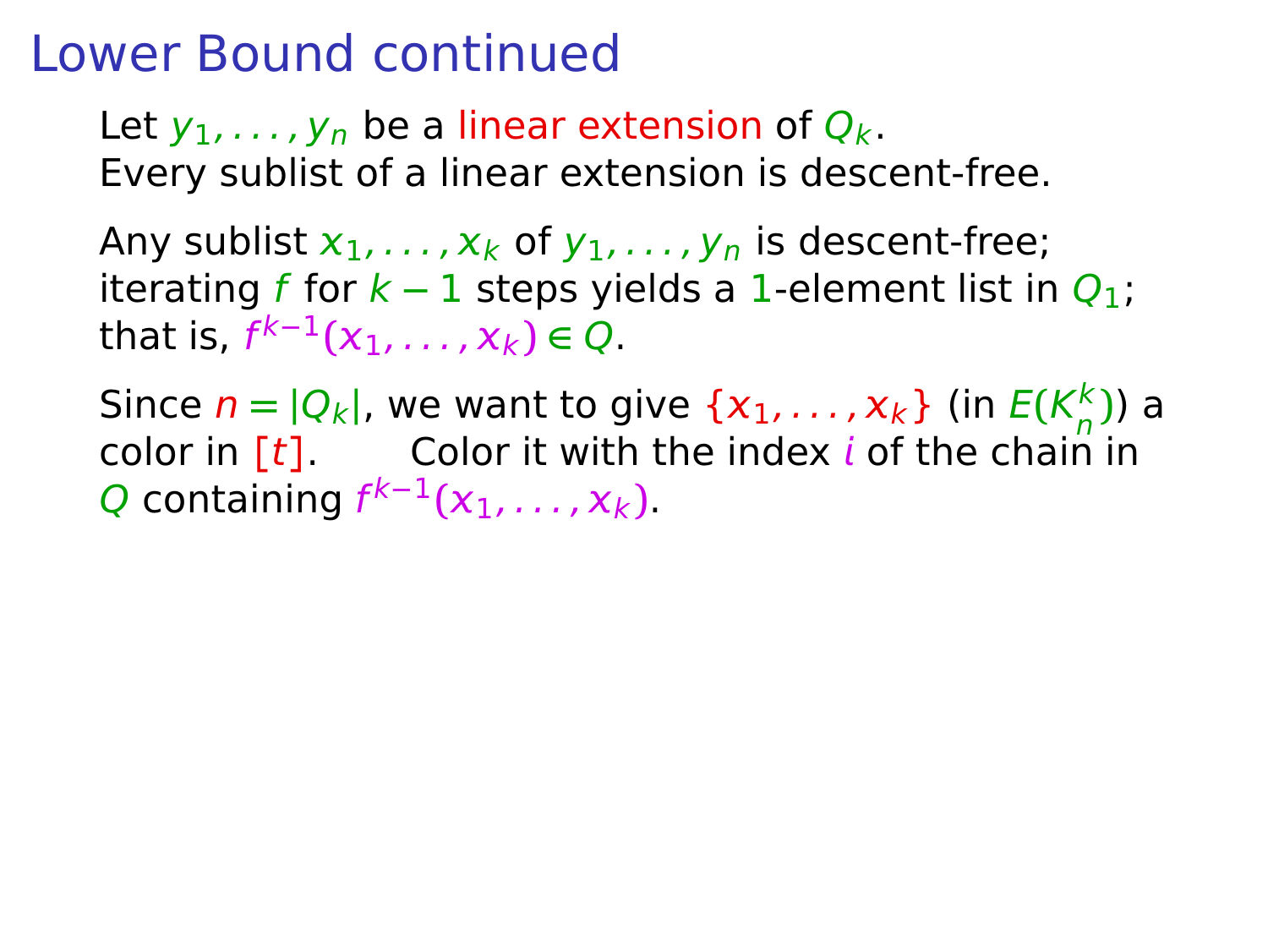Let  $y_1, \ldots, y_n$  be a linear extension of  $Q_k$ . Every sublist of a linear extension is descent-free.

Any sublist  $x_1, \ldots, x_k$  of  $y_1, \ldots, y_n$  is descent-free; iterating f for  $k - 1$  steps yields a 1-element list in  $Q_1$ ; **that is,**  $f^{k-1}(x_1, ..., x_k)$  **∈** Q.

Since  $n = |Q_k|$ , we want to give  $\{x_1, \ldots, x_k\}$  (in  $E(K_n^k)$ ) a color in  $[t]$ . Color it with the index *i* of the chain in Q containing  $f^{k-1}(x_1, \ldots, x_k)$ .

An *i*-colored copy of  $P_{\varepsilon}^k$  $\frac{k}{s}$  has vertices  $x_1, \ldots, x_s$  with color  $i$  on each consecutive k-list. Thus  $f^{k-1}(x_1, \ldots, x_s)$  is a descent-free  $(s - k + 1)$ -list in chain *i* of Q.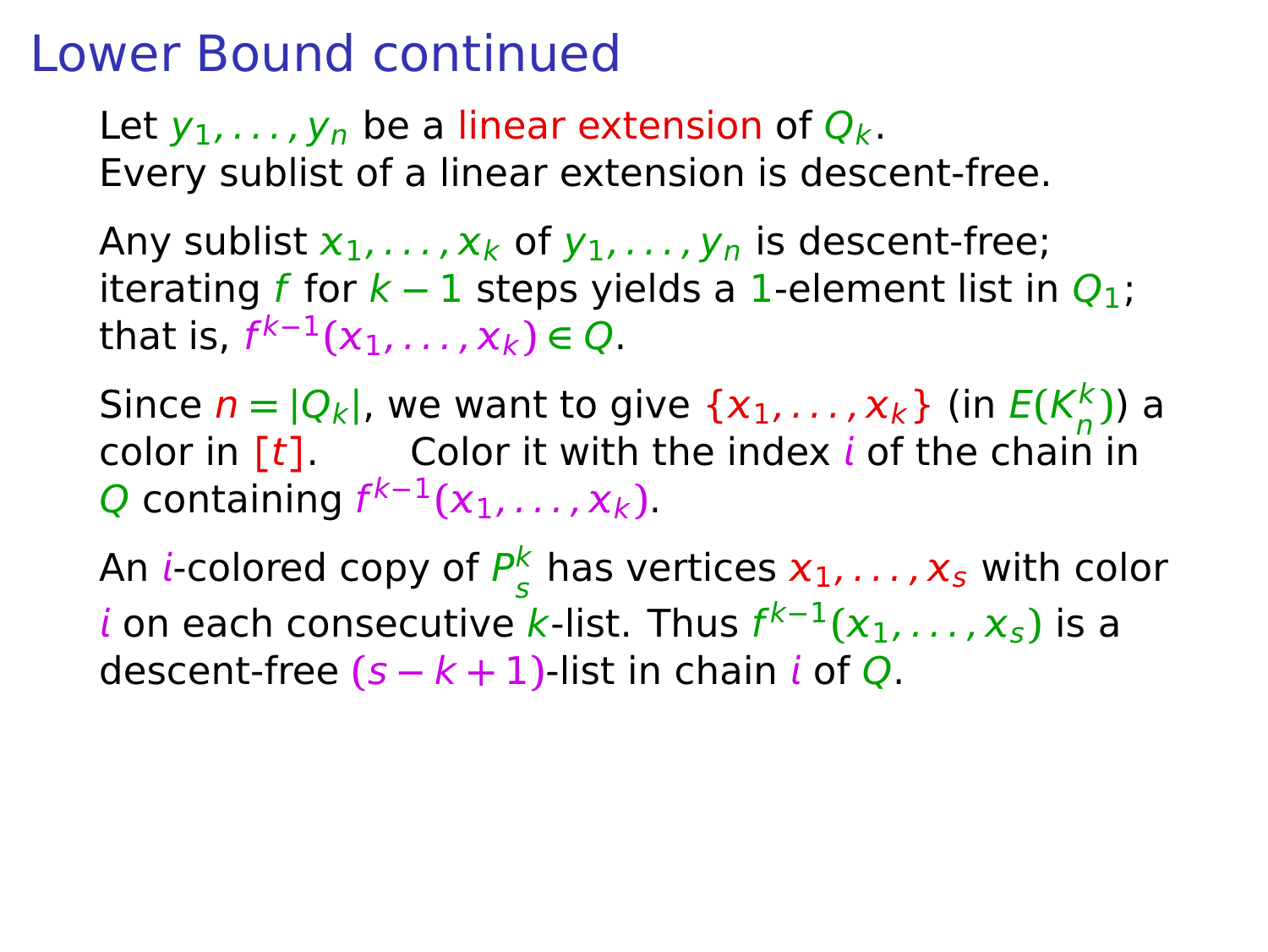Let  $y_1, \ldots, y_n$  be a linear extension of  $Q_k$ . Every sublist of a linear extension is descent-free.

Any sublist  $x_1, \ldots, x_k$  of  $y_1, \ldots, y_n$  is descent-free; iterating f for  $k - 1$  steps yields a 1-element list in  $Q_1$ ; **that is,**  $f^{k-1}(x_1, ..., x_k)$  **∈** Q.

Since  $n = |Q_k|$ , we want to give  $\{x_1, \ldots, x_k\}$  (in  $E(K_n^k)$ ) a color in  $[t]$ . Color it with the index *i* of the chain in Q containing  $f^{k-1}(x_1, \ldots, x_k)$ .

An *i*-colored copy of  $P_{\varepsilon}^k$  $\frac{k}{s}$  has vertices  $x_1, \ldots, x_s$  with color  $i$  on each consecutive k-list. Thus  $f^{k-1}(x_1, \ldots, x_s)$  is a descent-free  $(s - k + 1)$ -list in chain *i* of Q.

A descent-free list of elements in a chain is strictly  $i$ ncreasing, so  $s - k + 1 \le r_i - k$ .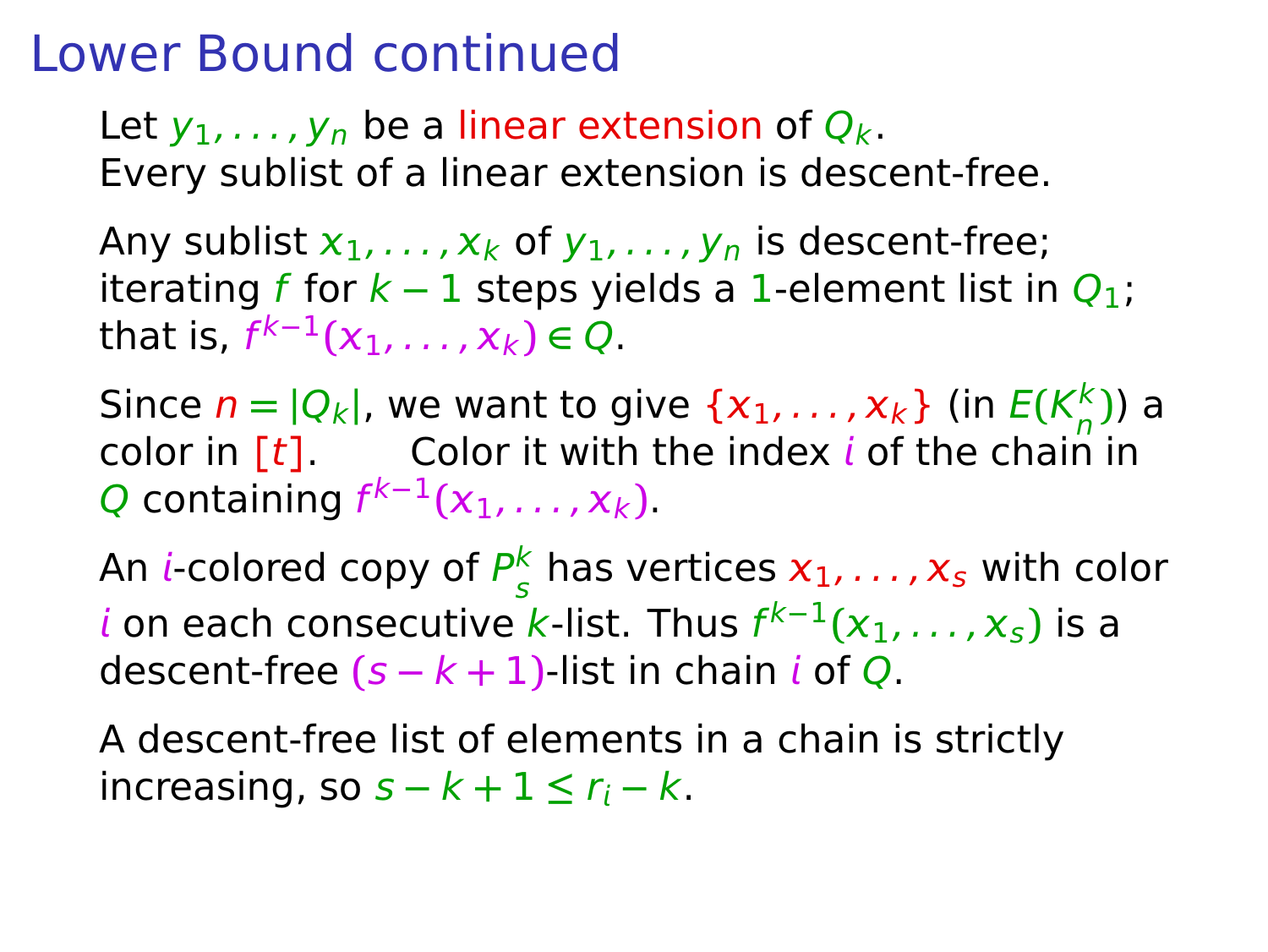Let  $y_1, \ldots, y_n$  be a linear extension of  $Q_k$ . Every sublist of a linear extension is descent-free.

Any sublist  $x_1, \ldots, x_k$  of  $y_1, \ldots, y_n$  is descent-free; iterating f for  $k - 1$  steps yields a 1-element list in  $Q_1$ ; **that is,**  $f^{k-1}(x_1, ..., x_k)$  **∈** Q.

Since  $n = |Q_k|$ , we want to give  $\{x_1, \ldots, x_k\}$  (in  $E(K_n^k)$ ) a color in  $[t]$ . Color it with the index *i* of the chain in Q containing  $f^{k-1}(x_1, \ldots, x_k)$ .

An *i*-colored copy of  $P_{\varepsilon}^k$  $\frac{k}{s}$  has vertices  $x_1, \ldots, x_s$  with color  $i$  on each consecutive k-list. Thus  $f^{k-1}(x_1, \ldots, x_s)$  is a descent-free  $(s - k + 1)$ -list in chain *i* of Q.

A descent-free list of elements in a chain is strictly  $i$ ncreasing, so  $s - k + 1 \le r_i - k$ .

Thus  $s < r_i$ , so we avoid  $P_r^k$  $\frac{k}{r_i}$  in color  $i$  for each  $i$ .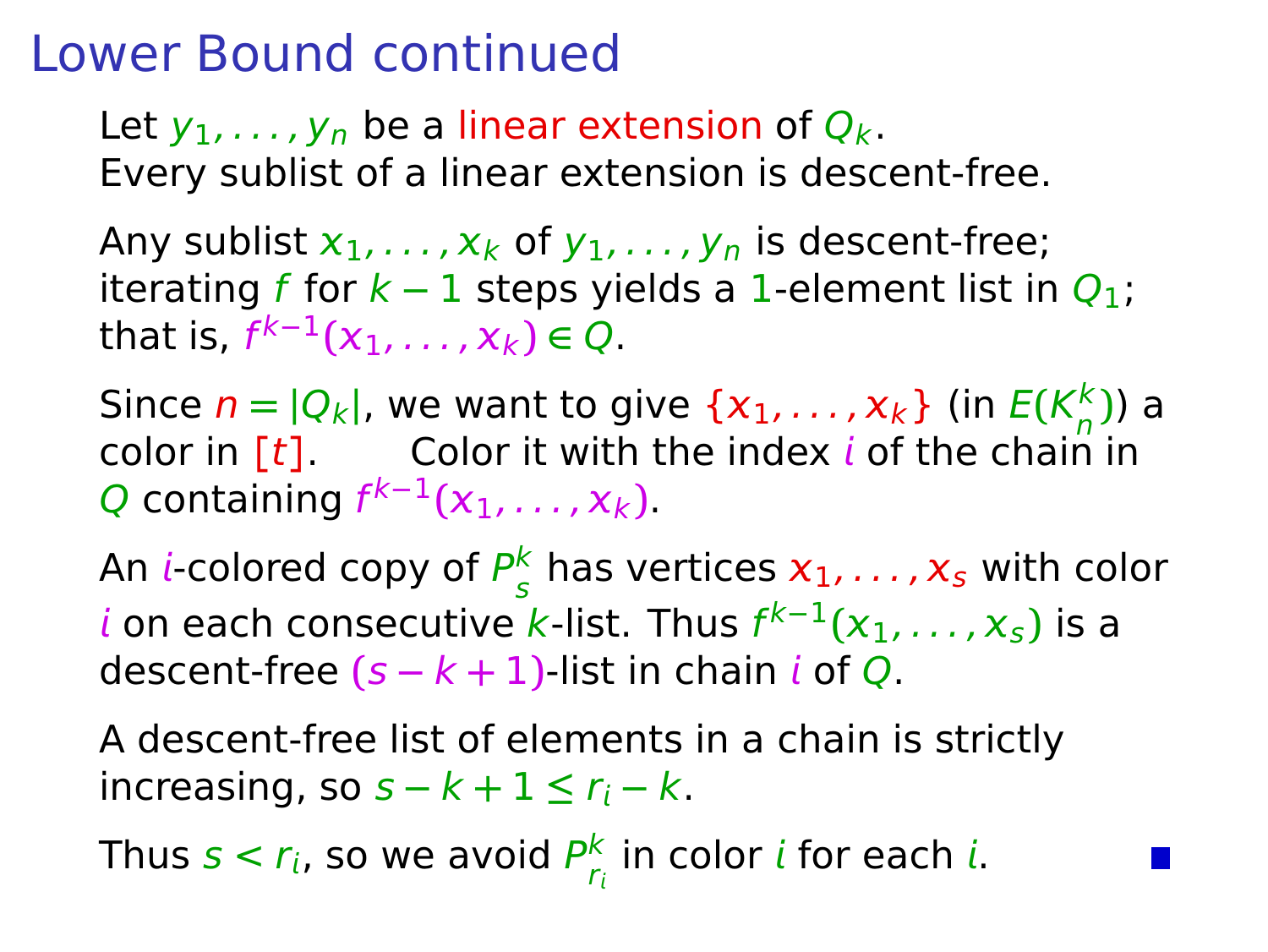Upper Bound: OR<sub>t</sub>(P<sub>r</sub>  $\binom{k}{r_1}, \ldots, \binom{p_k}{r_t} \leq |Q_k| + 1$ 

Given ϕ: E**(**K k  $\binom{k}{n}$   $\rightarrow$  [t] that avoids  $P_{r_i}^k$  in color *i* for each *i*, we define an injection from  $[n]$  to  $Q_k$ .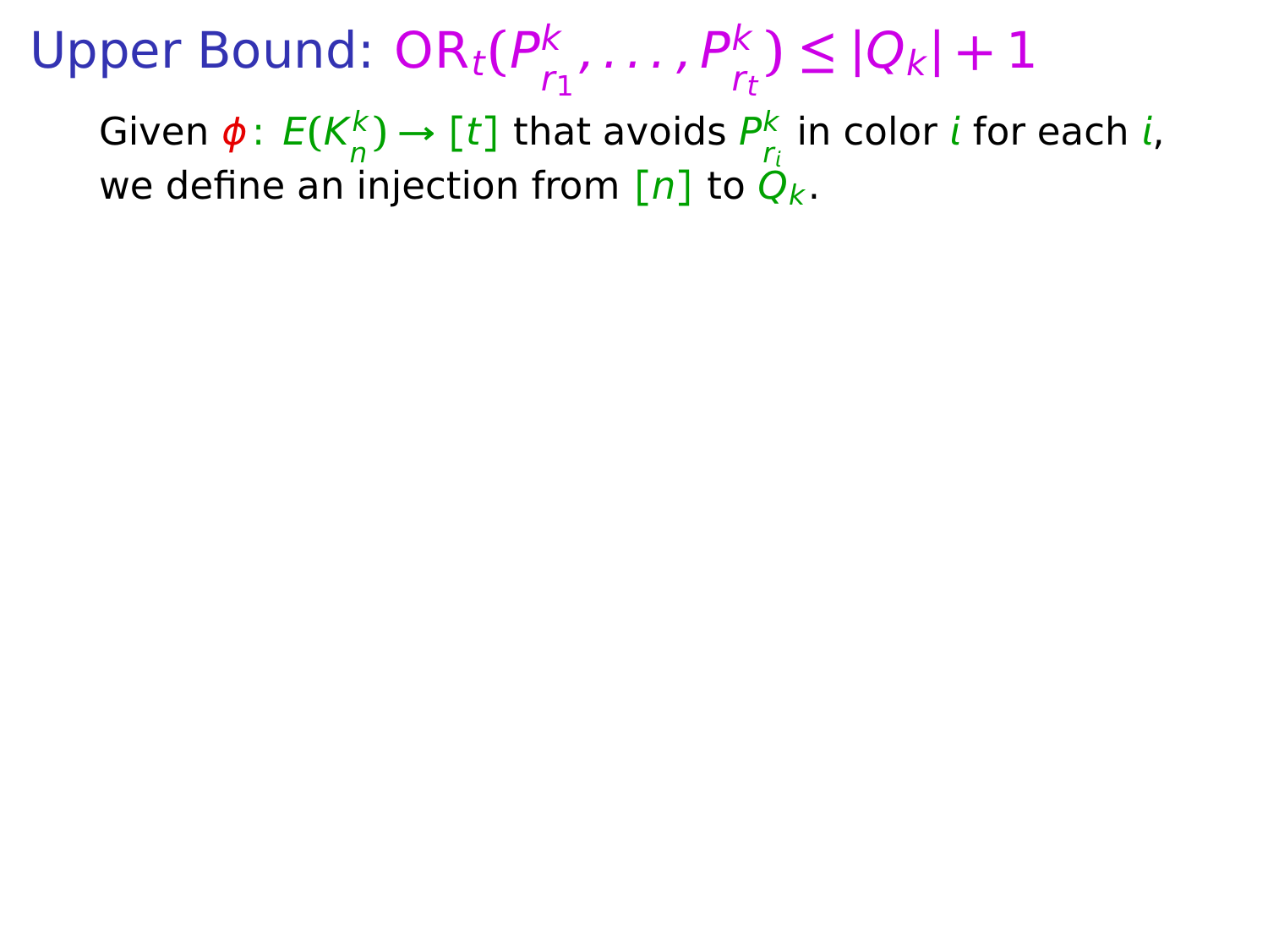Upper Bound: OR<sub>t</sub>(P<sub>r</sub>  $\binom{k}{r_1}, \ldots, \binom{p_k}{r_t} \leq |Q_k| + 1$ 

Given ϕ: E**(**K k  $\binom{k}{n}$   $\rightarrow$  [t] that avoids  $P_{r_i}^k$  in color *i* for each *i*, we define an injection from  $[n]$  to  $Q_k$ .

 $\text{For } Y \subseteq [n]$ , let  $Y^- = Y - \max Y$  and  $Y^+ = Y - \min Y$ .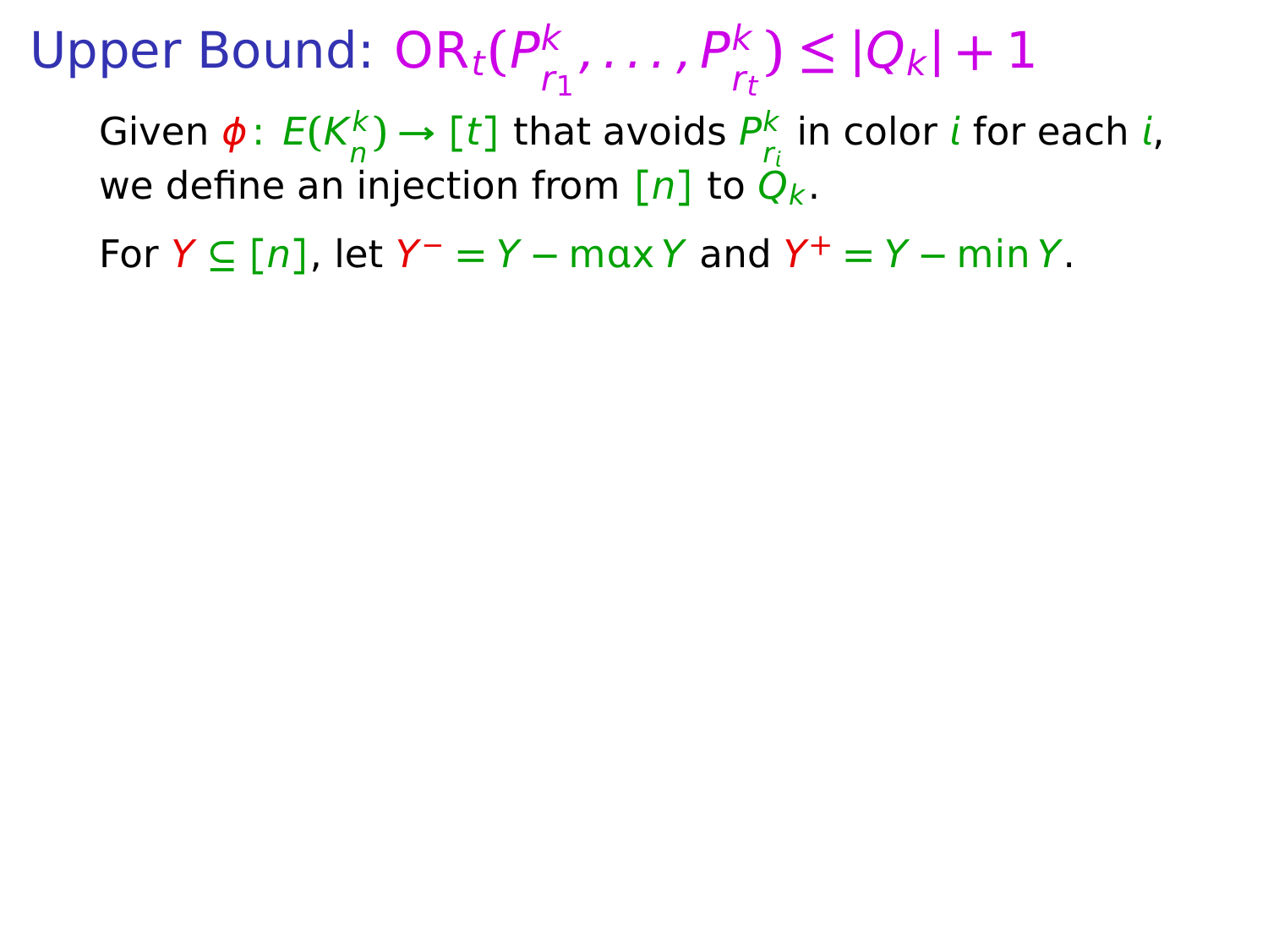Upper Bound: OR<sub>t</sub>(P<sub>r</sub>  $\binom{k}{r_1}, \ldots, \binom{p_k}{r_t} \leq |Q_k| + 1$ Given ϕ: E**(**K k  $\binom{k}{n}$   $\rightarrow$  [t] that avoids  $P_{r_i}^k$  in color *i* for each *i*, we define an injection from  $[n]$  to  $Q_k$ .  $\text{For } Y \subseteq [n]$ , let  $Y^- = Y - \max Y$  and  $Y^+ = Y - \min Y$ . For  $k \geq j \geq 1$ , we construct  $g_j \colon \binom{[n]}{j} \to Q_{k-j+1}$  such that  $g_j(Y^-) \not\geq g_j(Y^+)$  in  $Q_{k-j+1}$  when  $Y \in \binom{[n]}{j+1}$ . **(**∗**)**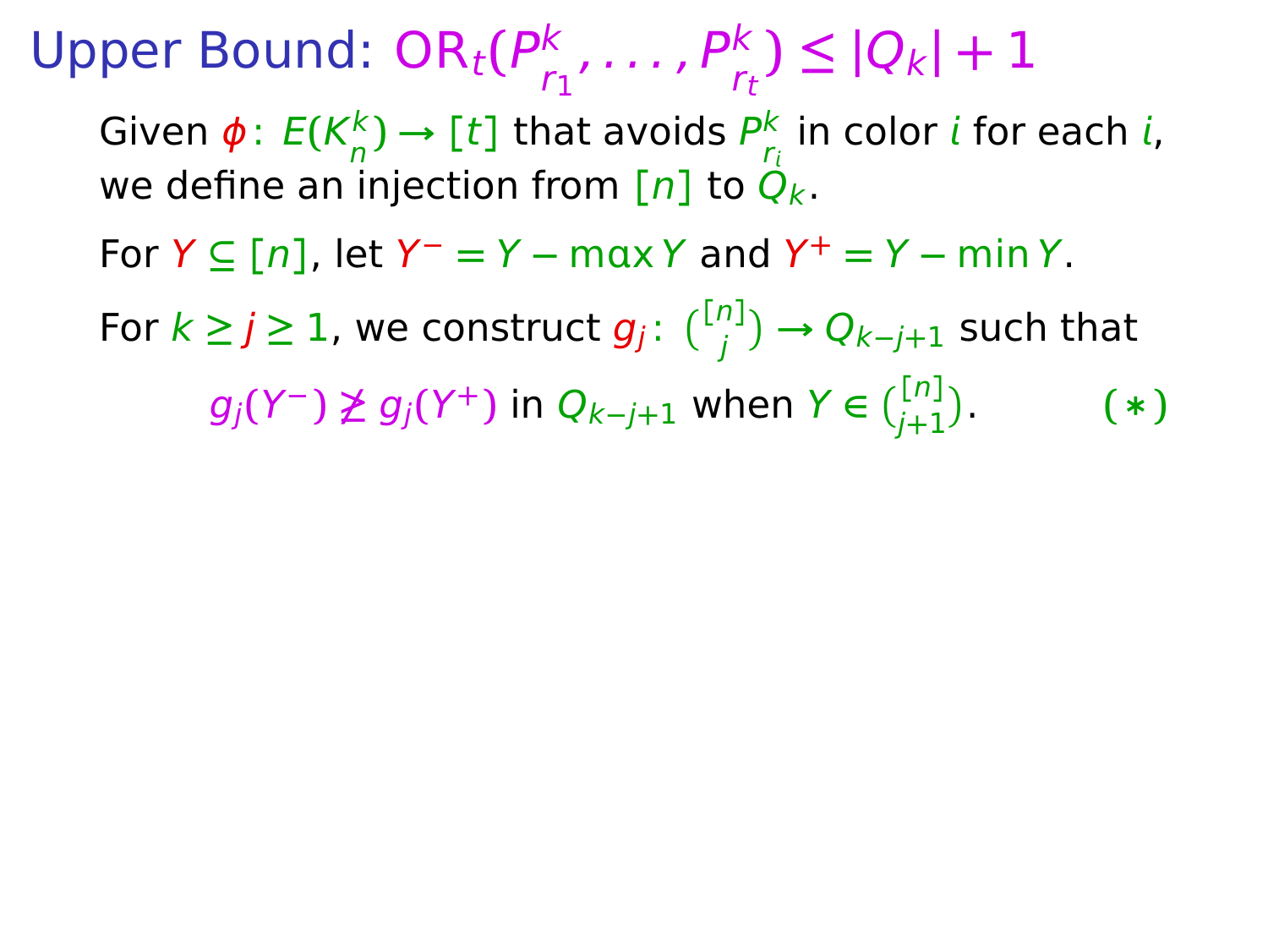Upper Bound: OR<sub>t</sub>(P<sub>r</sub>  $\binom{k}{r_1}, \ldots, \binom{p_k}{r_t} \leq |Q_k| + 1$ Given ϕ: E**(**K k  $\binom{k}{n}$   $\rightarrow$  [t] that avoids  $P_{r_i}^k$  in color *i* for each *i*, we define an injection from  $[n]$  to  $Q_k$ .  $\text{For } Y \subseteq [n]$ , let  $Y^- = Y - \max Y$  and  $Y^+ = Y - \min Y$ . For  $k \geq j \geq 1$ , we construct  $g_j \colon \binom{[n]}{j} \to Q_{k-j+1}$  such that  $g_j(Y^-) \not\geq g_j(Y^+)$  in  $Q_{k-j+1}$  when  $Y \in \binom{[n]}{j+1}$ . **(**∗**)** This suffices, since  $g_1$  will then be the desired injection.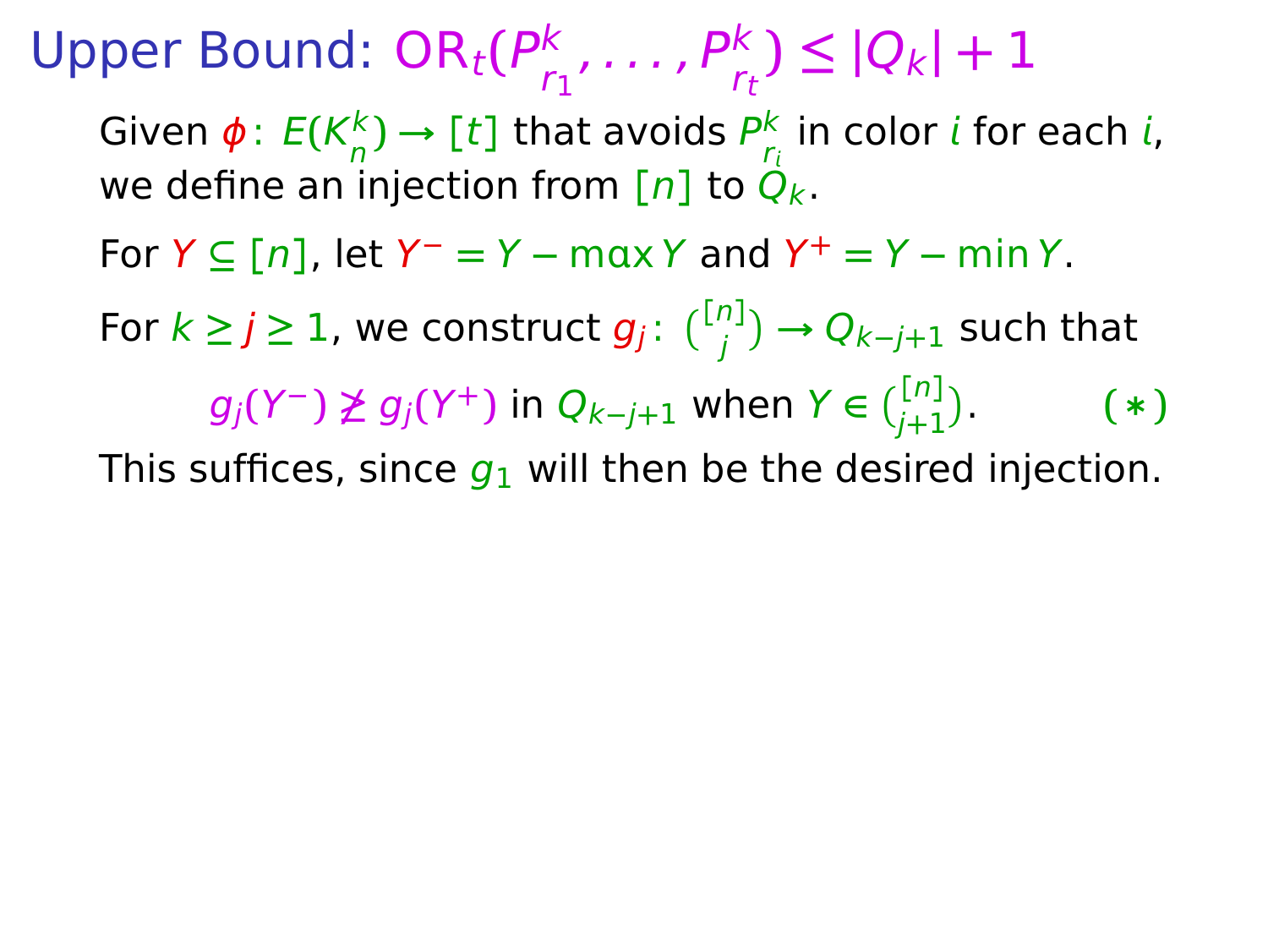Upper Bound: OR<sub>t</sub>(P<sub>r</sub>  $\binom{k}{r_1}, \ldots, \binom{p_k}{r_t} \leq |Q_k| + 1$ Given ϕ: E**(**K k  $\binom{k}{n}$   $\rightarrow$  [t] that avoids  $P_{r_i}^k$  in color *i* for each *i*, we define an injection from  $[n]$  to  $Q_k$ .  $\text{For } Y \subseteq [n]$ , let  $Y^- = Y - \max Y$  and  $Y^+ = Y - \min Y$ . For  $k \geq j \geq 1$ , we construct  $g_j \colon \binom{[n]}{j} \to Q_{k-j+1}$  such that  $g_j(Y^-) \not\geq g_j(Y^+)$  in  $Q_{k-j+1}$  when  $Y \in \binom{[n]}{j+1}$ . **(**∗**)** This suffices, since  $q_1$  will then be the desired injection.

 $g_k$ : For  $X \in \binom{[n]}{k}$ , let  $g_k(X)$  be element h on chain  $\phi(X)$ in  $Q$ , where  $\vec{h}$  is the largest integer such that some  $\phi$ (X)-colored copy of  $P_h^k$ h**+**k**−**1 has last edge X.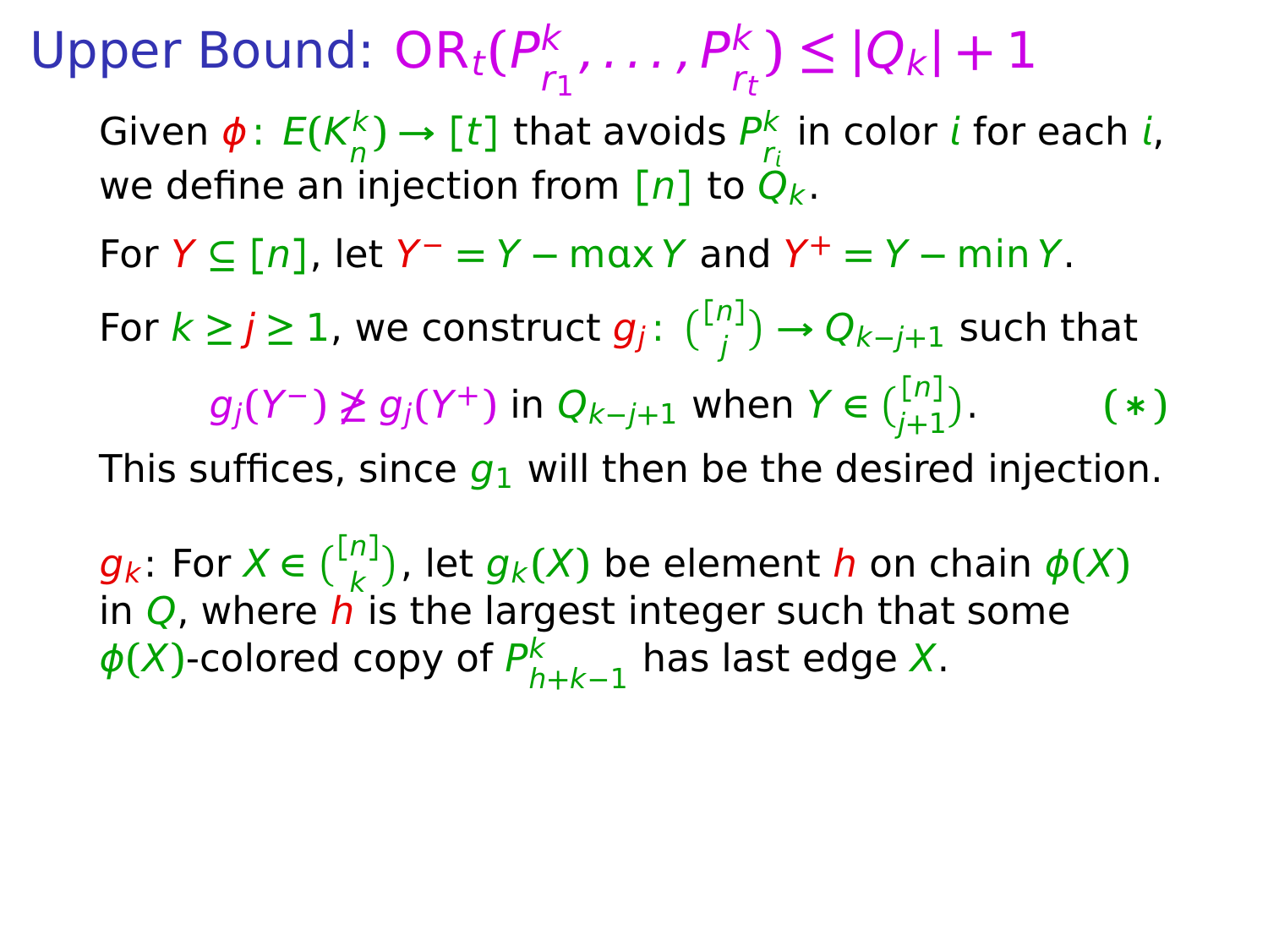Upper Bound: OR<sub>t</sub>(P<sub>r</sub>  $\binom{k}{r_1}, \ldots, \binom{p_k}{r_t} \leq |Q_k| + 1$ Given ϕ: E**(**K k  $\binom{k}{n}$   $\rightarrow$  [t] that avoids  $P_{r_i}^k$  in color *i* for each *i*, we define an injection from  $[n]$  to  $Q_k$ .  $\text{For } Y \subseteq [n]$ , let  $Y^- = Y - \max Y$  and  $Y^+ = Y - \min Y$ . For  $k \geq j \geq 1$ , we construct  $g_j \colon \binom{[n]}{j} \to Q_{k-j+1}$  such that  $g_j(Y^-) \not\geq g_j(Y^+)$  in  $Q_{k-j+1}$  when  $Y \in \binom{[n]}{j+1}$ . **(**∗**)** This suffices, since  $q_1$  will then be the desired injection.

 $g_k$ : For  $X \in \binom{[n]}{k}$ , let  $g_k(X)$  be element h on chain  $\phi(X)$ in  $Q$ , where  $\vec{h}$  is the largest integer such that some  $\phi$ (X)-colored copy of  $P_h^k$ h**+**k**−**1 has last edge X. We have 1 ≤ *h* ≤ *r<sub>i</sub> − k*, since  $\phi$  yields no *i*-colored  $\frac{P^k}{P_k}$ r .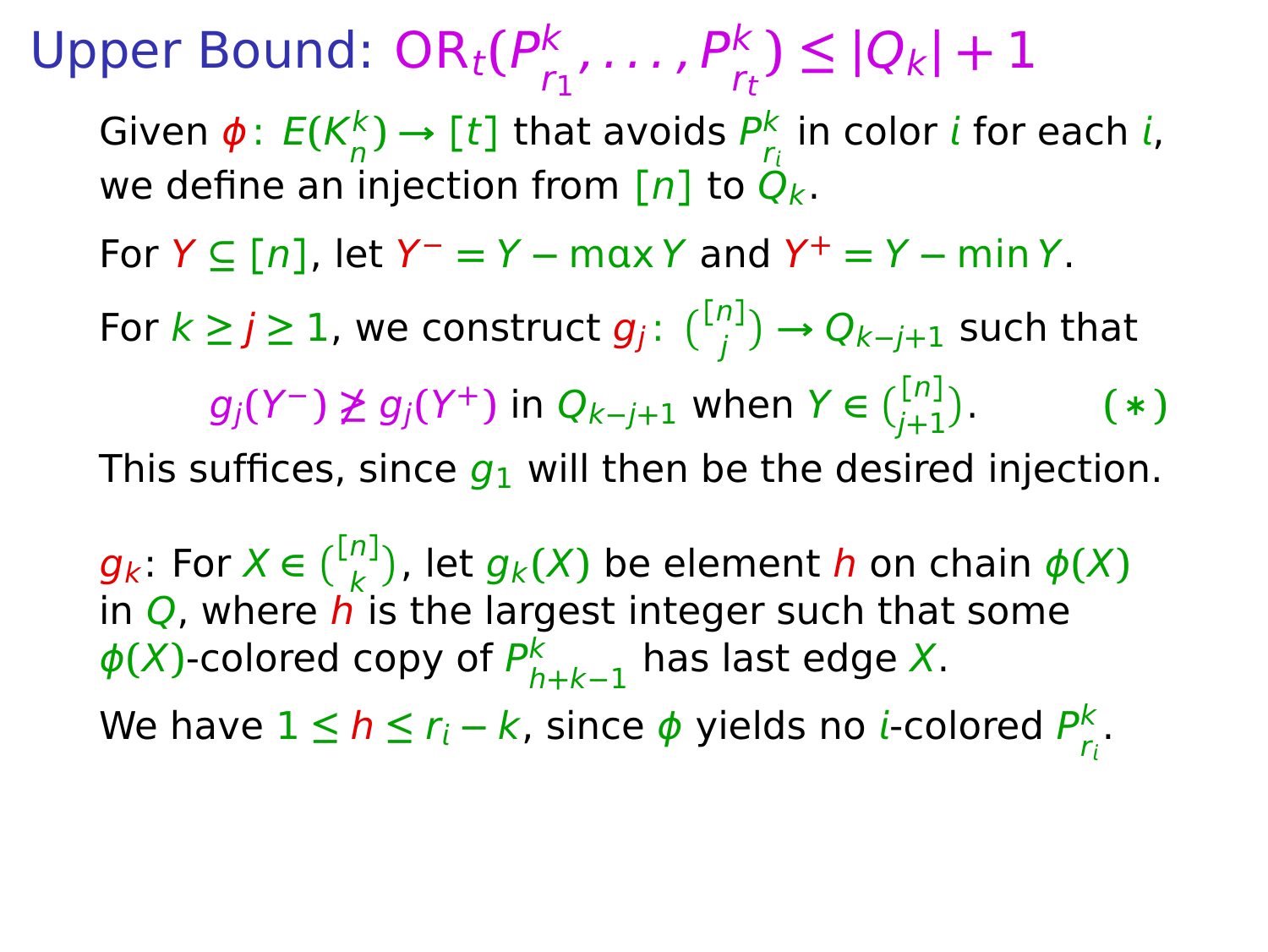Upper Bound: OR<sub>t</sub>(P<sub>r</sub>  $\binom{k}{r_1}, \ldots, \binom{p_k}{r_t} \leq |Q_k| + 1$ Given  $\phi$ :  $E(K_n^k) \rightarrow [t]$  that avoids  $P_{r_i}^k$  in color  $i$  for each  $i$ , we define an injection from  $[n]$  to  $Q_k$ .  $\text{For } Y \subseteq [n]$ , let  $Y^- = Y - \max Y$  and  $Y^+ = Y - \min Y$ . For  $k \geq j \geq 1$ , we construct  $g_j \colon \binom{[n]}{j} \to Q_{k-j+1}$  such that  $g_j(Y^-) \not\geq g_j(Y^+)$  in  $Q_{k-j+1}$  when  $Y \in \binom{[n]}{j+1}$ . **(**∗**)** This suffices, since  $q_1$  will then be the desired injection.

 $g_k$ : For  $X \in \binom{[n]}{k}$ , let  $g_k(X)$  be element h on chain  $\phi(X)$ in  $Q$ , where  $\vec{h}$  is the largest integer such that some  $\phi$ (X)-colored copy of  $P_h^k$ h**+**k**−**1 has last edge X. We have 1 ≤ *h* ≤ *r<sub>i</sub> − k*, since  $\phi$  yields no *i*-colored  $\frac{P^k}{P_k}$ r . If  $\phi(Y^-) = \phi(Y^+)$  for  $Y \in \binom{[n]}{k+1}$ , then  $g_k(Y^+) > g_k(Y^-)$ . Else,  $g_k(Y^+)$  and  $g_k(Y^-)$  are on different chains in Q.  $H$ ence  $g_k(Y^-) \not\geq g_k(Y^+)$ , and  $(*)$  holds.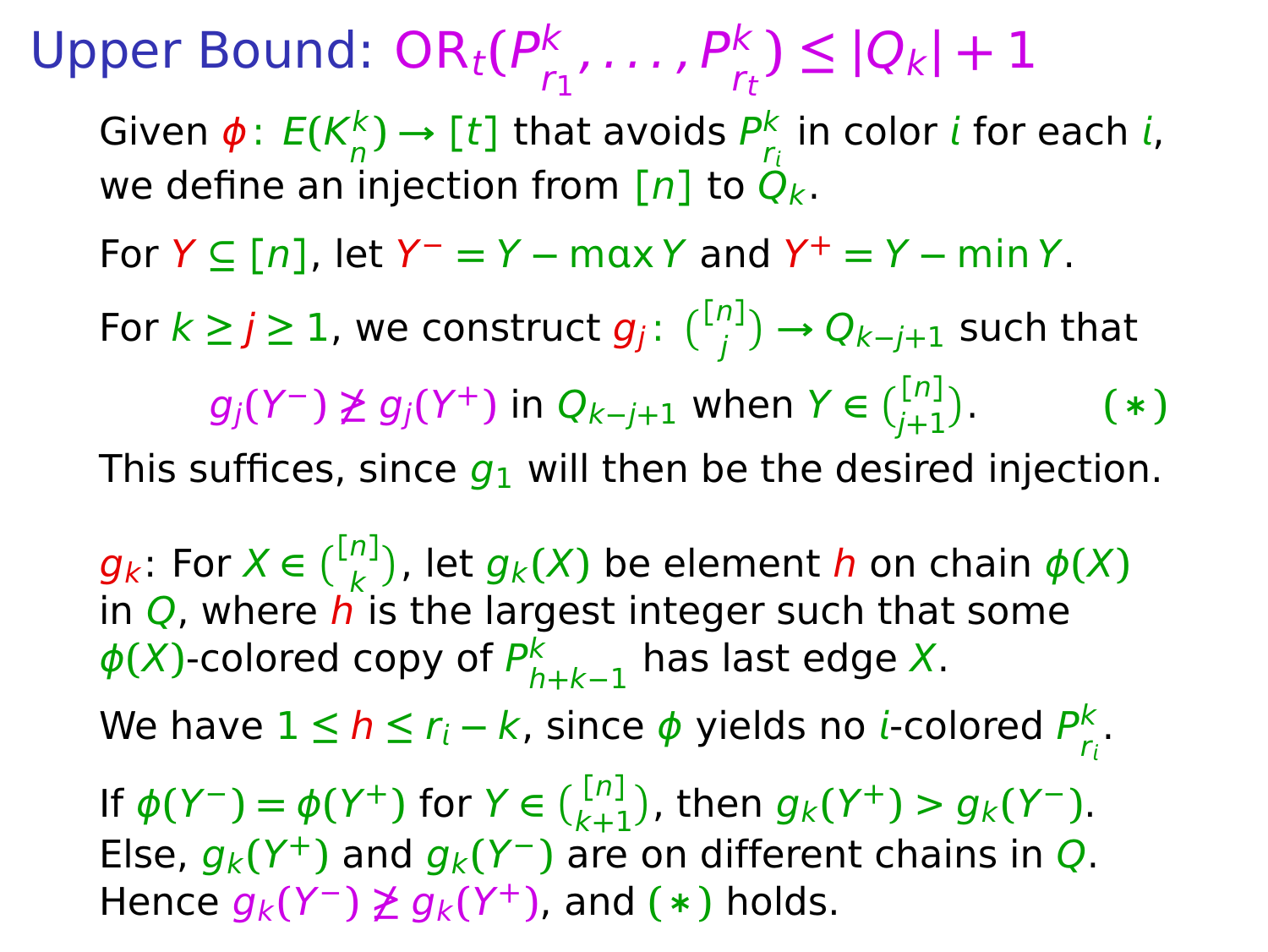#### Upper Bound continued <sup>g</sup>j**(**Y**−) 6≥** <sup>g</sup>j**(**Y**+)** in <sup>Q</sup>k**<sup>−</sup>** j **+** <sup>1</sup> when Y **∈ [** n **]** j **+** 1 . **(** ∗ **)**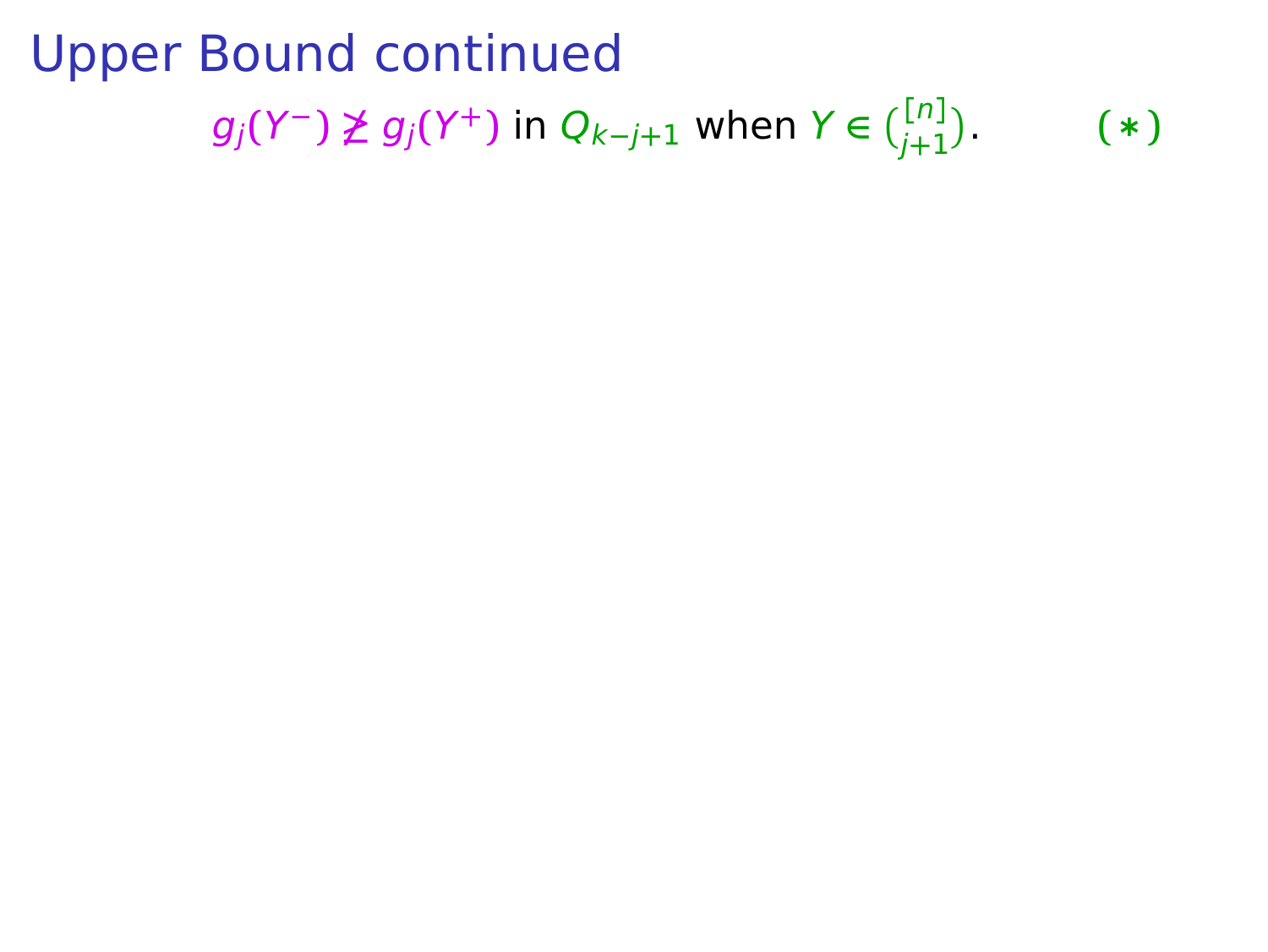### Upper Bound continued  $g_j(Y^-) \not\geq g_j(Y^+)$  in  $Q_{k-j+1}$  when  $Y \in \binom{[n]}{j+1}$ . **(**∗**)**

For  $j < k$ , assume that  $g_{j+1}$  is defined and satisfies  $(*)$ .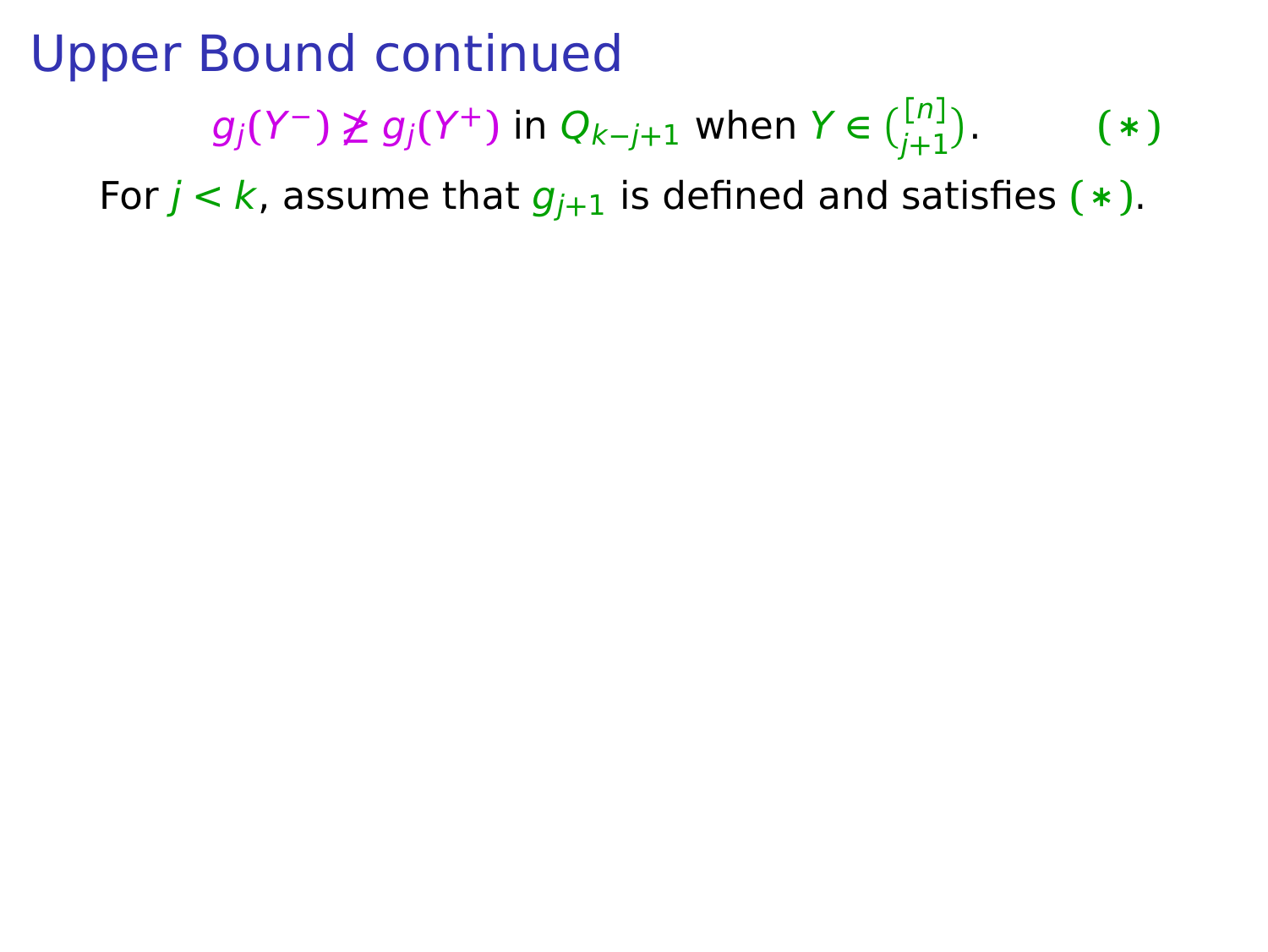### Upper Bound continued  $g_j(Y^-) \not\geq g_j(Y^+)$  in  $Q_{k-j+1}$  when  $Y \in \binom{[n]}{j+1}$ . **(**∗**)** For  $j < k$ , assume that  $g_{j+1}$  is defined and satisfies  $(*)$ . **For Y** ∈  $\binom{[n]}{j+1}$ , we have  $g_{j+1}(Y)$  ∈  $Q_{k-j}$ .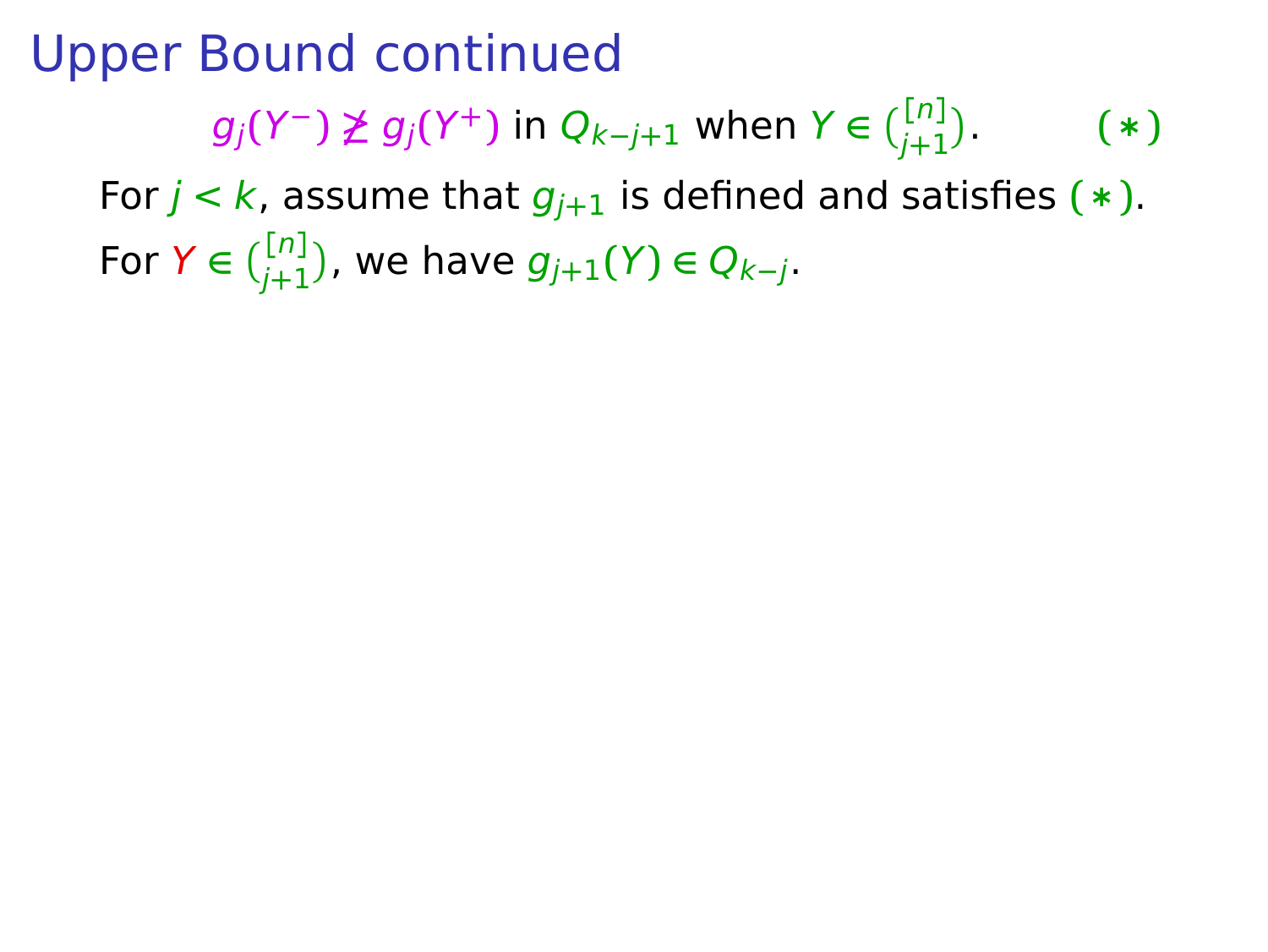### Upper Bound continued  $g_j(Y^-) \not\geq g_j(Y^+)$  in  $Q_{k-j+1}$  when  $Y \in \binom{[n]}{j+1}$ . **(**∗**)** For  $j < k$ , assume that  $g_{j+1}$  is defined and satisfies  $(*)$ .

**For Y** ∈  $\binom{[n]}{j+1}$ , we have  $g_{j+1}(Y)$  ∈  $Q_{k-j}$ .

 $\mathsf{For}\ X\in\tbinom{[n]}{j}$ , let  $\mathsf{S}=\{g_{j+1}(Y)\colon Y^+=X\}$ , and define  $g_j(X)$ to be the down-set in Qk**−**<sup>j</sup> generated by S.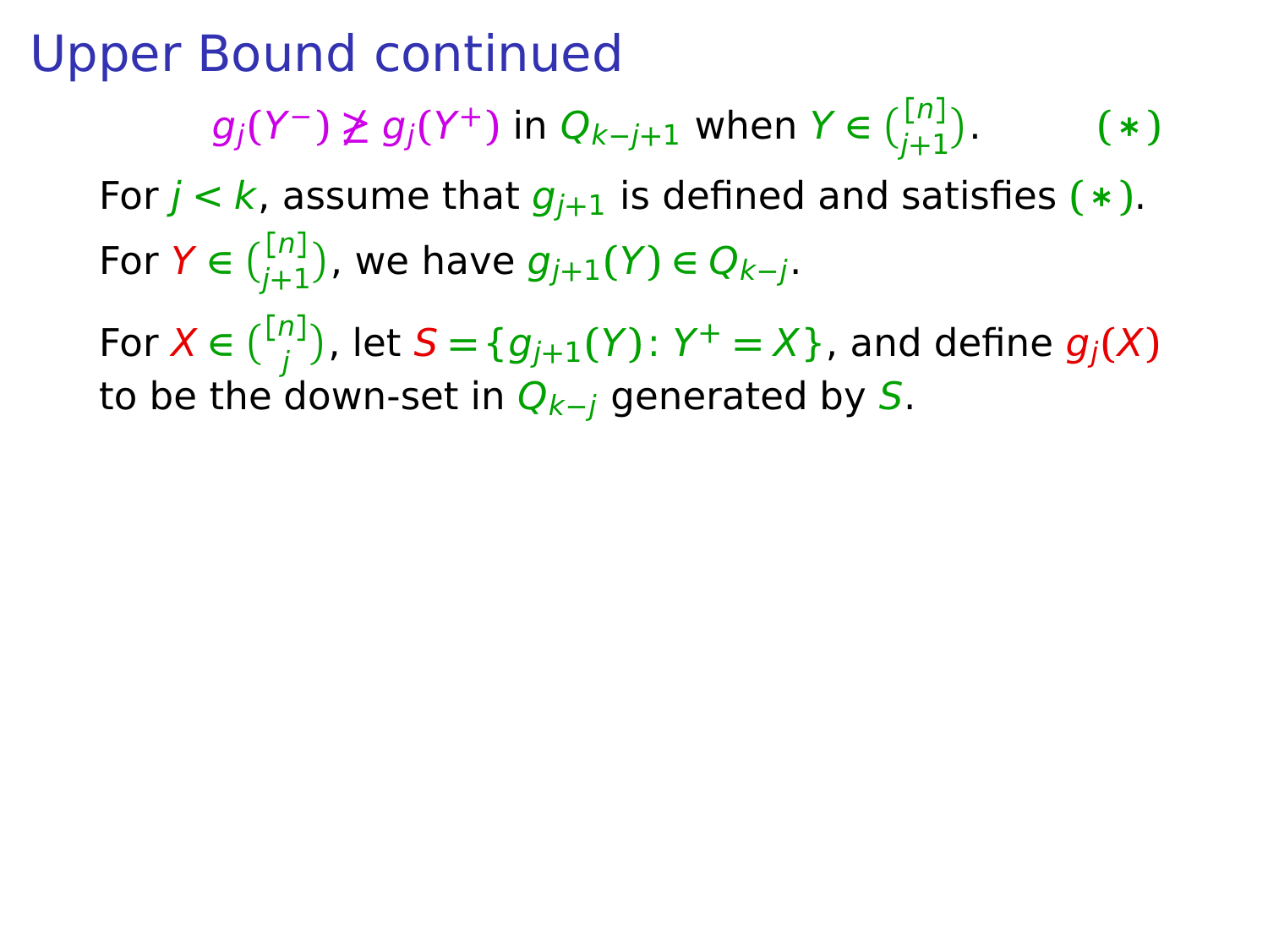$g_j(Y^-) \not\geq g_j(Y^+)$  in  $Q_{k-j+1}$  when  $Y \in \binom{[n]}{j+1}$ . **(**∗**)**

For  $j < k$ , assume that  $g_{j+1}$  is defined and satisfies  $(*)$ . **For Y** ∈  $\binom{[n]}{j+1}$ , we have  $g_{j+1}(Y)$  ∈  $Q_{k-j}$ .

 $\mathsf{For}\ X\in\tbinom{[n]}{j}$ , let  $\mathsf{S}=\{g_{j+1}(Y)\colon Y^+=X\}$ , and define  $g_j(X)$ to be the down-set in Qk**−**<sup>j</sup> generated by S.

Since  $Q_{k-j+1} = J(Q_{k-j})$ , by definition  $g_i(X) \in Q_{k-j+1}$ .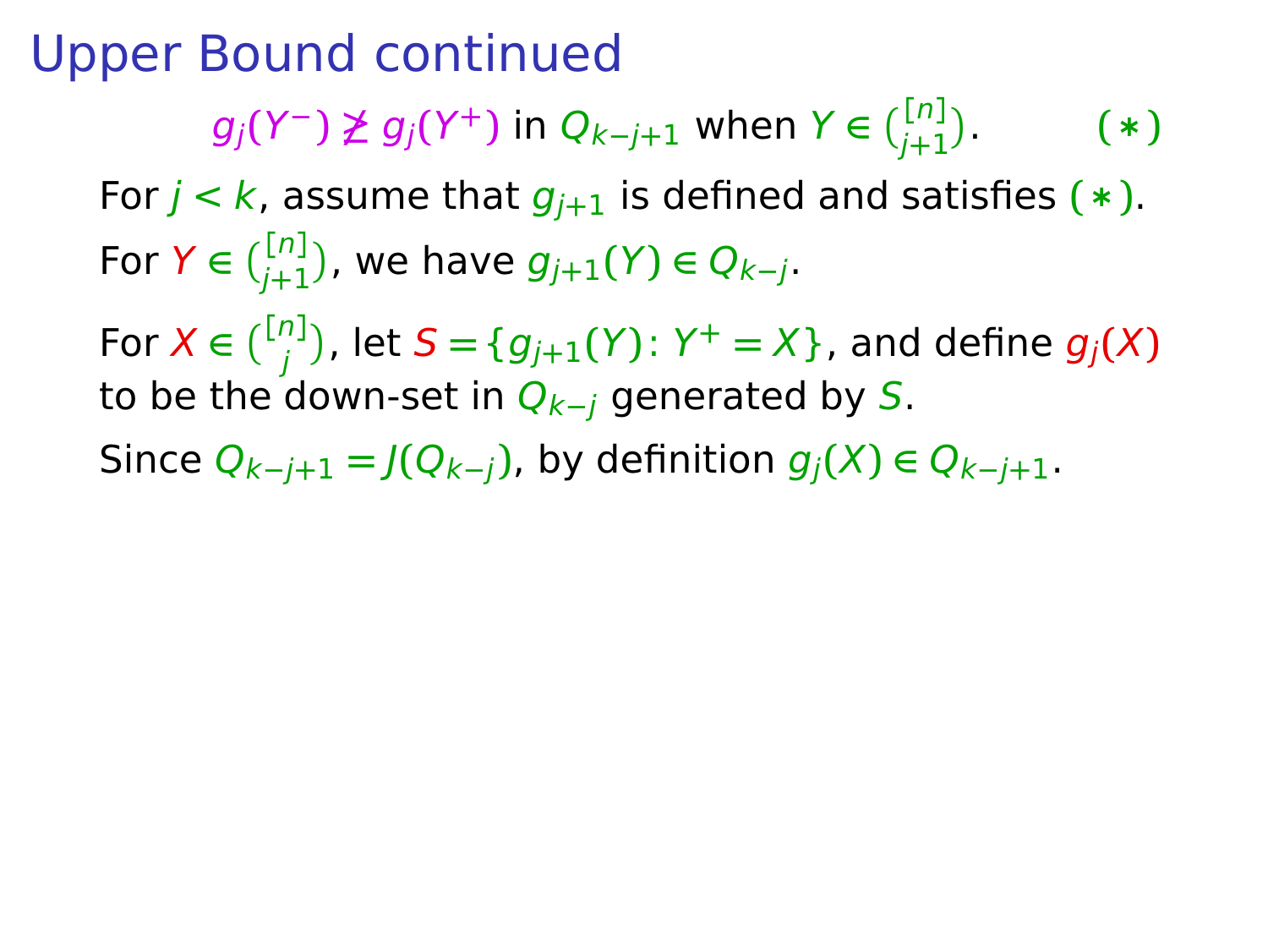$g_j(Y^-) \not\geq g_j(Y^+)$  in  $Q_{k-j+1}$  when  $Y \in \binom{[n]}{j+1}$ . **(**∗**)**

For  $j < k$ , assume that  $g_{j+1}$  is defined and satisfies  $(*)$ . **For Y** ∈  $\binom{[n]}{j+1}$ , we have  $g_{j+1}(Y)$  ∈  $Q_{k-j}$ .

 $\mathsf{For}\ X\in\tbinom{[n]}{j}$ , let  $\mathsf{S}=\{g_{j+1}(Y)\colon Y^+=X\}$ , and define  $g_j(X)$ to be the down-set in Qk**−**<sup>j</sup> generated by S.

Since  $Q_{k-i+1} = J(Q_{k-i})$ , by definition  $g_i(X) \in Q_{k-i+1}$ .

For  $Y \in \binom{[n]}{j+1}$ , by definition  $g_{j+1}(Y) \in g_j(Y^+)$ .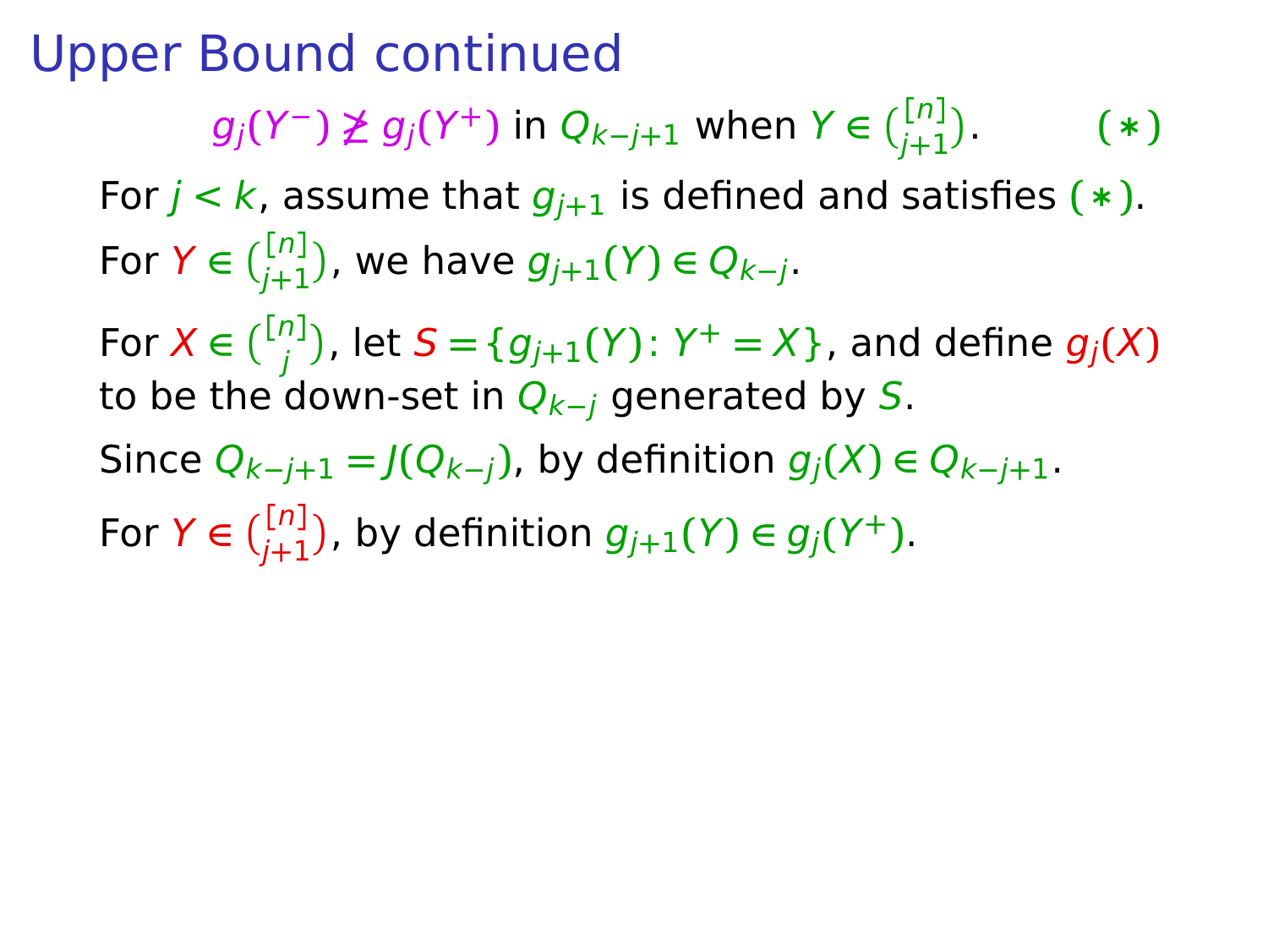$g_j(Y^-) \not\geq g_j(Y^+)$  in  $Q_{k-j+1}$  when  $Y \in \binom{[n]}{j+1}$ . **(**∗**)**

For  $j < k$ , assume that  $g_{j+1}$  is defined and satisfies  $(*)$ . **For Y** ∈  $\binom{[n]}{j+1}$ , we have  $g_{j+1}(Y)$  ∈  $Q_{k-j}$ .

 $\mathsf{For}\ X\in\tbinom{[n]}{j}$ , let  $\mathsf{S}=\{g_{j+1}(Y)\colon Y^+=X\}$ , and define  $g_j(X)$ to be the down-set in Qk**−**<sup>j</sup> generated by S.

Since  $Q_{k-i+1} = J(Q_{k-i})$ , by definition  $g_i(X) \in Q_{k-i+1}$ .

For  $Y \in \binom{[n]}{j+1}$ , by definition  $g_{j+1}(Y) \in g_j(Y^+)$ .

**If also**  $g_{j+1}(Y) \in g_j(Y^-)$ **, then the down-set**  $g_j(Y^-)$  **in**  $Q_{k-j}$  $\log_{1}(\frac{1}{2})$  with  $Z^+ = Y^-$  and  $g_{j+1}(Y) \leq g_{j+1}(Z)$  in  $Q_{k-j}$ .

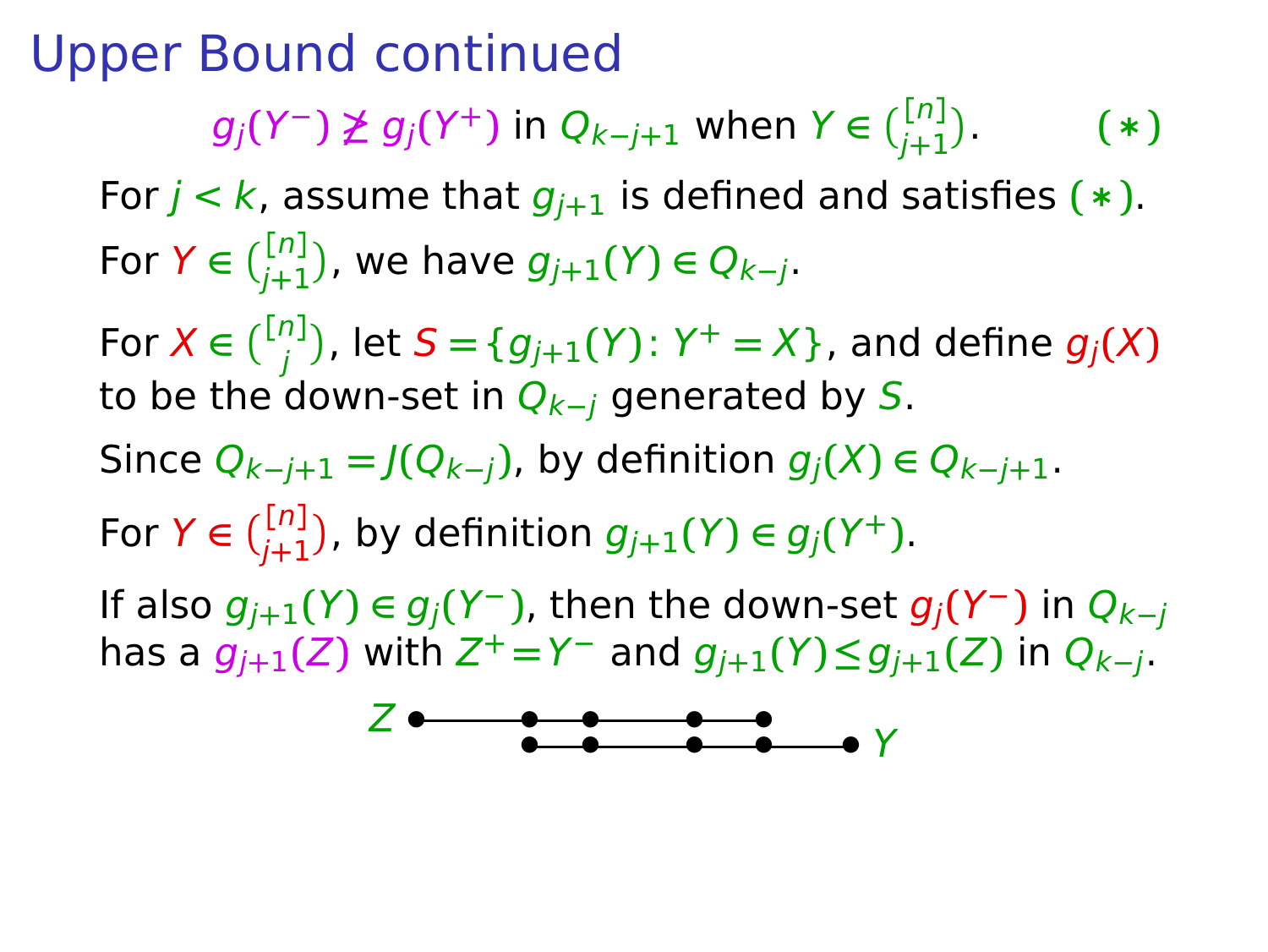$g_j(Y^-) \not\geq g_j(Y^+)$  in  $Q_{k-j+1}$  when  $Y \in \binom{[n]}{j+1}$ . **(**∗**)**

For  $j < k$ , assume that  $g_{j+1}$  is defined and satisfies  $(*)$ . **For Y** ∈  $\binom{[n]}{j+1}$ , we have  $g_{j+1}(Y)$  ∈  $Q_{k-j}$ .

 $\mathsf{For}\ X\in\tbinom{[n]}{j}$ , let  $\mathsf{S}=\{g_{j+1}(Y)\colon Y^+=X\}$ , and define  $g_j(X)$ to be the down-set in Qk**−**<sup>j</sup> generated by S.

Since  $Q_{k-i+1} = J(Q_{k-i})$ , by definition  $g_i(X) \in Q_{k-i+1}$ .

For  $Y \in \binom{[n]}{j+1}$ , by definition  $g_{j+1}(Y) \in g_j(Y^+)$ .

**If also**  $g_{j+1}(Y) \in g_j(Y^-)$ **, then the down-set**  $g_j(Y^-)$  **in**  $Q_{k-j}$  $\log_{1}(\frac{1}{2})$  with  $Z^+ = Y^-$  and  $g_{j+1}(Y) \leq g_{j+1}(Z)$  in  $Q_{k-j}$ .



But  $Z = (Y \cup Z)^{-}$  and  $Y = (Y \cup Z)^{+}$ ; contradicts  $(*)$  for  $g_{j+1}$ .